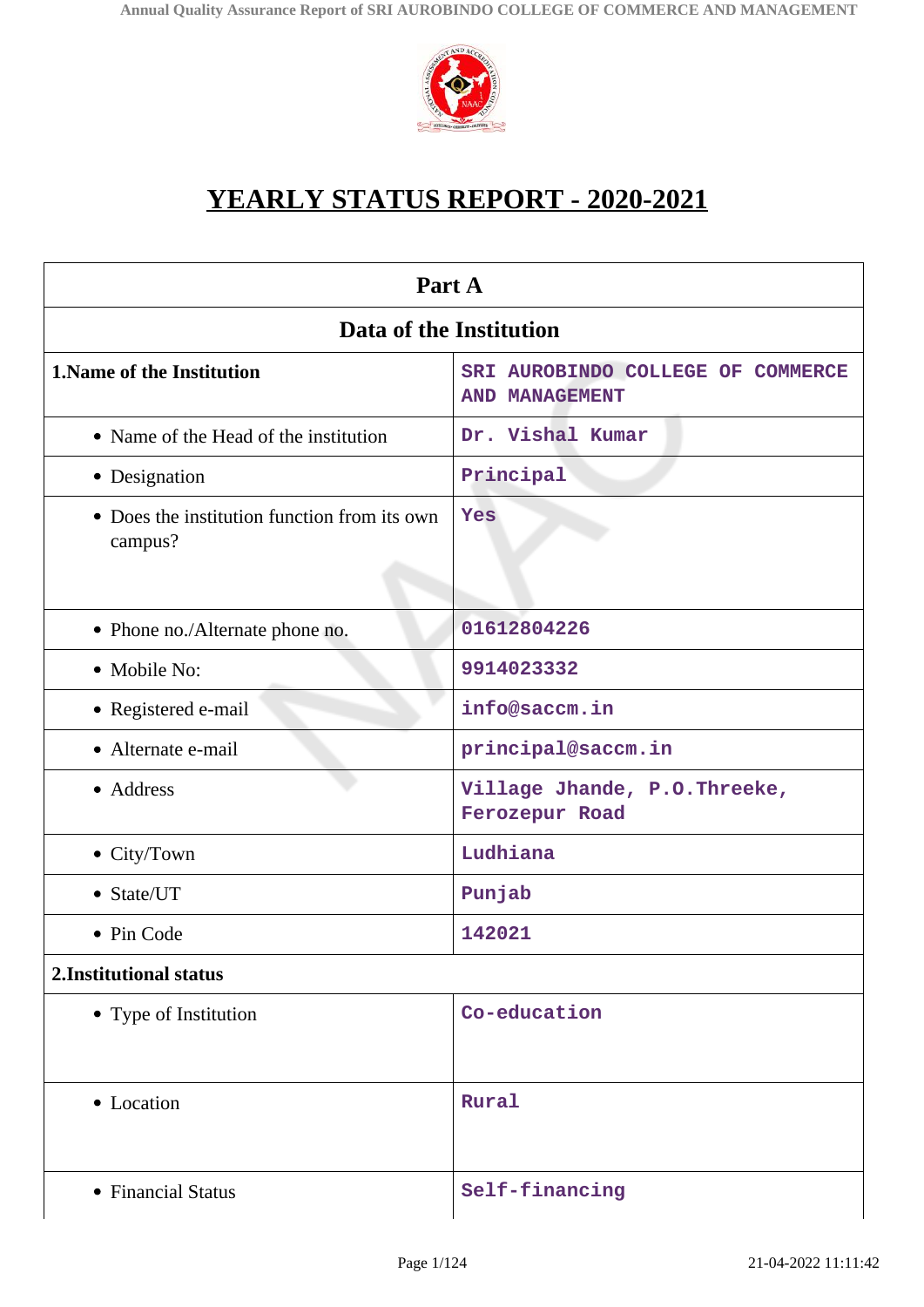|                                                                                                                   |                                              | • Name of the Affiliating University                                           |                       | Panjab University, Chandigarh |                                                                         |                                |  |             |
|-------------------------------------------------------------------------------------------------------------------|----------------------------------------------|--------------------------------------------------------------------------------|-----------------------|-------------------------------|-------------------------------------------------------------------------|--------------------------------|--|-------------|
|                                                                                                                   | • Name of the IQAC Coordinator               |                                                                                | Ms. Meenu Gupta       |                               |                                                                         |                                |  |             |
| $\bullet$ Phone No.                                                                                               |                                              |                                                                                |                       | 01612804226                   |                                                                         |                                |  |             |
| • Alternate phone No.                                                                                             |                                              |                                                                                |                       |                               |                                                                         |                                |  |             |
| • Mobile                                                                                                          |                                              |                                                                                |                       | 9878544224                    |                                                                         |                                |  |             |
| • IQAC e-mail address                                                                                             |                                              |                                                                                |                       | iqac@saccm.in                 |                                                                         |                                |  |             |
|                                                                                                                   | • Alternate e-mail address                   |                                                                                |                       | meenugupta@saccm.in           |                                                                         |                                |  |             |
| 3. Website address (Web link of the AQAR<br>(Previous Academic Year)                                              |                                              |                                                                                |                       |                               | https://saccm.in/wp-content/uploa<br><u>ds/2022/04/AOAR-2020-21.pdf</u> |                                |  |             |
| 4. Whether Academic Calendar prepared<br>during the year?                                                         |                                              |                                                                                |                       | Yes                           |                                                                         |                                |  |             |
| • if yes, whether it is uploaded in the<br>Institutional website Web link:                                        |                                              | https://saccm.in/academic-calenda<br>r-tentative-schedule-<br>session-2020-21/ |                       |                               |                                                                         |                                |  |             |
| <b>5. Accreditation Details</b>                                                                                   |                                              |                                                                                |                       |                               |                                                                         |                                |  |             |
| Cycle                                                                                                             | Grade                                        | <b>CGPA</b>                                                                    |                       | Year of<br>Accreditation      |                                                                         | Validity from                  |  | Validity to |
| Cycle 1                                                                                                           | A                                            | 3.02                                                                           |                       | 2015                          |                                                                         | 15/11/2015                     |  | 14/11/2020  |
|                                                                                                                   | <b>6.Date of Establishment of IQAC</b>       |                                                                                | 15/10/2014            |                               |                                                                         |                                |  |             |
| 7. Provide the list of funds by Central / State Government<br>UGC/CSIR/DBT/ICMR/TEQIP/World Bank/CPE of UGC etc., |                                              |                                                                                |                       |                               |                                                                         |                                |  |             |
| Institutional/Depa<br>rtment /Faculty                                                                             | Scheme                                       |                                                                                | <b>Funding Agency</b> |                               |                                                                         | Year of award<br>with duration |  | Amount      |
| Nil                                                                                                               | Nil                                          | <b>Nil</b>                                                                     |                       |                               |                                                                         | Nil                            |  | Nil         |
| 8. Whether composition of IQAC as per latest<br><b>NAAC</b> guidelines                                            |                                              | Yes                                                                            |                       |                               |                                                                         |                                |  |             |
| IQAC                                                                                                              | • Upload latest notification of formation of |                                                                                |                       | <b>View File</b>              |                                                                         |                                |  |             |
| 9. No. of IQAC meetings held during the year                                                                      |                                              |                                                                                |                       | $\mathbf{2}$                  |                                                                         |                                |  |             |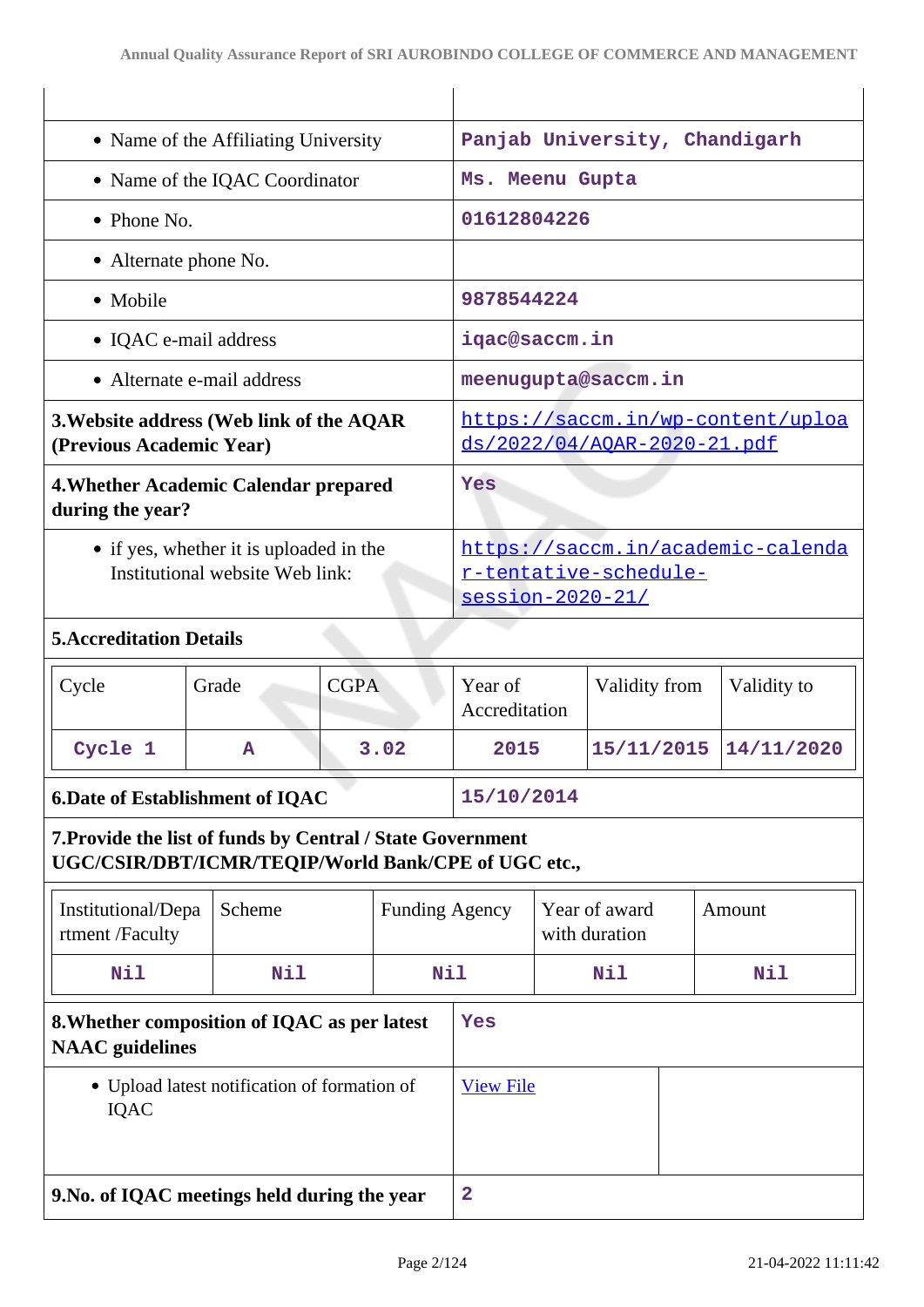| • Were the minutes of IQAC meeting(s) and<br>compliance to the decisions have been<br>uploaded on the institutional website? | Yes              |
|------------------------------------------------------------------------------------------------------------------------------|------------------|
| • If No, please upload the minutes of the<br>meeting(s) and Action Taken Report                                              | No File Uploaded |
| 10. Whether IQAC received funding from any<br>of the funding agency to support its activities<br>during the year?            | <b>No</b>        |
| • If yes, mention the amount                                                                                                 |                  |
|                                                                                                                              |                  |

#### **11.Significant contributions made by IQAC during the current year (maximum five bullets)**

**1. Development and Maintenance of Institutional Database: IQAC shared various e- links on college website for the smooth collection of data of various activities/ programmes/ events. 2. Strategic/ perspective plan for 2020-21 to 2024-25: IQAC shared the institutional perspective plan of 2020-21 to 2024-25, which was written considering diverse viewpoints, local realities, global best practices in education, field experiences and stakeholders' feedback and most importantly as per the recommendations given under New Education Policy (NEP) 2020. 3. Upgradation of IT Infrastructure: On the recommendation of IQAC, various initiatives were taken by IT Committee in this regard like Switching of ERP from iCloudEMSERP to QualSoft , Digitization of Office Records, Data backup with One drive of Users laptop for C and D drive etc. 4. Infrastructural Development: The Process of installation of new computer center has already been completed and the completion of the Auditorium and Meditation cum Yoga Center is in full swing. 5. Outreach and Inclusivity: To increase the quotient of outreach and extension activities, Orthopedic and Eye check-up Medical Camps were organized in the villages adopted by the college's NSS Unit.**

**12.Plan of action chalked out by the IQAC in the beginning of the Academic year towards Quality Enhancement and the outcome achieved by the end of the Academic year**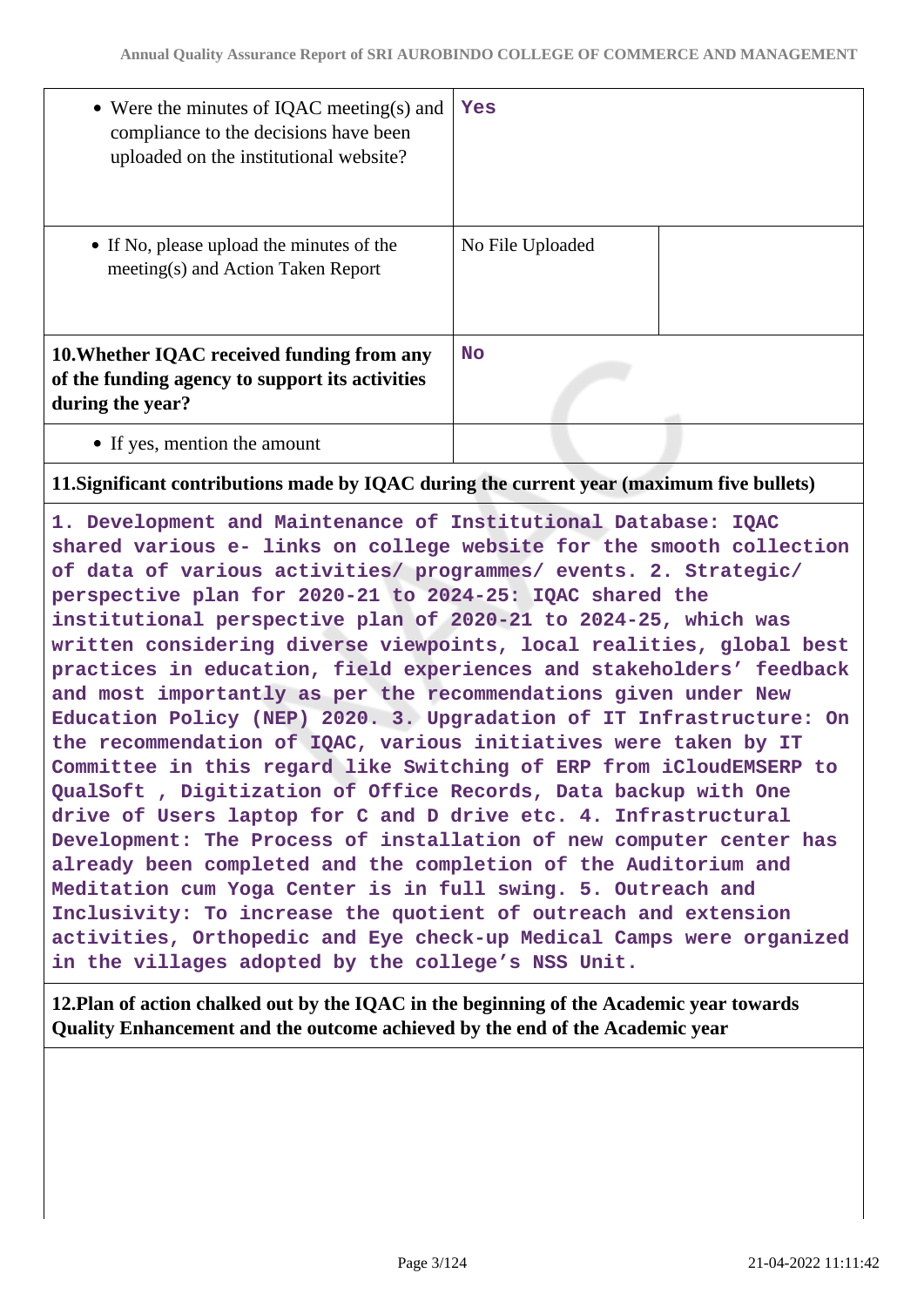| Plan of Action                                                                                                   | Achievements/Outcomes                                                                                                                                                                                                                                                                                     |  |
|------------------------------------------------------------------------------------------------------------------|-----------------------------------------------------------------------------------------------------------------------------------------------------------------------------------------------------------------------------------------------------------------------------------------------------------|--|
| 1. Digitization of Records 2.<br>Perspective plan 3. Development<br>and Maintenance of Institutional<br>Database | 1. All the existing records have<br>been digitized to this end. 2.<br>Perspective plan for 2020-25 has<br>been drafted and submitted to<br>governing body for approval and<br>requisite action 3. Various e<br>links are shared on college<br>website for streamlining the<br>process of data collection. |  |
| 4. Upgradation of IT<br>Infrastructure                                                                           | 4. Various IT initiatives are<br>taken during the year like<br>Switching of ERP from iCloud<br>EMSERP to QualSoft, Digitization<br>of Office Records, Data backup<br>with One drive of Users laptop<br>for C and D drive, completion of<br>work of new computer lab etc.                                  |  |
| 13. Whether the AQAR was placed before<br>statutory body?                                                        | <b>Yes</b>                                                                                                                                                                                                                                                                                                |  |
| • Name of the statutory body                                                                                     |                                                                                                                                                                                                                                                                                                           |  |
| Name                                                                                                             | Date of meeting $(s)$                                                                                                                                                                                                                                                                                     |  |
| Sri Aurobindo Socio Economic and<br>Management Research Institute                                                | 20/01/2022                                                                                                                                                                                                                                                                                                |  |
| 14. Whether institutional data submitted to AISHE                                                                |                                                                                                                                                                                                                                                                                                           |  |
| Year                                                                                                             | Date of Submission                                                                                                                                                                                                                                                                                        |  |
| $2020 - 21$                                                                                                      | 21/02/2022                                                                                                                                                                                                                                                                                                |  |

## **Extended Profile**

## **1.Programme**

1.1

**92**

Number of courses offered by the institution across all programs during the year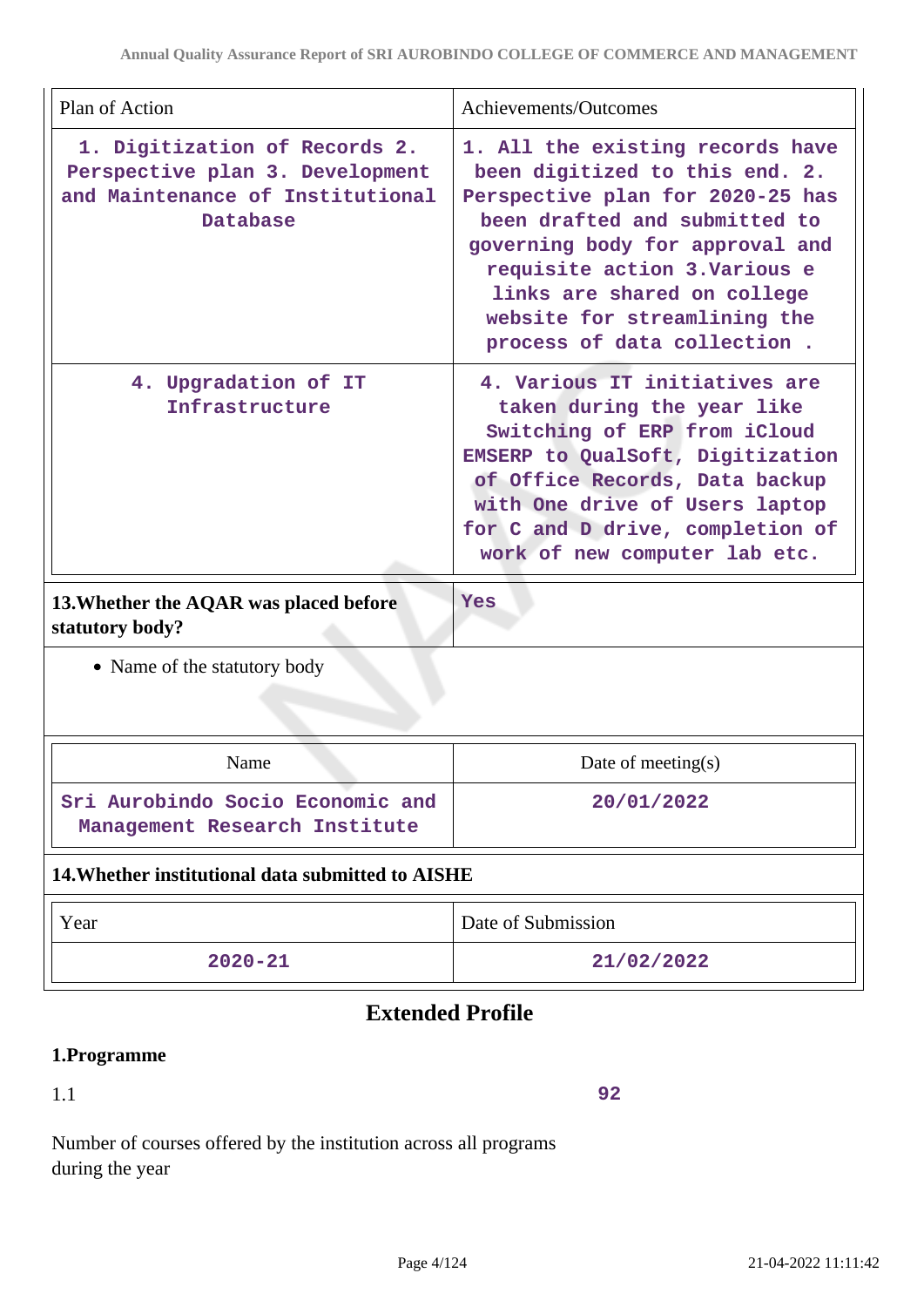| <b>File Description</b> | <b>Documents</b> |
|-------------------------|------------------|
| Data Template           | <b>View File</b> |

## **2.Student**

2.1

**883**

**65**

Number of students during the year

| <b>File Description</b> | Documents        |
|-------------------------|------------------|
| Data Template           | <b>View File</b> |

2.2

Number of seats earmarked for reserved category as per GOI/ State Govt. rule during the year

| <b>File Description</b> | Documents        |
|-------------------------|------------------|
| Data Template           | <b>View File</b> |
| 2 <sup>2</sup>          | 278              |

2.3

## Number of outgoing/ final year students during the year

| <b>File Description</b> | Documents        |
|-------------------------|------------------|
| Data Template           | <b>View File</b> |

## **3.Academic**

3.1

**27**

**34**

## Number of full time teachers during the year

| <b>File Description</b> | Documents        |
|-------------------------|------------------|
| Data Template           | <b>View File</b> |

3.2

Number of Sanctioned posts during the year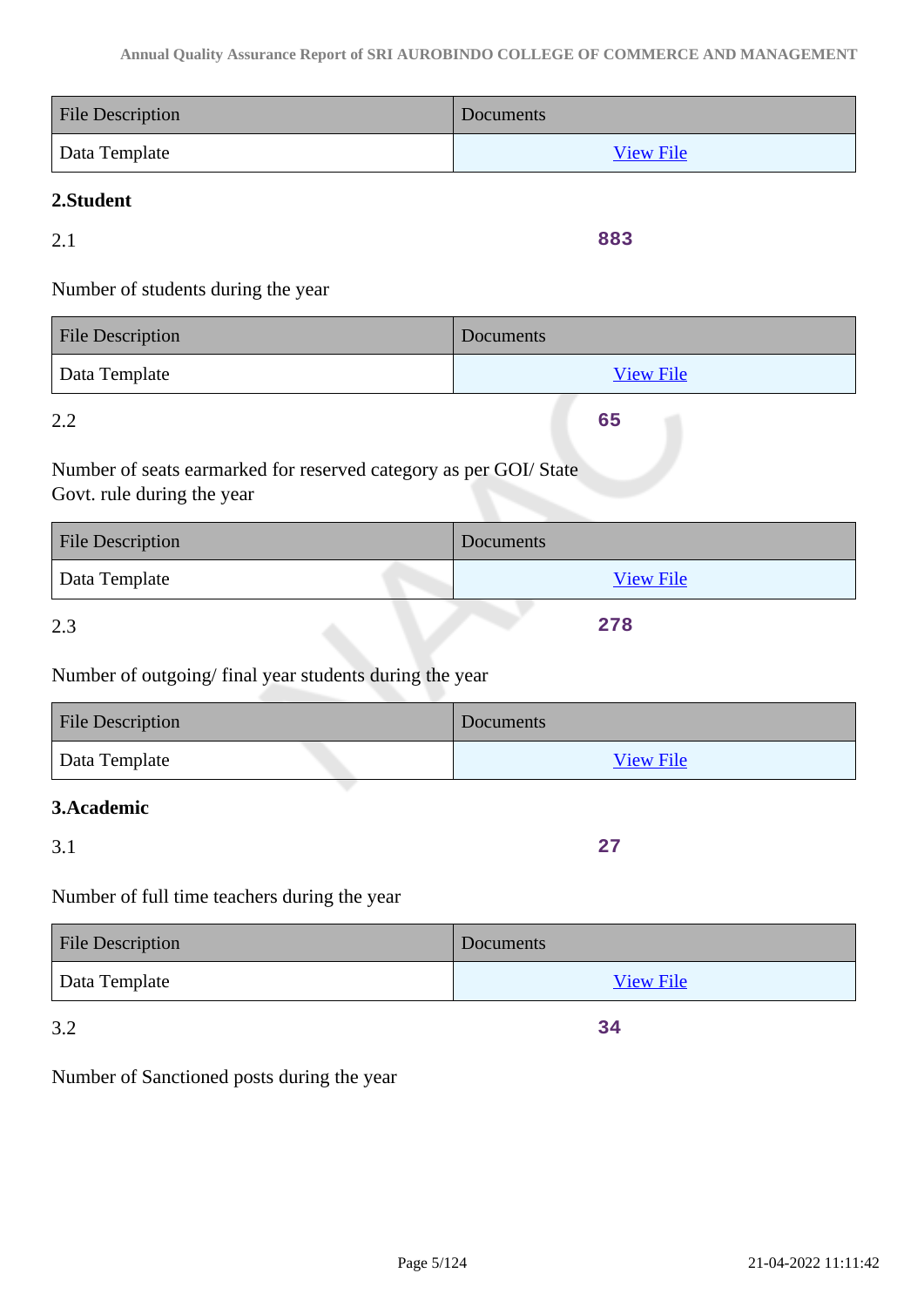| 1.Programme<br>92<br>1.1<br>Number of courses offered by the institution across all programs<br>during the year<br><b>File Description</b><br>Documents<br>Data Template<br><b>View File</b><br>2.Student<br>883<br>2.1<br><b>File Description</b><br>Documents<br>Data Template<br><b>View File</b><br>65<br>2.2<br>Number of seats earmarked for reserved category as per GOI/<br>State Govt. rule during the year<br><b>File Description</b><br>Documents<br>Data Template<br><b>View File</b><br>278<br>2.3<br>Number of outgoing/ final year students during the year<br><b>File Description</b><br>Documents<br>Data Template<br><b>View File</b><br>3.Academic<br>27<br>3.1<br>Number of full time teachers during the year | <b>Extended Profile</b>            |  |  |
|------------------------------------------------------------------------------------------------------------------------------------------------------------------------------------------------------------------------------------------------------------------------------------------------------------------------------------------------------------------------------------------------------------------------------------------------------------------------------------------------------------------------------------------------------------------------------------------------------------------------------------------------------------------------------------------------------------------------------------|------------------------------------|--|--|
|                                                                                                                                                                                                                                                                                                                                                                                                                                                                                                                                                                                                                                                                                                                                    |                                    |  |  |
|                                                                                                                                                                                                                                                                                                                                                                                                                                                                                                                                                                                                                                                                                                                                    |                                    |  |  |
|                                                                                                                                                                                                                                                                                                                                                                                                                                                                                                                                                                                                                                                                                                                                    |                                    |  |  |
|                                                                                                                                                                                                                                                                                                                                                                                                                                                                                                                                                                                                                                                                                                                                    |                                    |  |  |
|                                                                                                                                                                                                                                                                                                                                                                                                                                                                                                                                                                                                                                                                                                                                    |                                    |  |  |
|                                                                                                                                                                                                                                                                                                                                                                                                                                                                                                                                                                                                                                                                                                                                    |                                    |  |  |
|                                                                                                                                                                                                                                                                                                                                                                                                                                                                                                                                                                                                                                                                                                                                    |                                    |  |  |
|                                                                                                                                                                                                                                                                                                                                                                                                                                                                                                                                                                                                                                                                                                                                    | Number of students during the year |  |  |
|                                                                                                                                                                                                                                                                                                                                                                                                                                                                                                                                                                                                                                                                                                                                    |                                    |  |  |
|                                                                                                                                                                                                                                                                                                                                                                                                                                                                                                                                                                                                                                                                                                                                    |                                    |  |  |
|                                                                                                                                                                                                                                                                                                                                                                                                                                                                                                                                                                                                                                                                                                                                    |                                    |  |  |
|                                                                                                                                                                                                                                                                                                                                                                                                                                                                                                                                                                                                                                                                                                                                    |                                    |  |  |
|                                                                                                                                                                                                                                                                                                                                                                                                                                                                                                                                                                                                                                                                                                                                    |                                    |  |  |
|                                                                                                                                                                                                                                                                                                                                                                                                                                                                                                                                                                                                                                                                                                                                    |                                    |  |  |
|                                                                                                                                                                                                                                                                                                                                                                                                                                                                                                                                                                                                                                                                                                                                    |                                    |  |  |
|                                                                                                                                                                                                                                                                                                                                                                                                                                                                                                                                                                                                                                                                                                                                    |                                    |  |  |
|                                                                                                                                                                                                                                                                                                                                                                                                                                                                                                                                                                                                                                                                                                                                    |                                    |  |  |
|                                                                                                                                                                                                                                                                                                                                                                                                                                                                                                                                                                                                                                                                                                                                    |                                    |  |  |
|                                                                                                                                                                                                                                                                                                                                                                                                                                                                                                                                                                                                                                                                                                                                    |                                    |  |  |
|                                                                                                                                                                                                                                                                                                                                                                                                                                                                                                                                                                                                                                                                                                                                    |                                    |  |  |
|                                                                                                                                                                                                                                                                                                                                                                                                                                                                                                                                                                                                                                                                                                                                    |                                    |  |  |
| <b>File Description</b><br>Documents                                                                                                                                                                                                                                                                                                                                                                                                                                                                                                                                                                                                                                                                                               |                                    |  |  |
| Data Template<br><b>View File</b>                                                                                                                                                                                                                                                                                                                                                                                                                                                                                                                                                                                                                                                                                                  |                                    |  |  |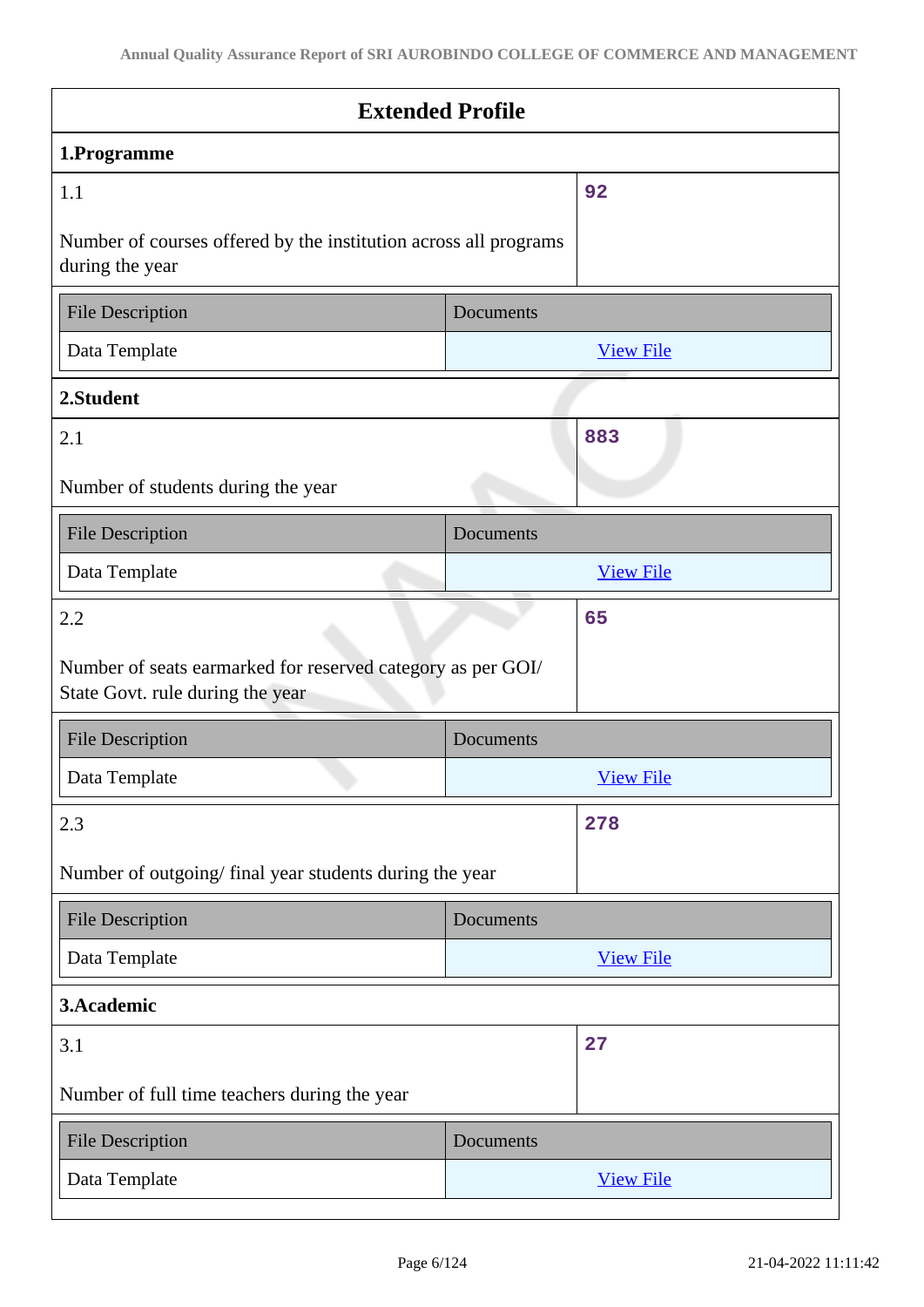| 3.2                                                                  |           | 34               |
|----------------------------------------------------------------------|-----------|------------------|
| Number of Sanctioned posts during the year                           |           |                  |
| <b>File Description</b>                                              | Documents |                  |
| Data Template                                                        |           | <b>View File</b> |
| 4.Institution                                                        |           |                  |
| 4.1                                                                  |           | 19               |
| Total number of Classrooms and Seminar halls                         |           |                  |
| 4.2                                                                  |           | 239.30           |
| Total expenditure excluding salary during the year (INR in<br>lakhs) |           |                  |
| 4.3                                                                  |           | 87               |
| Total number of computers on campus for academic purposes            |           |                  |

**Part B**

## **CURRICULAR ASPECTS**

#### **1.1 - Curricular Planning and Implementation**

1.1.1 - The Institution ensures effective curriculum delivery through a well planned and documented process

**As per the guidelines provided by the affiliating University, SACCM has formulated its provisions regarding curriculum development and feedback. Meticulous efforts are made to ensure that assiduous planning precedes the delivery of curriculum. Following initiatives are taken up in this regard:**

- **Annual academic calendar is prepared before the beginning of each semester, considering specific aspects such as devising number of teaching days, subject allocation, timetable finalization, library resources and other academic & physical resources.**
- **Orientation sessions are organized for newly appointed members of faculty to handle the curriculum and to apprise them of the rationale behind using ERP software of the college ie QualCampus.**
- **To bridge the knowledge gap, merit, remedial and bridge**  $\bullet$ **classes are organized for students.**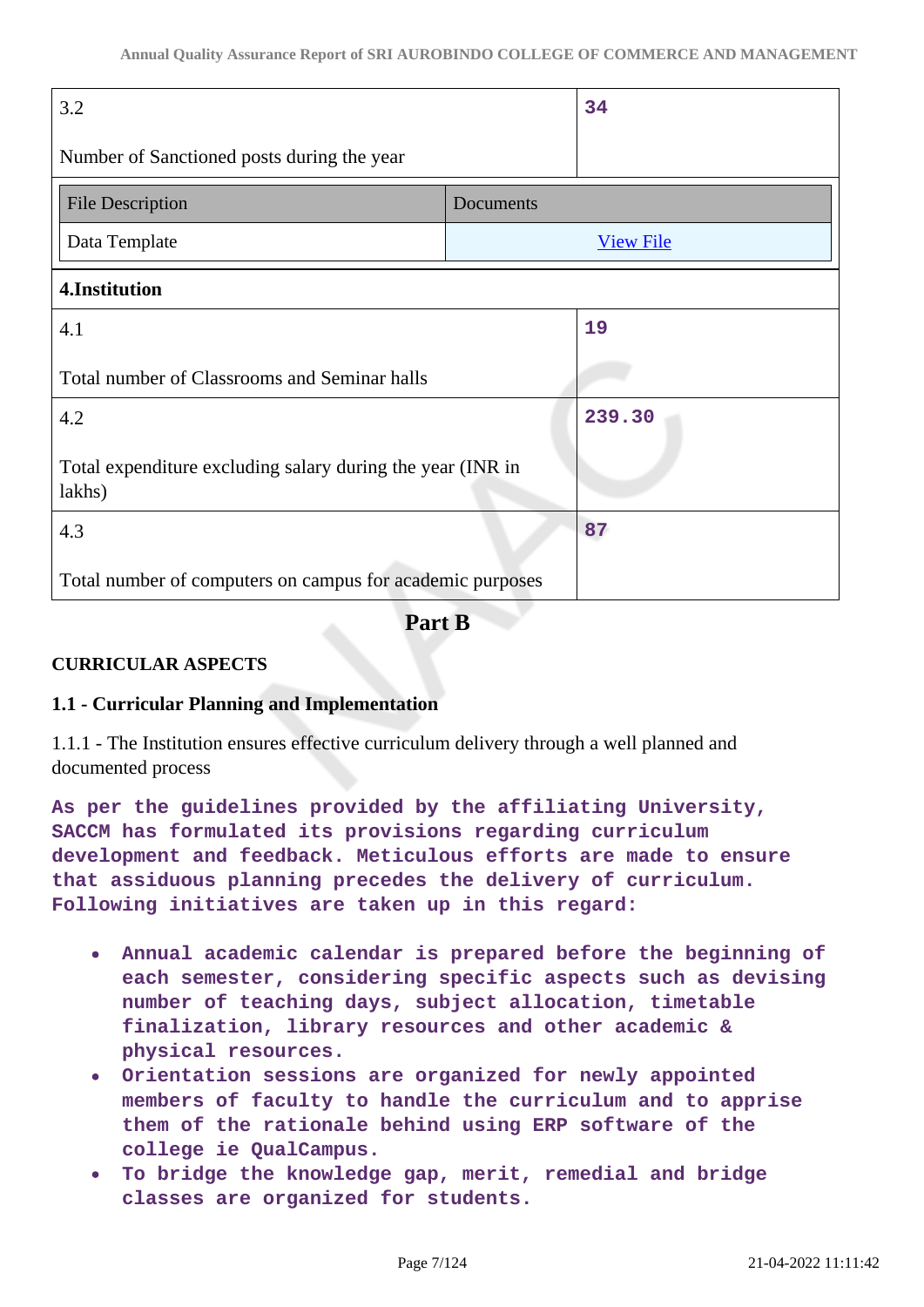- **Lectures, interactive sessions and workshops by illustrious academicians, managers, and alumni are held regularly.**
- **Theme based industrial visits are organized periodically to offer an insight into the practical application of the curriculum studied in the classrooms.**
- **Members of faculty use innovative teaching-learning methods viz. Problem-solving assignments, role plays, group presentations, intra and inter section subject quizzes.**
- **Case study teaching pedagogy is used for enhancing critical thinking amongst students.**
- **ICT enabled classrooms; Wi-Fi/LAN access are provided for ensuring efficient delivery of the curriculum.**

| <b>File Description</b>                | Documents  |
|----------------------------------------|------------|
| Upload relevant supporting<br>document | View File  |
| Link for Additional information        | <b>Nil</b> |

1.1.2 - The institution adheres to the academic calendar including for the conduct of Continuous Internal Evaluation (CIE)

**Being an affiliated college, the teaching, learning and evaluation schedules at SACCM are planned and organized as per University Academic Calendar. SACCM meticulously tries to optimize the adoption of university academic calendar to fulfill the goal of providing quality education to students.**

**Academic session of the college begins with an Induction Program, wherein, students of newly inducted batch are sensitized towards the philosophy of holistic development. Meticulous planning with respect to teaching work-plans, timetables, assessment, continuous evaluation, and the academic calendar are ingrained in the work environment of SACCM. The details relating to dates of mid semester test, completion of curriculum, extra-curricular activities, college functions etc. are included in college academic calendar. The dates during which the assignments are to be given to students and dates by which the marks need to be submitted to the office are also decided well in advance.**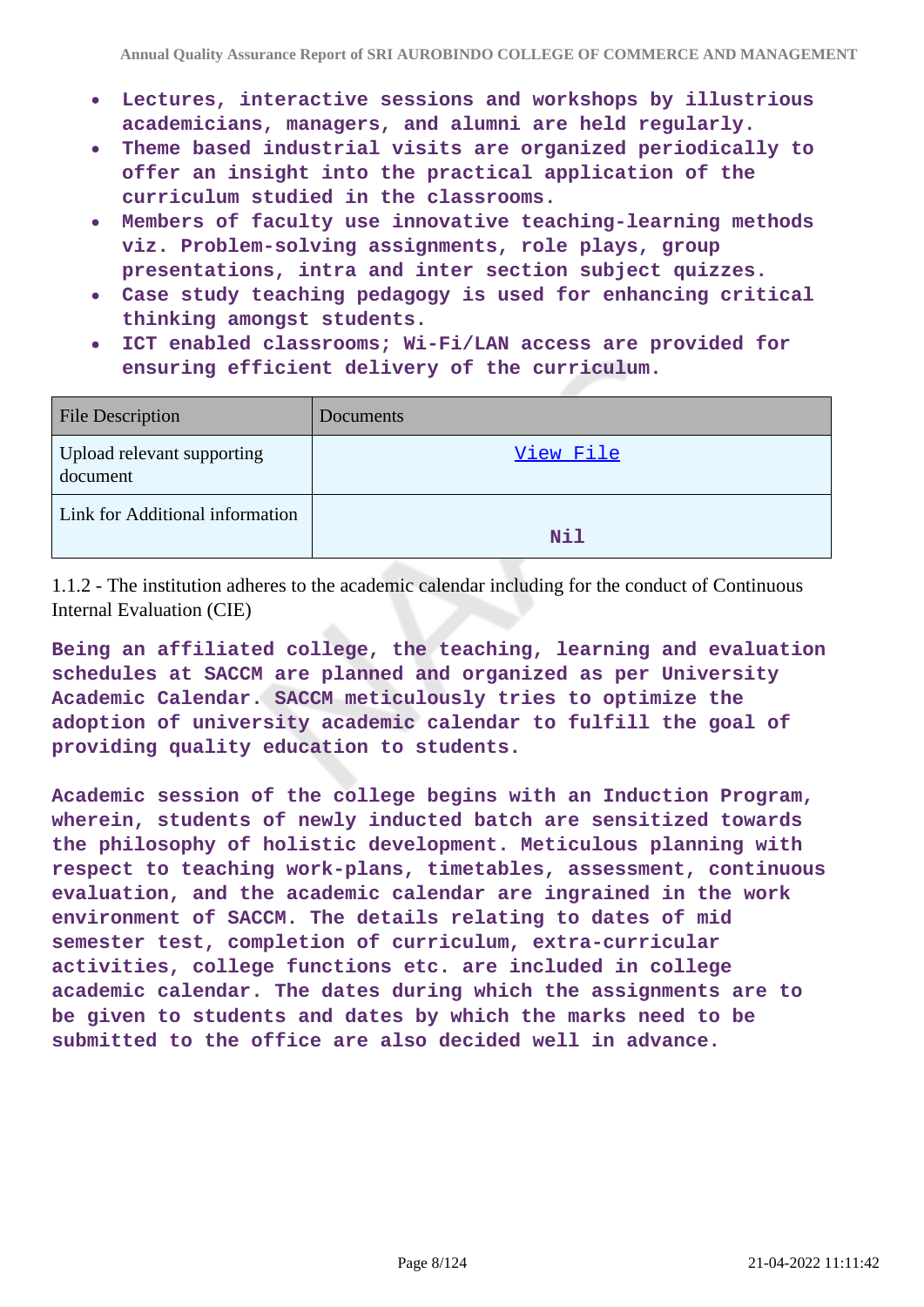**D. Any 1 of the above**

| <b>File Description</b>                 | Documents                                                                  |
|-----------------------------------------|----------------------------------------------------------------------------|
| Upload relevant supporting<br>documents | No File Uploaded                                                           |
| Link for Additional information         | https://saccm.in/academic-calendar-<br>tentative-schedule-session-2020-21/ |

**1.1.3 - Teachers of the Institution participate in following activities related to curriculum development and assessment of the affiliating University and/are represented on the following academic bodies during the year. Academic council/BoS of Affiliating University Setting of question papers for UG/PG programs Design and Development of Curriculum for Add on/ certificate/ Diploma Courses Assessment /evaluation process of the affiliating University**

| File Description                                                                                                | Documents |
|-----------------------------------------------------------------------------------------------------------------|-----------|
| Details of participation of<br>teachers in various<br>bodies/activities provided as a<br>response to the metric | View File |
| Any additional information                                                                                      | View File |

## **1.2 - Academic Flexibility**

**1.2.1 - Number of Programmes in which Choice Based Credit System (CBCS)/ elective course system has been implemented**

#### **1.2.1.1 - Number of Programmes in which CBCS/ Elective course system implemented**

#### **02**

| <b>File Description</b>                                    | Documents        |
|------------------------------------------------------------|------------------|
| Any additional information                                 | View File        |
| Minutes of relevant Academic<br>Council/BOS meetings       | No File Uploaded |
| Institutional data in prescribed<br>format (Data Template) | View File        |

**1.2.2 - Number of Add on /Certificate programs offered during the year**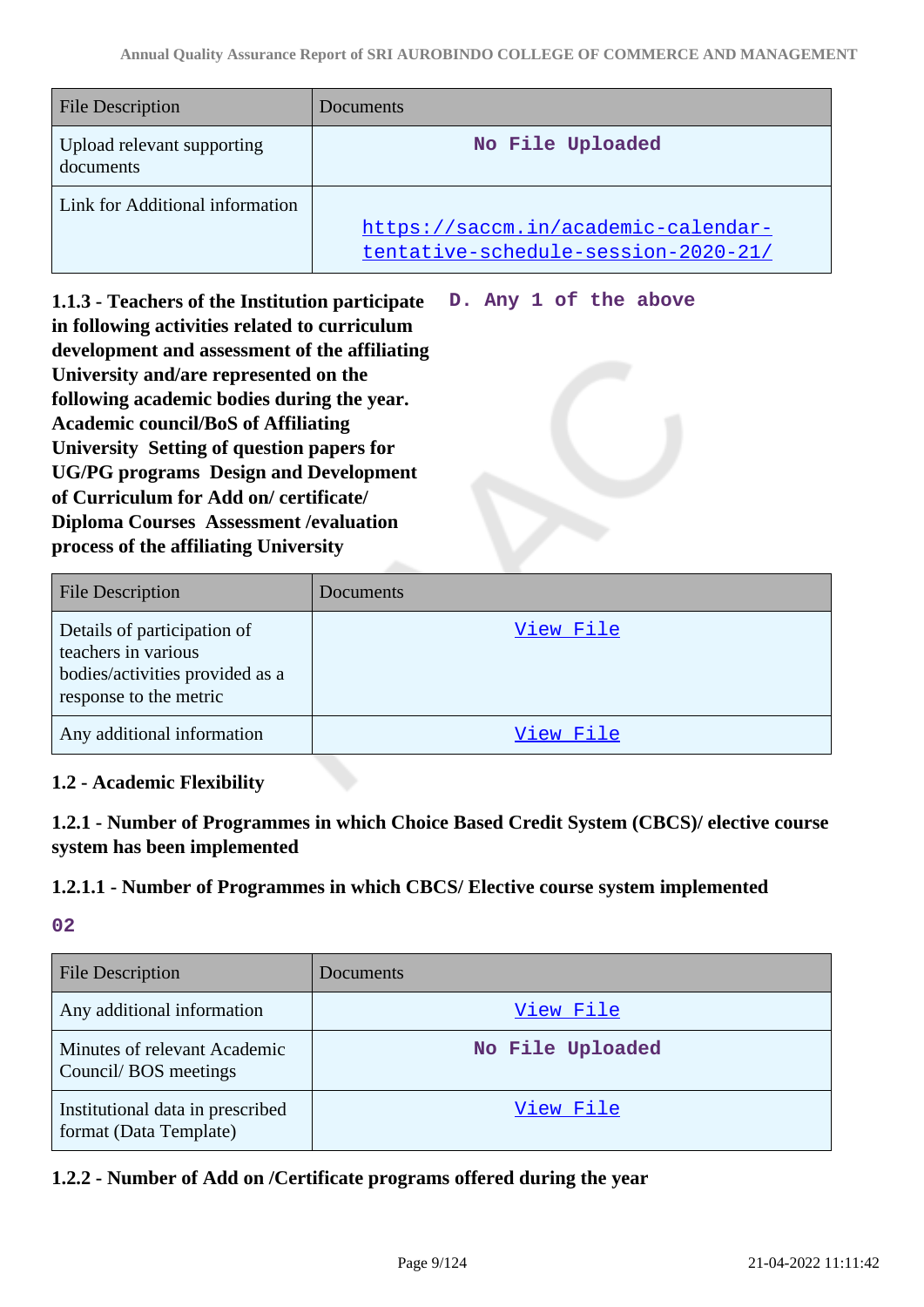## **1.2.2.1 - How many Add on /Certificate programs are added during the year. Data requirement for year: (As per Data Template)**

**00**

| File Description                                                              | Documents        |
|-------------------------------------------------------------------------------|------------------|
| Any additional information                                                    | No File Uploaded |
| Brochure or any other document<br>relating to Add on /Certificate<br>programs | No File Uploaded |
| List of Add on /Certificate<br>programs (Data Template)                       | No File Uploaded |

## **1.2.3 - Number of students enrolled in Certificate/ Add-on programs as against the total number of students during the year**

**00**

**1.2.3.1 - Number of students enrolled in subject related Certificate or Add-on programs during the year**

**00**

| <b>File Description</b>                                                                   | Documents        |
|-------------------------------------------------------------------------------------------|------------------|
| Any additional information                                                                | No File Uploaded |
| Details of the students enrolled<br>in Subjects related to<br>certificate/Add-on programs | No File Uploaded |

#### **1.3 - Curriculum Enrichment**

1.3.1 - Institution integrates crosscutting issues relevant to Professional Ethics, Gender, Human Values, Environment and Sustainability into the Curriculum

**Following initiatives have been undertaken by SACCM for sensitizing students about crosscutting issues:**

**Gender Issues: English and Punjabi subjects include literary works and essays on topics like gender equality, feminism, etc. Concerns and provisions relating to women's employment, safety and welfare, child labour, etc., are also part of B.Com Business Laws subject.**

**Sustainability: EVS (Environment, Road Safety Education) is an indispensable subject of B.Com and BBA curriculum. It aims at**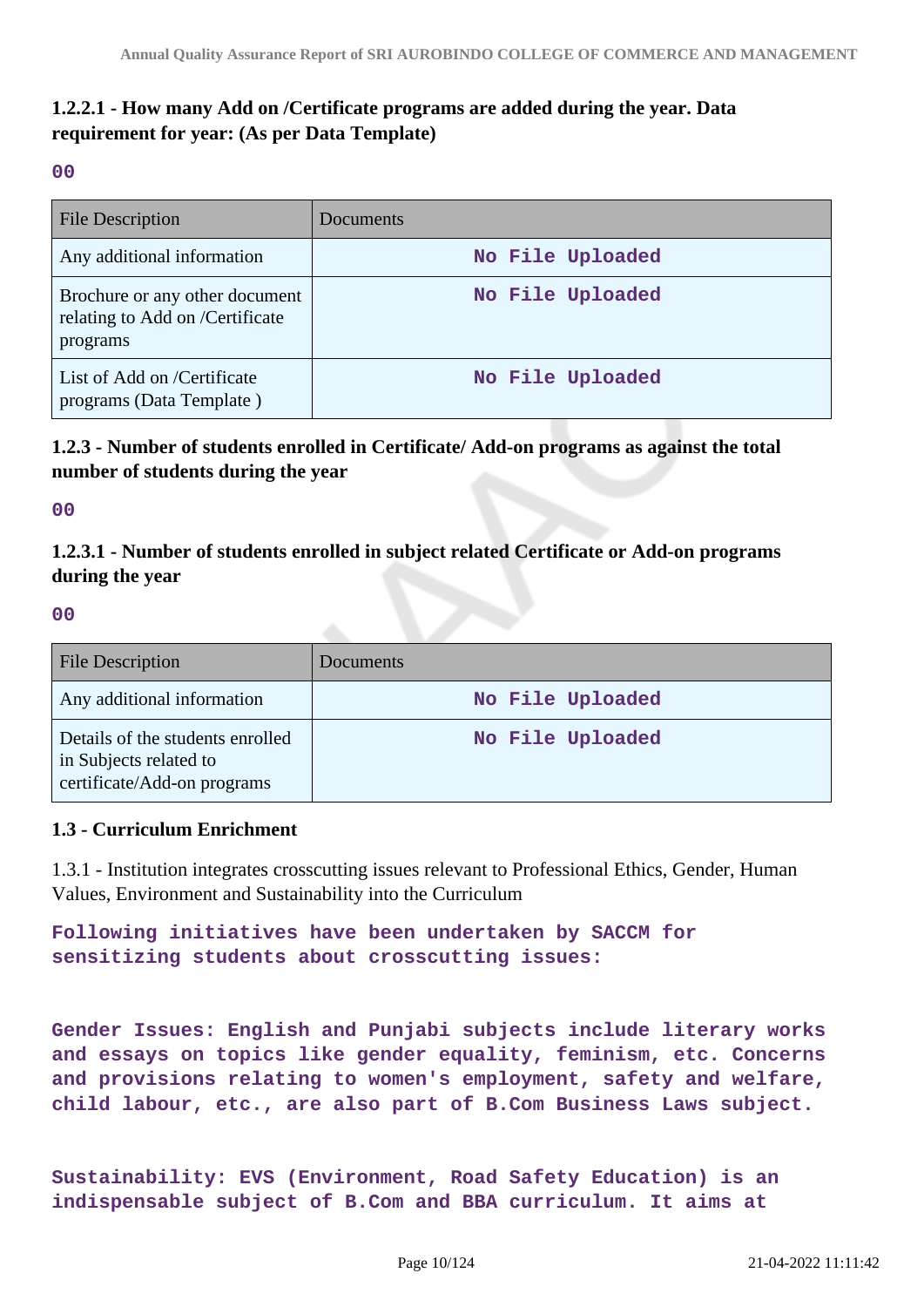**sensitizing students about issues regarding environment.**

**Human Rights: Subjects like Social Security & Labour Welfare, Industrial Relations and Labour Legislations, Human Resource Planning and Business Laws which deals with Human rights and ethics are part of BBA curriculum.**

**Professional Ethics: 'Social and Business Ethics and 'Social and Ethical Issues in Business' of B.com and BBA programmes respectively aims at educating students about relevance of business ethics in discouraging corporate wrong doings.**

**Social Empowerment: Courses offered under B.Com and BBA programmes include subjects like Social Security & Labour Welfare, Industrial Relations and Labour Legislations, Social and Ethical Issues in Business, etc. aiming at creating awareness regarding social empowerment.**

**Environmental Education: Environmental Education is a part of B.Com and BBA curriculum. It aims at sensitizing students about issues relating to environmental protection.**

| <b>File Description</b>                                                                                                                                                   | Documents        |
|---------------------------------------------------------------------------------------------------------------------------------------------------------------------------|------------------|
| Any additional information                                                                                                                                                | No File Uploaded |
| Upload the list and description<br>of courses which address the<br>Professional Ethics, Gender,<br>Human Values, Environment<br>and Sustainability into the<br>Curriculum | View File        |

**1.3.2 - Number of courses that include experiential learning through project work/field work/internship during the year**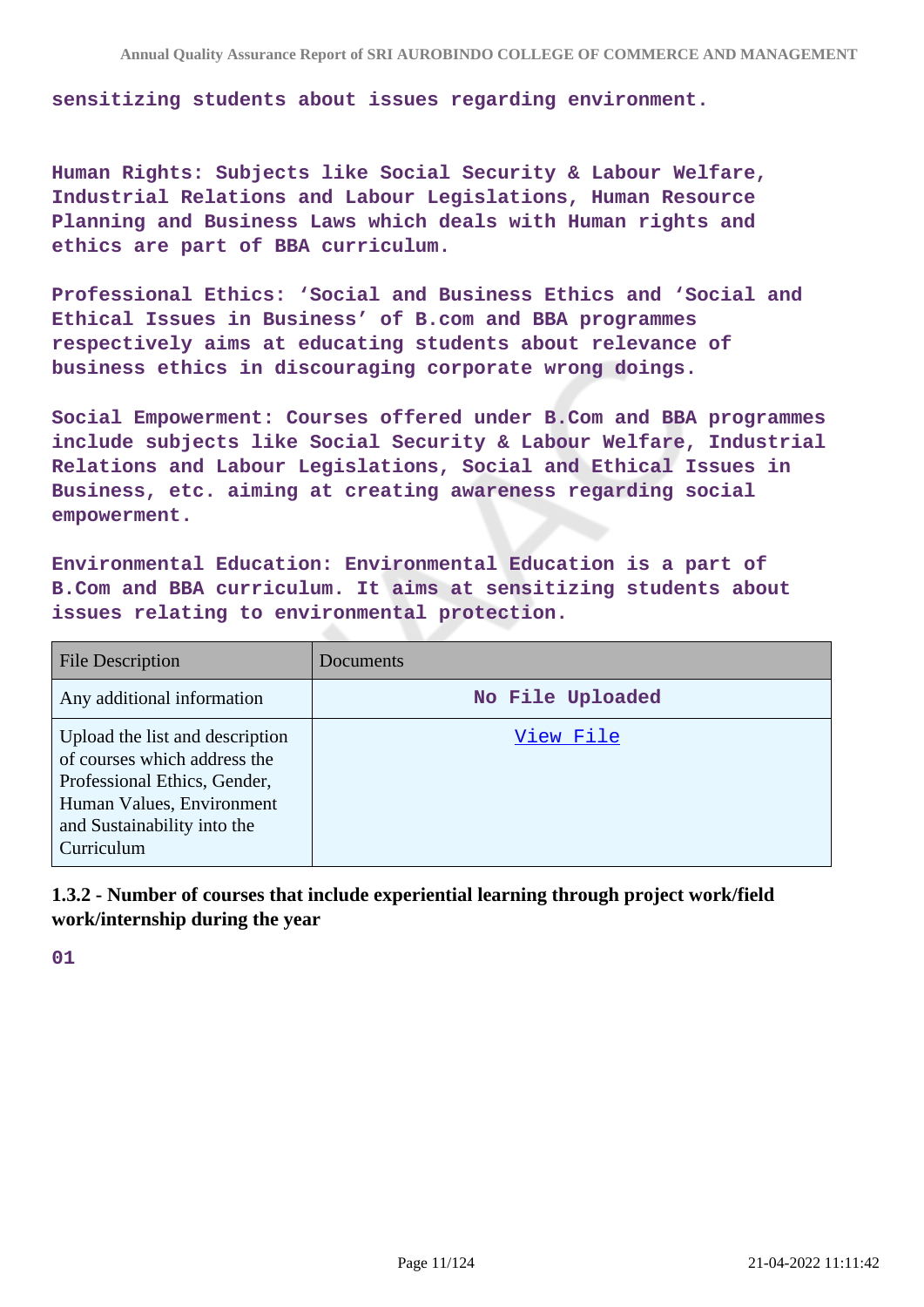| File Description                                                                                                            | Documents        |
|-----------------------------------------------------------------------------------------------------------------------------|------------------|
| Any additional information                                                                                                  | View File        |
| Programme / Curriculum/<br>Syllabus of the courses                                                                          | No File Uploaded |
| Minutes of the Boards of<br>Studies/Academic Council<br>meetings with approvals for<br>these courses                        | No File Uploaded |
| MoU's with relevant<br>organizations for these courses,<br>if any                                                           | No File Uploaded |
| Number of courses that include<br>experiential learning through<br>project work/field<br>work/internship (Data<br>Template) | <u>View File</u> |

## **1.3.3 - Number of students undertaking project work/field work/ internships**

**72**

| <b>File Description</b>                                                                                             | Documents |
|---------------------------------------------------------------------------------------------------------------------|-----------|
| Any additional information                                                                                          | View File |
| List of programmes and number<br>of students undertaking project<br>work/field work//internships<br>(Data Template) | View File |

## **1.4 - Feedback System**

**B. Any 3 of the above**

**1.4.1 - Institution obtains feedback on the syllabus and its transaction at the institution from the following stakeholders Students Teachers Employers Alumni**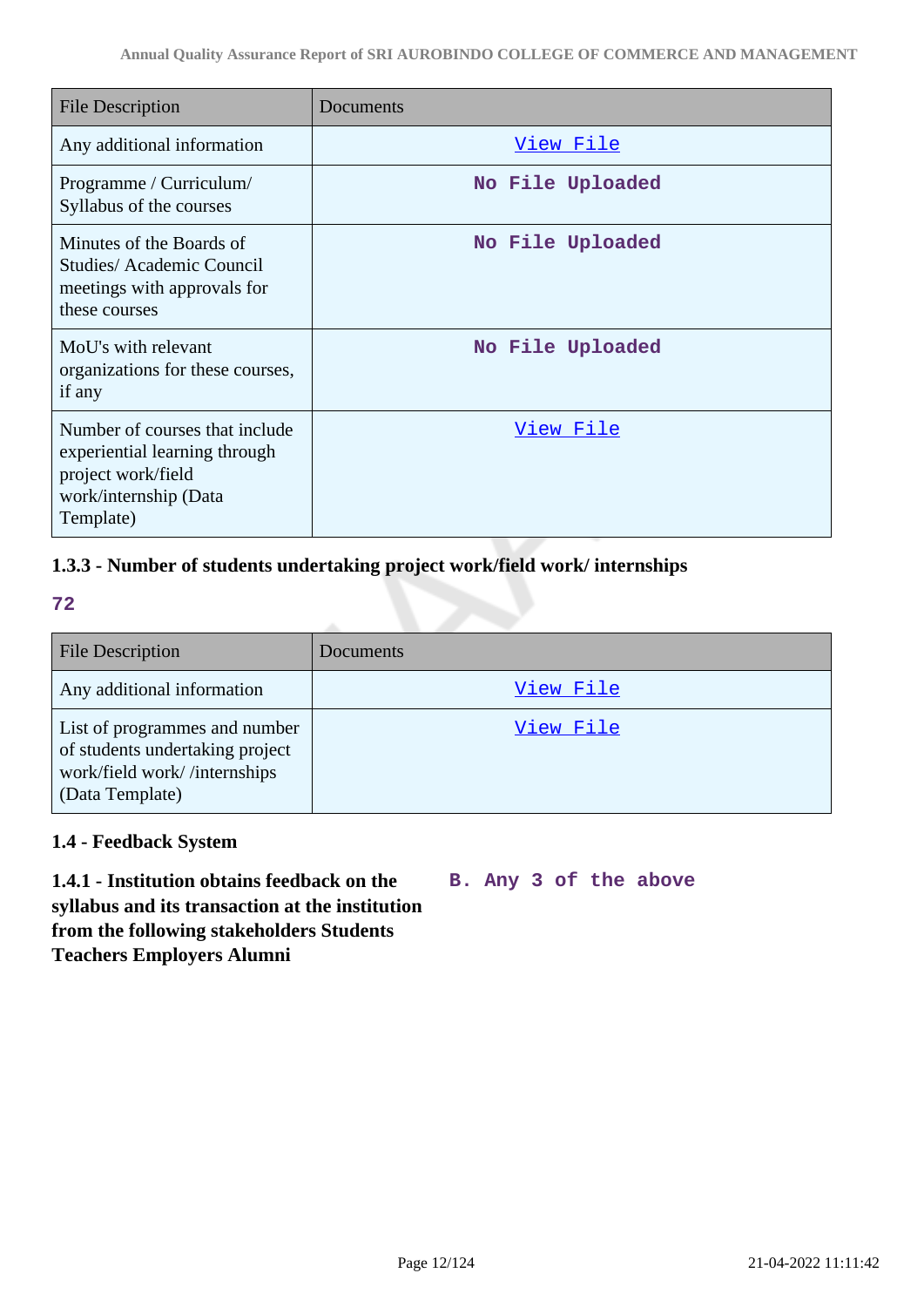| <b>File Description</b>                                                                                                                                          | Documents        |
|------------------------------------------------------------------------------------------------------------------------------------------------------------------|------------------|
| URL for stakeholder feedback<br>report                                                                                                                           | View File        |
| Action taken report of the<br>Institution on feedback report as<br>stated in the minutes of the<br>Governing Council, Syndicate,<br>Board of Management (Upload) | No File Uploaded |
| Any additional<br>information(Upload)                                                                                                                            | View File        |

## **1.4.2 - Feedback process of the Institution may be classified as follows**

**A. Feedback collected, analyzed and action taken and feedback available on website**

| <b>File Description</b>              | Documents                                                                     |
|--------------------------------------|-------------------------------------------------------------------------------|
| Upload any additional<br>information | No File Uploaded                                                              |
| URL for feedback report              | https://saccm.in/wp-content/uploads/2022/A<br>OAR-2020-21-documents/1.4.2.pdf |

## **TEACHING-LEARNING AND EVALUATION**

## **2.1 - Student Enrollment and Profile**

## **2.1.1 - Enrolment Number Number of students admitted during the year**

#### **2.1.1.1 - Number of sanctioned seats during the year**

#### **326**

| <b>File Description</b>                    | Documents |
|--------------------------------------------|-----------|
| Any additional information                 | View File |
| Institutional data in prescribed<br>format | View File |

**2.1.2 - Number of seats filled against seats reserved for various categories (SC, ST, OBC, Divyangjan, etc. as per applicable reservation policy during the year (exclusive of supernumerary seats)**

#### **2.1.2.1 - Number of actual students admitted from the reserved categories during the year**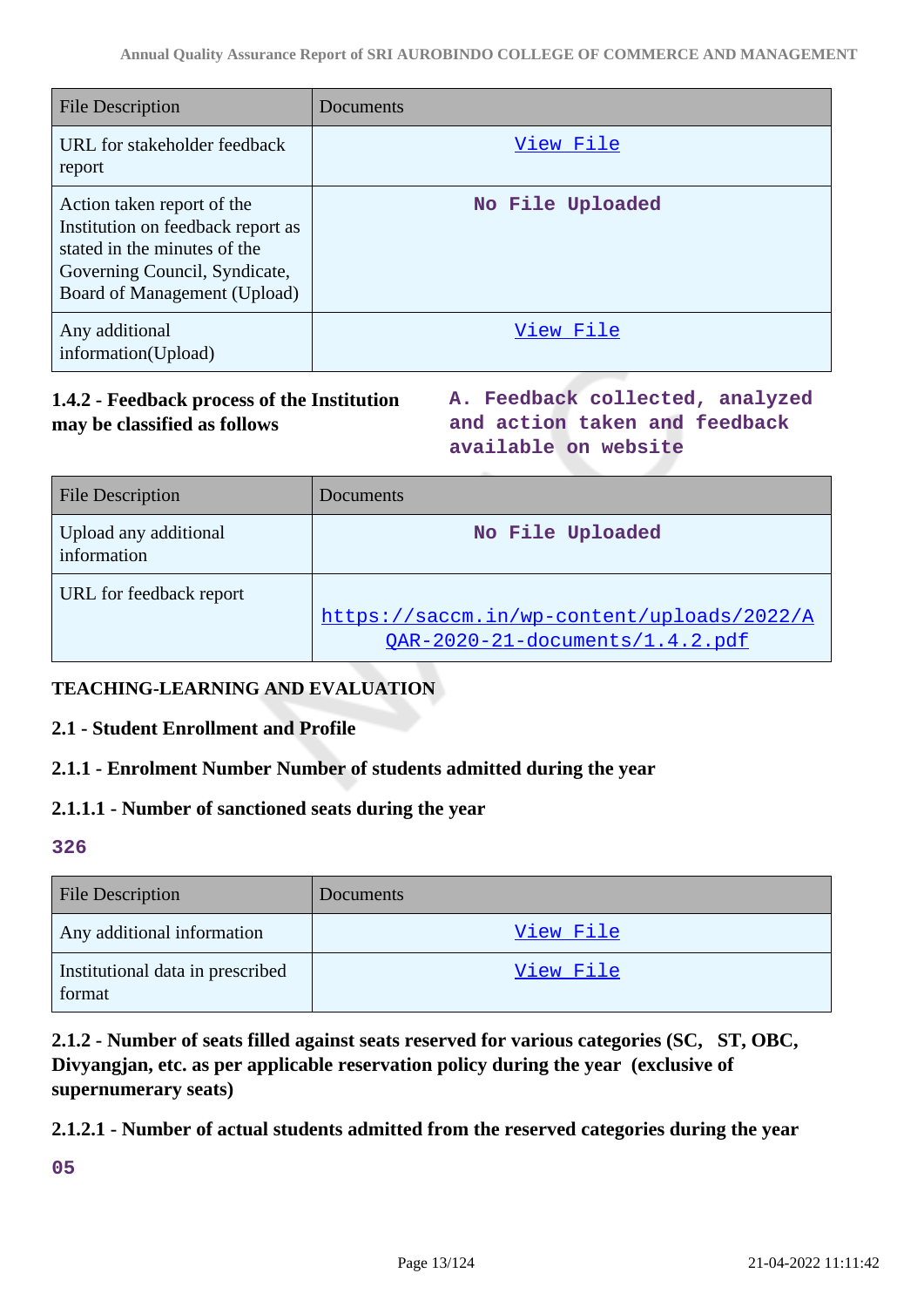| <b>File Description</b>                                          | Documents        |
|------------------------------------------------------------------|------------------|
| Any additional information                                       | View File        |
| Number of seats filled against<br>seats reserved (Data Template) | <u>View File</u> |

#### **2.2 - Catering to Student Diversity**

2.2.1 - The institution assesses the learning levels of the students and organizes special Programmes for advanced learners and slow learners

**At SACCM, significant efforts are made to cater to the distinct learning needs of all students.**

**Advanced Learners are always encouraged to go beyond the standard textbooks. Teachers continuously strive to enhance the mental faculties of such bright minds by involving them in challenging case studies, projects and presentations. To test and further develop their 'High Order Thinking Skills' analytical and application-based questions are set in Mid Semester Tests and Inter Section Subject Quizzes. Furthermore, the subject teachers constantly monitor the performance of such potential achievers. Further activities like independent thinking exercise, British Parliamentary Debate are a regular feature at SACCM to hone up the critical thinking and leadership skills of the students. For Career Counselling, the Career Guidance and Placement Cell of the College organized various programs virtually to guide and mentor the various career aspirants.**

**Slow learners are dealt with patience, perseverance and are provided with simplified notes and reference material. Special cases requiring psychological intervention are referred to the college Psychologist who helps in lifting their morale by injecting a 'will to do' in them. Besides mentoring session and remedial classes of small groups are also taken periodically to address the academic or non-academic issues, if any.**

| <b>File Description</b>              | Documents  |
|--------------------------------------|------------|
| Link for additional Information      | <b>Nil</b> |
| Upload any additional<br>information | View File  |

**2.2.2 - Student- Full time teacher ratio (Data for the latest completed academic year)**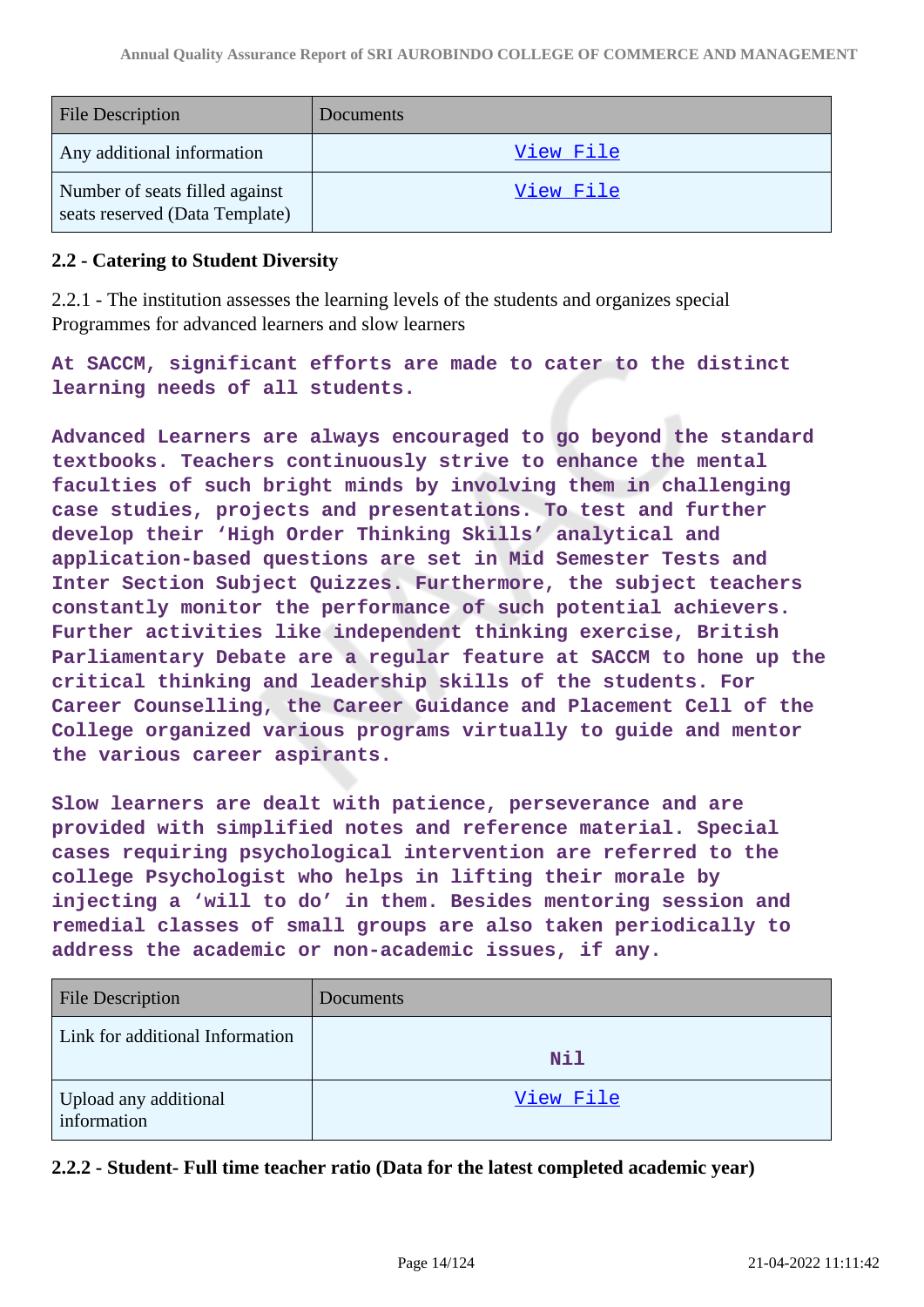| Number of Students | Number of Teachers |
|--------------------|--------------------|
| 883                | 27                 |
| Eile Description   | Documents          |

| <b>File Description</b>    | <b>Documents</b> |
|----------------------------|------------------|
| Any additional information | View File        |

#### **2.3 - Teaching- Learning Process**

2.3.1 - Student centric methods, such as experiential learning, participative learning and problem solving methodologies are used for enhancing learning experiences

**At SACCM , the pedagogy followed is rich blend of conventional teacher centric methodology with various student centric learning methods for enhancing the learning experience of students.**

**Experiential Learning- For experiential learning, extension lectures are regularly held at college. Every year, eminent academicians and practicing managers are invited to share their experiences, expertise, and vision with the students Besides, internships, industrial visits and marketing fest are also organized (except 2020-21 due to Pandemic) every year to provide students with ample opportunities to learn about the actual business problems.**

**Participative learning - Group projects and presentations by the respective subject teachers are given. Further the students are encouraged to participate in Inter Section Subject Quiz which helps in putting them in regular study mode, apply classroom concepts to practical problems and participate in group learning activity.**

**Problem-Solving - Case study method of teaching is often implemented in various subjects. Students are given small individual hypothetical case lets to supplement the theoretical concepts and also the real-life cases that help in developing an analytical approach to various business related problems.**

| <b>File Description</b>              | Documents |
|--------------------------------------|-----------|
| Upload any additional<br>information | View File |
| Link for additional information      | Nil       |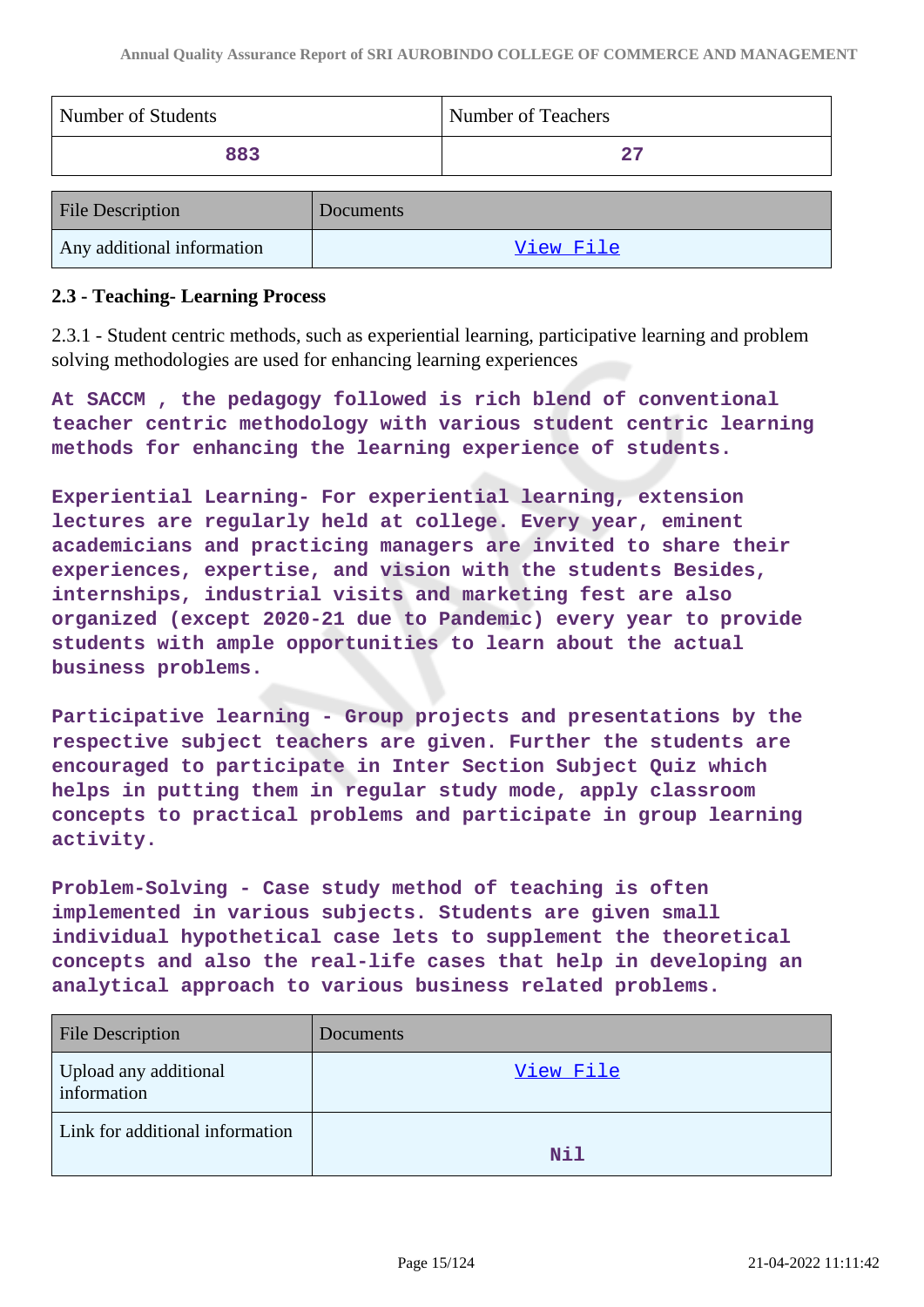2.3.2 - Teachers use ICT enabled tools for effective teaching-learning process. Write description in maximum of 200 words

**SACCM has always acknowledged the indispensable use of ICT enabled tools for effective teaching learning process. Especially during Covid Pandemic, a number of initiatives were taken to strengthen the ICT infrastructure of the college.**

- **To overcome the crisis caused due to the ongoing pandemic,**  $\bullet$ **SACCM subscribed for Microsoft Teams, thus transformed live classrooms into virtual ones with utmost ease and precision.**
- **Various extension lectures, webinars, orientation sessions, Mid-Semester tests and Inter Section Subject Quiz (ISSQ) were also conducted online using Microsoft Teams.**
- **Further, the College had purchased laptops with the latest configuration and technology digitizers, mics and webcams for every member of the faculty.**
- **For ensuring effective conduct of virtual classes, the prerequisite was to enhance the internet leased line (ILL) bandwidth. To this, internet bandwidth has been increased from 20 mbps to 60 mbps.**
- **In addition, campus management software (iCloudEMSERP/**  $\bullet$ **QualCampus) has always facilitated the teaching learning process to a great extent via distinctive features like sharing of study material, assignments etc. The members of the faculty are required to prepare their session plan for every lecture via iCloudEMSERP where they are supposed to clearly specify the subject to be discussed, teaching pedagogy, sources of reference etc.**

| <b>File Description</b>                                                                                    | Documents                                                |
|------------------------------------------------------------------------------------------------------------|----------------------------------------------------------|
| Upload any additional<br>information                                                                       | View File                                                |
| Provide link for webpage<br>describing the ICT enabled tools<br>for effective teaching-learning<br>process | https://saccm.in/infrastructure/campus-<br>digitization/ |

## **2.3.3 - Ratio of mentor to students for academic and other related issues (Data for the latest completed academic year )**

#### **2.3.3.1 - Number of mentors**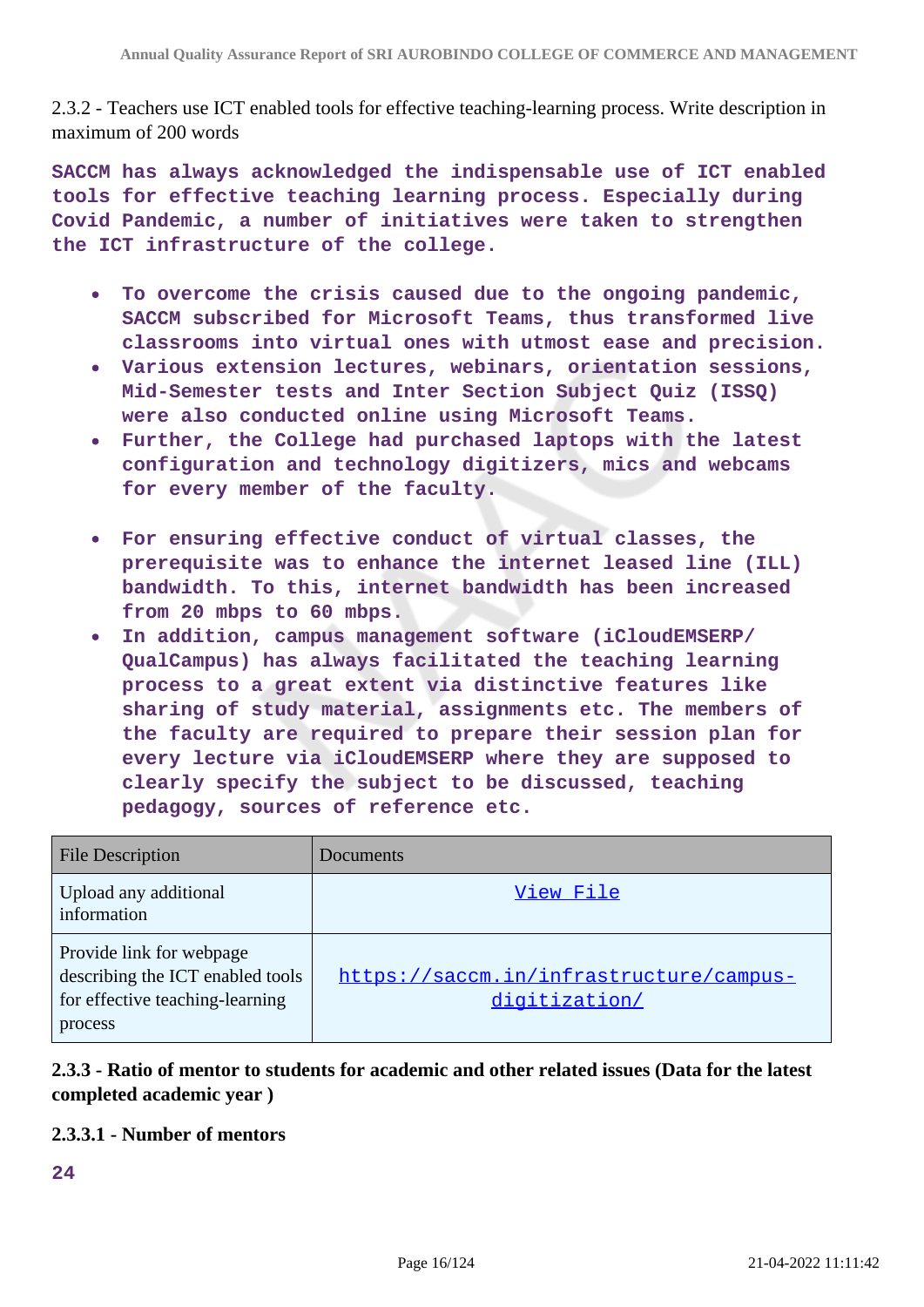| <b>File Description</b>                                                   | Documents |
|---------------------------------------------------------------------------|-----------|
| Upload, number of students<br>enrolled and full time teachers<br>on roll. | View File |
| Circulars pertaining to assigning<br>mentors to mentees                   | View File |
| mentor/mentee ratio                                                       | View File |

## **2.4 - Teacher Profile and Quality**

## **2.4.1 - Number of full time teachers against sanctioned posts during the year**

#### **27**

| <b>File Description</b>                                                   | Documents        |
|---------------------------------------------------------------------------|------------------|
| Full time teachers and<br>sanctioned posts for year (Data<br>Template)    | View File        |
| Any additional information                                                | View File        |
| List of the faculty members<br>authenticated by the Head of<br><b>HEI</b> | No File Uploaded |

**2.4.2 - Number of full time teachers with Ph. D. / D.M. / M.Ch. /D.N.B Superspeciality / D.Sc. / D.Litt. during the year (consider only highest degree for count)**

**2.4.2.1 - Number of full time teachers with Ph. D. / D.M. / M.Ch. /D.N.C Superspeciality / D.Sc. / D.Litt. during the year**

**09**

| <b>File Description</b>                                                                                                                                                           | Documents |
|-----------------------------------------------------------------------------------------------------------------------------------------------------------------------------------|-----------|
| Any additional information                                                                                                                                                        | View File |
| List of number of full time<br>teachers with Ph. D. / D.M. /<br>M.Ch./ D.N.B Super specialty /<br>D.Sc. / D.Litt. and number of<br>full time teachers for year (Data<br>Template) | View File |

**2.4.3 - Number of years of teaching experience of full time teachers in the same institution (Data for the latest completed academic year)**

## **2.4.3.1 - Total experience of full-time teachers**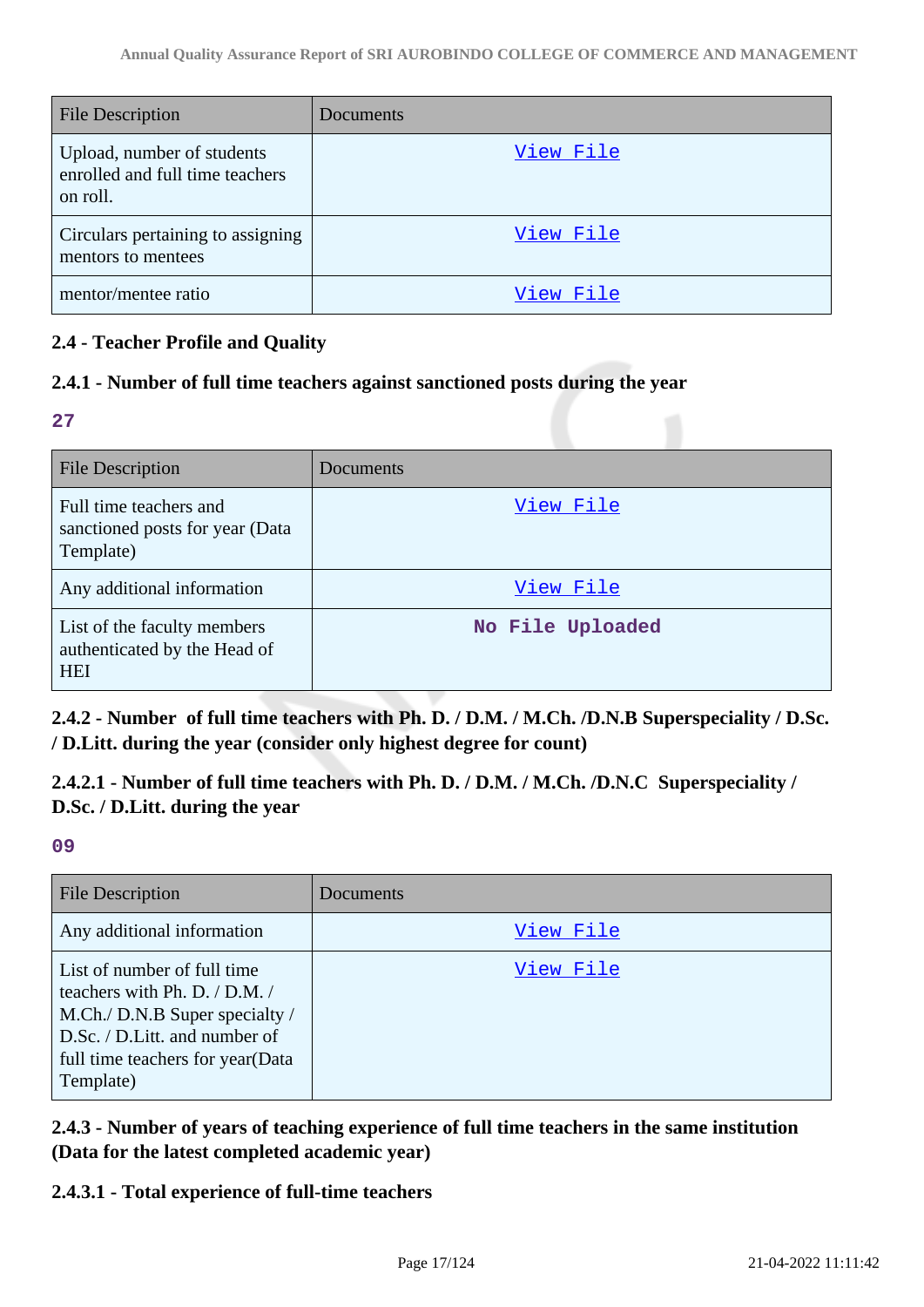#### **8.74**

| <b>File Description</b>                                                                                 | Documents        |
|---------------------------------------------------------------------------------------------------------|------------------|
| Any additional information                                                                              | No File Uploaded |
| List of Teachers including their<br>PAN, designation, dept. and<br>experience details(Data<br>Template) | View File        |

#### **2.5 - Evaluation Process and Reforms**

2.5.1 - Mechanism of internal assessment is transparent and robust in terms of frequency and mode. Write description within 200 words.

**The college strictly adheres to the guidelines issued by the affiliating University regarding the assessment and evaluation process of performance of students. Students are made aware about the same through the prospectus and the college website. Besides orientation sessions are held at the beginning of session to familiarize the new entrants with the Institutional policies, Evaluation processes, practices, culture, and values.**

**The internal assessment is carried out in a systematic manner for both BCom and BBA Programme. Mid Semester Tests of the college were conducted through online mode for the session 2020-21, which was a major reform, introduced during Pandemic situation. The marks obtained were entered in the web portal of the College within the stipulated time. Furthermore, to cope up with the challenges posed by the pandemic, SACCM adopted a comprehensive MCQ based evaluation system for conduct of MSTs. Re-appear tests were conducted for those who were authorized absentees and for those whose performance was not up to the mark in MSTs. Besides presentations and Assignments, one of the important components of Internal assessment were also allocated by the faculty teaching the subject and are uploaded on the college portal for internal assessment purpose.**

| <b>File Description</b>         | Documents |
|---------------------------------|-----------|
| Any additional information      | View File |
| Link for additional information | Nil       |

2.5.2 - Mechanism to deal with internal examination related grievances is transparent, time- bound and efficient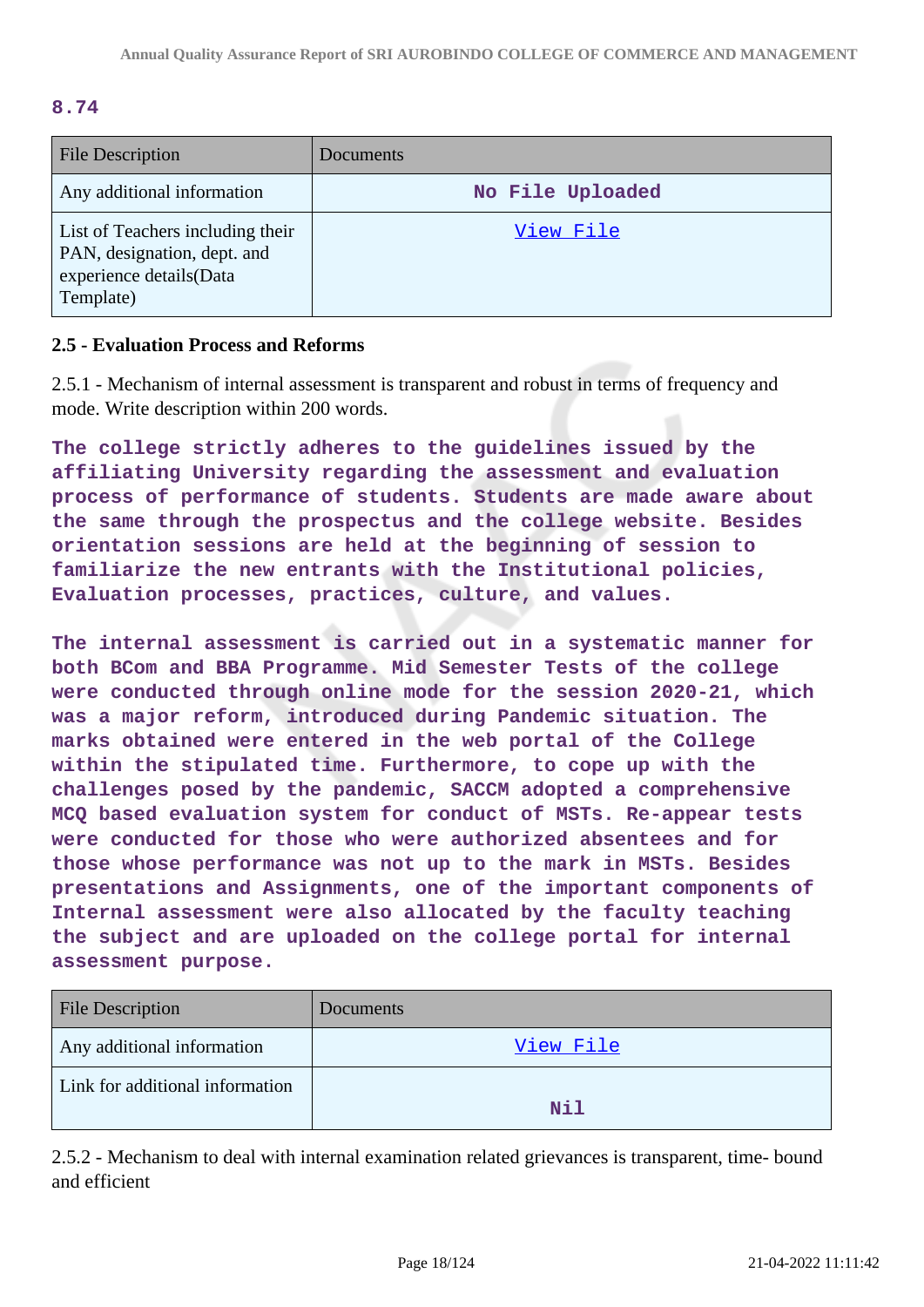**At SACCM each faculty member strives hard to do things at the first instance. If still there arises any grievance which is related to the internal examination system of the college, it is effectively dealt within a transparent, time bound and efficient manner. At the college level, an examination grievance redressal committee, comprising a senior teacher as coordinator and other teaching and non-teaching staff as members, is constituted to handle internal examination grievance. Owing to Covid-Pandemic Situation, the entire examination process from Question papers setting to the evaluation of the submitted answers was done using the Microsoft Teams platform – in MCQ format for each subject.The marks were posted on Microsoft Teams Platform on the spot, and iCloudEMSERP within a week after the conduct of internal examinations to take the grievances of the students in time-bound manner. The queries pertaining to internal examination was taken by examination committee and the same were resolved in time-bound manner using the official MST email ID.**

| <b>File Description</b>         | Documents  |
|---------------------------------|------------|
| Any additional information      | View File  |
| Link for additional information | <b>Nil</b> |

#### **2.6 - Student Performance and Learning Outcomes**

2.6.1 - Teachers and students are aware of the stated Programme and course outcomes of the Programmes offered by the institution.

**Vision, Mission and SACCM Student Development Model of the college are clearly indicative of the Programme and Course specific Outcomes which are projected to be demonstrated by the students.**

**The college is running three programmes B Com (General), B Com (honors) and BBA for which it follows the curriculum and assessment policy prescribed by the Affiliating University.**

- **Course Specific Outcomes are prepared subject-wise and the same is uploaded on the website – to make the members of the faculty and students aware about the same. These course specific outcomes include the Course Outline, Course Outcome, Student Learning Outcomes, Course Contents/Syllabus, Required Texts, Suggested Texts, and Pedagogy for Course Delivery.**
- **Instruction Manuals, which includes the term-wise course outline for each subject, along with topic wise reference**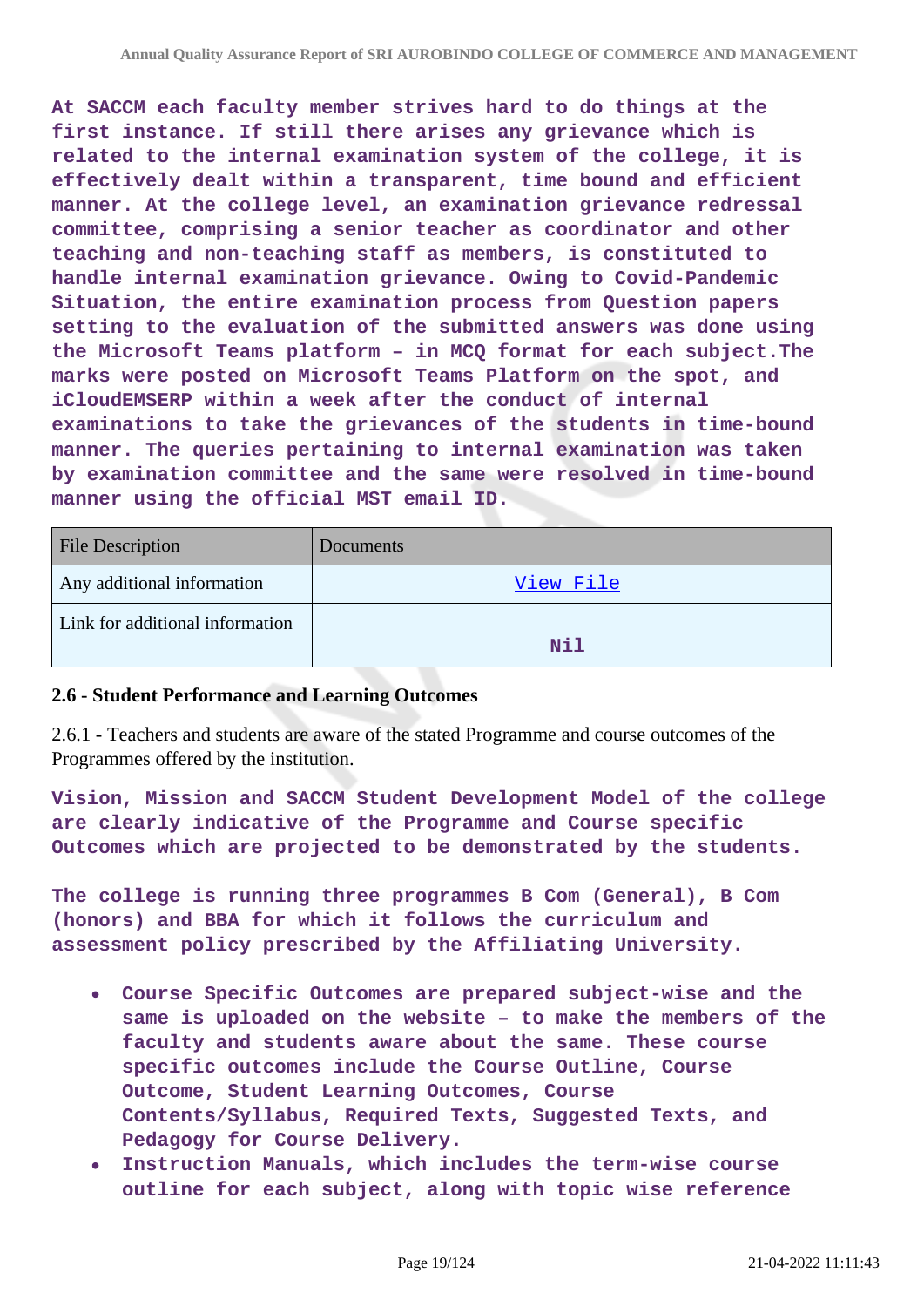**books - are prepared class-wise by the faculty members of the college in accordance with the university prescribed curriculum and uploaded on the website for the reference of the members of faculty and students.**

**Besides this, orientation sessions are also organized to apprise the enrolled students with regard to POs, PSOs & Cos.**

| <b>File Description</b>                                 | Documents                                                                     |
|---------------------------------------------------------|-------------------------------------------------------------------------------|
| Upload any additional<br>information                    | No File Uploaded                                                              |
| Paste link for Additional<br>information                | https://saccm.in/courses/course-curriculum-<br>of-b-com-b-com-hons-programme/ |
| Upload COs for all courses<br>(exemplars from Glossary) | View File                                                                     |

2.6.2 - Attainment of Programme outcomes and course outcomes are evaluated by the institution.

**At SACCM evaluation of Programme Outcomes and Course Outcomes are carried out using both direct method and Indirect Method.**

**The direct methods are those which evaluates the student's learning, knowledge and skills from their performance in the Mid Semester Test (MSTs), End Semester Examinations and supporting activities such as presentations, assignments etc. Besides Inter Section Subject Quiz (ISSQ) is also conducted to assess the course level learning outcome of students of different scholastic abilities.**

**Further, Intra and Inter college result analysis is a regular feature at SACCM, which helps in identifying the gap areas where there is a scope for improvement. Thus, identifying the potential toppers, distinction holders and slow learners where faculty need to focus.**

**The indirect method of evaluating the attainment of POs & COs comprises feedback taken from various stakeholders i.e. students, alumni, parents, and teachers to reflect their views on student's learning.**

**Also, students' participation in activities like independent thinking exercise, British parliamentary debate also reflects upon their learning levels.**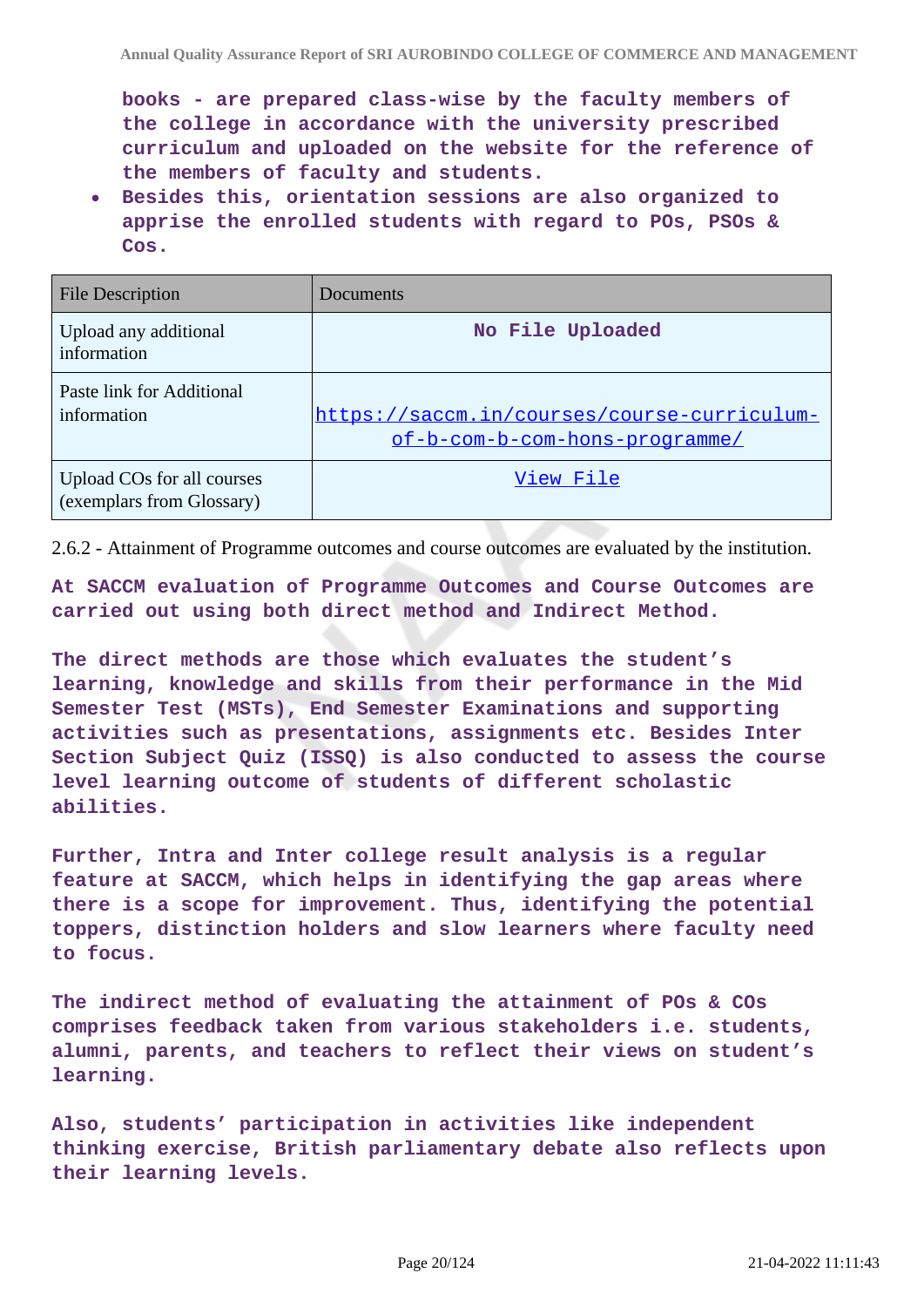**Counselling sessions were conducted virtually by full time counsellor so that the college can provide support to the students to attain the program and course outcomes.**

| <b>File Description</b>                  | Documents |
|------------------------------------------|-----------|
| Upload any additional<br>information     | View File |
| Paste link for Additional<br>information | Nil       |

#### **2.6.3 - Pass percentage of Students during the year**

## **2.6.3.1 - Total number of final year students who passed the university examination during the year**

#### **278**

| File Description                                                                                                            | Documents                                                                 |
|-----------------------------------------------------------------------------------------------------------------------------|---------------------------------------------------------------------------|
| Upload list of Programmes and<br>number of students passed and<br>appeared in the final year<br>examination (Data Template) | View File                                                                 |
| Upload any additional<br>information                                                                                        | No File Uploaded                                                          |
| Paste link for the annual report                                                                                            | https://saccm.in/wp-content/uploads/2022/0<br>4/annual report 2020 21.pdf |

#### **2.7 - Student Satisfaction Survey**

**2.7.1 - Student Satisfaction Survey (SSS) on overall institutional performance (Institution may design its own questionnaire) (results and details need to be provided as a weblink)**

[https://saccm.in/wp](https://saccm.in/wp-content/uploads/2022/AQAR-2020-21-documents/2.7.1.pdf)[content/uploads/2022/AQAR-2020-21-documents/2.7.1.pdf](https://saccm.in/wp-content/uploads/2022/AQAR-2020-21-documents/2.7.1.pdf)

#### **RESEARCH, INNOVATIONS AND EXTENSION**

#### **3.1 - Resource Mobilization for Research**

**3.1.1 - Grants received from Government and non-governmental agencies for research projects / endowments in the institution during the year (INR in Lakhs)**

**3.1.1.1 - Total Grants from Government and non-governmental agencies for research projects / endowments in the institution during the year (INR in Lakhs)**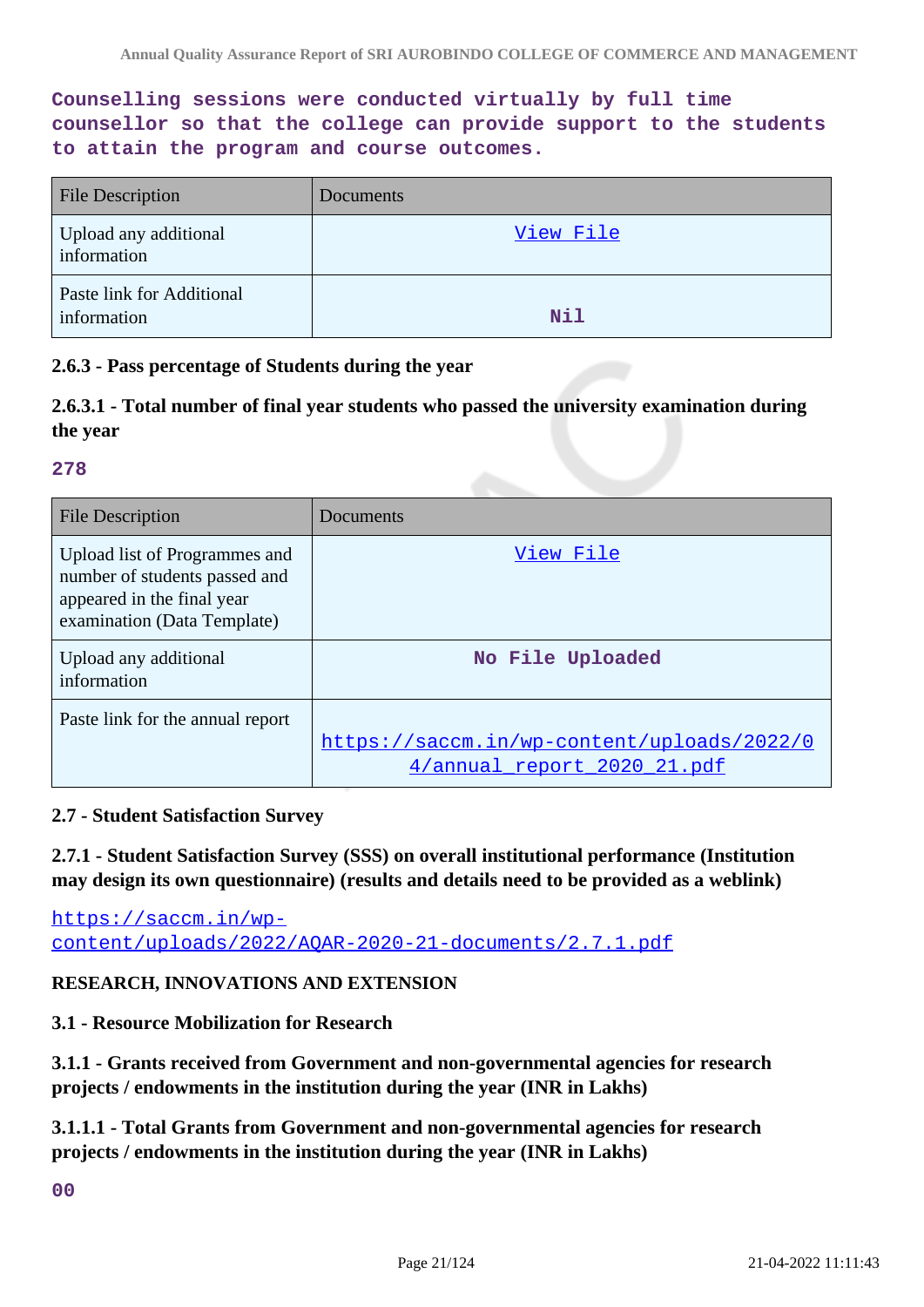| <b>File Description</b>                                                              | Documents        |
|--------------------------------------------------------------------------------------|------------------|
| Any additional information                                                           | No File Uploaded |
| e-copies of the grant award<br>letters for sponsored research<br>projects/endowments | No File Uploaded |
| List of endowments / projects<br>with details of grants (Data<br>Template)           | No File Uploaded |

**3.1.2 - Number of departments having Research projects funded by government and non government agencies during the year**

**3.1.2.1 - Number of departments having Research projects funded by government and nongovernment agencies during the year**

**00**

| <b>File Description</b>                                          | Documents        |
|------------------------------------------------------------------|------------------|
| List of research projects and<br>funding details (Data Template) | No File Uploaded |
| Any additional information                                       | No File Uploaded |
| Supporting document from<br><b>Funding Agency</b>                | No File Uploaded |
| Paste link to funding agency<br>website                          | N11              |

**3.1.3 - Number of Seminars/conferences/workshops conducted by the institution during the year**

## **3.1.3.1 - Total number of Seminars/conferences/workshops conducted by the institution during the year**

**13**

| <b>File Description</b>                                              | Documents        |
|----------------------------------------------------------------------|------------------|
| Report of the event                                                  | View File        |
| Any additional information                                           | No File Uploaded |
| List of workshops/seminars<br>during last 5 years (Data<br>Template) | View File        |

## **3.2 - Research Publications and Awards**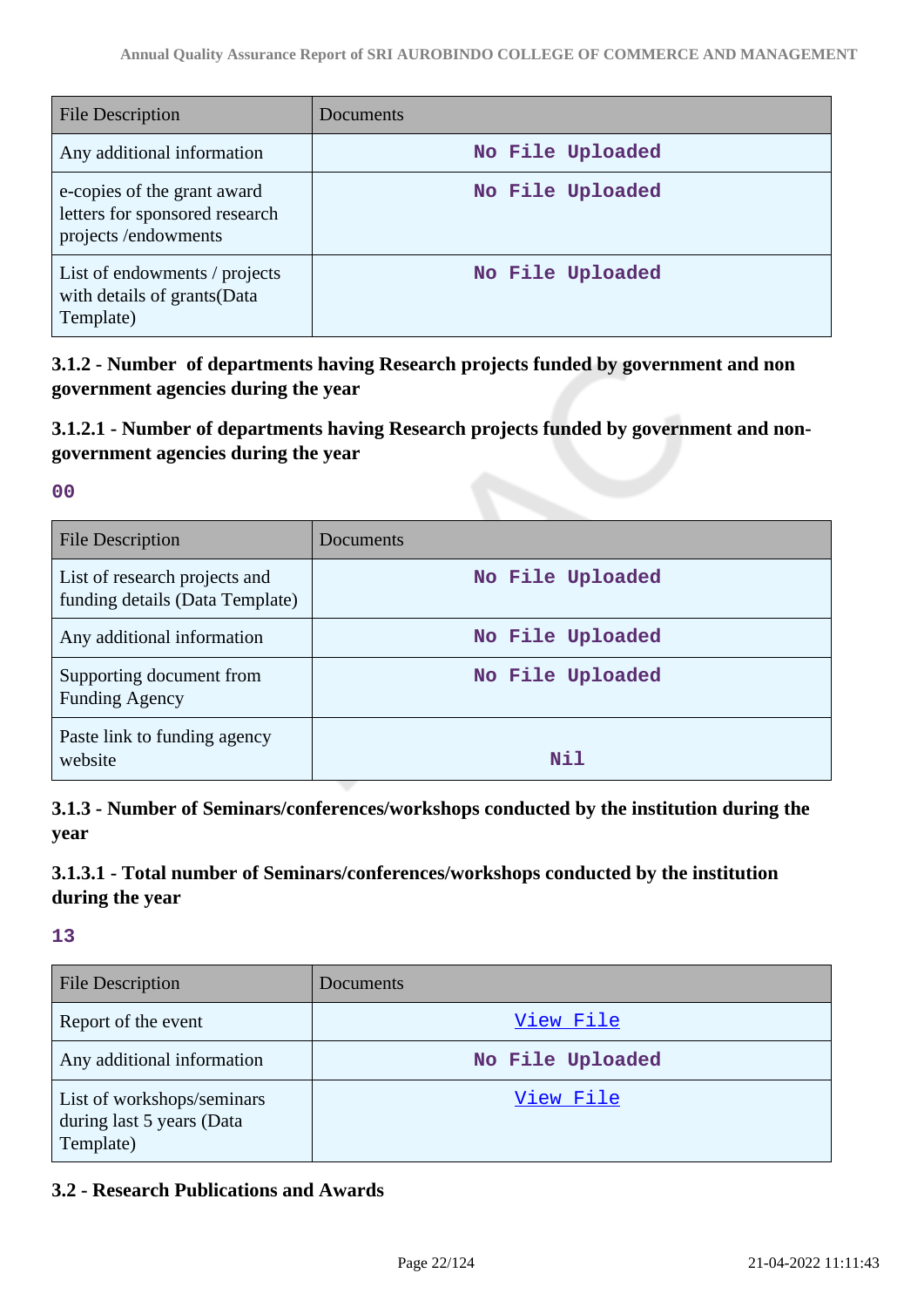## **3.2.1 - Number of papers published per teacher in the Journals notified on UGC website during the year**

# **3.2.1.1 - Number of research papers in the Journals notified on UGC website during the year**

#### **22**

| File Description                                                                                            | Documents        |
|-------------------------------------------------------------------------------------------------------------|------------------|
| Any additional information                                                                                  | No File Uploaded |
| List of research papers by title,<br>author, department, name and<br>year of publication (Data<br>Template) | View File        |

**3.2.2 - Number of books and chapters in edited volumes/books published and papers published in national/ international conference proceedings per teacher during the year**

**3.2.2.1 - Total number of books and chapters in edited volumes/books published and papers in national/ international conference proceedings during the year**

#### **09**

| <b>File Description</b>                                                      | Documents |
|------------------------------------------------------------------------------|-----------|
| Any additional information                                                   | View File |
| List books and chapters edited<br>volumes/books published (Data<br>Template) | View File |

## **3.3 - Extension Activities**

3.3.1 - Extension activities are carried out in the neighborhood community, sensitizing students to social issues, for their holistic development, and impact thereof during the year

**NSS unit of college carries out a variety of activities out of which some are organized in collaboration with the other organizations of community. During the period under consideration a number of activities like Orthopedic Camp, Eye Checkup Camp and Covid Vaccination Camp etc. have been conducted. The medical camps were organized to serve the natives of two villages adopted by the college and promote a healthy life where beneficiaries got free of cost service. Covid vaccination camp was organized to support the nation's fight against the deadly virus where hundreds of beneficiaries got vaccinated. College organized these camps in collaboration with organisations like Profile Hospital, SGHS Hospital, Sohana and Mission Clean, Green and safe society, Moga. For environment conservation plantation drives are also organized**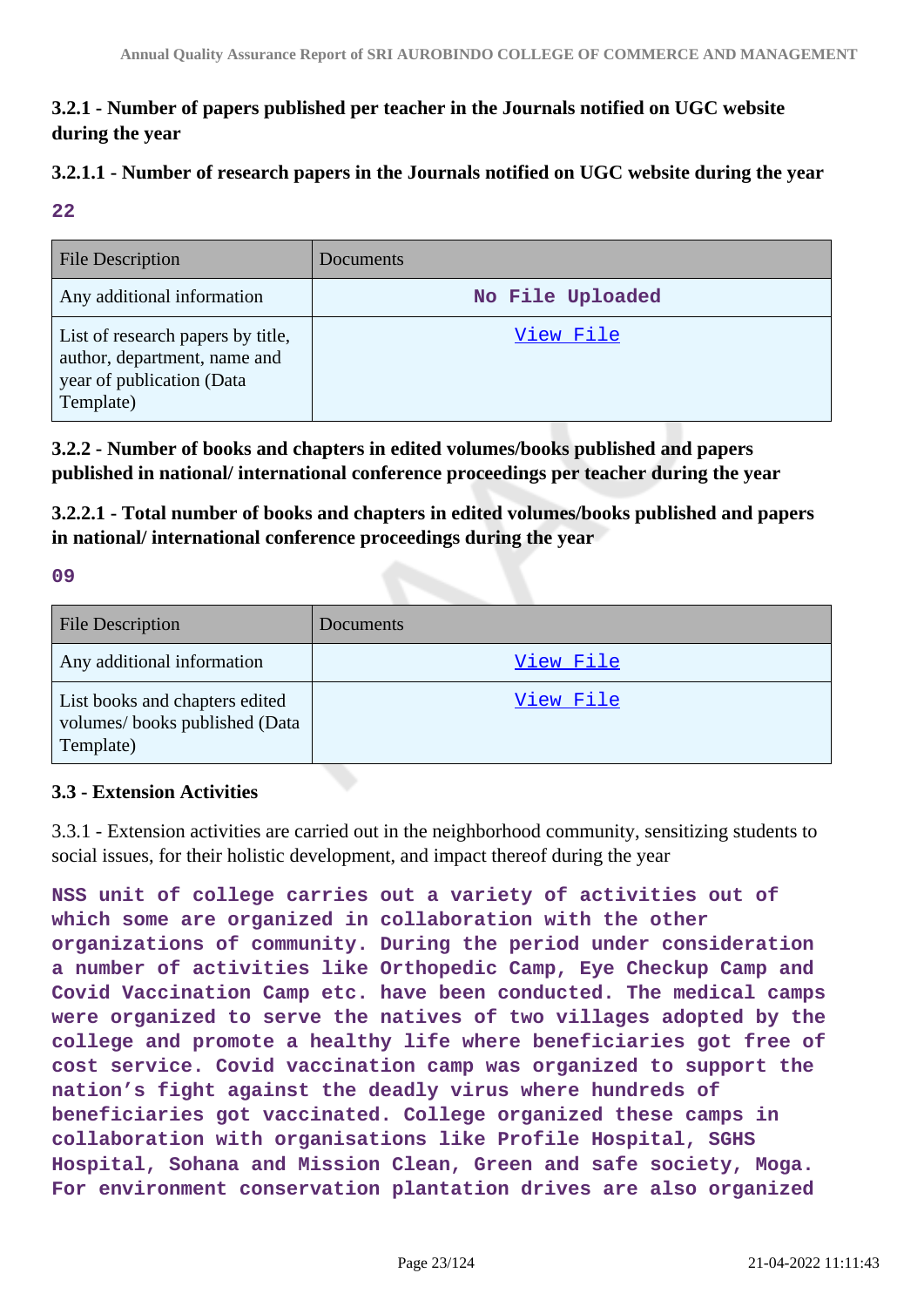**from time to time with an aim to develop a sense of belongingness to 'the mother earth' among the students. This year, it was conducted in collaboration with Punjab Pollution Control Department, Ludhiana. Several students volunteer in organizing such activities. Students are involved in the activities to instill altruism among them, motivate them to reach out to the needy and the marginalized and arousing their social conscience by exposing them to realities of life.**

| <b>File Description</b>                  | Documents  |
|------------------------------------------|------------|
| Paste link for additional<br>information | <b>Nil</b> |
| Upload any additional<br>information     | View File  |

**3.3.2 - Number of awards and recognitions received for extension activities from government / government recognized bodies during the year**

**3.3.2.1 - Total number of awards and recognition received for extension activities from Government/ government recognized bodies during the year**

**00**

| <b>File Description</b>                                                       | Documents        |
|-------------------------------------------------------------------------------|------------------|
| Any additional information                                                    | No File Uploaded |
| Number of awards for extension<br>activities in last 5 year(Data<br>Template) | No File Uploaded |
| e-copy of the award letters                                                   | No File Uploaded |

**3.3.3 - Number of extension and outreach programs conducted by the institution through NSS/NCC/Red cross/YRC etc., ( including the programmes such as Swachh Bharat, AIDS awareness, Gender issues etc. and/or those organized in collaboration with industry, community and NGOs ) during the year**

**3.3.3.1 - Number of extension and outreach Programs conducted in collaboration with industry, community and Non- Government Organizations through NSS/ NCC/ Red Cross/ YRC etc., during the year**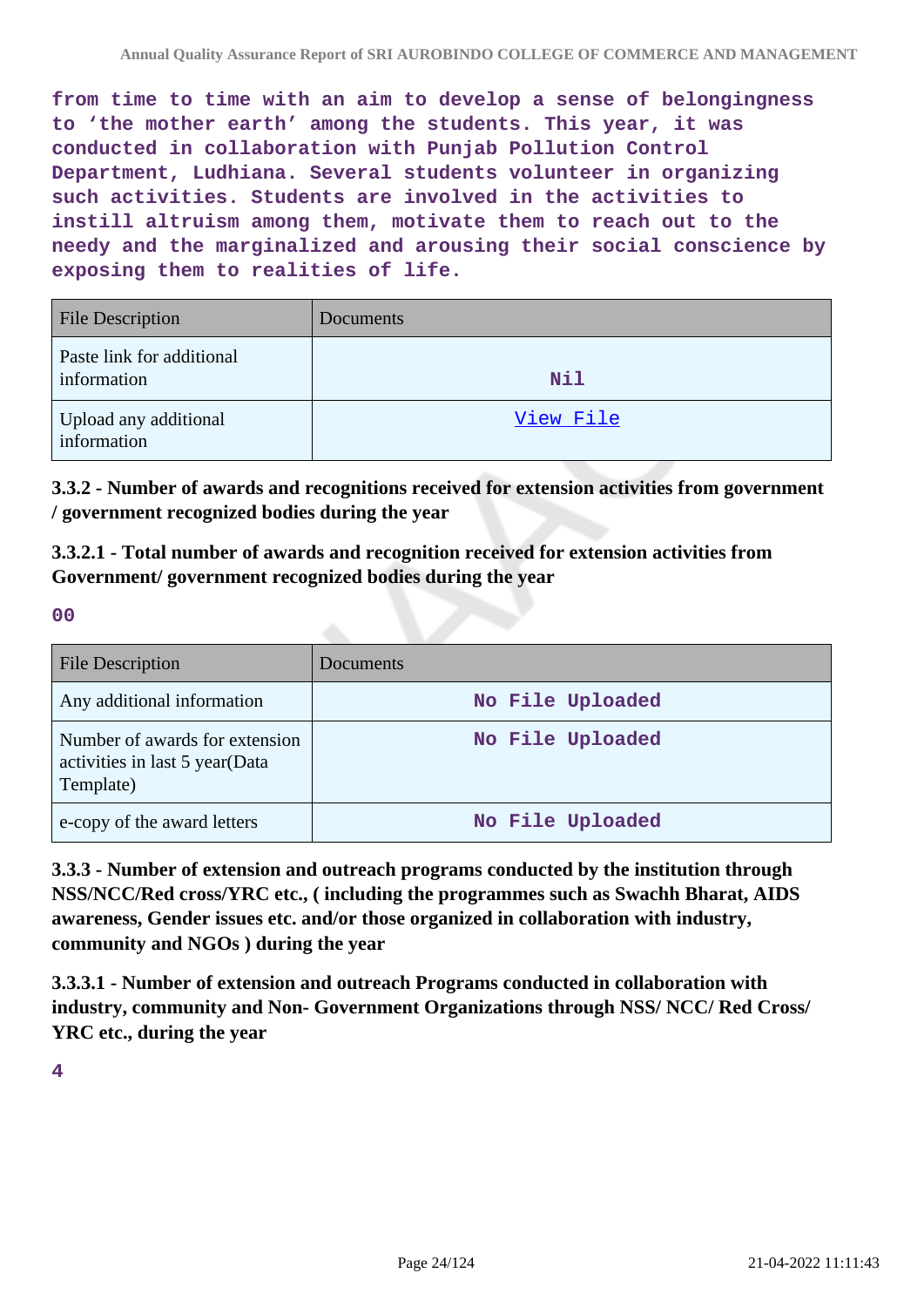| <b>File Description</b>                                                                                                       | Documents |
|-------------------------------------------------------------------------------------------------------------------------------|-----------|
| Reports of the event organized                                                                                                | View File |
| Any additional information                                                                                                    | View File |
| Number of extension and<br>outreach Programmes conducted<br>with industry, community etc<br>for the last year (Data Template) | View File |

**3.3.4 - Number of students participating in extension activities at 3.3.3. above during the year**

**3.3.4.1 - Total number of Students participating in extension activities conducted in collaboration with industry, community and Non- Government Organizations through NSS/ NCC/ Red Cross/ YRC etc., during the year**

#### **28**

| <b>File Description</b>                                                                                 | Documents        |
|---------------------------------------------------------------------------------------------------------|------------------|
| Report of the event                                                                                     | View File        |
| Any additional information                                                                              | No File Uploaded |
| Number of students<br>participating in extension<br>activities with Govt. or NGO etc<br>(Data Template) | View File        |

#### **3.4 - Collaboration**

**3.4.1 - The Institution has several collaborations/linkages for Faculty exchange, Student exchange, Internship, Field trip, On-the- job training, research etc during the year**

**0**

| <b>File Description</b>                                                               | Documents        |
|---------------------------------------------------------------------------------------|------------------|
| e-copies of linkage related<br>Document                                               | No File Uploaded |
| Details of linkages with<br>institutions/industries for<br>internship (Data Template) | No File Uploaded |
| Any additional information                                                            | No File Uploaded |

**3.4.2 - Number of functional MoUs with national and international institutions, universities, industries, corporate houses etc. during the year**

**3.4.2.1 - Number of functional MoUs with Institutions of national, international importance, other universities, industries, corporate houses etc. during the year**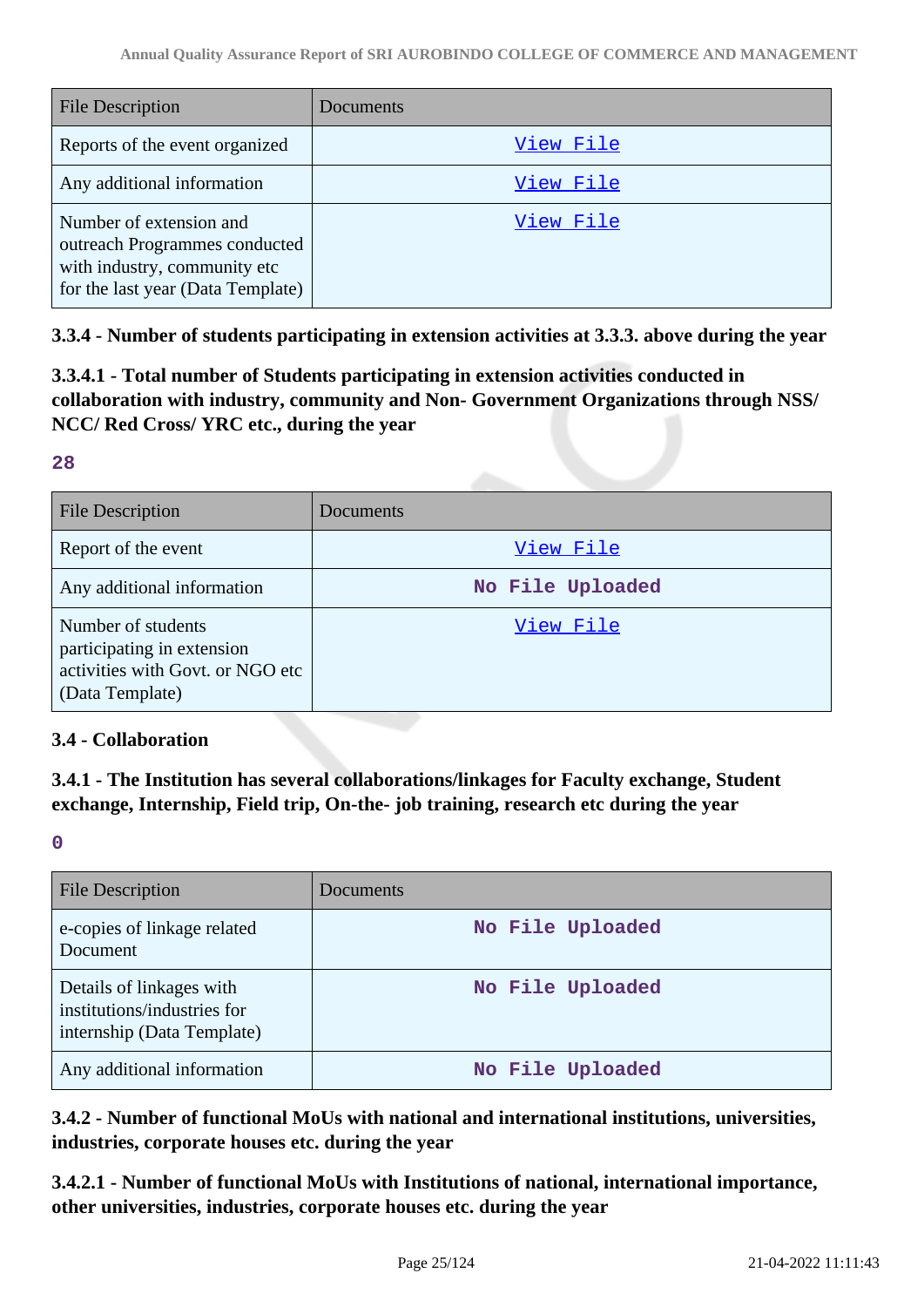**4**

| <b>File Description</b>                                                                                                             | Documents        |
|-------------------------------------------------------------------------------------------------------------------------------------|------------------|
| e-Copies of the MoUs with<br>institution./industry/corporate<br>houses                                                              | No File Uploaded |
| Any additional information                                                                                                          | View File        |
| Details of functional MoUs with<br>institutions of national,<br>international importance, other<br>universities etc during the year | View File        |

#### **INFRASTRUCTURE AND LEARNING RESOURCES**

#### **4.1 - Physical Facilities**

4.1.1 - The Institution has adequate infrastructure and physical facilities for teaching- learning. viz., classrooms, laboratories, computing equipment etc.

**With an area of 12.1 acres of land, SACCM has amplified its infrastructure, depending on requirements over the years. For effective and efficient curriculum delivery, the college has adequate infrastructural facilities.**

**Presently, there are 15 well ventilated and spacious classrooms and 6 tutorials rooms, which are fully equipped with LCD, Wi-Fi/LAN facilities. Moreover, a provision for 2 classrooms for M Com Course has already been made.**

**Recently the college has replaced its existing computer lab with the upgraded computer centre having the most advanced computing equipment.**

**All the Faculty Members and the Administrative Staff are also provided with the laptops. The college has also provided facility of shared printers, scanners, xerox facility to Faculty. All faculty rooms, computer lab, library and administrative office are connected with 60 Mbps bandwidth.**

**SACCM has an enriched Library which is fully automated with Integrated Library Management System (ILMS) and one library reading room for teachers and students.**

**There are two state of the art seminar halls, fully equipped with latest ICT facilities, with a capacity of around 100 persons each. Also, the construction of Mother Auditorium, with sophisticated**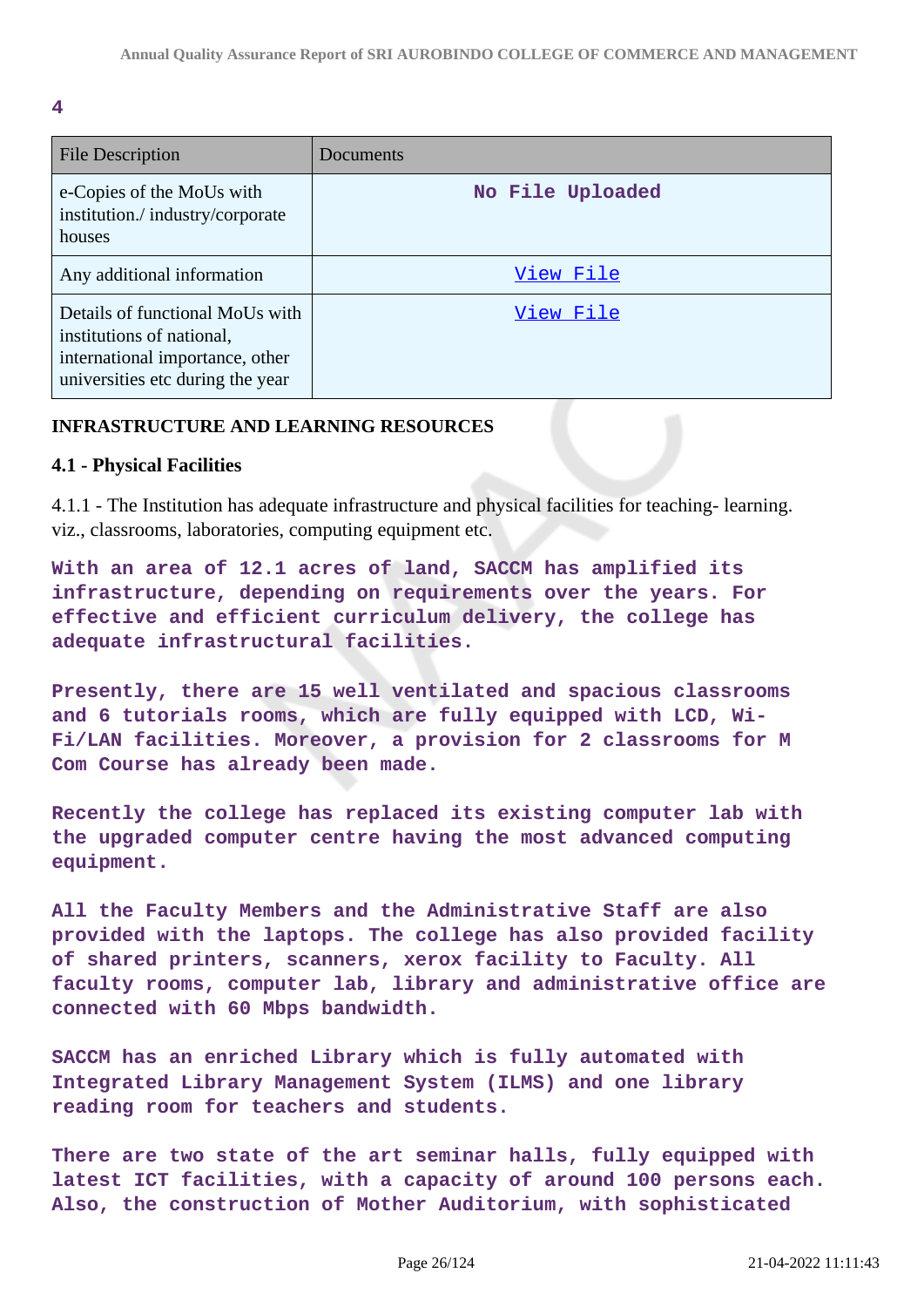## **ICT equipment and with a seating capacity of around 880 persons is near completion.**

| <b>File Description</b>                  | Documents |
|------------------------------------------|-----------|
| Upload any additional<br>information     | View File |
| Paste link for additional<br>information | Nil       |

4.1.2 - The Institution has adequate facilities for cultural activities, sports, games (indoor, outdoor), gymnasium, yoga centre etc.

**The college utilizes lot of its resources to encourage the students for sports and extra-curricular activities. The college has a sports ground with running track, a sports room and one student center for various sports activities. Also, the college has one badminton court with two cement Indoor courts, a Basketball Court and 2 Table Tennis Tables etc. The college has teams for different sports events where students participate in various inter college, intra college and university level competitions.**

**Every year, the college conducts a cultural fest cum talent hunt competition with active participation of students. To organize the fest, the college has adequate facilities like auditorium, seminar halls, creative forum room, atrium to facilitate many cultural, creative, and literary based activities. Further, the college has provided a dedicated NSS Room for execution of NSS and social service activities. To create the awareness for health and usefulness of meditation among the students a new meditation center is near the process of completion. Adding this, one lecture per week for every class in all the semesters is dedicated for the sports and it is known as sports class.**

| <b>File Description</b>                  | Documents |
|------------------------------------------|-----------|
| Upload any additional<br>information     | View File |
| Paste link for additional<br>information | Nil       |

**4.1.3 - Number of classrooms and seminar halls with ICT- enabled facilities such as smart class, LMS, etc.**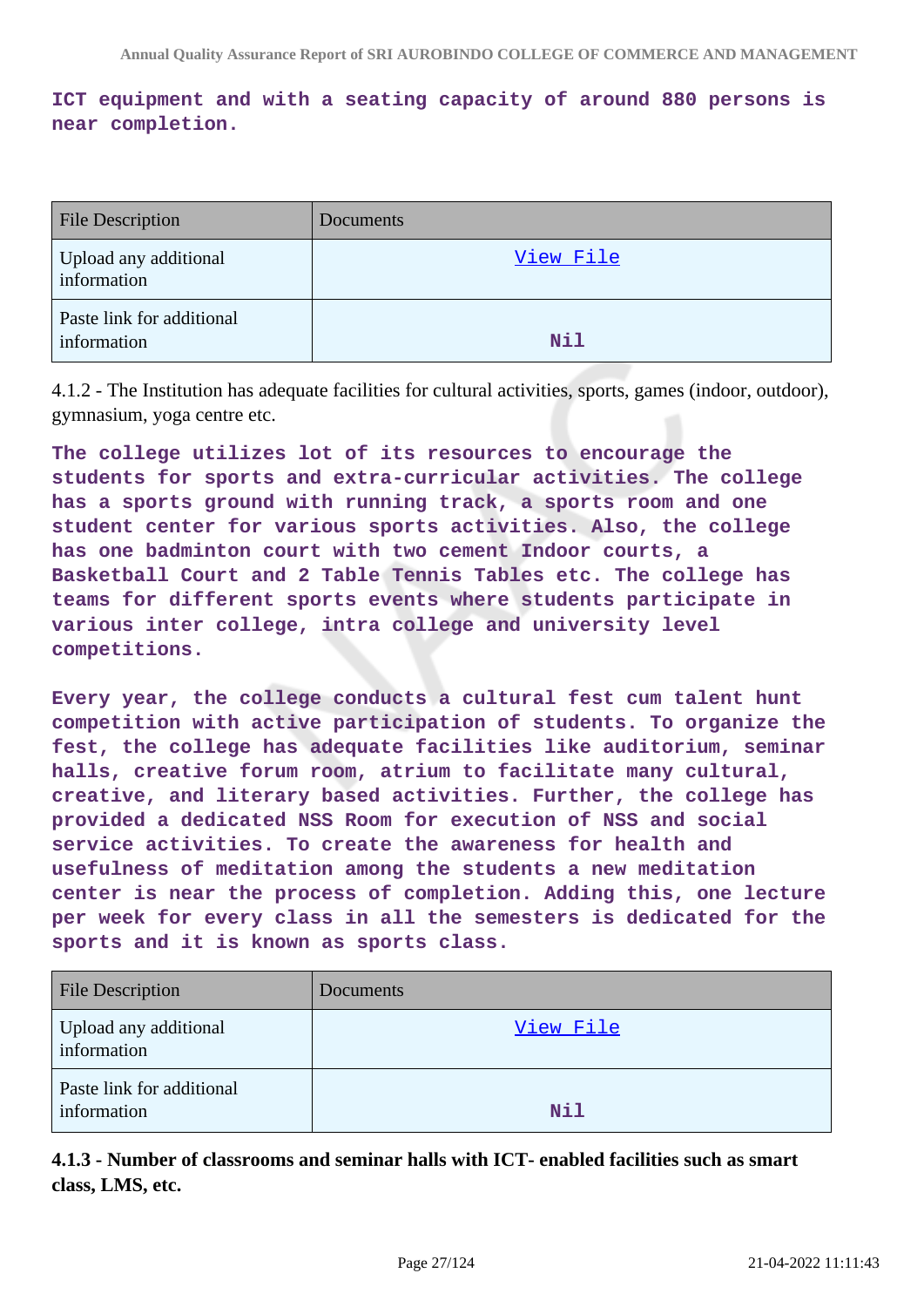#### **19**

## **4.1.3.1 - Number of classrooms and seminar halls with ICT facilities**

**19**

| <b>File Description</b>                                                                                   | Documents        |
|-----------------------------------------------------------------------------------------------------------|------------------|
| Upload any additional<br>information                                                                      | No File Uploaded |
| Paste link for additional<br>information                                                                  | <b>Nil</b>       |
| <b>Upload Number of classrooms</b><br>and seminar halls with ICT<br>enabled facilities (Data<br>Template) | View File        |

**4.1.4 - Expenditure, excluding salary for infrastructure augmentation during the year (INR in Lakhs)**

**4.1.4.1 - Expenditure for infrastructure augmentation, excluding salary during the year (INR in lakhs)**

#### **28.10**

| <b>File Description</b>                                                                            | Documents        |
|----------------------------------------------------------------------------------------------------|------------------|
| Upload any additional<br>information                                                               | No File Uploaded |
| Upload audited utilization<br>statements                                                           | View File        |
| <b>Upload Details of budget</b><br>allocation, excluding salary<br>during the year (Data Template) | View File        |

#### **4.2 - Library as a Learning Resource**

4.2.1 - Library is automated using Integrated Library Management System (ILMS)

**Library is automated using Integrated Library Management System (ILMS)**

#### **Response:**

**Name of the ILMS Software Nature of Automation (Fully or Partially Version Year of Automation E-Granthalaya Fully 3.0 2014 iCloudEMS Fully 7.1.1 2019 QualCampus Fully 2020 v4 2021**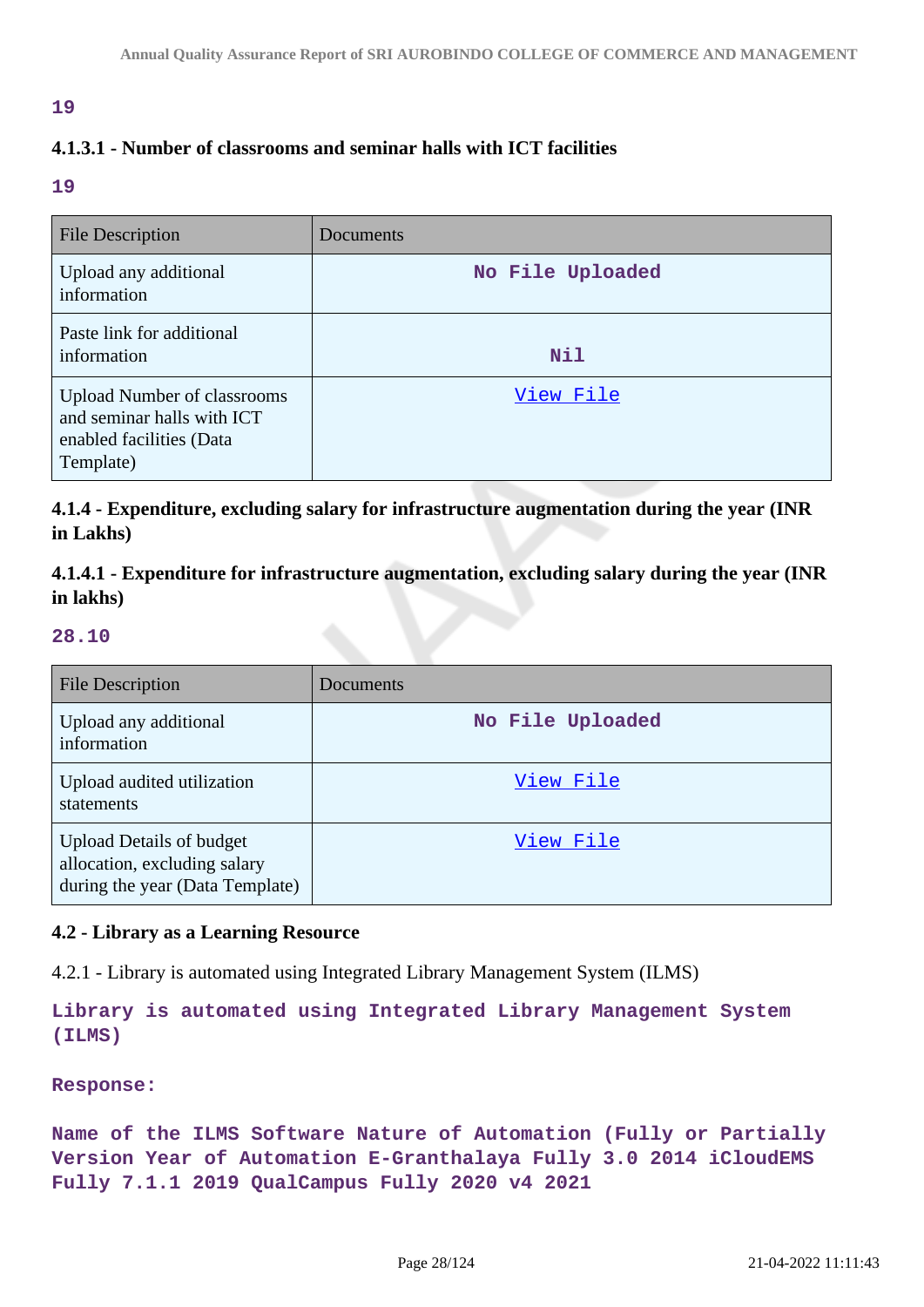#### **Additional Information:**

**E-Granthalaya: In the year 2014, e-Granthalaya software was installed in the college library. E-Granthalaya is a Digital Platform developed byNational Informatics Centre,Ministry of Electronics and Information Technology, Government of India. Under the platform, NIC provides a complete ICT solution with integrated Library Management Software, Digital Library Module and a Library Portal (OPAC) with NICSI empaneled Roll-out Services support. E-Granthalaya is useful to transform traditional libraries to e-Library with Digital Library Services which includes, automation of in-house activities of libraries, digital library integration, and to provide various online member services using Single Window Access System. Now, It is closed.**

**iCloudEMS: In the year 2019, iCloudems software was installed in the college library. It has modules like circulation, cataloging, serials, reports, OPAC, Transaction history, Bar-code generator etc. in the Library management. Library is fully automated and Barcode Enabled. Now, It is closed.**

**QualCampus: In the year 2021, QualCampus software was installed in the college library. It has modules like Acquisition, Serial Management, cataloging, Stock Management, Circulation, Various Reports, Web-OPAC, Bar-code generator etc. Library is fully automated and Bar-code Enabled.**

| <b>File Description</b>                  | Documents                     |
|------------------------------------------|-------------------------------|
| Upload any additional<br>information     | No File Uploaded              |
| Paste link for Additional<br>Information | https://saccm.qualcampus.com/ |

**4.2.2 - The institution has subscription for the B. Any 3 of the above following e-resources e-journals e-**

**ShodhSindhu Shodhganga Membership e-**

**books Databases Remote access toe-resources**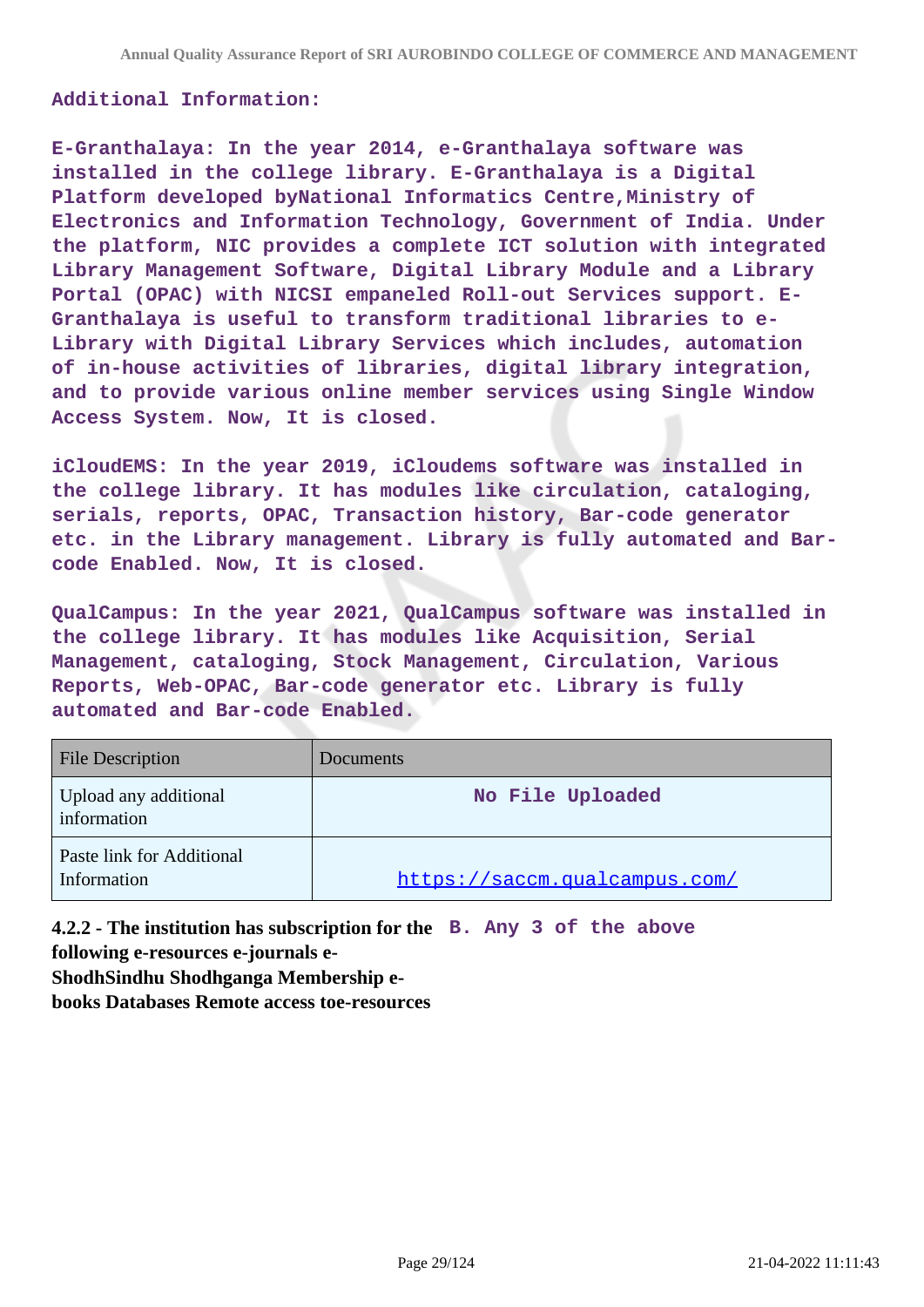| <b>File Description</b>                                                                                     | Documents |
|-------------------------------------------------------------------------------------------------------------|-----------|
| Upload any additional<br>information                                                                        | View File |
| Details of subscriptions like e-<br>journals,e-ShodhSindhu,<br>Shodhganga Membership etc<br>(Data Template) | View File |

**4.2.3 - Expenditure for purchase of books/e-books and subscription to journals/e- journals during the year (INR in Lakhs)**

**4.2.3.1 - Annual expenditure of purchase of books/e-books and subscription to journals/ejournals during the year (INR in Lakhs)**

#### **3.49**

| <b>File Description</b>                                                                                                       | Documents        |
|-------------------------------------------------------------------------------------------------------------------------------|------------------|
| Any additional information                                                                                                    | No File Uploaded |
| Audited statements of accounts                                                                                                | View File        |
| Details of annual expenditure<br>for purchase of books/e-books<br>and journals/e- journals during<br>the year (Data Template) | View File        |

**4.2.4 - Number per day usage of library by teachers and students ( foot falls and login data for online access) (Data for the latest completed academic year)**

## **4.2.4.1 - Number of teachers and students using library per day over last one year**

**18**

| <b>File Description</b>                              | <b>Documents</b> |
|------------------------------------------------------|------------------|
| Any additional information                           | No File Uploaded |
| Details of library usage by<br>teachers and students | <u>View File</u> |

## **4.3 - IT Infrastructure**

4.3.1 - Institution frequently updates its IT facilities including Wi-Fi

**The College provides a range of IT facilities to help students and faculty with their studies. This includes extensive computer provision and Internet. The projectors are installed along with Audio System, in each classroom ensuring ICT enabled teaching and audio-visual learning, preparing the students at the cutting edge**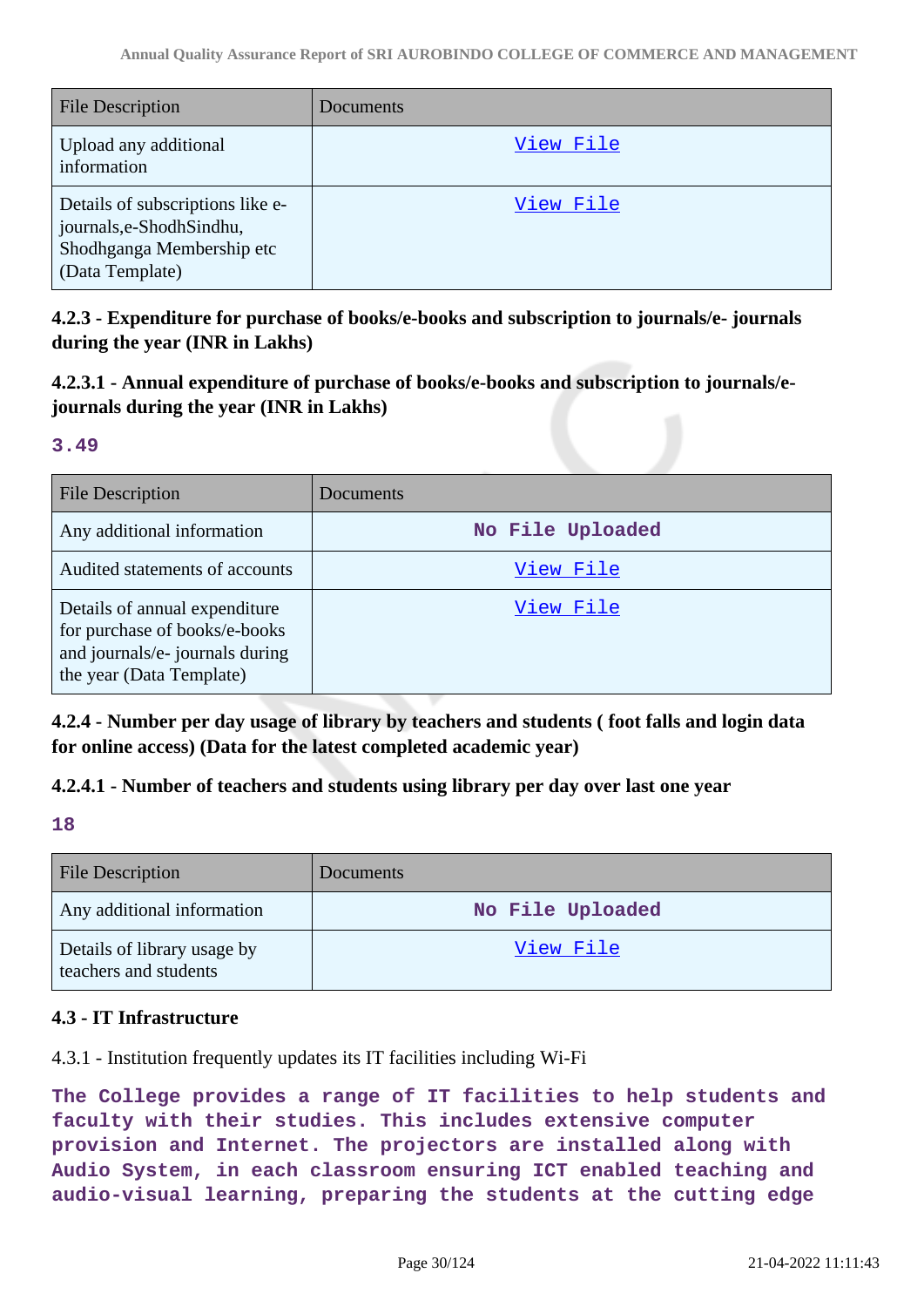**to excel and face the challenges of today's world.**

**Whole campus is Wi-Fi enabled Campus. To maintain the Cyber-Security in the College Campus, Fortinet Firewall security and analyzer are installed. In addition to existingfacilities like 95 desktops, computer lab, printers for faculty and students, dedicated desktop to access e-library, document scanner, for printing of question paper RISSO Master Printer etc., number of initiatives were takenduring Covid Pandemic, to strengthen the ICT infrastructure.The college purchased 31 laptops, 28 digitizers, 31 headphones and webcams for faculty members for smooth conduct of classes on blended mode. To overcome the crisis caused due to the ongoing pandemic, SACCM subscribed for Microsoft Teams, thus transformed live classrooms into virtual ones with utmost ease and precision also internet bandwidth has been increased from 20 Mbps to 60 Mbps.**

**The College has a well-established ERP system iCloudEMS/QualCampus and college Accounting is implemented using package Tally ERP with GST.**

| <b>File Description</b>                  | Documents |
|------------------------------------------|-----------|
| Upload any additional<br>information     | View File |
| Paste link for additional<br>information | Nil       |

#### **4.3.2 - Number of Computers**

#### **87**

| <b>File Description</b>              | Documents |
|--------------------------------------|-----------|
| Upload any additional<br>information | View File |
| Student – computer ratio             | View File |

## **4.3.3 - Bandwidth of internet connection in A. ? 50MBPS the Institution**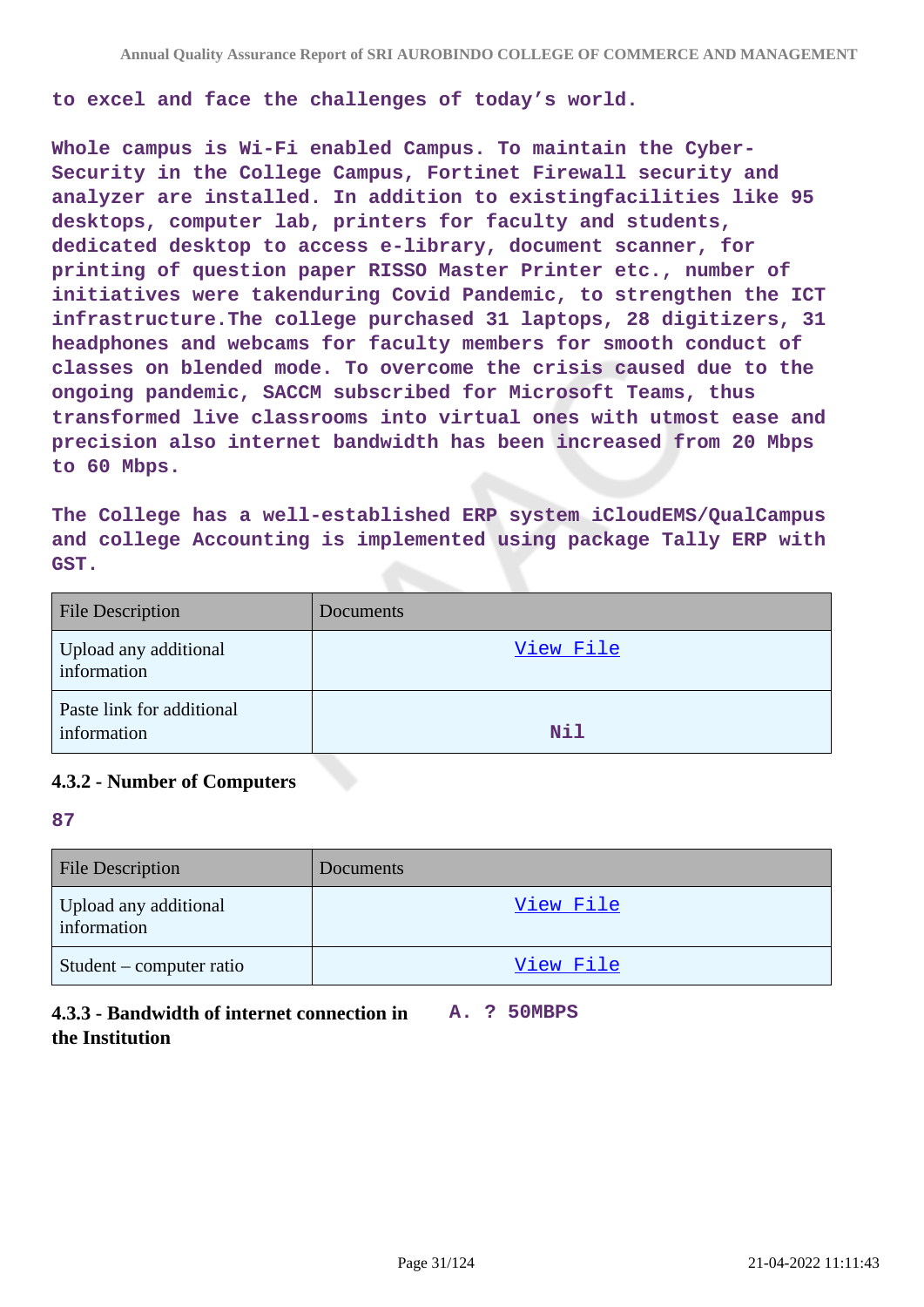| <b>File Description</b>                                                        | Documents        |
|--------------------------------------------------------------------------------|------------------|
| Upload any additional<br>Information                                           | No File Uploaded |
| Details of available bandwidth<br>of internet connection in the<br>Institution | View File        |

#### **4.4 - Maintenance of Campus Infrastructure**

**4.4.1 - Expenditure incurred on maintenance of infrastructure (physical and academic support facilities) excluding salary component during the year (INR in Lakhs)**

**4.4.1.1 - Expenditure incurred on maintenance of infrastructure (physical facilities and academic support facilities) excluding salary component during the year (INR in lakhs)**

#### **109.82**

| <b>File Description</b>                                                                                                        | Documents        |
|--------------------------------------------------------------------------------------------------------------------------------|------------------|
| Upload any additional<br>information                                                                                           | No File Uploaded |
| Audited statements of accounts.                                                                                                | View File        |
| Details about assigned budget<br>and expenditure on physical<br>facilities and academic support<br>facilities (Data Templates) | View File        |

4.4.2 - There are established systems and procedures for maintaining and utilizing physical, academic and support facilities - laboratory, library, sports complex, computers, classrooms etc.

**For efficient and effective functioning of the college, the institution has several standard operating practices with respect to Library, IT department, Procurement of Sports Material, Purchase of Stationery Material, College tours and trips and administrative printing work. Moreover, The Estate officer and his team are involved in the maintenance of infrastructure facilities, regular maintenance of civil works such as furniture repairs, masonry and plaster works, painting, carpentry, plumbing and housekeeping. Also the College outsources the various annual maintenance contracts like Annual Pest Control Service Contract, Fire Systems Maintenance, Annual Maintenance of CCTV cameras, generators, air conditioners and water purifiers, Maintenance of UPS, Water Tank Cleaning.In addition to the above, there are established standard operating practices for utilizing physical and academic facilities in the form of student welfare activities fund, administrative support staff, operation of accounts and well-**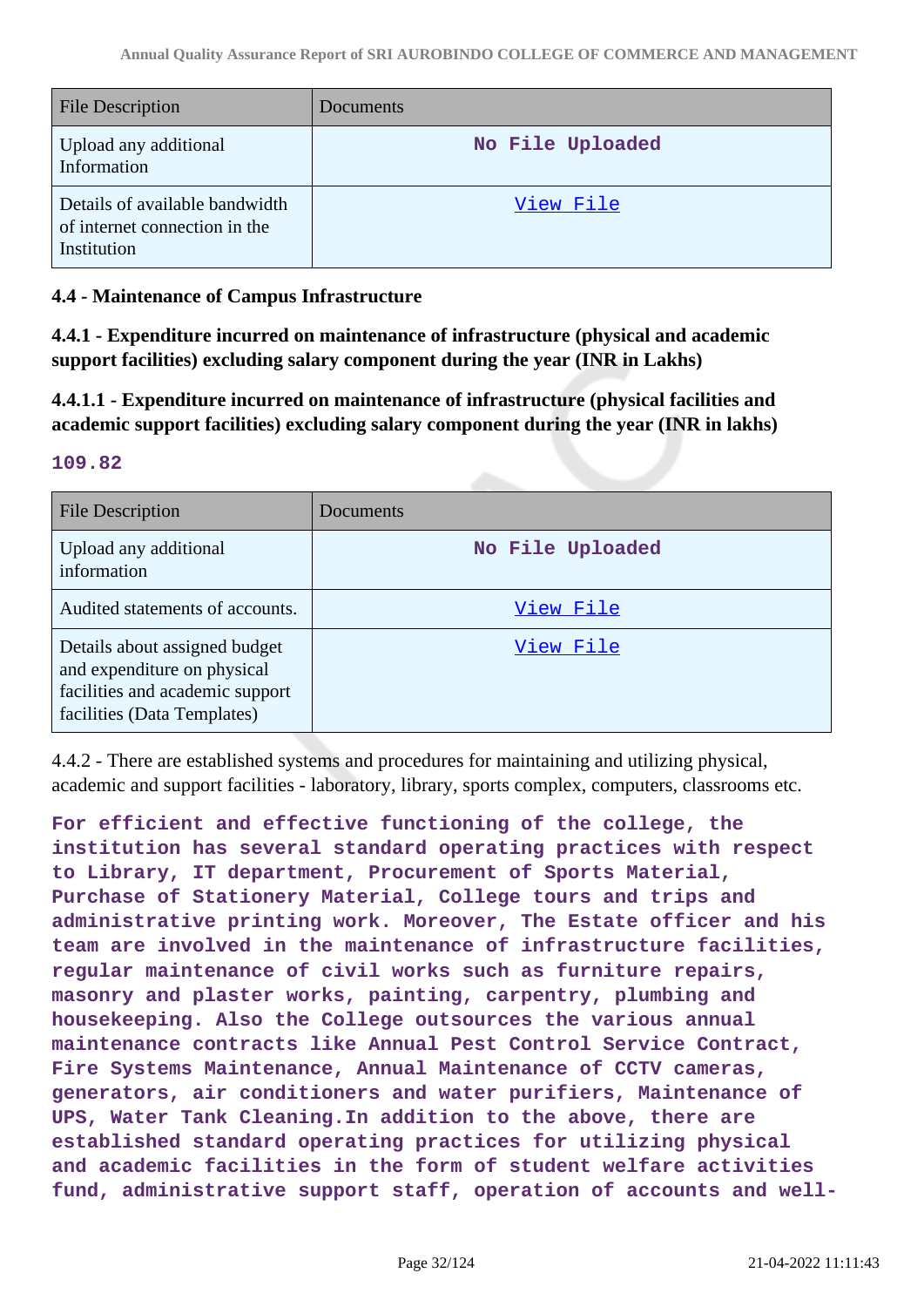#### **developed procedures for administrative duties.**

| <b>File Description</b>                  | Documents        |
|------------------------------------------|------------------|
| Upload any additional<br>information     | No File Uploaded |
| Paste link for additional<br>information | Nil              |

#### **STUDENT SUPPORT AND PROGRESSION**

#### **5.1 - Student Support**

**5.1.1 - Number of students benefited by scholarships and free ships provided by the Government during the year**

**5.1.1.1 - Number of students benefited by scholarships and free ships provided by the Government during the year**

**4**

| File Description                                                                                                                | Documents        |
|---------------------------------------------------------------------------------------------------------------------------------|------------------|
| Upload self attested letter with<br>the list of students sanctioned<br>scholarship                                              | No File Uploaded |
| Upload any additional<br>information                                                                                            | View File        |
| Number of students benefited by<br>scholarships and free ships<br>provided by the Government<br>during the year (Data Template) | View File        |

**5.1.2 - Number of students benefitted by scholarships, free ships etc. provided by the institution / non- government agencies during the year**

**5.1.2.1 - Total number of students benefited by scholarships, free ships, etc provided by the institution / non- government agencies during the year**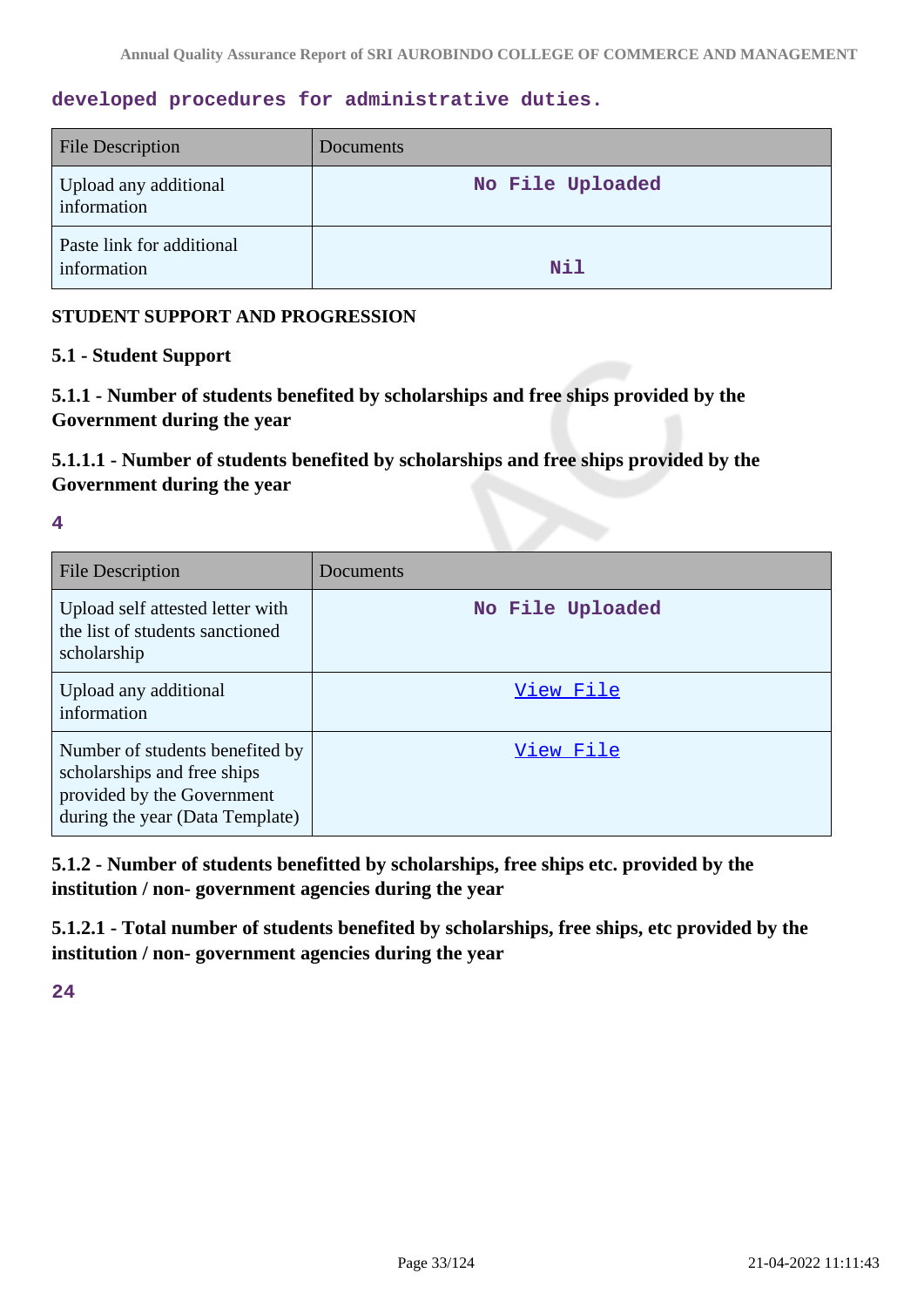| <b>File Description</b>                                                                                                                       | Documents |
|-----------------------------------------------------------------------------------------------------------------------------------------------|-----------|
| Upload any additional<br>information                                                                                                          | View File |
| Number of students benefited by<br>scholarships and free ships<br>institution / non-government<br>agencies in last 5 years (Date<br>Template) | View File |

**5.1.3 - Capacity building and skills enhancement initiatives taken by the institution include the following: Soft skills Language and communication skills Life skills (Yoga, physical fitness, health and hygiene) ICT/computing skills**

**B. 3 of the above**

| <b>File Description</b>                                                                 | Documents  |
|-----------------------------------------------------------------------------------------|------------|
| Link to institutional website                                                           | <b>Nil</b> |
| Any additional information                                                              | View File  |
| Details of capability building<br>and skills enhancement<br>initiatives (Data Template) | View File  |

## **5.1.4 - Number of students benefitted by guidance for competitive examinations and career counseling offered by the institution during the year**

#### **852**

## **5.1.4.1 - Number of students benefitted by guidance for competitive examinations and career counseling offered by the institution during the year**

## **852**

| <b>File Description</b>                                                                                                                 | Documents |
|-----------------------------------------------------------------------------------------------------------------------------------------|-----------|
| Any additional information                                                                                                              | View File |
| Number of students benefited by<br>guidance for competitive<br>examinations and career<br>counseling during the year (Data<br>Template) | View File |

## **5.1.5 - The Institution has a transparent mechanism for timely redressal of student**

**A. All of the above**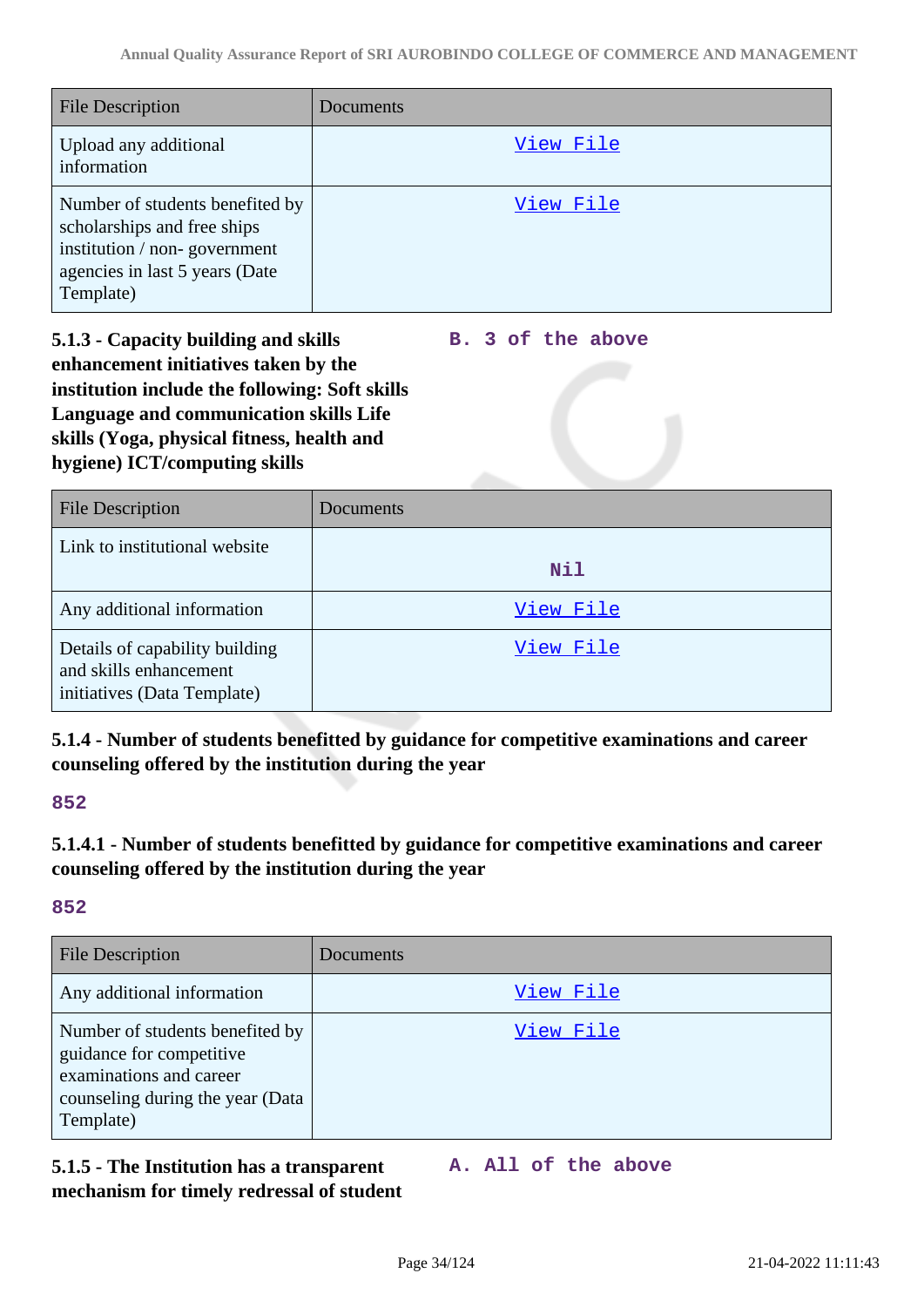**grievances including sexual harassment and ragging cases Implementation of guidelines of statutory/regulatory bodies Organization wide awareness and undertakings on policies with zero tolerance Mechanisms for submission of online/offline students' grievances Timely redressal of the grievances through appropriate committees**

| <b>File Description</b>                                                                                                                  | Documents        |
|------------------------------------------------------------------------------------------------------------------------------------------|------------------|
| Minutes of the meetings of<br>student redressal committee,<br>prevention of sexual harassment<br>committee and Anti Ragging<br>committee | View File        |
| Upload any additional<br>information                                                                                                     | No File Uploaded |
| Details of student grievances<br>including sexual harassment and<br>ragging cases                                                        | No File Uploaded |

## **5.2 - Student Progression**

## **5.2.1 - Number of placement of outgoing students during the year**

#### **5.2.1.1 - Number of outgoing students placed during the year**

#### **0**

| <b>File Description</b>                  | Documents        |
|------------------------------------------|------------------|
| Self-attested list of students<br>placed | No File Uploaded |
| Upload any additional<br>information     | No File Uploaded |

## **5.2.2 - Number of students progressing to higher education during the year**

## **5.2.2.1 - Number of outgoing student progression to higher education**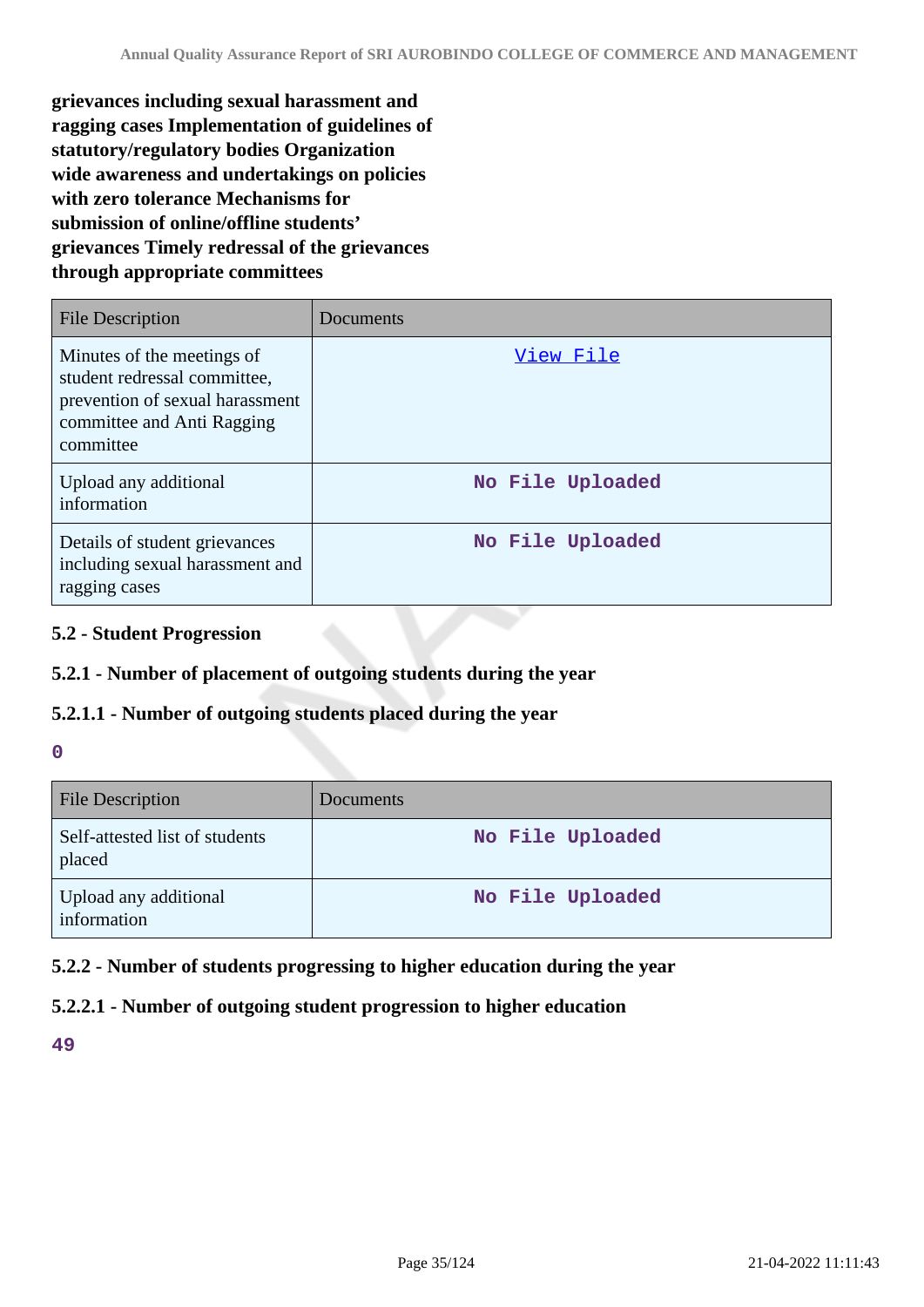| <b>File Description</b>                               | Documents        |
|-------------------------------------------------------|------------------|
| Upload supporting data for<br>student/alumni          | View File        |
| Any additional information                            | No File Uploaded |
| Details of student progression to<br>higher education | View File        |

**5.2.3 - Number of students qualifying in state/national/ international level examinations during the year (eg: JAM/CLAT/GATE/ GMAT/CAT/GRE/ TOEFL/ Civil Services/State government examinations)**

**5.2.3.1 - Number of students qualifying in state/ national/ international level examinations (eg: JAM/CLAT/NET/ SLET/ GATE/ GMAT/CAT/GRE/ TOEFL/ Civil Services/ State government examinations) during the year**

#### **15**

| <b>File Description</b>                | Documents        |
|----------------------------------------|------------------|
| Upload supporting data for the<br>same | <u>View File</u> |
| Any additional information             | <u>View File</u> |

#### **5.3 - Student Participation and Activities**

**5.3.1 - Number of awards/medals for outstanding performance in sports/cultural activities at university/state/national / international level (award for a team event should be counted as one) during the year**

**5.3.1.1 - Number of awards/medals for outstanding performance in sports/cultural activities at university/state/ national / international level (award for a team event should be counted as one) during the year.**

| <b>File Description</b>                                                                                                                                                              | Documents        |
|--------------------------------------------------------------------------------------------------------------------------------------------------------------------------------------|------------------|
| e-copies of award letters and<br>certificates                                                                                                                                        | No File Uploaded |
| Any additional information                                                                                                                                                           | View File        |
| Number of awards/medals for<br>outstanding performance in<br>sports/cultural activities at unive<br>rsity/state/national/international<br>level (During the year) (Data<br>Template) | View File        |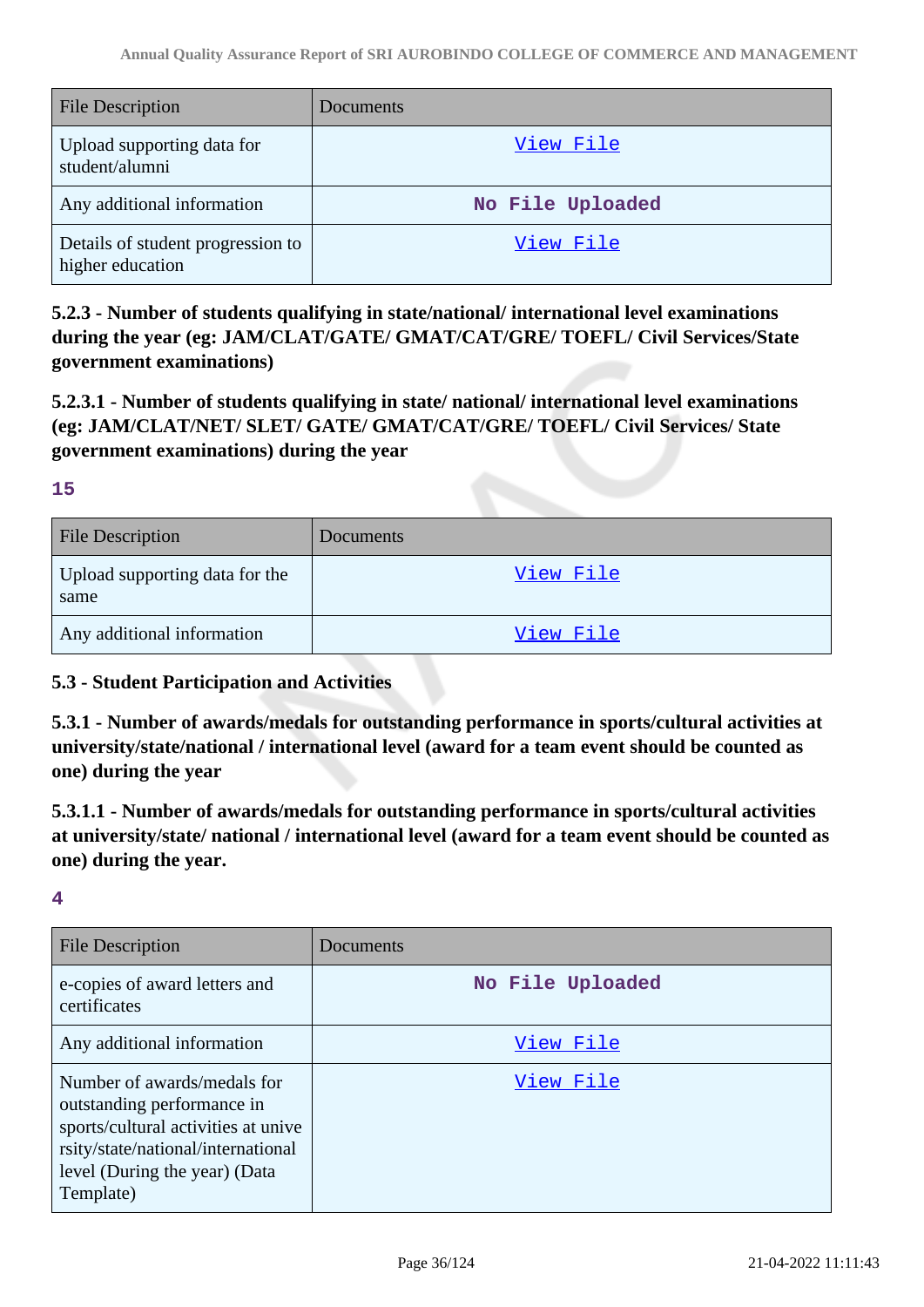5.3.2 - Institution facilitates students' representation and engagement in various administrative, cocurricular and extracurricular activities (student council/ students representation on various bodies as per established processes and norms )

**SACCM Student Council was formed with the objective of creating effective management competencies in terms of developing administrative and leadership skills amongst students. It comprises of student coordinators who are selected by the faculty coordinators of various activities. The selection of student in the council is based upon following parameters:**

**a. Student's aptitude in running a particular activity;**

**b. Student's experience in coordinating various elements of the activity;**

**c. A reasonable level of student's previous achievement in the activity;**

**d. Student's potential in leading the administrative functions of the College.**

**As an endeavour to motivate the students excelling in academics in University results, from the session 2019-20, they are also a part of SACCM student council as a means of rewarding their exceptional achievements. There are 72 students who are members of student council. The number of Student Coordinator varies for each activity. The activities or events wherein the workload or student involvement is more, require the more number of Student Coordinators and vice versa. Periodic meetings are organized for the student council that help College management to finalize certain students' related decisions like implementation of the College Uniform, adding or changing any College event, celebration of any festival etc.**

| <b>File Description</b>                  | Documents  |
|------------------------------------------|------------|
| Paste link for additional<br>information | <b>Nil</b> |
| Upload any additional<br>information     | View File  |

**5.3.3 - Number of sports and cultural events/competitions in which students of the Institution participated during the year (organized by the institution/other institutions)**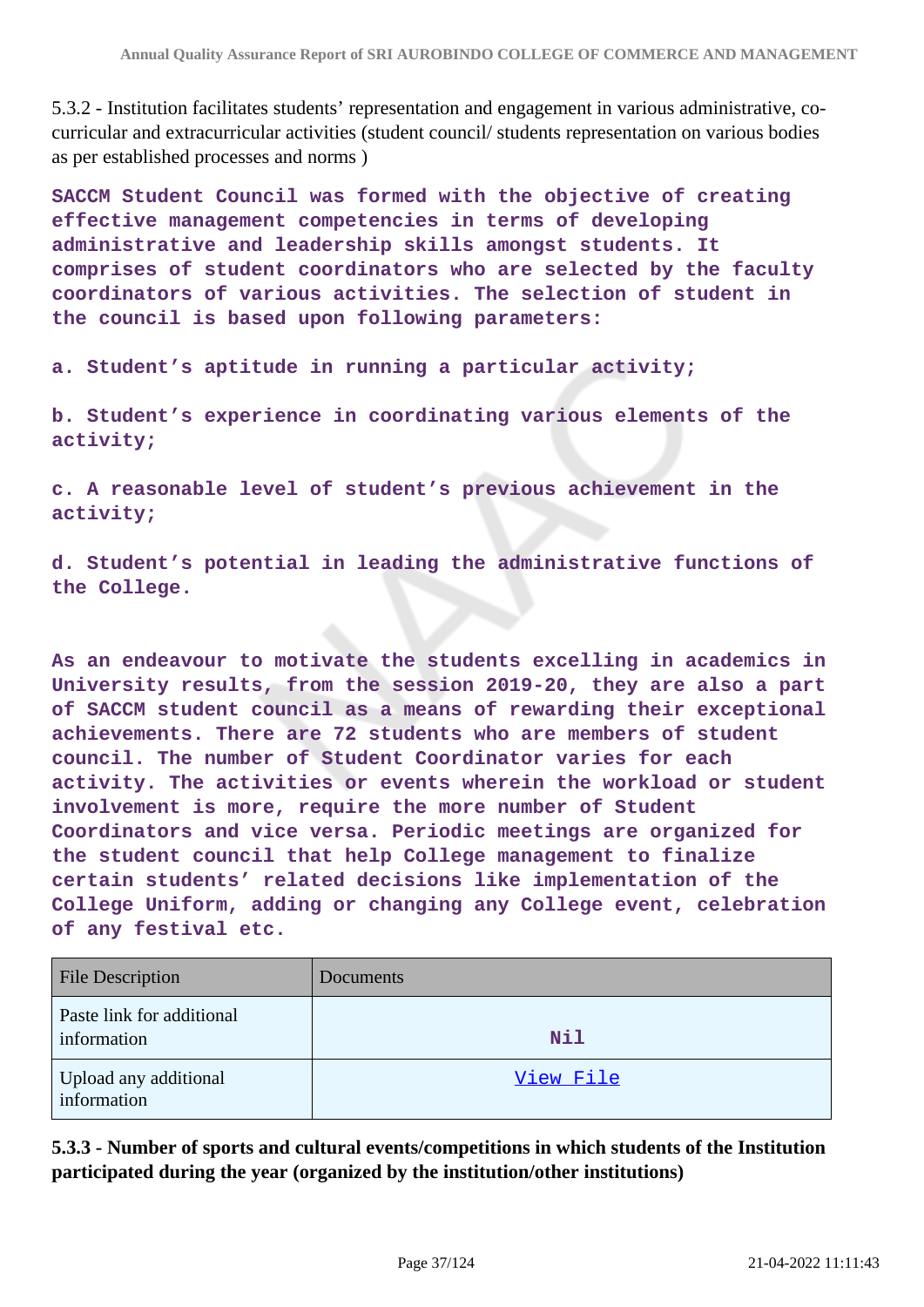## **5.3.3.1 - Number of sports and cultural events/competitions in which students of the Institution participated during the year**

**6**

| <b>File Description</b>                                                                                                                                                                                | Documents        |
|--------------------------------------------------------------------------------------------------------------------------------------------------------------------------------------------------------|------------------|
| Report of the event                                                                                                                                                                                    | View File        |
| Upload any additional<br>information                                                                                                                                                                   | No File Uploaded |
| Number of sports and cultural<br>events/competitions in which<br>students of the Institution<br>participated during the year<br>(organized by the<br>institution/other institutions<br>(Data Template) | View File        |

## **5.4 - Alumni Engagement**

5.4.1 - There is a registered Alumni Association that contributes significantly to the development of the institution through financial and/or other support services

**SACCM Alumni Association was registered on 13th October, 2014. The association was formed with the objective for upholding and expanding the growth of the college. Following are the ways in which Alumni contribute:**

**1. Alumni are our brand ambassadors and they have been instrumental in building good reputation for the college in the society through word-of-mouth publicity. There has been a trend of alumni's kin seeking admission in college every year which proves that the college alumni have been contributing a lot towards image building of the college.**

**2. It has been observed that majority of our students come from the business families. The college alumni have been helping in organizing industrial visits to different industrial organizations for providing diverse practical business exposure to young SACCMites.**

**3. The college invites its University Gold Medalists and Top University Rank holders from pass out batches to share academic and personal tips to the potential achievers of the on-going batches.**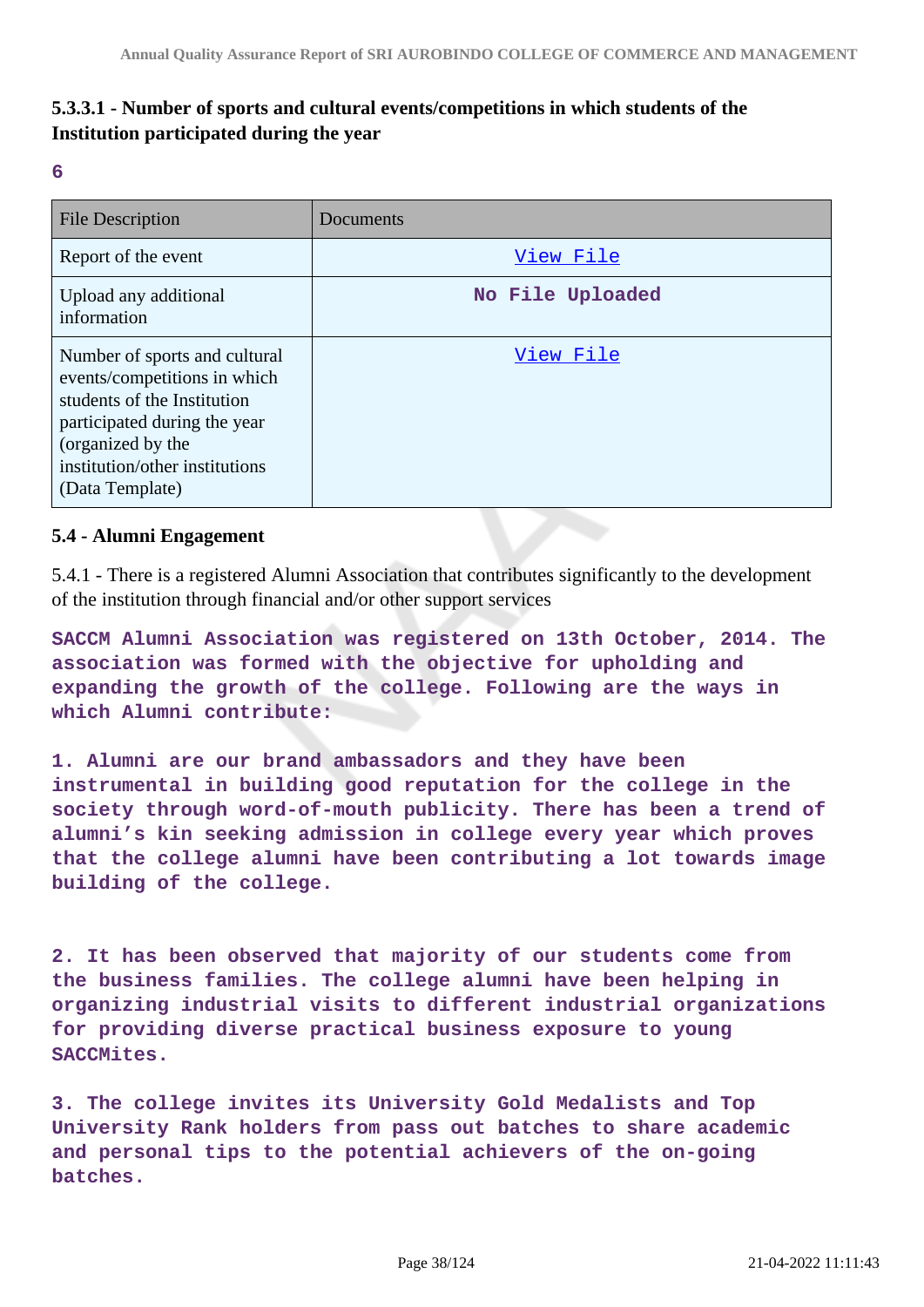**4. Well placed alumni are invited by the college to address the students and share their industry experience and provide career guidance to the present students.**

**5. Alumni Association of the college provides financial assistance and scholarships to needy and deserving students.**

| <b>File Description</b>                  | Documents        |
|------------------------------------------|------------------|
| Paste link for additional<br>information | <b>Nil</b>       |
| Upload any additional<br>information     | No File Uploaded |

## **5.4.2 - Alumni contribution during the year (INR in Lakhs)**

| <b>File Description</b>              | <b>Documents</b> |
|--------------------------------------|------------------|
| Upload any additional<br>information | No File Uploaded |

## **GOVERNANCE, LEADERSHIP AND MANAGEMENT**

### **6.1 - Institutional Vision and Leadership**

6.1.1 - The governance of the institution is reflective of and in tune with the vision and mission of the institution

**Aspiring to be one of country's leading institutions, SACCM envisages creating business leaders with dynamic competencies who can contribute to the society and nation. The Governing body, a perfect blend of industrialists and academicians, helps in identifying, creating, and adopting practices needed to translate the vision of the college into reality. A comparative analysis of the students' academic-performance is carried out semester-wise with other leading institutions to know the areas requiring improvement. To enable students imbibe Sri Aurobindo's philosophy of integral education and ensuring holistic development, wideranging extra-curricular activities are organized comprising 'Independent-Thinking' for developing critical-thinking, 'British-Parliamentary-Debate' -for oratory and leadership skills and organizing skills are instilled by engaging students in organizing fests, cultural-programs etc. Faculty development is considered imperative and ensured through a well thought 'Faculty-Development-Policy'. Periodic review of annual activities is done to strengthen existing and suggest new programs.**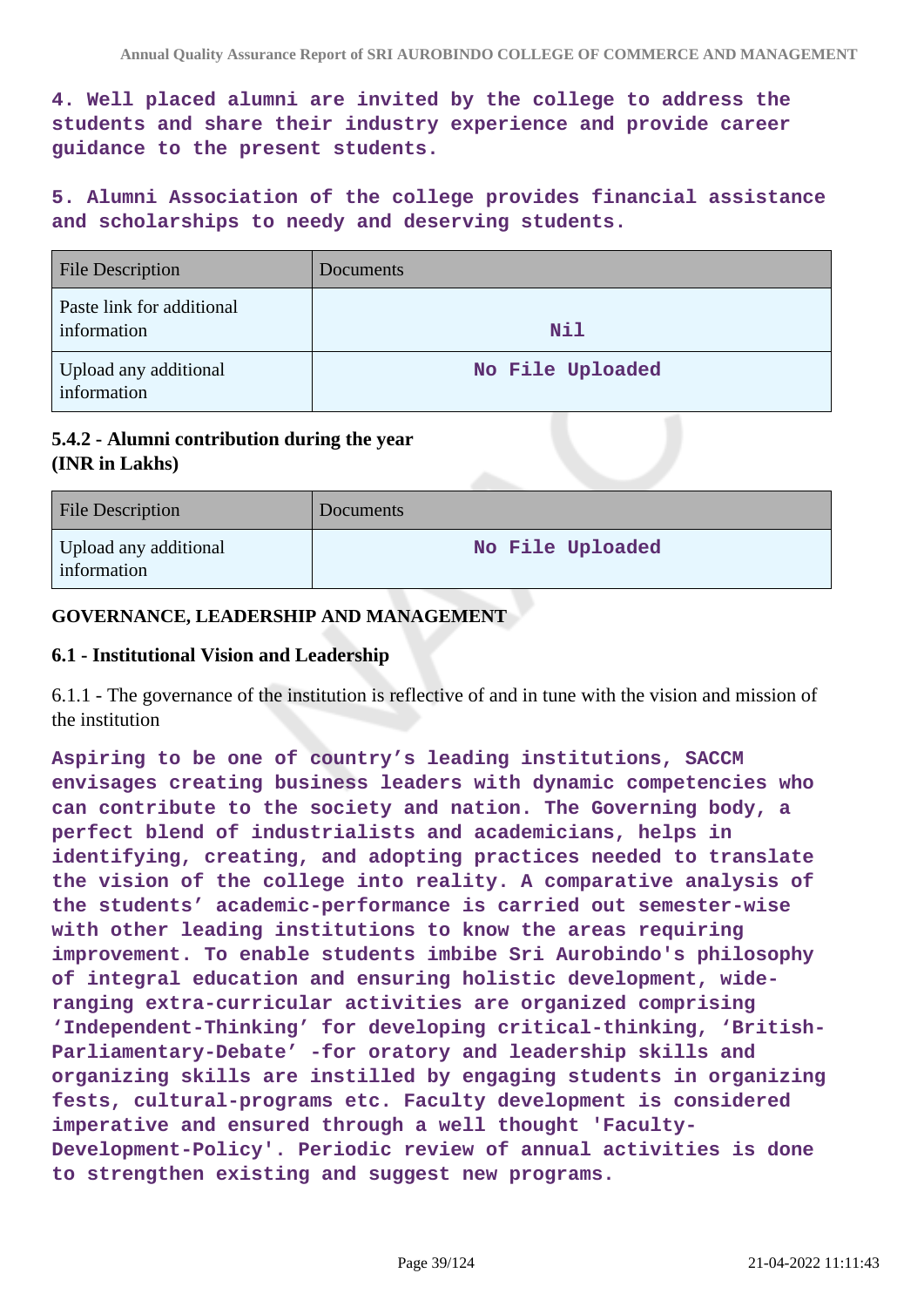**Faculty is entrusted with the independent responsibility of various committees like RFDC, Discipline, LAC to stimulate a sense of belongingness towards institutional mission and promote a participative management. Moreover, different policies and governance mechanism of the institution ensure its effective administration and certains the institutional progress towards its vision while underpinning 'Performance', 'Participation' and 'Pride' of the institution**

| <b>File Description</b>                  | Documents  |
|------------------------------------------|------------|
| Paste link for additional<br>information | <b>Nil</b> |
| Upload any additional<br>information     | View File  |

6.1.2 - The effective leadership is visible in various institutional practices such as decentralization and participative management.

**Believing strongly in the ethos of delegation and participation in its working, the college follows participative management in decision-making at three levels. At the top level, Governing body comprising erudite academicians and eminent industrialists, monitors college's performance and act as mentors and take all strategic decisions after due consultation. At second level, numerous committees like Discipline Committee, Budget-Committee, LAC, ICC, GRC, RFDC, WDC, comprising faculty and non-teaching staff entrusted with independent responsibility manage various affairs .**

**Lastly, students' participation is promoted through student council comprising of student representatives who are consulted and involved in relevant issues and participate through Event-Organizing-Committees. In addition, all the academic and extracurricular activities are organized and coordinated by the faculty with support of student organizers.**

**Moreover, faculty is fully involved in administrative operations like Examinations, Faculty Development Programs, Admissions Committee, Budget finalization committee etc. Like members of Budget committee not only participate in the designing of prospective budget proposals but take active part in the discussions when the approval for the same is sought from the competent authority. On similar lines, the members of RFDC independently shortlist and finalize the themes and resource persons for FDP programs through mutual deliberations.**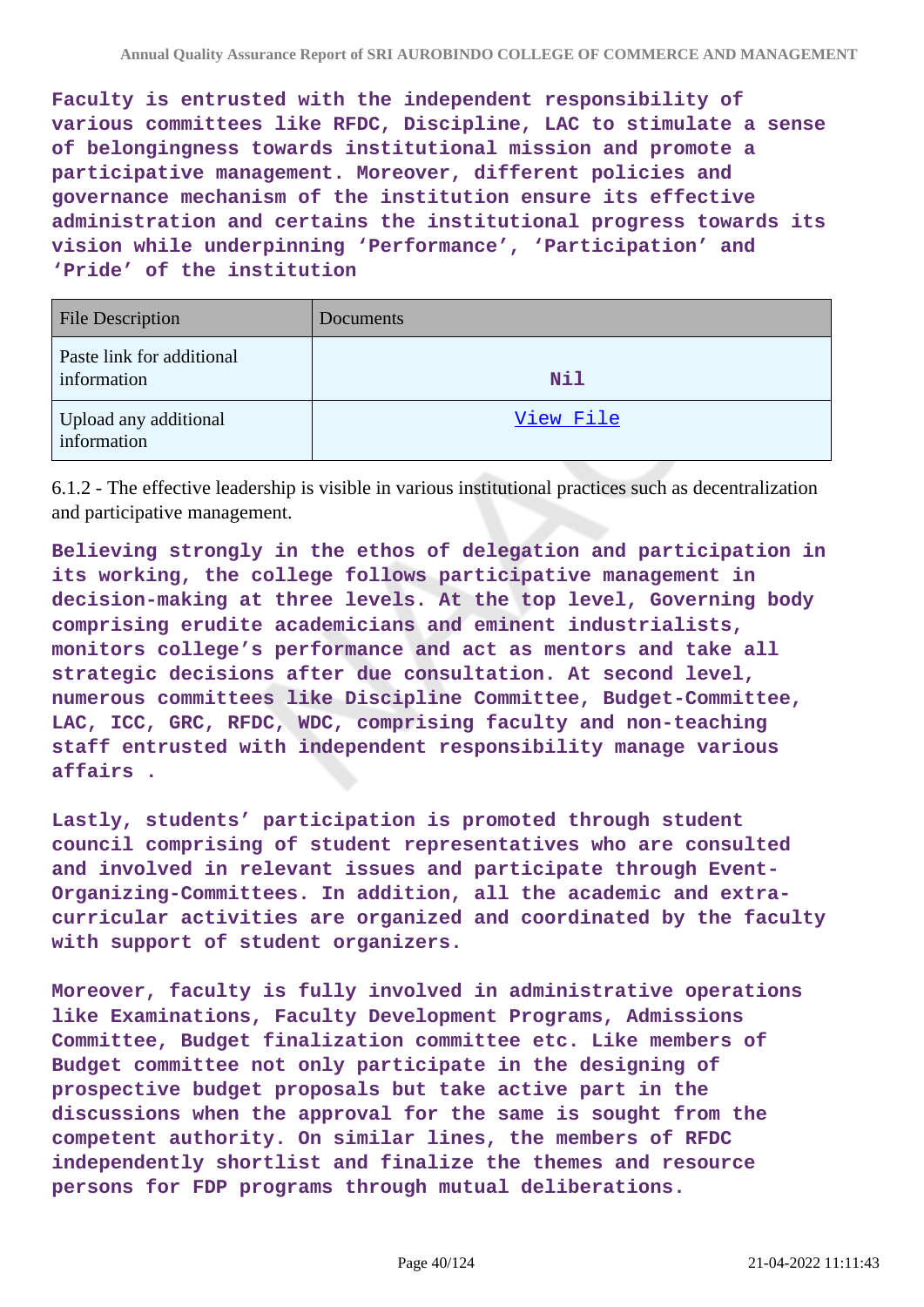| <b>File Description</b>                  | Documents  |
|------------------------------------------|------------|
| Paste link for additional<br>information | <b>Nil</b> |
| Upload any additional<br>information     | View File  |

## **6.2 - Strategy Development and Deployment**

6.2.1 - The institutional Strategic/ perspective plan is effectively deployed

**In any organization, pursuit for excellence in any field is embedded in the planned execution of vision and Mission. SACCM has adopted perspective planning in all facets, be it the Teaching-Learning-Evaluation, infrastructural development or Faculty Development. As a partnered endeavor, IQAC and Principal in consultation with activity in charges, develop a road map for long term plans, followed by approval of Governing Body. The long term plans are then bifurcated into yearly plans. Though perspective plans have been successfully executed in all areas, but the most notable part in this period has been the upgradation and renovation done in physical as well as e-infrastructure. SACCM has successfully implemented plans pertaining to initializing setting up of new computer centre and Auditorium. Also installation of ACs in classrooms, shifting to 'Digital Classroom' through Microsoft-Teams -Platform, provision of individual laptops to faculty having latest trends and technology with i5 Processors, digitizers, mics with noise cancellation feature and webcams, upgrading of leasedline-internet bandwidth from 20 Mbps to 60 Mbps has led to strengthen the ICT infrastructure in college and make the institution future ready in the best possible way.**

| <b>File Description</b>                                   | Documents                                                                                             |
|-----------------------------------------------------------|-------------------------------------------------------------------------------------------------------|
| Strategic Plan and deployment<br>documents on the website | View File                                                                                             |
| Paste link for additional<br>information                  | http://saccm.in/wp-content/uploads/2022/AQ<br>AR-2020-21-documents/Perspective%20Plan%20<br>SACCM.pdf |
| Upload any additional<br>information                      | View File                                                                                             |

6.2.2 - The functioning of the institutional bodies is effective and efficient as visible from policies, administrative setup, appointment and service rules, procedures, etc.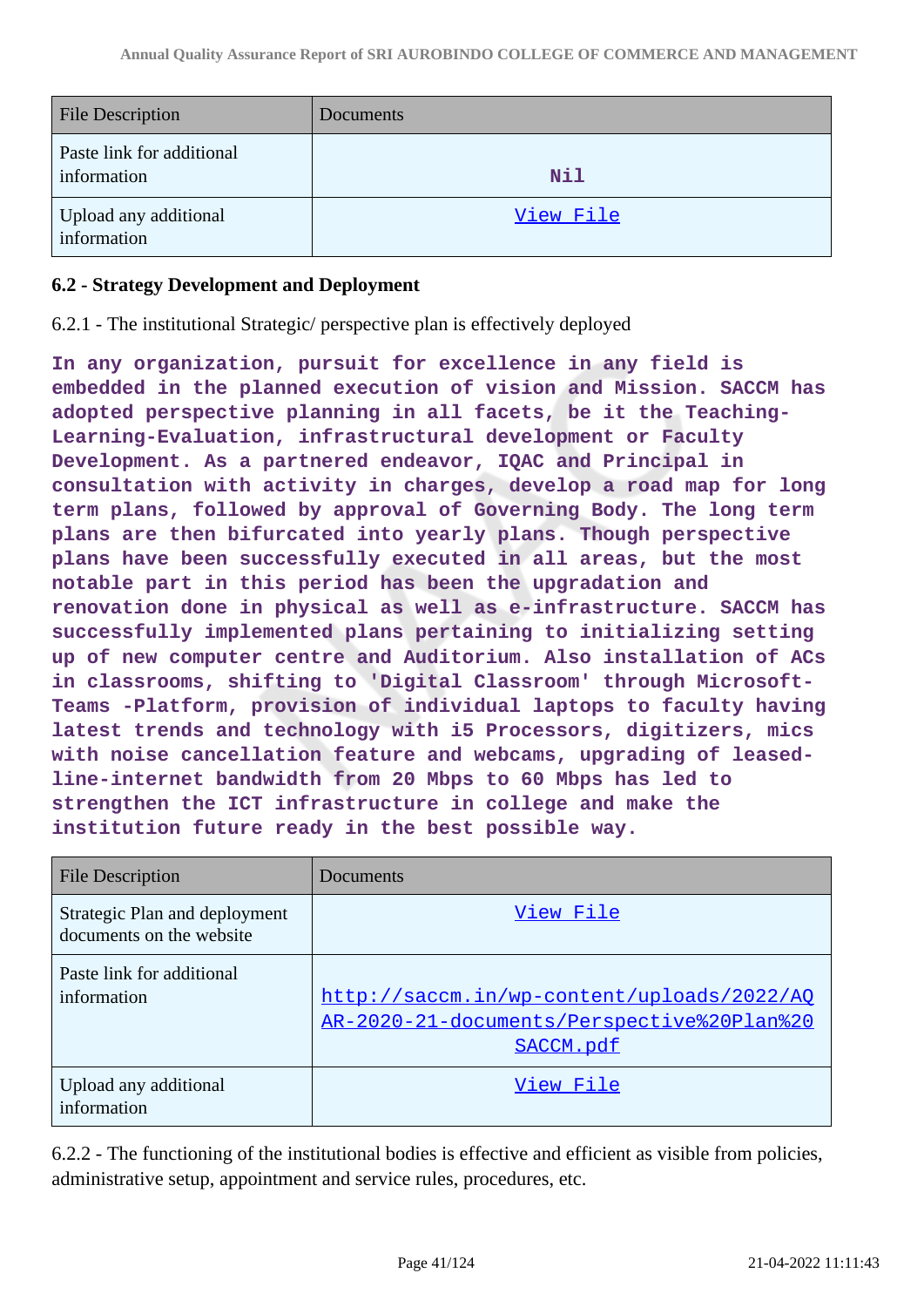**In reference to the organogram given in the weblink, the institution has six levels of hierarchy in its organization structure. At the top level, there is Governing Body performing the steering, mentoring and monitoring tasks and taking all strategic decisions. Principal comes at the second level of the hierarchy and is eventually responsible for overall functioning of the college. All functioning of the College is catalogued into six key functions placed at the third level viz. Registrar, Controller of examination, Dean Student Welfare and Alumni, and NAAC coordinator etc. under charge of different Faculty Members.**

**At fourth level, there is an administrative organizational structure. At the fifth level, various activities and functions are delegated to various committees as stated earlier. The committee members or designated in charges of the activity/function are empowered to steer the affairs of their committees. Under the guidance of designated in charges at fourth level, every function strives towards Vision and Mission of the College.**

**Lastly, A student council comprising of student representatives is constituted and involved to support activity in charges as coordinating committee members who are consulted on relevant issues from time to time.**

| <b>File Description</b>                          | Documents                                  |
|--------------------------------------------------|--------------------------------------------|
| Paste link for additional<br>information         | Nil                                        |
| Link to Organogram of the<br>Institution webpage | https://saccm.in/organizational-structure/ |
| Upload any additional<br>information             | No File Uploaded                           |

**6.2.3 - Implementation of e-governance in areas of operation Administration Finance and Accounts Student Admission and Support Examination**

**A. All of the above**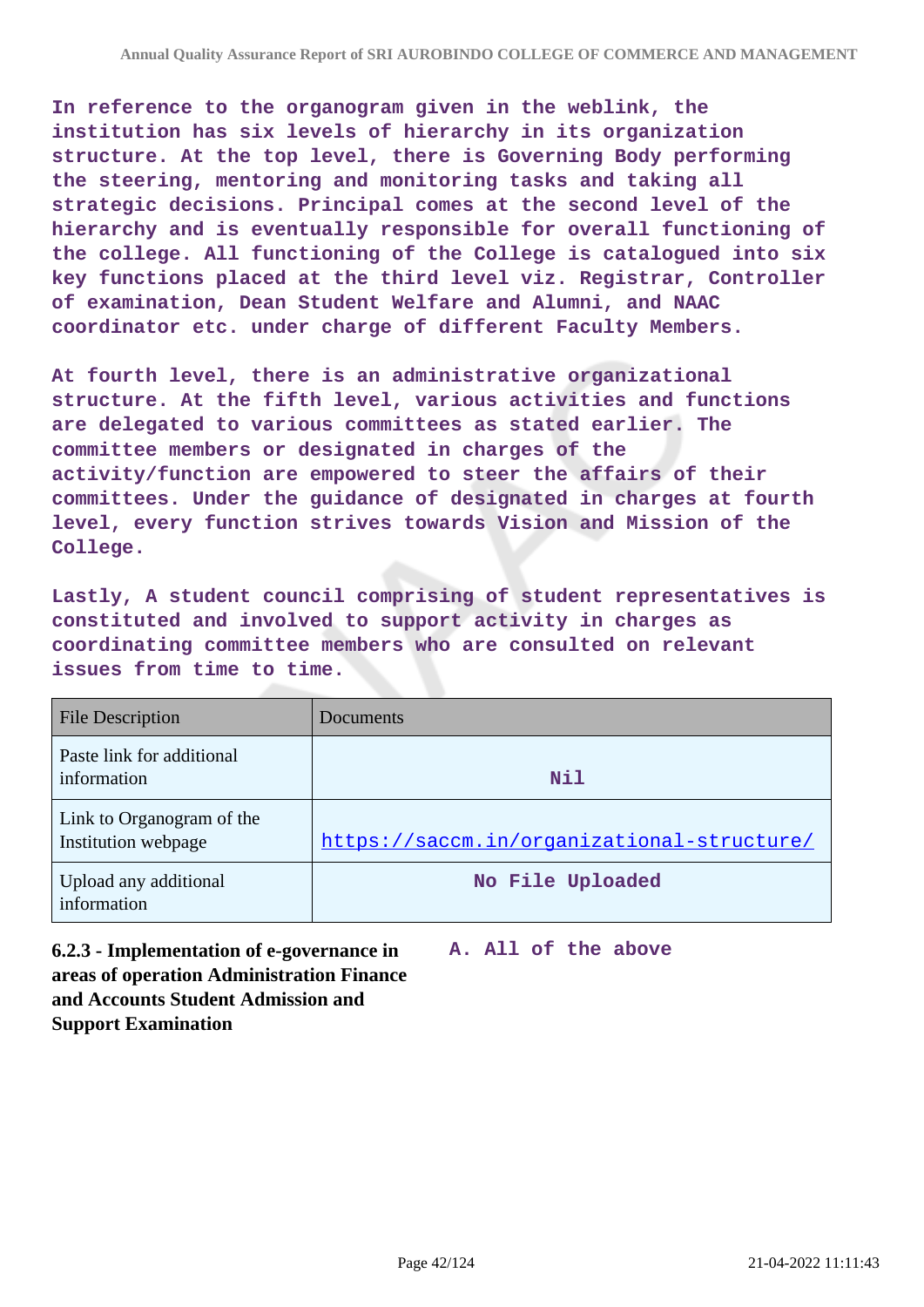| File Description                                                                                              | Documents        |
|---------------------------------------------------------------------------------------------------------------|------------------|
| <b>ERP</b> (Enterprise Resource)<br>Planning)Document                                                         | View File        |
| Screen shots of user interfaces                                                                               | No File Uploaded |
| Any additional information                                                                                    | No File Uploaded |
| Details of implementation of e-<br>governance in areas of<br>operation, Administration etc<br>(Data Template) | View File        |

## **6.3 - Faculty Empowerment Strategies**

6.3.1 - The institution has effective welfare measures for teaching and non- teaching staff

**The College has number of welfare schemes for the members of the faculty, non-teaching and sub staff, the details of the same are given as under:**

#### **For Teaching staff**

- **Sponsoring faculty members' participation in seminars,**  $\bullet$ **conferences and workshops.**
- **Sanctioning paid duty leaves to attend General Orientation Programmes and Subject Specific Refresher Courses organized by UGC-run Academic Staff Colleges.**
- **Granting paid study leave for Pre-Ph.D. coursework.**
- **Supporting transportation, meal and other allied expenses in an endeavour to extend industry-academia interface.**
- **The benefits of the paid maternity leave which are to be given to the regular staff, are also extended to the adhoc faculty.**
- **Provision of monthly short leave where the college grants two hours of paid time off every month in case of any emergency**
- **Sports facilities for recreation**
- **Provision of Duty Leave**

#### **For Non-teaching**

- **Accommodation in the campus on nominal rent.**
- **Free uniforms and shoes**  $\bullet$
- **Recreational program for sub-staff and their families to motivate them intrinsically by recognizing them as an inextricable and vital part of SACCM family.**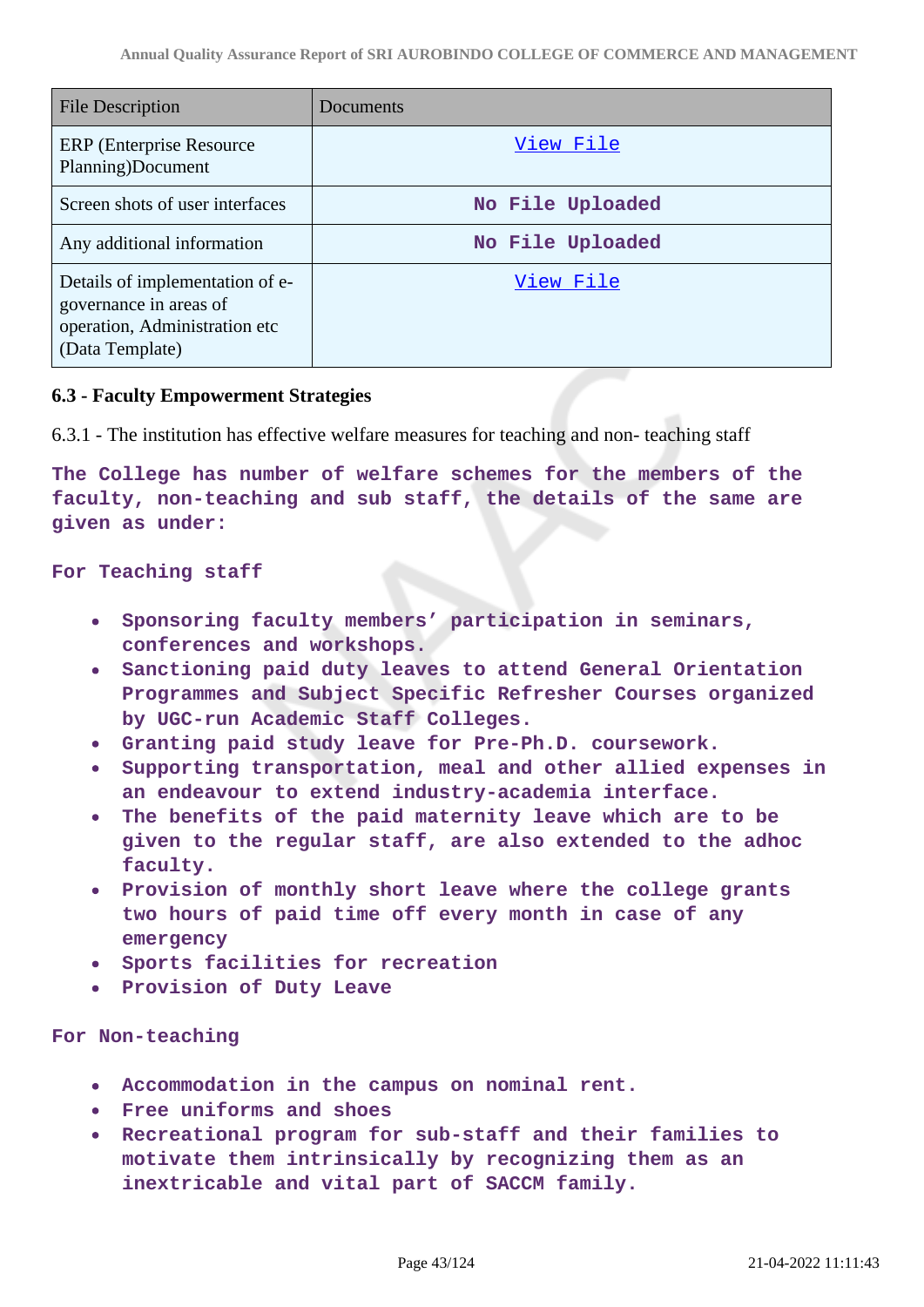## **For Teaching and Non-teaching both**

- **Group Mediclaim Insurance**
- **Free of cost bus facility**  $\bullet$

| <b>File Description</b>                  | Documents  |
|------------------------------------------|------------|
| Paste link for additional<br>information | <b>Nil</b> |
| Upload any additional<br>information     | View File  |

**6.3.2 - Number of teachers provided with financial support to attend conferences/ workshops and towards membership fee of professional bodies during the year**

## **6.3.2.1 - Number of teachers provided with financial support to attend conferences/workshops and towards membership fee of professional bodies during the year**

**07**

| <b>File Description</b>                                                                                                          | Documents |
|----------------------------------------------------------------------------------------------------------------------------------|-----------|
| Upload any additional<br>information                                                                                             | View File |
| Details of teachers provided<br>with financial support to attend<br>conference, workshops etc<br>during the year (Data Template) | View File |

**6.3.3 - Number of professional development /administrative training programs organized by the institution for teaching and non-teaching staff during the year**

**6.3.3.1 - Total number of professional development /administrative training Programmes organized by the institution for teaching and non teaching staff during the year**

**03**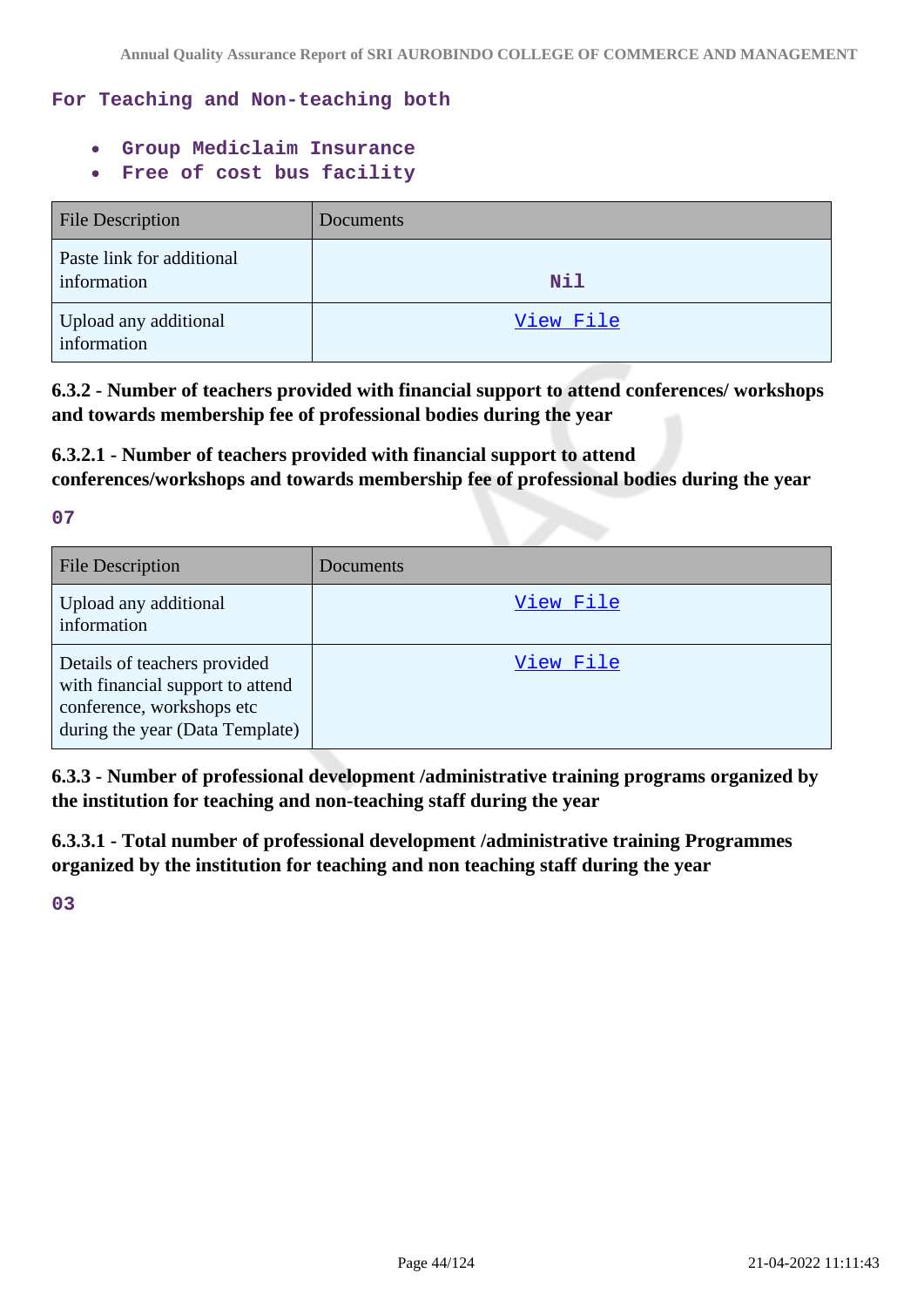| <b>File Description</b>                                                                                                                                                 | Documents        |
|-------------------------------------------------------------------------------------------------------------------------------------------------------------------------|------------------|
| Reports of the Human Resource<br><b>Development Centres</b><br>(UGCASC or other relevant<br>centres).                                                                   | No File Uploaded |
| <b>Reports of Academic Staff</b><br>College or similar centers                                                                                                          | No File Uploaded |
| Upload any additional<br>information                                                                                                                                    | <u>View File</u> |
| Details of professional<br>development / administrative<br>training Programmes organized<br>by the University for teaching<br>and non teaching staff (Data<br>Template) | <u>View File</u> |

**6.3.4 - Number of teachers undergoing online/face-to-face Faculty development Programmes (FDP) during the year (Professional Development Programmes, Orientation / Induction Programmes, Refresher Course, Short Term Course etc.)**

**6.3.4.1 - Total number of teachers attending professional development Programmes viz., Orientation / Induction Programme, Refresher Course, Short Term Course during the year**

### **13**

| <b>File Description</b>                                                                                    | Documents        |
|------------------------------------------------------------------------------------------------------------|------------------|
| <b>IQAC</b> report summary                                                                                 | No File Uploaded |
| Reports of the Human Resource<br><b>Development Centres</b><br>(UGCASC or other relevant<br>centers)       | No File Uploaded |
| Upload any additional<br>information                                                                       | View File        |
| Details of teachers attending<br>professional development<br>programmes during the year<br>(Data Template) | View File        |

6.3.5 - Institutions Performance Appraisal System for teaching and non- teaching staff

**The college has a comprehensive performance appraisal system in place under which the faculty is appraised on four parameters namely results, research and case study, student feedback and administrative duties.**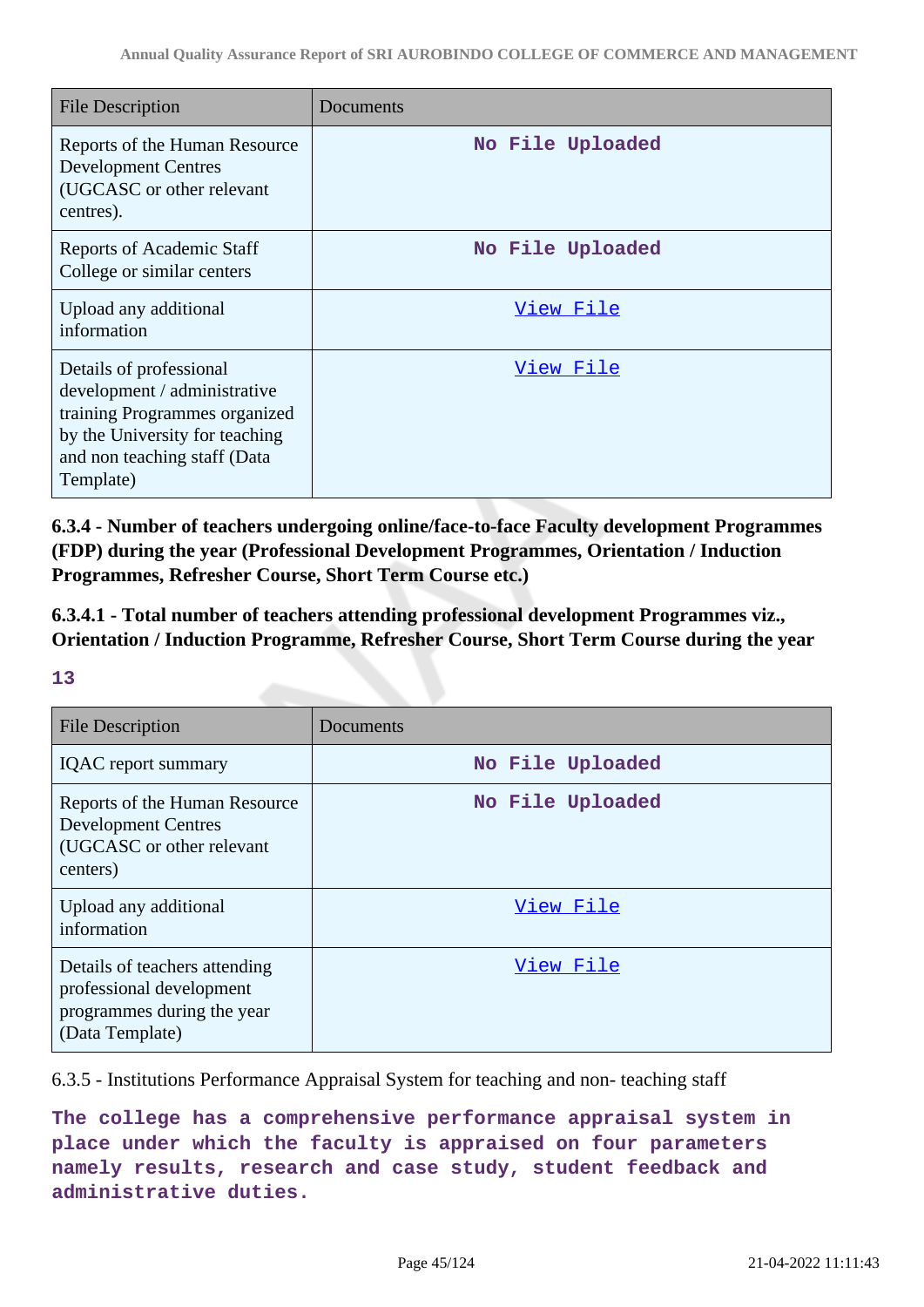**Under the first parameter, scores of each class taught by the subject teacher is evaluated individually as well as in comparison to the best colleges of University. In the second parameter naming research and case study, faculty is assessed based on research papers published in UGC notified journals and quality of the case study written (evaluated by an independent expert in the year). Under the third parameter, quality of the teaching of the faculty is gauged from the students' feedback through a structured questionnaire covering questions pertaining to quality of content delivery, teaching innovations, nature of assignments, notes and other support etc. Lastly, faculty is judged on how effectively it has discharged the administrative duties assigned.**

**Similarly, non-teaching staff is appraised on parameters relevant to the administrative work they carry out like professional competence, performance, and personal characteristics required to effectively perform administrative assignments.**

**Overall, the appraisal system is designed to nudge, motivate, and inspire the appraise toward what is also the motto of the institution "Excellence".**

| <b>File Description</b>                  | Documents  |
|------------------------------------------|------------|
| Paste link for additional<br>information | <b>Nil</b> |
| Upload any additional<br>information     | View File  |

### **6.4 - Financial Management and Resource Mobilization**

6.4.1 - Institution conducts internal and external financial audits regularly Enumerate the various internal and external financial audits carried out during the year with the mechanism for settling audit objections within a maximum of 200 words

**Institution has strong disposition towards the system orientation. For most of the critical functions, Standard Operating Procedures and numerous policies have been formulated to serve as guidelines. The compliance toward the systems is assured through the quarterly audit by the Internal Audit team appointed by the Managing Trust of the College. Such periodical audits facilitate system improvements and identifies gaps for initiating remedial measures. On completion of the audit, a report indicating the gaps found out is submitted to the Principal of the College for their comments and corrective measures. Internal and External financial audit is**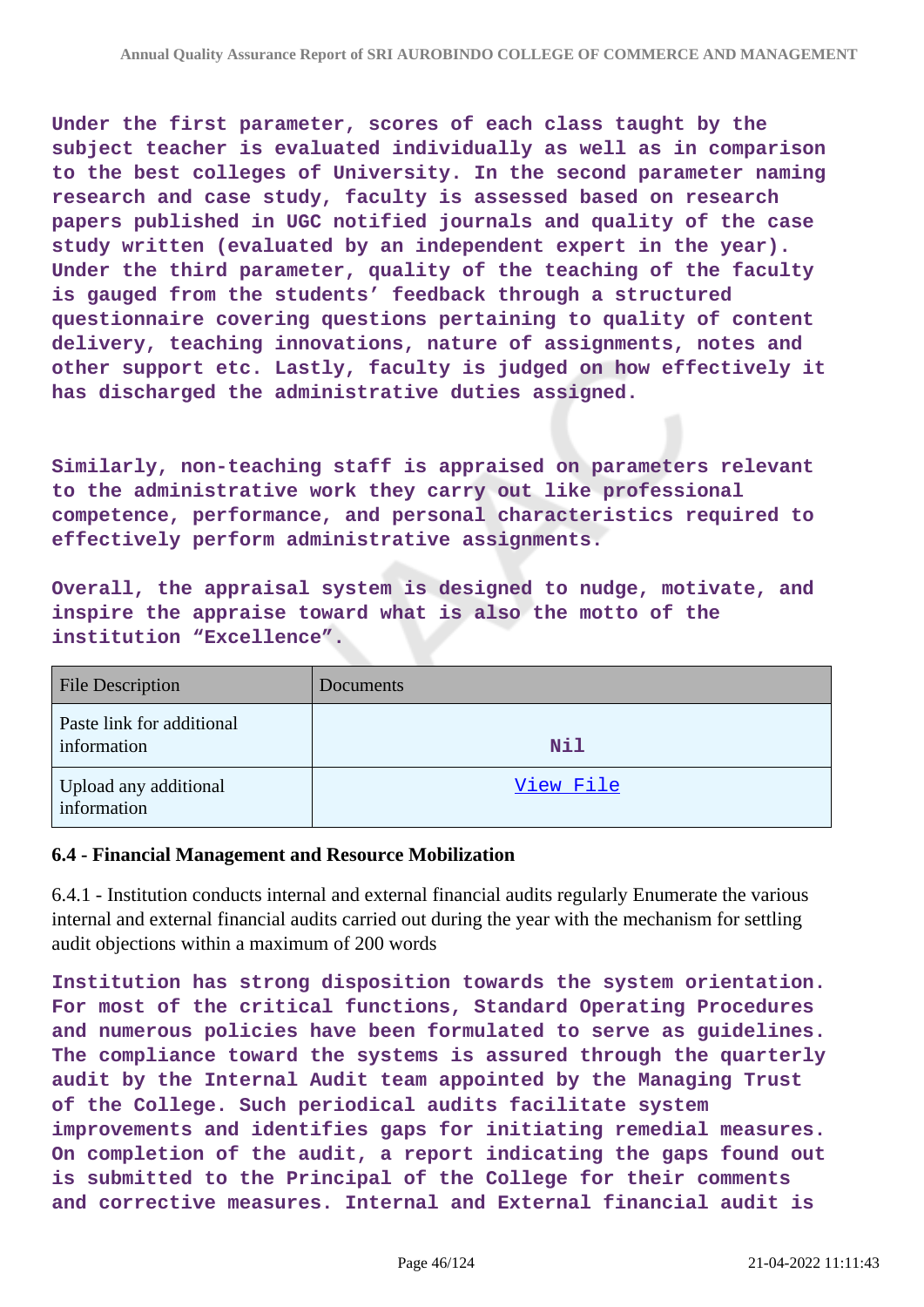**carried out regularly by an independent team of auditors. On the same lines, external statutory audit is carried out bi-annually for the accounting function.**

| <b>File Description</b>                  | Documents        |
|------------------------------------------|------------------|
| Paste link for additional<br>information | Nil              |
| Upload any additional<br>information     | No File Uploaded |

**6.4.2 - Funds / Grants received from non-government bodies, individuals, philanthropers during the year (not covered in Criterion III)**

**6.4.2.1 - Total Grants received from non-government bodies, individuals, Philanthropers during the year (INR in Lakhs)**

**00**

| File Description                                                                                                                               | Documents        |
|------------------------------------------------------------------------------------------------------------------------------------------------|------------------|
| Annual statements of accounts                                                                                                                  | No File Uploaded |
| Any additional information                                                                                                                     | No File Uploaded |
| Details of Funds / Grants<br>received from of the non-<br>government bodies, individuals,<br>Philanthropers during the year<br>(Data Template) | No File Uploaded |

6.4.3 - Institutional strategies for mobilization of funds and the optimal utilization of resources

**Being a self-financed institution, funds required for any infrastructure development or day-to-day operations, are either generated through its own Corpus, or provided by the managing trust. However, for optimal utilization of these funds, appropriate systems and procedures are in place. A quarterly and an annual revenue and capital budgets are prepared in the beginning of every year after taking requirements from teaching and non-teaching staff by Budgeting committee comprising members of the faculty. Later, Chairman of the managing trust along with the budgeting committee reviews the budgets before its finalization. Thereafter, capital budget thus approved is handed over to the purchase department for the procurement of the budget items at the best quality and with the lowest possible price.**

**Based on the approved revenue budget, funds are transferred to the college on monthly basis and the college is authorized to spend as**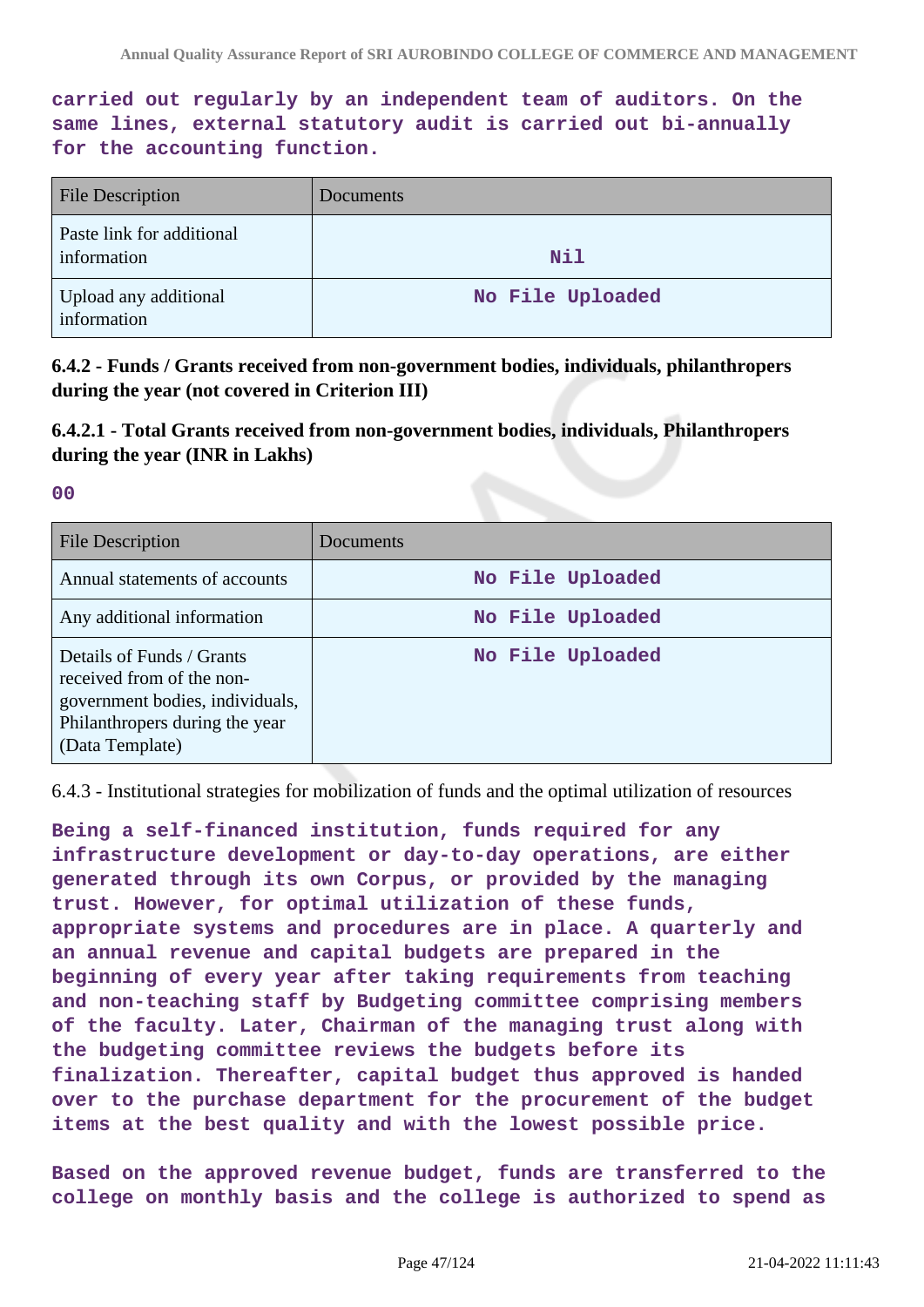**per budget approved. On monthly basis, Accounts department compares the expenses incurred in the month vis-a-vis budget and the next month budget is prepared for the transfer of desired funds. Monthly review helps in curtailing any overspending against the budget and better planning for future. This ensures optimal utilization of the available funds.**

| <b>File Description</b>                  | Documents        |
|------------------------------------------|------------------|
| Paste link for additional<br>information | <b>Nil</b>       |
| Upload any additional<br>information     | No File Uploaded |

## **6.5 - Internal Quality Assurance System**

6.5.1 - Internal Quality Assurance Cell (IQAC) has contributed significantly for institutionalizing the quality assurance strategies and processes

**IQAC regularly assesses the activities in curricular, cocurricular and extra-curricular domain or for infrastructural and faculty developmentwhere improvements are required. Two of the activities where IQAC contributed in this period are as follows:**

## **1.Psychological intervention**

**Personality assessment of the students by means of psychological personality test (The Big-Five) was administered to encourage selfawareness in students regarding their emotions, traits, tendencies, relationships, and individual identity. The results of the test were discussed with the students by holding up the counseling sessions and it was also communicated with their respective teachers. Intervention counselling sessions were scheduled subsequently aimed at indicating 'hidden' or 'emerging personality' traits that students don't even know they have. It also helped them know their strengths so that they can nurture these traits and also their weaknesses that they need to improve upon.**

### **2. Digitization of college records**

**Development and maintenance of institutional database is very important for enhancing the institutional quality and is also prerequisite under assessment & accreditation of any HEI. To this end, the Internal Quality Assurance Cell (IQAC) has devised various e-links for the smooth collection of data of various activities/ programmes/ events. Concerned member of the faculty**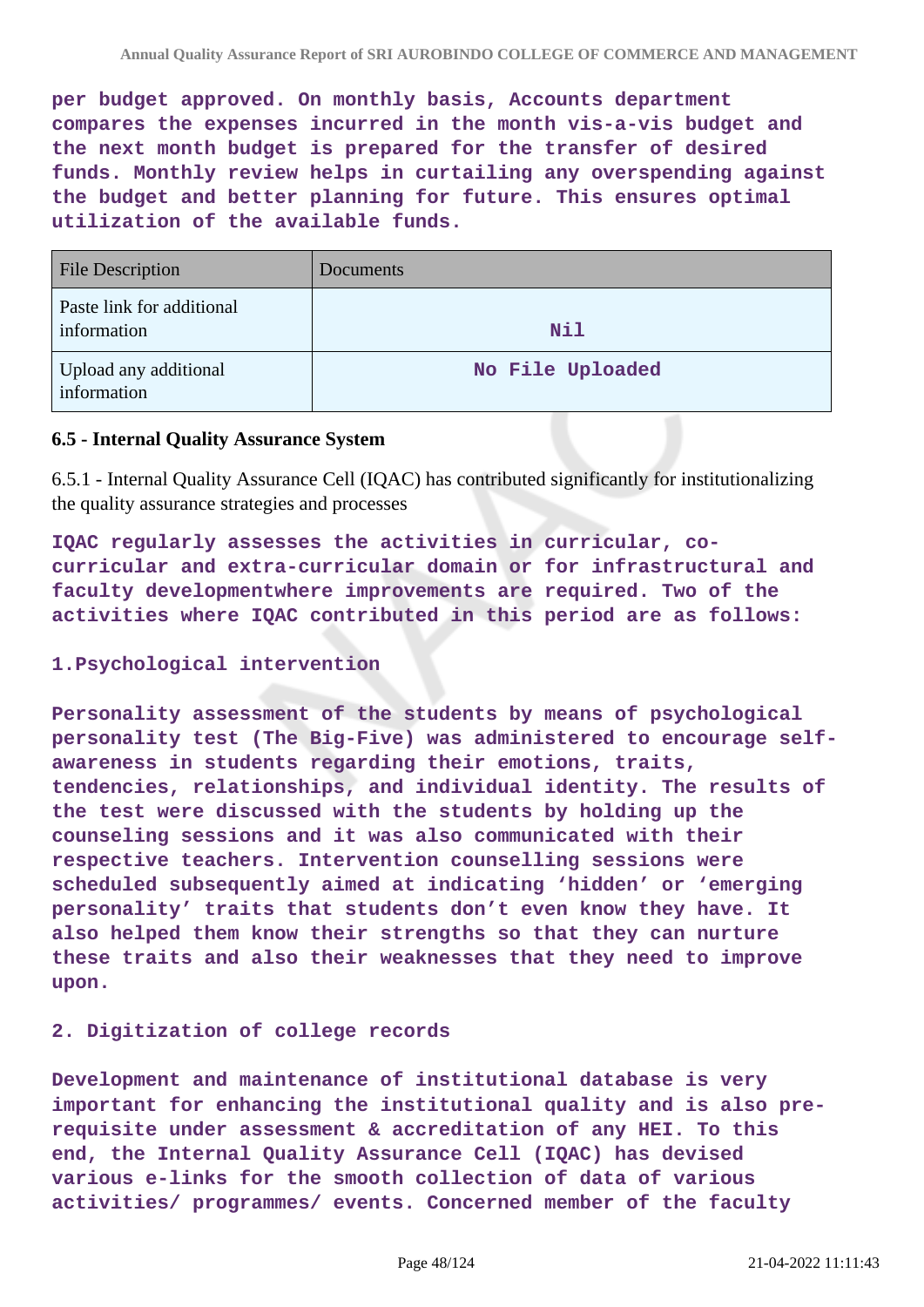**are required to provide the data in the link after the completion of the event/activity. Thereafter, IQAC compile and finalize the data on 10th day of every month, therefore, the data must be submitted maximum within the two -three working days from the date of event/activity/programme.**

| <b>File Description</b>                  | Documents                            |
|------------------------------------------|--------------------------------------|
| Paste link for additional<br>information | https://saccm.in/iqac-documentation/ |
| Upload any additional<br>information     | View File                            |

6.5.2 - The institution reviews its teaching learning process, structures & methodologies of operations and learning outcomes at periodic intervals through IQAC set up as per norms and recorded the incremental improvement in various activities

**The institution regularly reviews its teaching learning processes, structures & methodologies of operations and learning outcomes through the forum of IQAC and the incremental improvements suggested after due deliberations with the faculty in the form of Teaching Learning Reforms for current period comprised of:**

**1. Introduction of Comprehensive Online Platform Microsoft Team and other e-infrastructural aids**

**In the wake of challenges posed by widespread growth of Covid-19, when the world was in the middle of learning crisis that threatened the efforts to build human capital. But with the vision to provide a learning opportunity and not deprive any single student, IQAC took the initiative and to maintain effectiveness of teaching-learning process suggested shifting from offline to online mode through the software Microsoft Teams. Going a step ahead to improve the teaching-learning process, the college subscribed for it to have a unified communication and collaborative platform that combines persistent workplace chat, video meetings, file storage, and application integration. Microsoft Teams enabled teachers and students to connect over video-enabled remote classrooms, offering a host of interactive and collaborative tools on one platform. In addition to students' access to the recorded lectures delivered, the faculty is also given access to original and licensed applications like Office, Forms, OneNote, Planners, Stream, Polls etc which are different aspects of the Office 365 toolset.**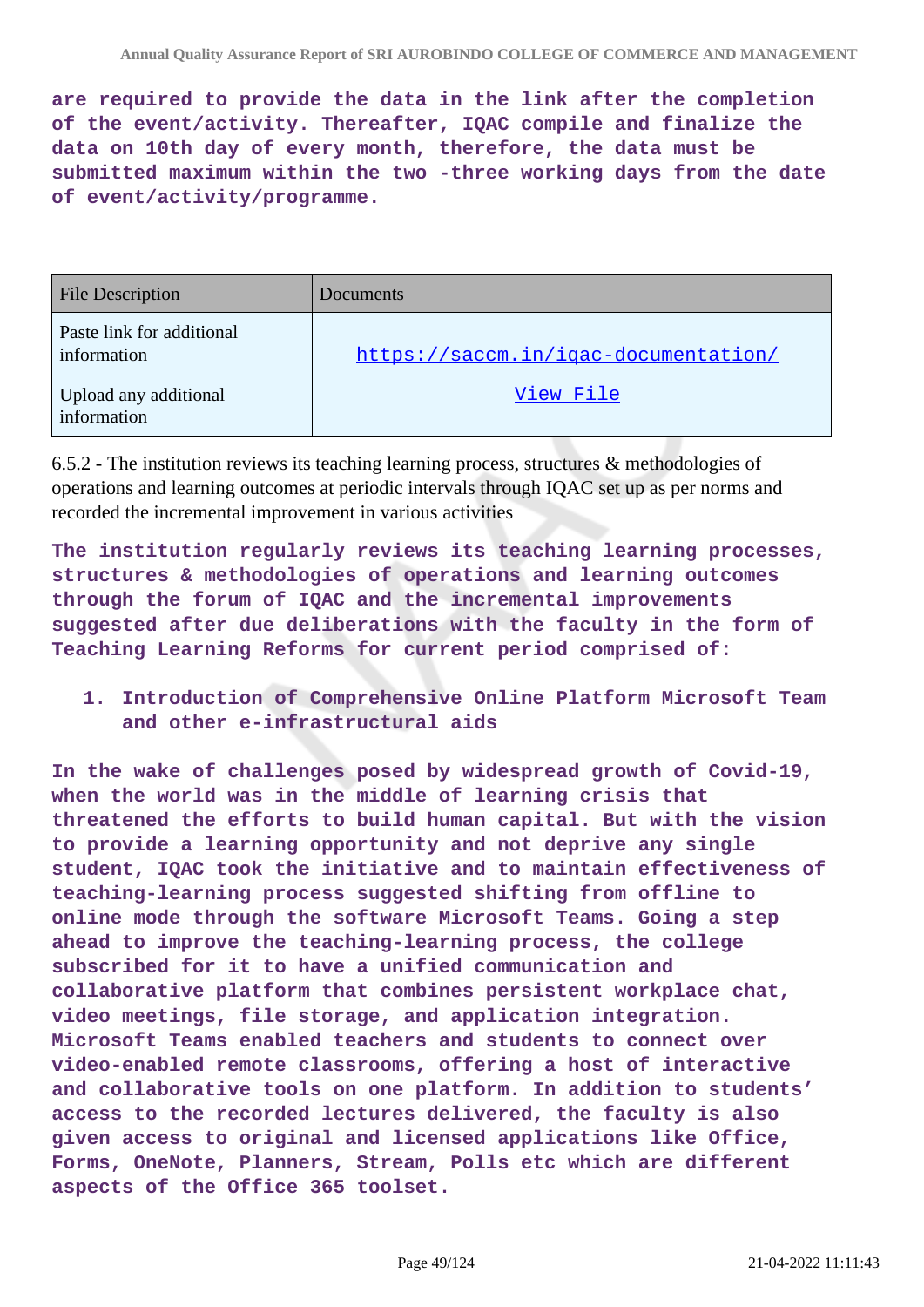**Realizing the need for adequate digital infrastructure for effective curriculum delivery, individual laptops having latest trends and technology with i5 Processors, digitizers, mics with noise cancellation feature, and webcams were provided to the faculty. For ensuring effective conduct of classes, prerequisite was to enhance the internet leased line (ILL) bandwidth. To this, internet bandwidth has been increased from 20 mbps to 60 mbps.**

**2. Reforms in Examination/ Academic Evaluation to strengthen the TLP:**

**Laying down benchmarks and continually upgrading the examination and evaluation systems to ensure adequate academic standards for the ultimate beneficiaries i.e. the students-the SACCMites. Various academic activities like question paper setting, evaluation of answer sheets, etc. are regularly monitored by IQAC. The reforms carried out in this regard are:**

**During the Lockdown, the shifting of Teaching learning into Digital Class Mode through Microsoft Teams Software required restructuring the conduct of examination and other academic activities as well. As explained earlier, the college created virtual classrooms through Microsoft Teams, for live interaction with its students.Apart from delivery of live interactive lectures, a new online exam conduct system was devised after brainstorming sessions with the faculty. The college successfully conducted the 'Mid Semester Tests' and 'Intra College Academic Quiz' through this virtual platform. The entire examination process from setting up and circulation of question papers to the evaluation of the submitted answers was done using the Microsoft Teams platform.**

| <b>File Description</b>                  | Documents  |
|------------------------------------------|------------|
| Paste link for additional<br>information | <b>Nil</b> |
| Upload any additional<br>information     | View File  |

**6.5.3 - Quality assurance initiatives of the institution include: Regular meeting of Internal Quality Assurance Cell (IQAC); Feedback collected, analyzed and used for improvements Collaborative quality initiatives with other institution(s)**

**C. Any 2 of the above**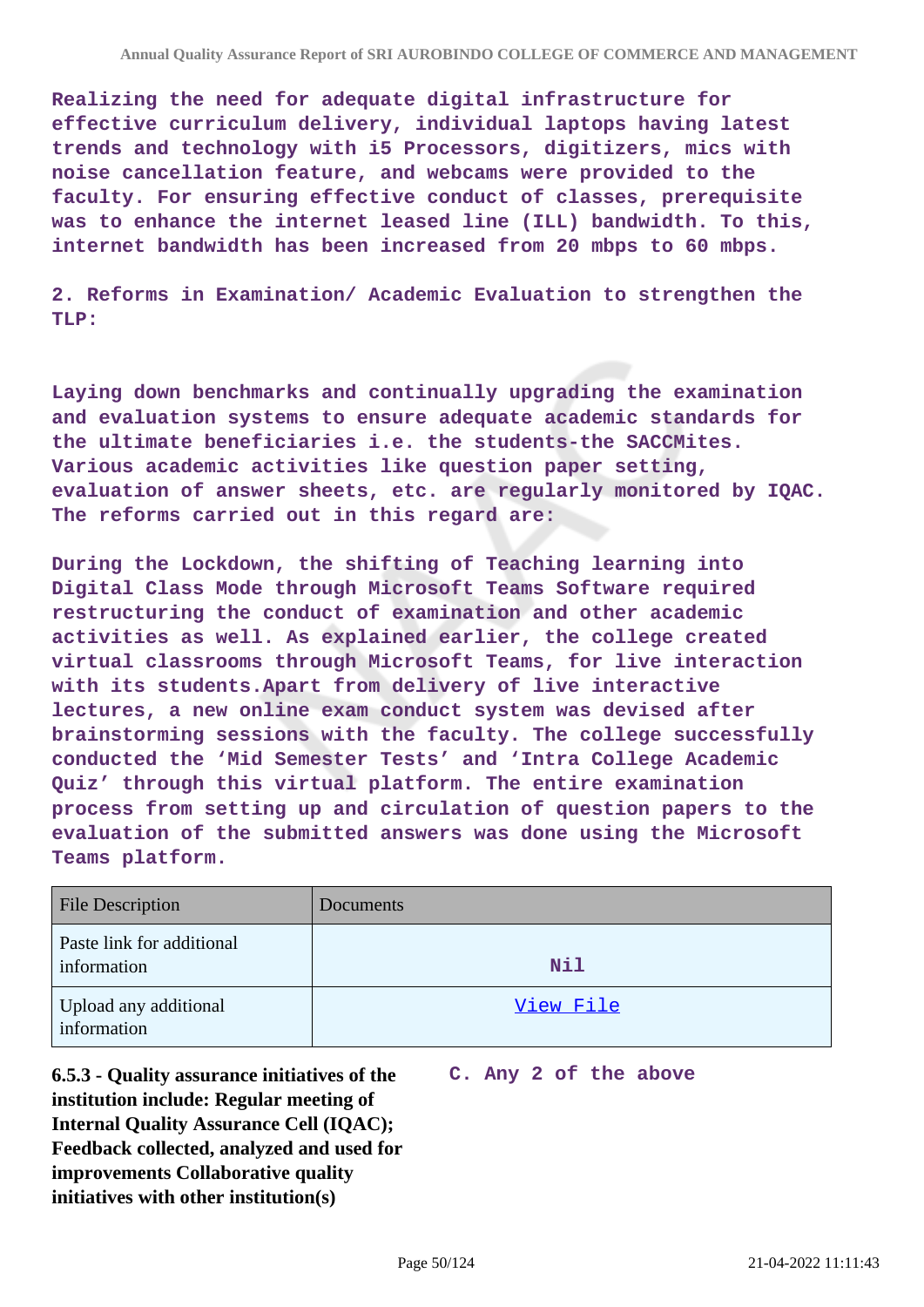## **Participation in NIRF any other quality audit recognized by state, national or international agencies (ISO Certification, NBA)**

| <b>File Description</b>                                                                         | Documents                                                                                          |
|-------------------------------------------------------------------------------------------------|----------------------------------------------------------------------------------------------------|
| Paste web link of Annual<br>reports of Institution                                              | http://saccm.in/wp-content/uploads/2022/AQ<br>AR-2020-21-documents/Annual%20Report%2020-<br>21.pdf |
| Upload e-copies of the<br>accreditations and certifications                                     | No File Uploaded                                                                                   |
| Upload any additional<br>information                                                            | View File                                                                                          |
| <b>Upload details of Quality</b><br>assurance initiatives of the<br>institution (Data Template) | View File                                                                                          |

## **INSTITUTIONAL VALUES AND BEST PRACTICES**

## **7.1 - Institutional Values and Social Responsibilities**

7.1.1 - Measures initiated by the Institution for the promotion of gender equity during the year

**To sensitize students and society about the pains and pangs, twitches and twinges of the destitute, Women Development Cell in association with the NSS Unit of the College systematized following talks for the students:**

- **1. Poster making Competition on Road Safety Theme on 05-02-2021.**
- **2. Webinar on the topic of Road Safety on 16-02-2021.**

**3. A session on Fire Safety and Training in NSS Camp on 05-08-2021.**

- **For promoting psychological well-being and facilitate**  $\bullet$ **personal growth of students, SACCM has appointed a full-time psychologist.**
- **Separate common room for girls and medical room.**

**For ensuring safety and security of students, following initiatives had been taken:**

**Appointment of security guards at entry point, to ensure that no outsider enters the premises without recording his**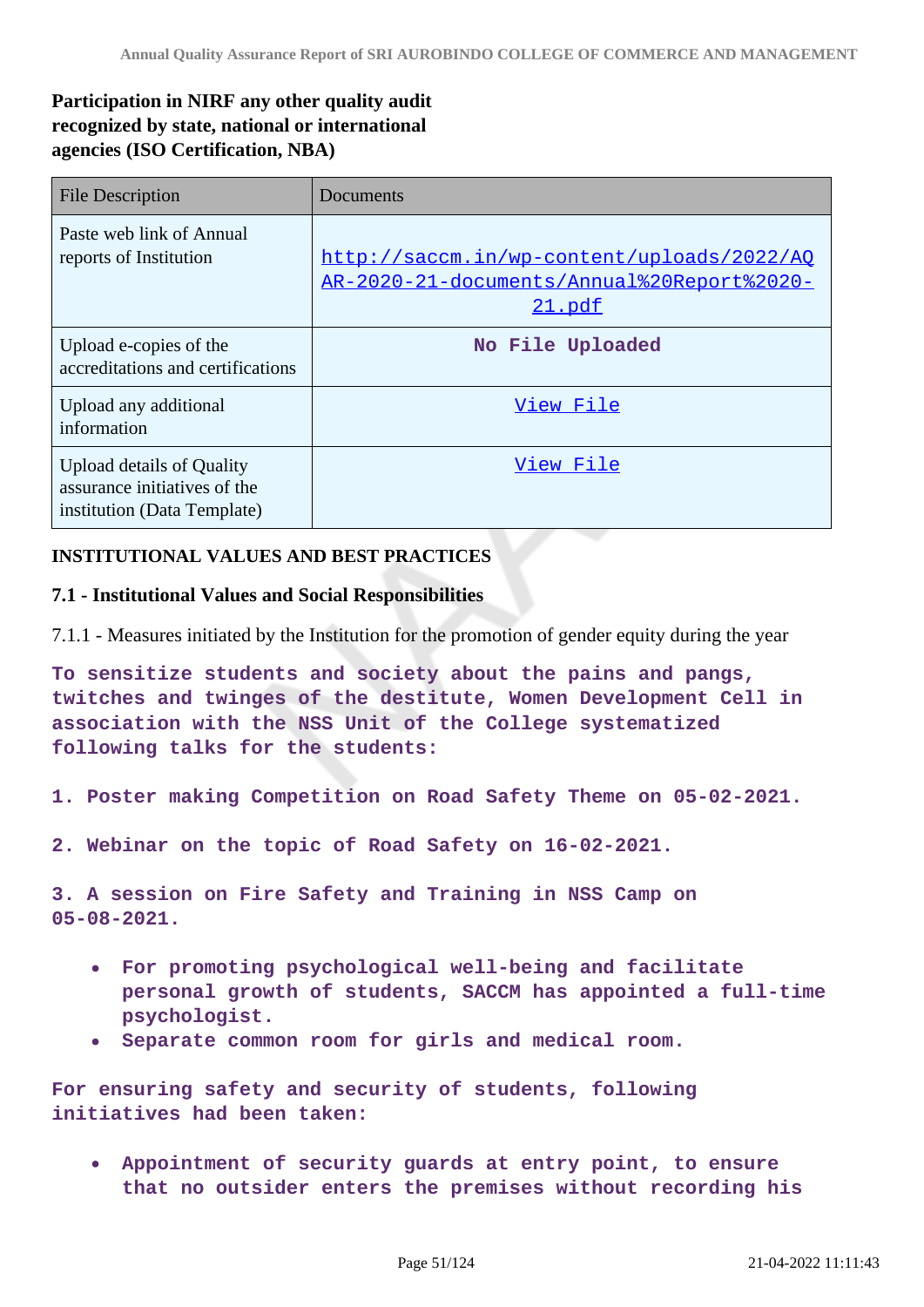**credentials in the log book maintained at college gate**

- **For monitoring student's movement, CCTV Surveillance system is in place.**
- **For timely Redressal of issues faced by students, SACCM has constituted several committees such as Internal Complaint Committee, Grievance Redressal Committee, Discipline Committee, and Anti Ragging Committee.**

**Fire extinguishers have been installed and a timely audit is conducted to ensure the safety on campus.**

| <b>File Description</b>                                                                                                                                                                         | Documents                                                                              |
|-------------------------------------------------------------------------------------------------------------------------------------------------------------------------------------------------|----------------------------------------------------------------------------------------|
| Annual gender sensitization<br>action plan                                                                                                                                                      | https://saccm.in/wp-content/uploads/2022/A<br>OAR-2020-21-documents/7.1.1.pdf          |
| Specific facilities provided for<br>women in terms of: a. Safety<br>and security b. Counseling c.<br>Common Rooms d. Day care<br>center for young children e. Any<br>other relevant information | https://saccm.in/wp-content/uploads/2022/A<br>OAR-2020-21-documents/7.1.1%20photos.pdf |

**D. Any 1 of the above**

**7.1.2 - The Institution has facilities for alternate sources of energy and energy conservation measures Solar energy Biogas plant Wheeling to the Grid Sensorbased energy conservation Use of LED bulbs/ power efficient equipment** 

| <b>File Description</b>        | Documents        |
|--------------------------------|------------------|
| Geo tagged Photographs         | View File        |
| Any other relevant information | No File Uploaded |

7.1.3 - Describe the facilities in the Institution for the management of the following types of degradable and non-degradable waste (within 200 words) Solid waste management Liquid waste management Biomedical waste management E-waste management Waste recycling system Hazardous chemicals and radioactive waste management

**Waste management is set of activities and actions required to manage waste from its inception to final disposal. SACCM has well managed waste disposal system which is elaborated as follows:**

**1) Solid Waste Management**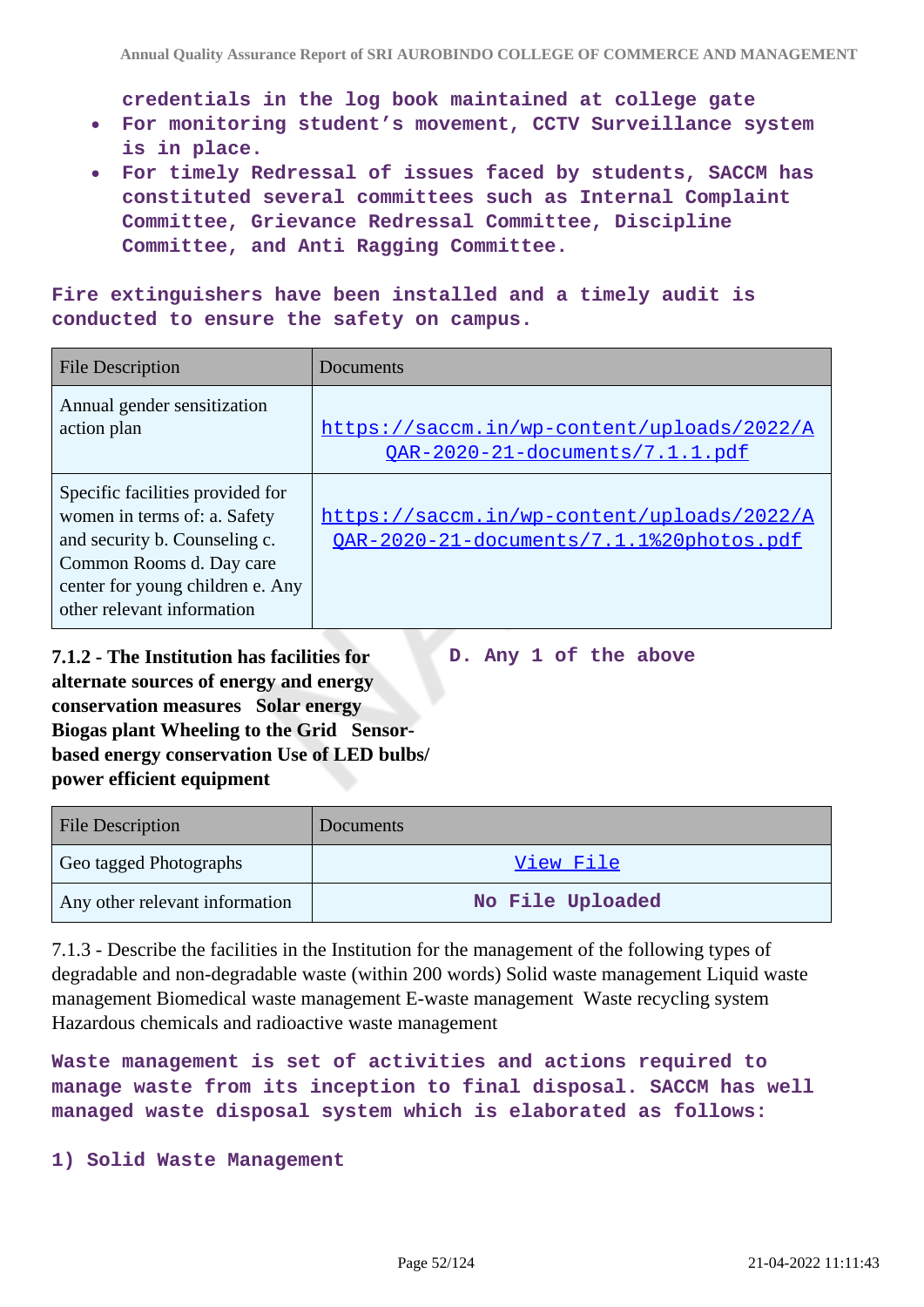**College has lush green campus and therefore waste generated in the form of debris and dropping from trees is unavoidable. Waste collected from cleaning of academic buildings and campus lawns is disposed of. NSS unit conducts cleanliness drive annually whereby volunteers educate students on campus about benefits of keeping surroundings clean.**

### **2) Liquid Waste Management**

**Safe disposal of liquid waste and proper reuse mechanism not only preserve the environment but also helps in reducing the usage of fresh water. With this objective in focus College has Sewage Treatment Plant of 50 KLD capacity wherein, all sewage water is treated, and thereafter reused for irrigation of college lawns and playground.**

#### **3) E-Waste Management**

**E-waste like discarded UPS, tubes and other materials is disposed under supervision of IT in charge and estate officer of college, which further sells the waste to the vendors. Some part of E-waste disposal management covers a buy back system where old systems are handed over to company from where they were purchased from.**

| File Description                                                                             | Documents                                                                     |
|----------------------------------------------------------------------------------------------|-------------------------------------------------------------------------------|
| Relevant documents like<br>agreements/MoUs with<br>Government and other approved<br>agencies | No File Uploaded                                                              |
| Geo tagged photographs of the<br>facilities                                                  | https://saccm.in/wp-content/uploads/2022/A<br>OAR-2020-21-documents/7.1.3.pdf |
| Any other relevant information                                                               | No File Uploaded                                                              |

**7.1.4 - Water conservation facilities available in the Institution: Rain water harvesting Bore well /Open well recharge Construction of tanks and bunds Waste water recycling Maintenance of water bodies and distribution system in the campus C. Any 2 of the above**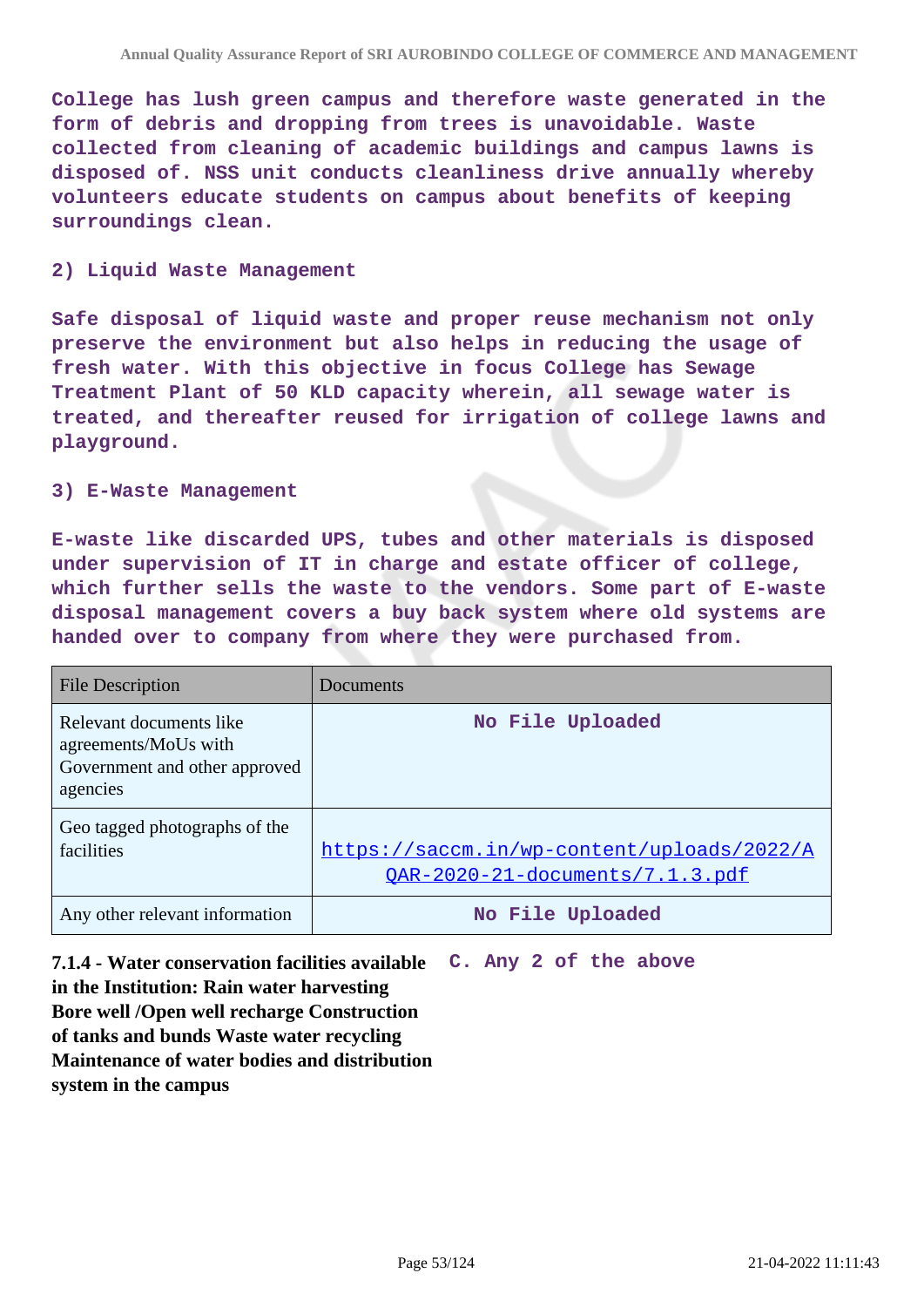| <b>File Description</b>                              | Documents        |
|------------------------------------------------------|------------------|
| Geo tagged photographs /<br>videos of the facilities | <u>View File</u> |
| Any other relevant information                       | No File Uploaded |

## **7.1.5 - Green campus initiatives include**

## **7.1.5.1 - The institutional initiatives for greening the campus are as follows:**

- **C. Any 2 of the above**
- **1.Restricted entry of automobiles**
- **2.Use of Bicycles/ Battery powered vehicles**
- **3.Pedestrian Friendly pathways**
- **4.Ban on use of Plastic**
- **5.landscaping with trees and plants**

| <b>File Description</b>                         | Documents        |
|-------------------------------------------------|------------------|
| Geo tagged photos / videos of<br>the facilities | View File        |
| Any other relevant documents                    | No File Uploaded |

**7.1.6 - Quality audits on environment and energy are regularly undertaken by the institution**

**7.1.6.1 - The institutional environment and energy initiatives are confirmed through the following 1.Green audit 2. Energy audit 3.Environment audit 4.Clean and green campus recognitions/awards 5. Beyond the campus environmental promotional activities D. Any 1 of the above**

| <b>File Description</b>                                                         | Documents        |
|---------------------------------------------------------------------------------|------------------|
| Reports on environment and<br>energy audits submitted by the<br>auditing agency | No File Uploaded |
| Certification by the auditing<br>agency                                         | No File Uploaded |
| Certificates of the awards<br>received                                          | No File Uploaded |
| Any other relevant information                                                  | View File        |

**7.1.7 - The Institution has disabled-friendly, barrier free environment Built environment C. Any 2 of the above**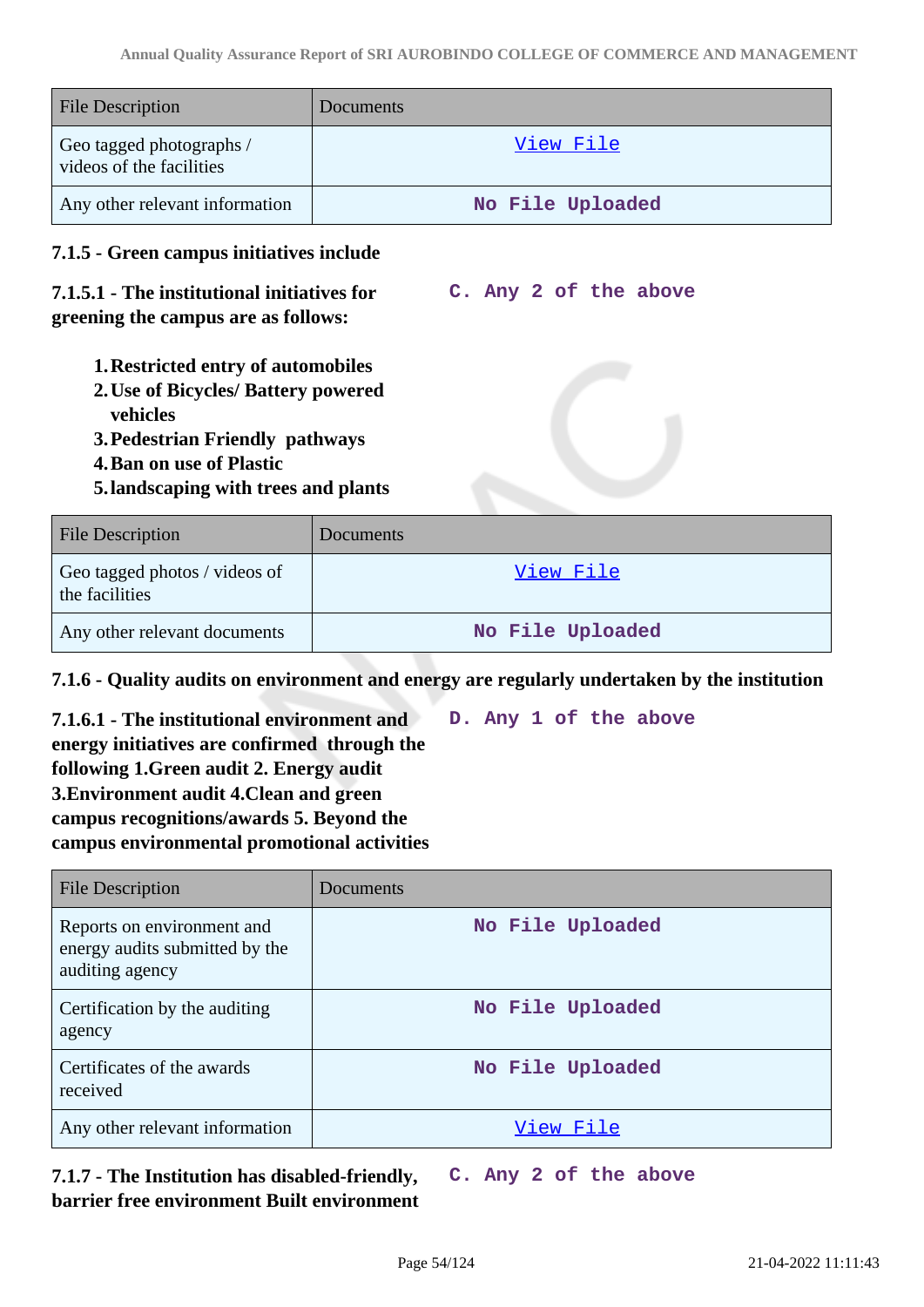**with ramps/lifts for easy access to classrooms. Disabled-friendly washrooms Signage including tactile path, lights, display boards and signposts Assistive technology and facilities for persons with disabilities (Divyangjan) accessible website, screenreading software, mechanized equipment 5. Provision for enquiry and information : Human assistance, reader, scribe, soft copies of reading material, screen reading**

| <b>File Description</b>                                                        | Documents        |
|--------------------------------------------------------------------------------|------------------|
| Geo tagged photographs /<br>videos of the facilities                           | View File        |
| Policy documents and<br>information brochures on the<br>support to be provided | No File Uploaded |
| Details of the Software procured<br>for providing the assistance               | No File Uploaded |
| Any other relevant information                                                 | No File Uploaded |

7.1.8 - Describe the Institutional efforts/initiatives in providing an inclusive environment i.e., tolerance and harmony towards cultural, regional, linguistic, communal socioeconomic and other diversities (within 200 words).

**Inclusive environment is one whereby a person belonging to innumerable and varied cultural orientations, regional / linguistic / societal disparities feel part of the environment in terms of expression of views etc. SACCM thrives to build a sustainable inclusive environment for institutional and societal development.**

**Freedom of expression is cultivated through participation in copious public speaking activities such as paper reading (being made a part of curriculum), British parliamentary debate, independent thinking exercise, and MUNs.**

**SACCM helps the students coming from economically weaker sections of society as well as meritorious students coming from EWS of society by providing them financial assistance. SACCM offers reservation for SC/ST category for upliftment of underprivileged communities.**

**For the regional inclusion, SACCM rejoices the festival of Lohri**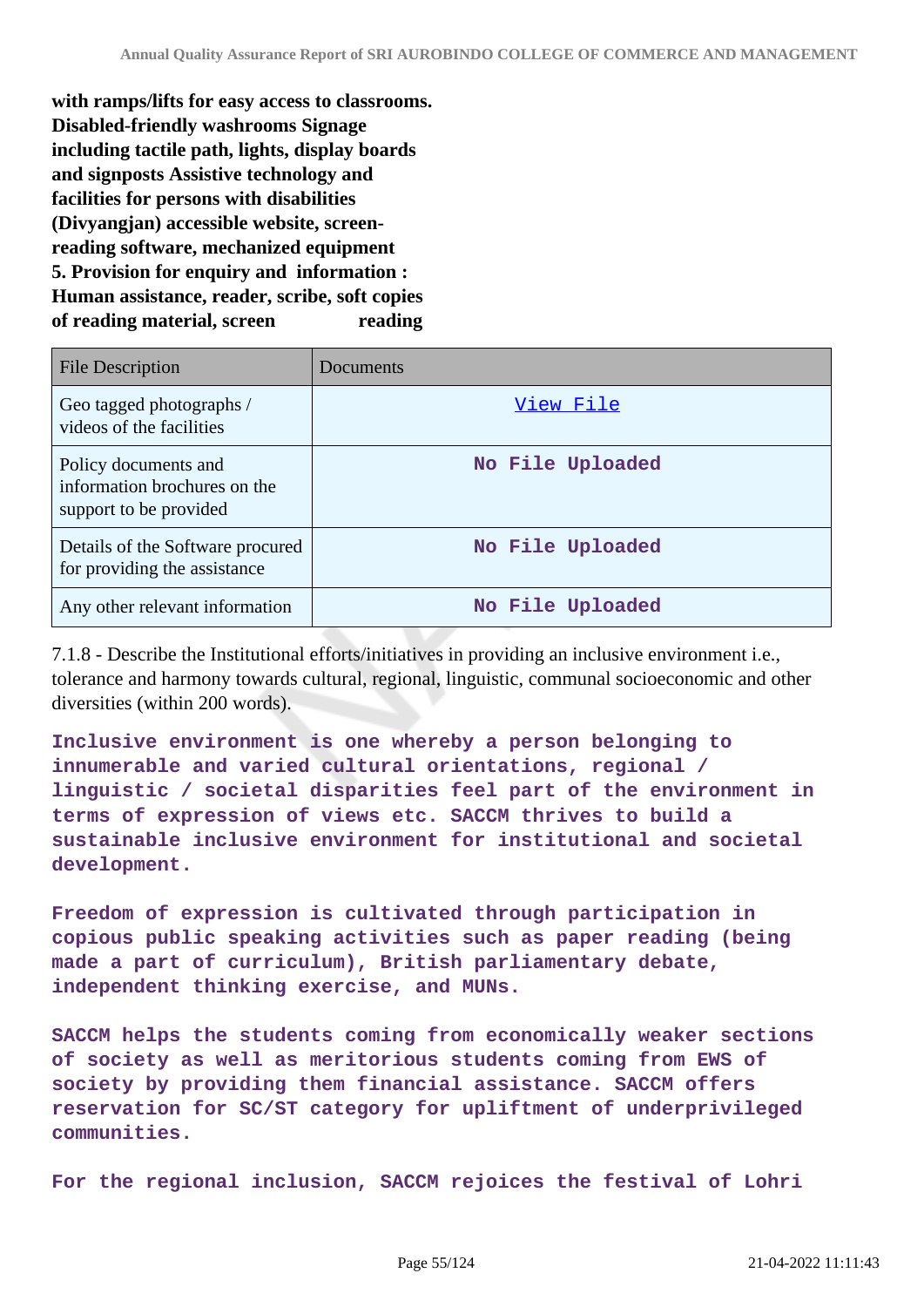**where members of faculty and students pay their offerings in bonfire and worship the blaze.**

**Recognizing the essentials of differently abled children, SACCM's NSS unit collaborates with various NGOs for enabling such students learn the ways of earning livelihood. Another event 'Samarpan' is organized every year for expressing gratitude to the sub staff for the tireless services offered by them throughout the year.**

**This is how institution pioneers in creating inclusive and conducive environment for all.**

| <b>File Description</b>                                                                                                                      | Documents        |
|----------------------------------------------------------------------------------------------------------------------------------------------|------------------|
| Supporting documents on the<br>information provided (as<br>reflected in the administrative<br>and academic activities of the<br>Institution) | View File        |
| Any other relevant information                                                                                                               | No File Uploaded |

7.1.9 - Sensitization of students and employees of the Institution to the constitutional obligations: values, rights, duties and responsibilities of citizens

**For ensuring sustainable future for humans, following initiatives are undertaken by SACCM:**

- **A person who learns about road discipline grows up to be lawabiding citizen. To this, SACCM has organized sessions on captioned theme wherein NSS volunteers investigate whether stakeholders are abiding traffic rules.**
- **For maintaining natural ecological balance, and preserving the planet, SACCM arranges for Plantation drive, Green India initiative, celebration of World Environment Day, campaigns for ensuring 'Clean Campus', 'Climate Change', and 'Plastic Free Campus' etc.**
- **SACCM has organized Orthopedic Camp at Gurudwara Sant Thakur Singh Ji, Jhande and Eye Check Up Camp, Phullanwal - both the villages have been adopted by SACCM.**
- **SACCM has well-placed policy on anti-ragging, stringent policy on 'Prevention of sexual Harassment of Women at Workplace' and also has an 'Internal Complaint Committee'.**
- **For addressing the patriarchal and rigid cultural gender issues, SACCM charts deliberations for empowering students to exercise their rights and discharge their duties passably.**
- **SACCM students take a pledge together to maintain this**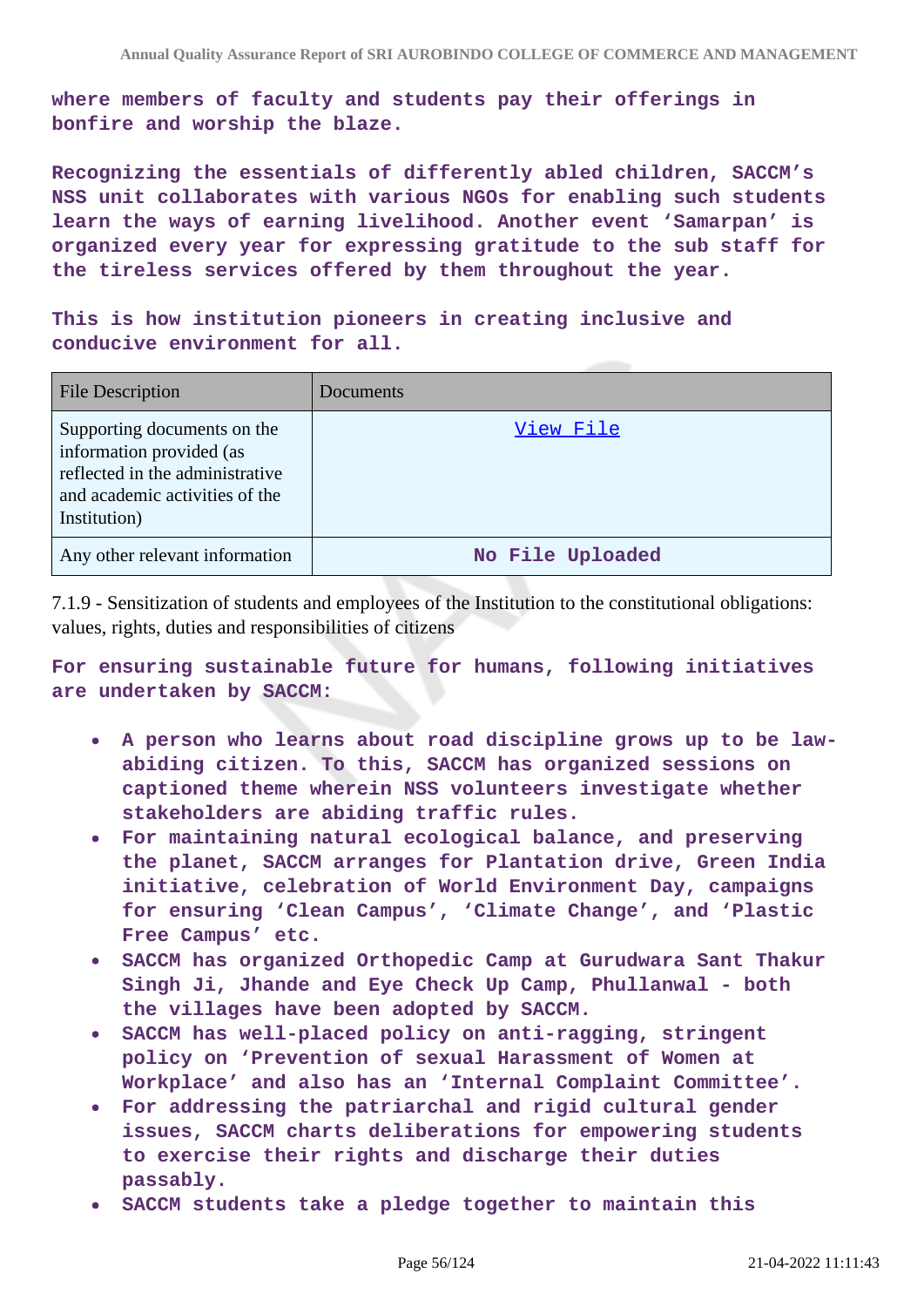**legacy of United India and celebrate 'Independence Day'.**

**For inculcating human values and ethics amongst the students, SACCM every year celebrates Sri Aurobindo Birth Anniversary on 15th August.**

| <b>File Description</b>                                                                                       | Documents        |
|---------------------------------------------------------------------------------------------------------------|------------------|
| Details of activities that<br>inculcate values; necessary to<br>render students in to responsible<br>citizens | View File        |
| Any other relevant information                                                                                | No File Uploaded |

**7.1.10 - The Institution has a prescribed code B. Any 3 of the above of conduct for students, teachers, administrators and other staff and conducts periodic programmes in this regard. The Code of Conduct is displayed on the website There is a committee to monitor adherence to the Code of Conduct Institution organizes professional ethics programmes for students, teachers, administrators and other staff 4. Annual awareness programmes on Code of Conduct are organized**

| <b>File Description</b>                                                                                                                                                                                | Documents        |
|--------------------------------------------------------------------------------------------------------------------------------------------------------------------------------------------------------|------------------|
| Code of ethics policy document                                                                                                                                                                         | View File        |
| Details of the monitoring<br>committee composition and<br>minutes of the committee<br>meeting, number of programmes<br>organized, reports on the<br>various programs etc., in<br>support of the claims | View File        |
| Any other relevant information                                                                                                                                                                         | No File Uploaded |

7.1.11 - Institution celebrates / organizes national and international commemorative days, events and festivals

**To mark birth anniversary of Sri Aurobindo Acroyd Ghose –**  $\bullet$ **who was a yogi, mystic, poet, and divine soul – SACCM arranged for a webinar on the theme 'Sri Aurobindo on Integral Education' on 15.08.2021**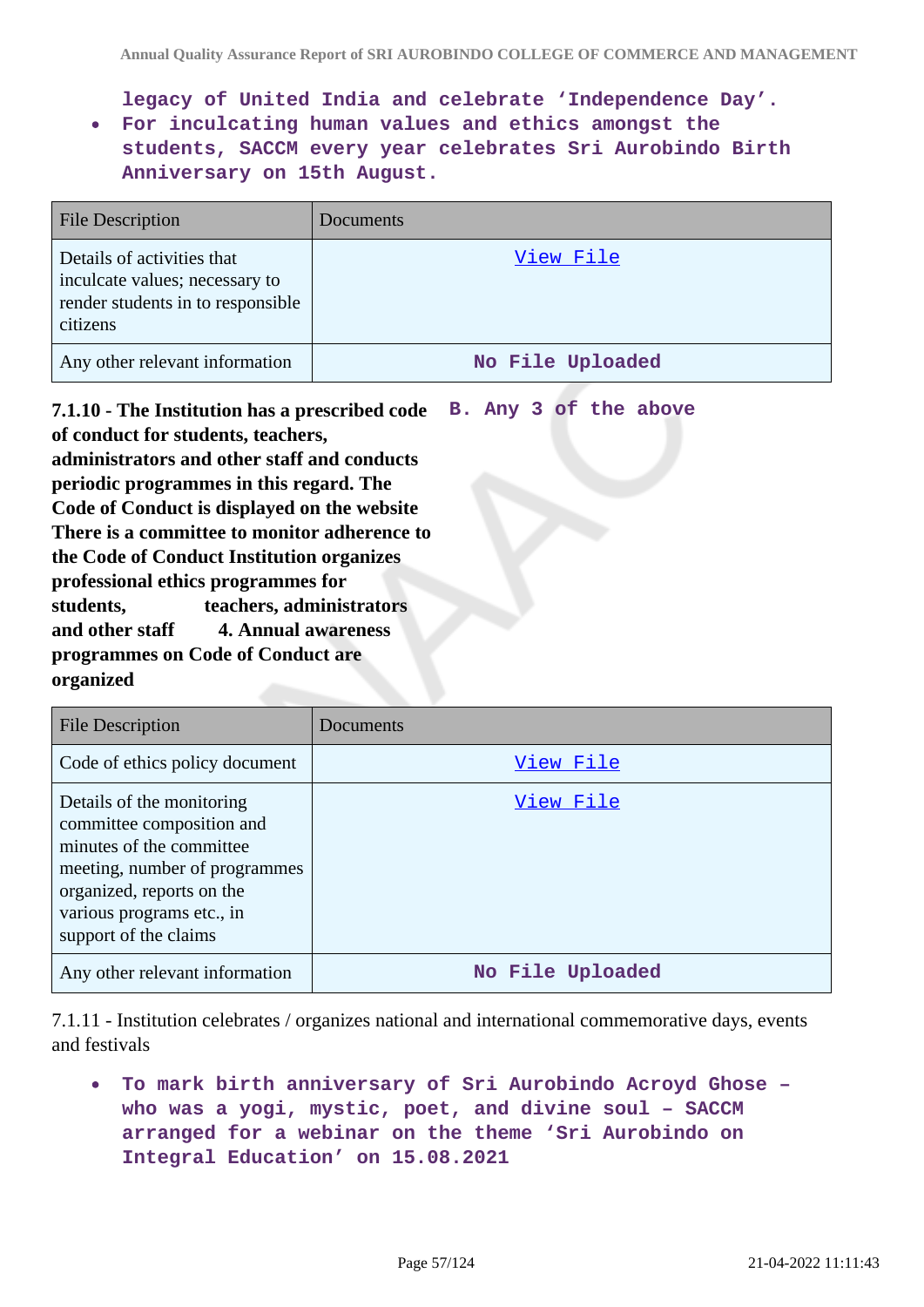- **SACCM rejoices the festival of Lohri with gaiety and fervor, where members of faculty and students pay their offerings in bonfire and worship the blaze.**
- **'Diversified yet United Nation is the beauty of our Motherland'. SACCM students take a pledge together to maintain this legacy of United India.**
- **For conservation of 'The Mother Planet', NSS volunteers celebrated 'World Environment Day' on June 5, 2021.**

| <b>File Description</b>                                                                            | Documents        |
|----------------------------------------------------------------------------------------------------|------------------|
| Annual report of the<br>celebrations and<br>commemorative events for the<br>last (During the year) | No File Uploaded |
| Geo tagged photographs of<br>some of the events                                                    | No File Uploaded |
| Any other relevant information                                                                     | View File        |

#### **7.2 - Best Practices**

7.2.1 - Describe two best practices successfully implemented by the Institution as per NAAC format provided in the Manual.

**Best Practice I**

**Title of the Practice - Public Speaking Skills Development Program**

**Objectives of the Practice**

- **1. To overawestage fright and gain confidence for facing an audience.**
- **2. To make a laddered progression starting with paper reading and gradually moving to declaiming, debating, and participating in independent thinking exercise and Model United Nations conference**
- **3. To attain sublimity in various forms of public speaking**

#### **The Context**

**Possessing public speaking skills is an icing on the cake, as it enhances the ability to interact with professionals and fellow colleagues in a qualified and composed manner. It makes a person more worthy candidate to move up and succeed in personal and**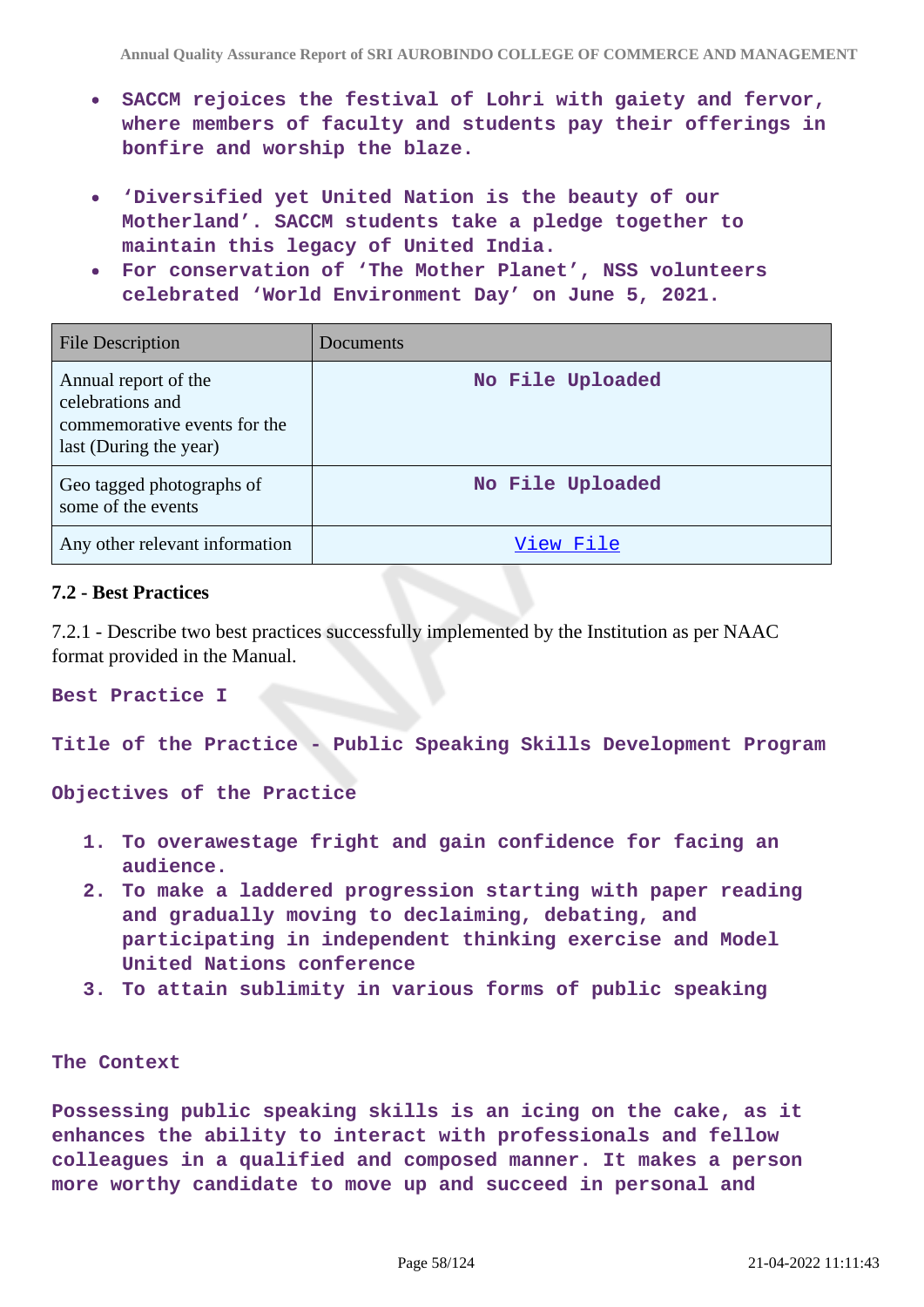**professional life. Despite being academically meritorious, students at times feel hesitant, diffident and reticent in expressing themselves effectively and efficiently in public. For addressing the latent and embryonic issues faced by the student concerning 'Glassophobia' and communication skills, the College has a well-designed 'Public Speaking Skills Development Program', wherein students of B Com and BBA First Semester are subjected to assortment of public speaking sessions throughout the academic session.**

#### **The Practice**

**For assisting the students in shedding their diffident and reticent approach towards public speaking, the students of B Com and BBA First Semester are allotted one public speaking session per week in the timetable itself under the able guidance of faculty facilitator. Under this initiative, students are given an opportunity to opt for a theme of their choice for presentation. Faculty facilitator helps in correcting the subject matter and in improvising the delivery of the content, voice modulation, diction etc. To mark Sri Aurobindo Birth Anniversary, a 'Paper Reading Contest' is organized every year where students are supposed to speak on a topic either related to philosophy propounded by Sri Aurobindo or independence.**

**For preparing the students for variety of inter college competitions and Panjab University Youth Festival, the College has included the activity of 'Elocution' and 'Debate' in the 'Cultural Fest cum Talent Hunt Competition'. For enhancing the debating skills, a unique form of debating activity known as 'British Parliamentary Debate' is also carried out rigorously.**

**For making students comprehend the way international issues are resolved and the in and outs of diplomacy,international relations, and theUnited Nations, the College has initiated the practice of organizing 'Model United Nations' (MUN) conferences, which are educational simulation of the United Nations, involving researching,public speaking,debating and writing skills and above allcritical thinking. Participants, known as delegates, are placed in committees and assigned countries, or occasionally other organizations or political figures, where they represent members of that body.**

**Another distinctive activity connected with the context is Independent Thinking Exercise wherein students are given agenda for discussion well in advance, so that they come prepared for**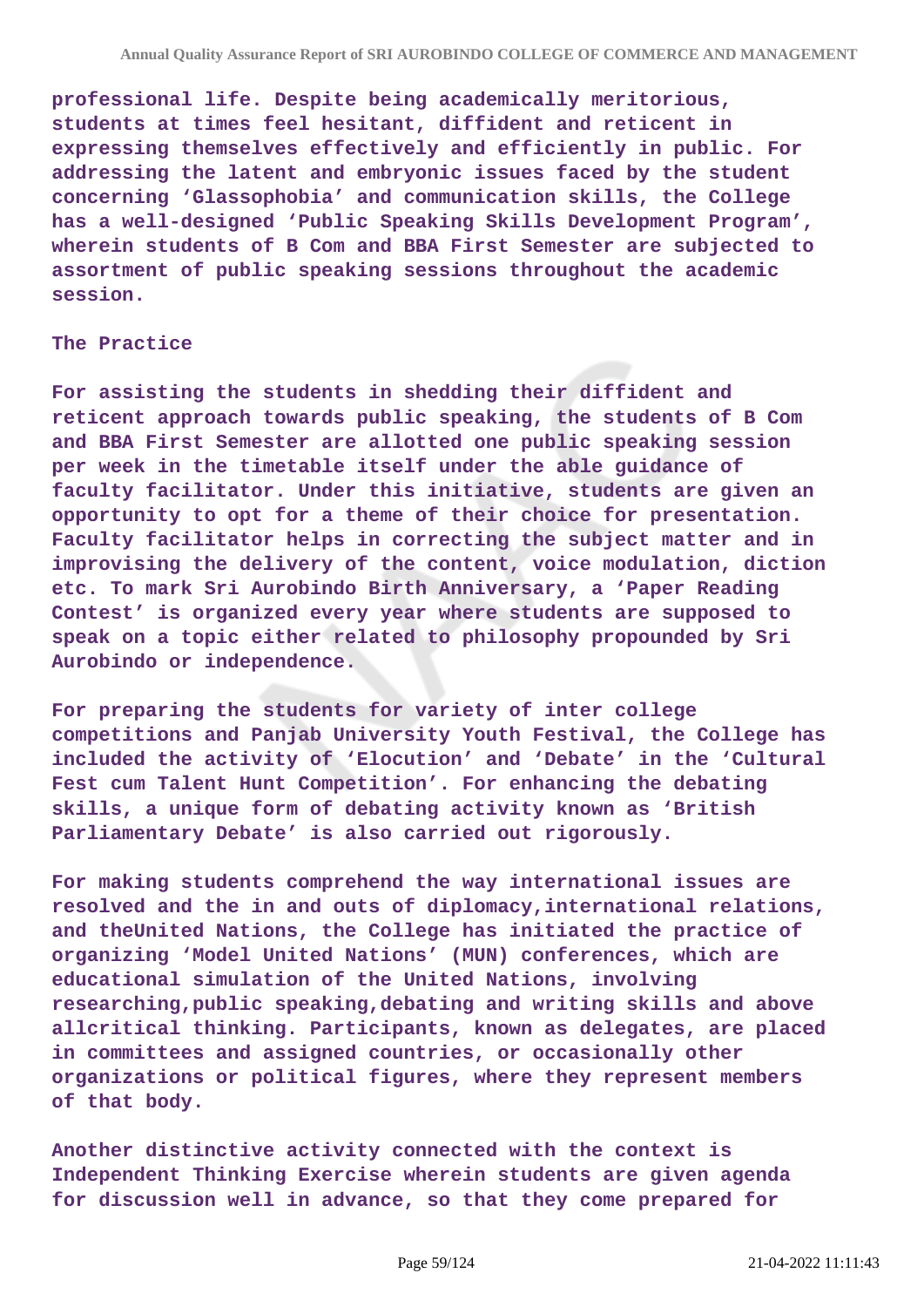#### **discussions and deliberations.**

**The basic purpose behind this exercise is to make students formulate their independent opinion and express the same with conviction. These college supported activities help students prepare themselves for today's competitive and dynamic environment.**

#### **Evidence of Success**

**Students of Sri Aurobindo College of Commerce and Management have proved their mettle at every pedestal. Public speaking is one of the hallmarks of SACCMites. Recognizing the significance of Soft Skills, we at SACCM train our students for the real battle that starts after the completion of their studies. Public speaking skills have helped SACCMites a lot in their personal as well as professional lives.**

#### **Problems Encountered and Resources Required**

**Being a self- financed institution; the college is currently constrained financially to provide for communication lab which can be resourceful for this exercise to be more effective.**

#### **Best Practice II**

**Title of the Practice – E-initiatives**

### **Objectives of the Practice**

- **1. To make unabridged campus Wi-Fi enabled with highest level security, so that all members of the faculty, staff and students have universal access to information and services.**
- **2. To make technology seamlessly fit with SACCM's teaching, research and administrative operations**
- **3. To bring efficiency, transparency, and accountability in the system.**
- **4. To employ teaching methods tailored to numerous categories of students to provide experiential learning experience.**
- **5. To provide speedier, transparent, and effortless way of maintaining records and utilize them for reference.**
- **6. To create and sustain long term, successful relationships**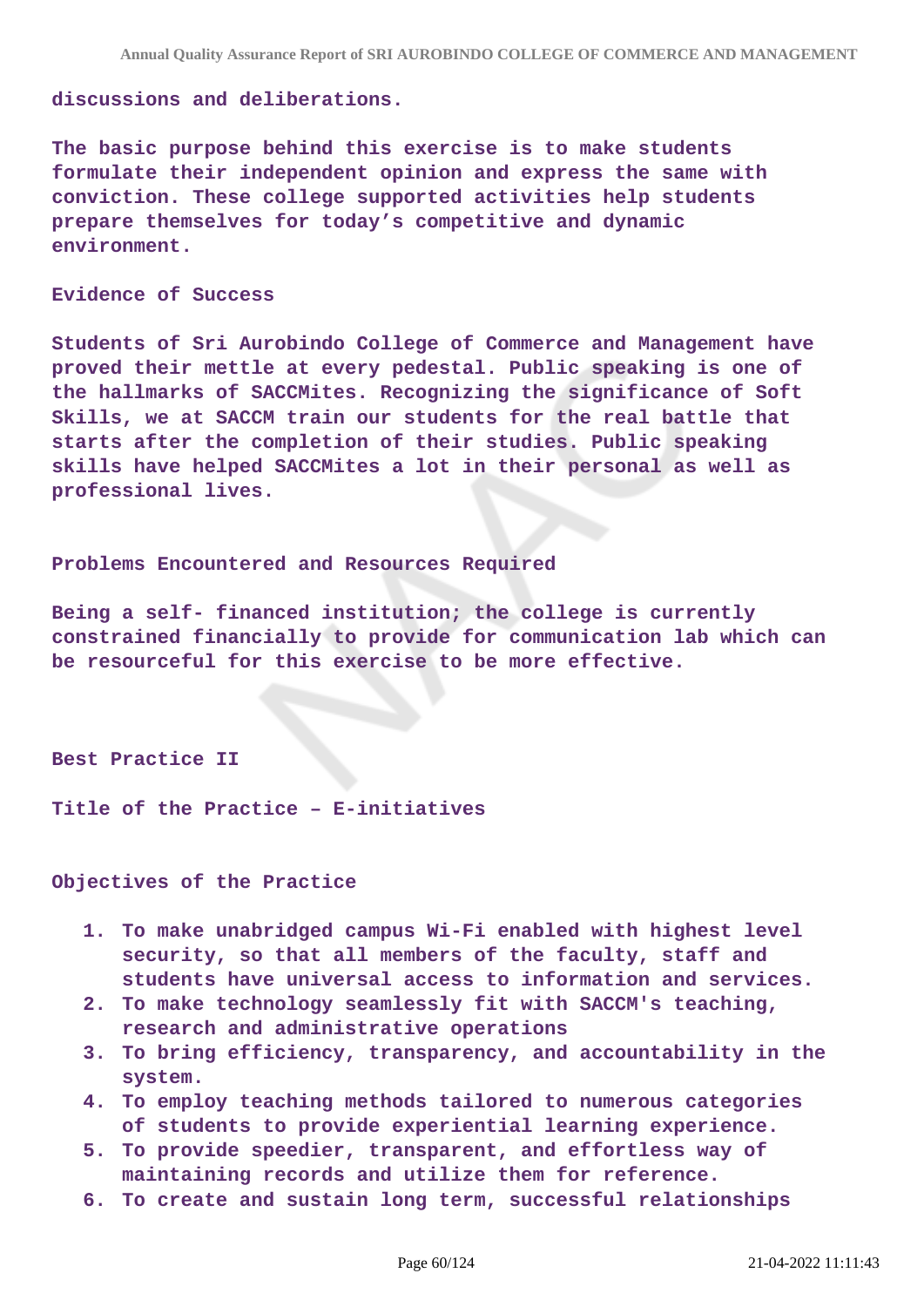**with stakeholders through open communication and continuous assessment**

**The Context**

**Academic Blend:**

**ICT integration provides a strong support to the aged old methodology of teaching and complement the classical teaching techniques. For this, teachers need to be involved in the preparation of digital content and multimedia presentations. It was further aggravated by the ongoing Covid-19 pandemic which required the teachers to shift to complete online pedagogy. As ICT blend was already a part of teaching pedagogy, teachers were rather comfortable than resistant in adopting the change.**

**Administrative Blend:**

**For addressing the following issues, it was desired to digitize the office operations:**

- **Systematized record keeping**
- **Efficient system as compared to manual**
- **Less time consuming**
- **Green initiative- save paper save trees**
- **Less chances of error**
- **Ensuring transparency**

#### **The Practice**

**Academic Blend:**

**For ICT integration with conventional teaching techniques, each classroom is equipped with LCD Projectors, each faculty member has been provided with laptop and digitizer with internet connectivity across the campus to enable them in preparation of digital and updated teaching content. The college has put in place high-speed internet connectivity through 1:1 leased internet connection with 60 MBPS bandwidth. During Covid-19 pandemic, the teaching-learning system was on a halt, as a result faculty was left with no other option than to restore to digital teaching through zoom and google meet. Subsequently, to streamline online teaching SACCM subscribed Microsoft-Teams during academic session 2020-21. MCQ module on MS Teams is used for conducting continuous assessment of students'**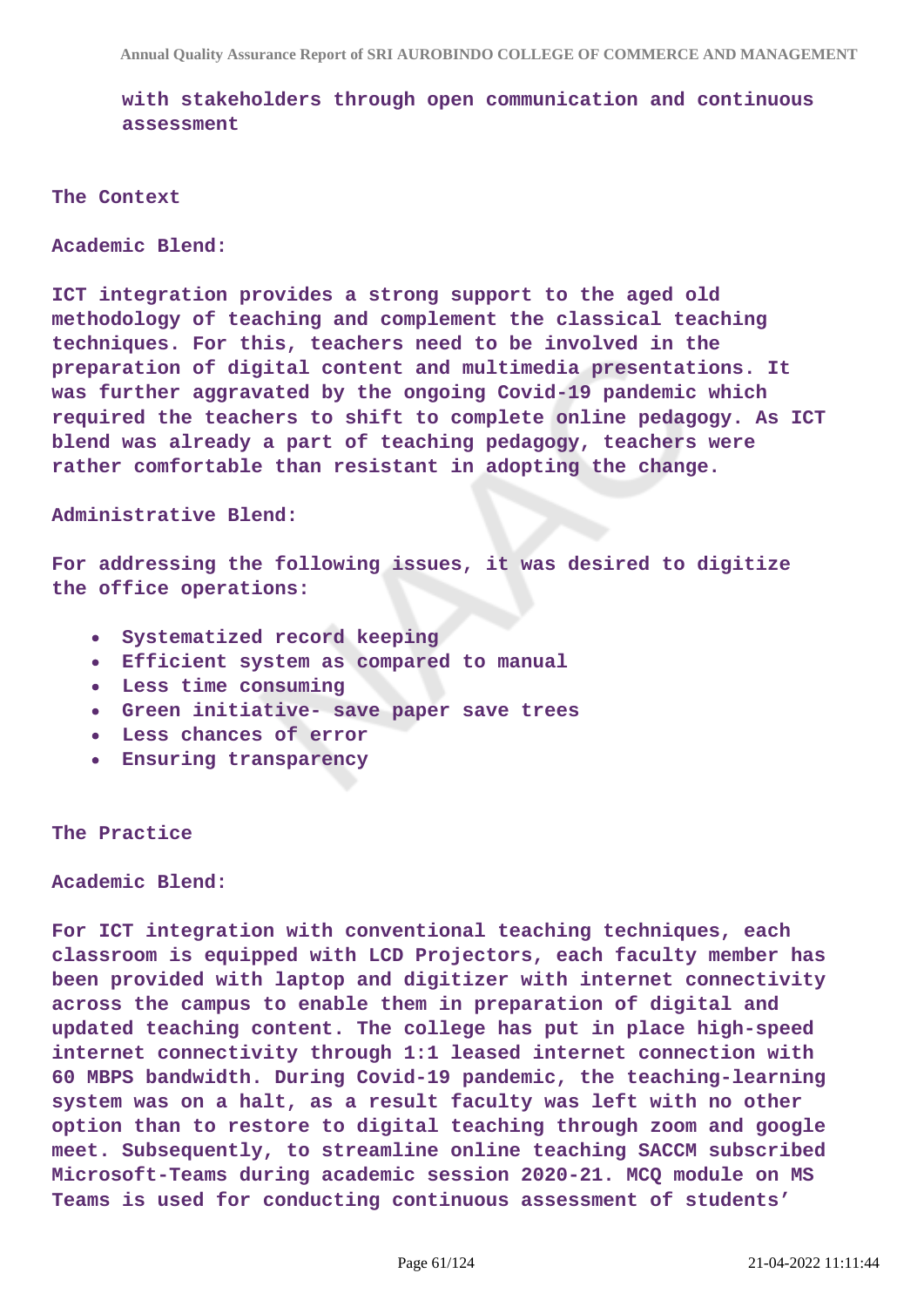**learning where scores are automatically generated. Students securing lower marks in MCQ are identified for remedial coaching through their mentors. SACCM has subscribed for e-resources with access to faculty members and students.**

**Through LMS iCloudEMS ERP, faculty members share digital content, assignments, and upload attendance which provide them with platform to interact with the students virtually. Students can access shared e-content for their program through iCloudEMS ERP student logins, submit the assignments online, and keep a track of their attendance.**

**Administrative Blend:**

- **1. Admission process is fully digitized starting from registration by the prospective candidate to getting admitted to the college.**
- **2. Alumni portal is available on website to provide details of pass out students.**
- **3. Filling of examination forms, obtaining admit cards, uploading of marks etc. everything is done in online mode.**
- **4. The college website mirrors details about the institution which is maintained by expert web developers. Web interfaces are provided for admissions and online transactions.**
- **5. Full supervision of all service units in the office through the ERP software.**
- **6. Official mail ID's with college domain to communicate with the teaching and non-teaching staff ensuring enhanced security and confidentiality**
- **7. Biometric attendance for all teaching and non-teaching staff members.**
- **8. Fully automated and wireless office with 24x7 internet facility.**
- **9. Use of Google facilities like Google sheet: For data collection from Activity in charge.**
- **10. For monitoring students' activities, CCTVs have been installed across the campus**
- **11. Creation of class-specific WhatsApp Groups for sharing information with the students and members of the faculty pertaining to copious events organized by the College**
- **12. SACCM's accounts are maintained via Tally and ERP software.**

**Evidence of Success**

**Academic Blend:**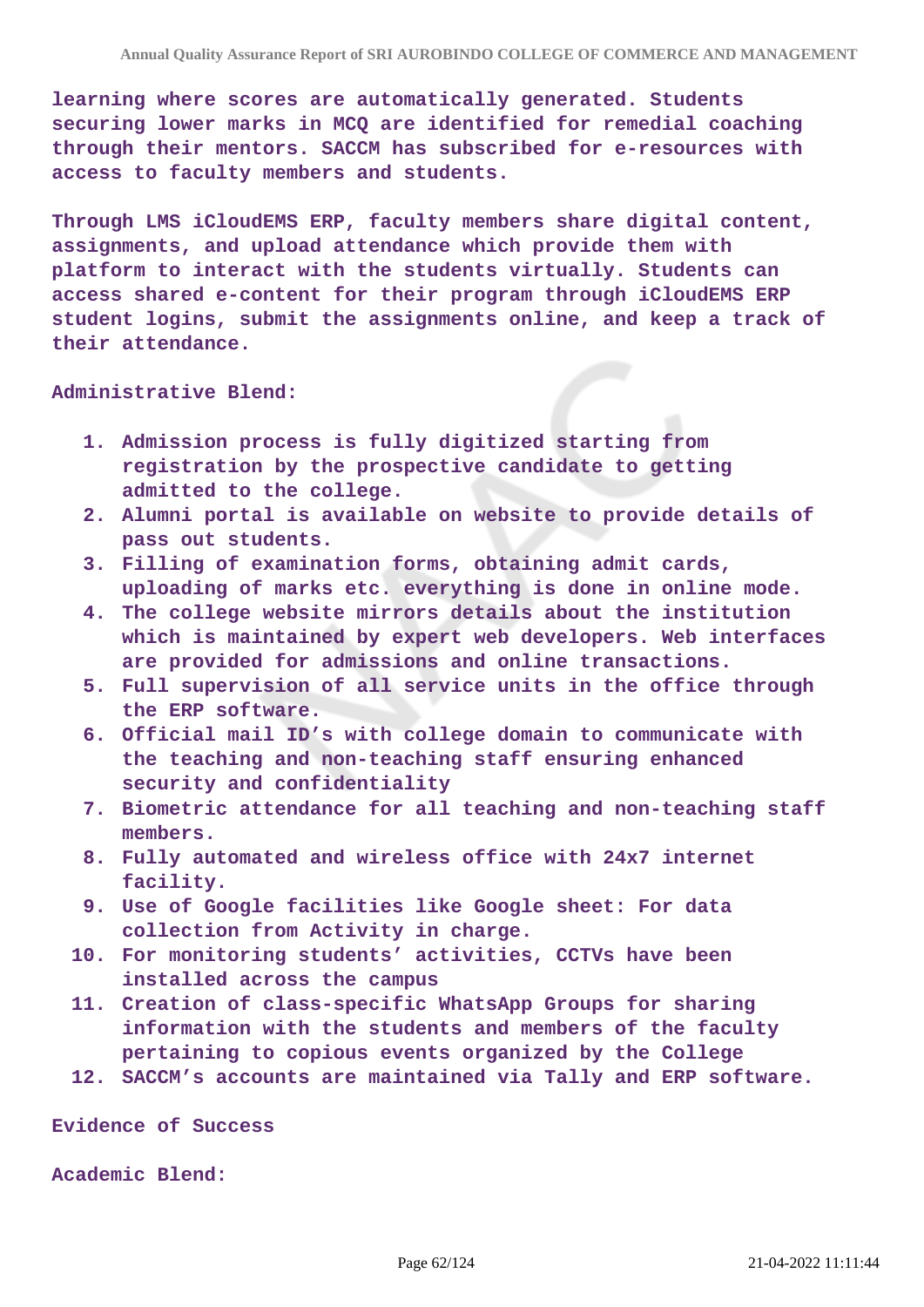- **Effective curriculum delivery even during ongoing pandemic as SACCM was able to have virtual classes well in time and plan for Mid Semester Tests**
- **Creation of online repository of sessions taken by the faculty members helped the students to revise the content whenever desired**
- **Enhanced internet bandwidth ensured uninterrupted virtual classes**
- **For holistic development of students, SACCM by using digital infrastructure arranged for numerous sessions virtually**
- **Timely and effective communication with students**

**Administrative Blend**

- **Better cash management because of realization of payments on a uniform date promptly and efficiently.**
- **Helps in reducing chances of loss / theft of instruments,**  $\bullet$ **likelihood of fraudulent encashment of paper instruments, etc.**
- **Efficient payment mode ensuring that the beneficiaries get credit on a designated date**
- **Helps in maintaining digital records of information pertaining to students, teaching and non-teaching staff.**

#### **Problems Encountered and Resources Required**

**Outburst of pandemic resulted in a new practice of work from home. Initially under ICT integration desktops were provided to the teaching staff. This resulted in difficulty in smooth conduct of virtual classes from home. To resolve this issue, laptops were provided to all the faculty members. Teachers teaching numerical papers faced a difficulty to find alternate to chalk and talk method. To resolve this, digitizers were provided for effective delivery of numeric and diagram-oriented content.**

| <b>File Description</b>                         | Documents        |
|-------------------------------------------------|------------------|
| Best practices in the<br>Institutional web site | View File        |
| Any other relevant information                  | No File Uploaded |

## **7.3 - Institutional Distinctiveness**

7.3.1 - Portray the performance of the Institution in one area distinctive to its priority and thrust within 200 words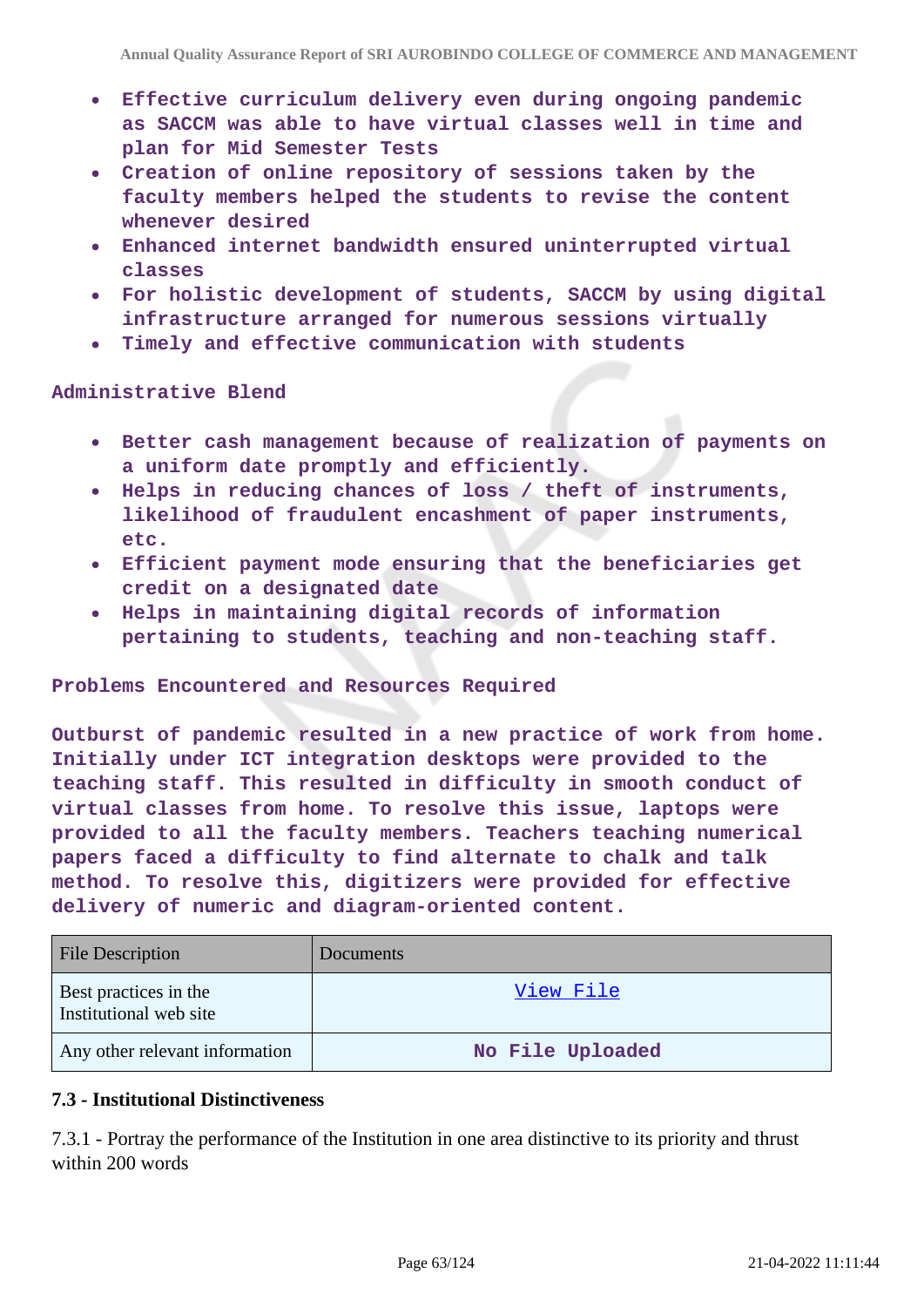**It is incontrovertibly true that the enviable slot that SACCM has built for itself on the academic scape in the state of Punjab, is a matter of distinctive pride, particularly when placed against the short span of life of just sixteen years that it has lived. The five landmark points of the college are dedicated commitment, tireless diligence, devoted discipline, academia-industry interface and the consistent learning process of the faculty. As Vardhman Group of Industries is in the pilot's seat, it becomes easy to make students learn things in the real world scenario. Top executives from the group visit the campus off and on, and conduct interactive sessions with the teachers and taught as well. Industrial and field visits are a way of life with SACCM.**

**A distinctive feather to its cap is the performance based appraisal system. Every year the College makes comparative study of the performance of the teachers with those of other top colleges. This helps the faculty to evaluate the areas where the improvements could be made for improving the results of college.**

**Thus academia-industry interface, tech-enabled learning and 360 degree feedback system help the college to outwit other educational institutions.**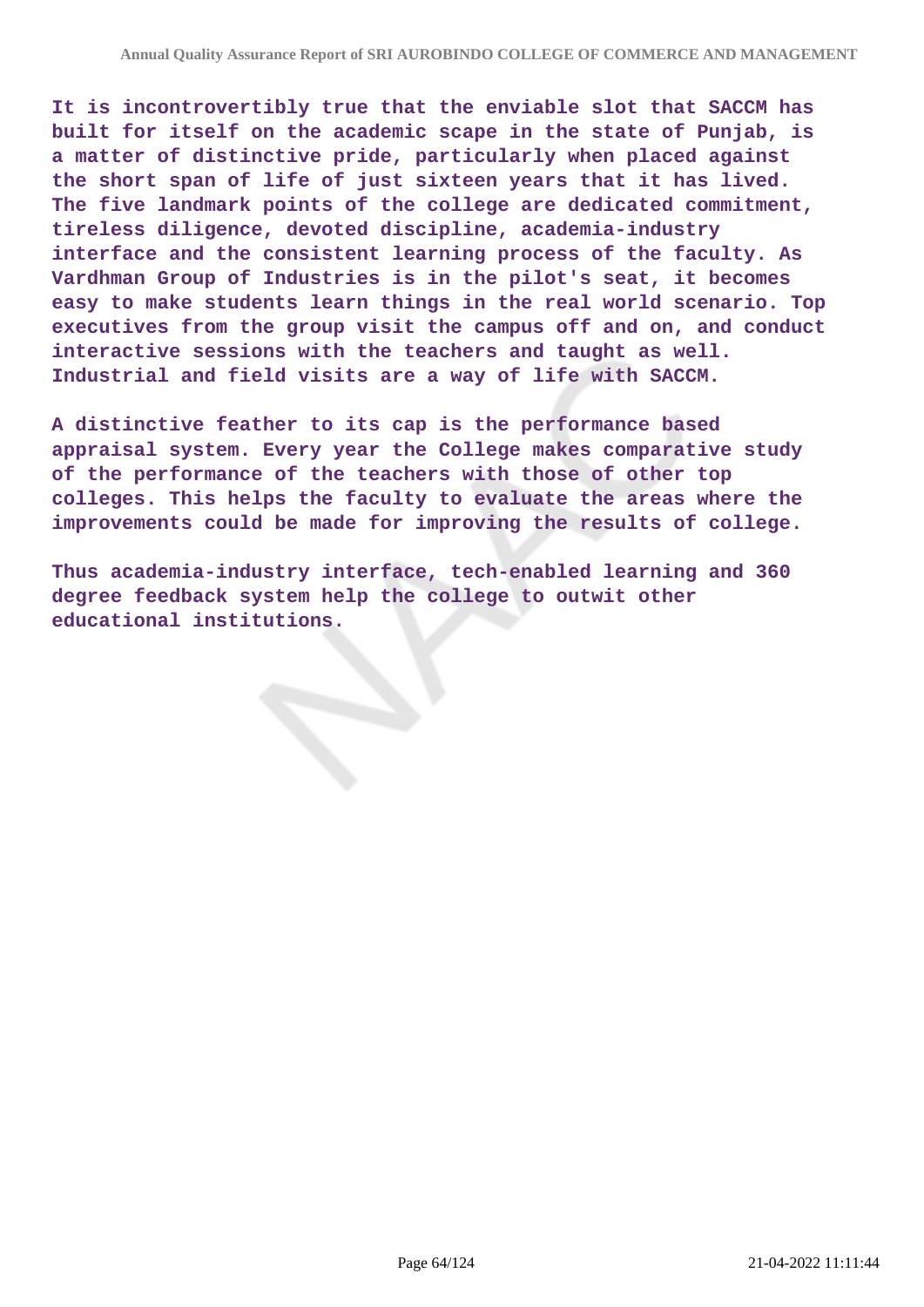## **Part B**

## **CURRICULAR ASPECTS**

## **1.1 - Curricular Planning and Implementation**

1.1.1 - The Institution ensures effective curriculum delivery through a well planned and documented process

**As per the guidelines provided by the affiliating University, SACCM has formulated its provisions regarding curriculum development and feedback. Meticulous efforts are made to ensure that assiduous planning precedes the delivery of curriculum. Following initiatives are taken up in this regard:**

- **Annual academic calendar is prepared before the beginning of each semester, considering specific aspects such as devising number of teaching days, subject allocation, timetable finalization, library resources and other academic & physical resources.**
- **Orientation sessions are organized for newly appointed members of faculty to handle the curriculum and to apprise them of the rationale behind using ERP software of the college ie QualCampus.**
- **To bridge the knowledge gap, merit, remedial and bridge classes are organized for students.**
- **Lectures, interactive sessions and workshops by illustrious academicians, managers, and alumni are held regularly.**
- **Theme based industrial visits are organized periodically to offer an insight into the practical application of the curriculum studied in the classrooms.**
- **Members of faculty use innovative teaching-learning methods viz. Problem-solving assignments, role plays, group presentations, intra and inter section subject quizzes.**
- **Case study teaching pedagogy is used for enhancing critical thinking amongst students.**
- **ICT enabled classrooms; Wi-Fi/LAN access are provided for ensuring efficient delivery of the curriculum.**

| <b>File Description</b>                | Documents |
|----------------------------------------|-----------|
| Upload relevant supporting<br>document | View File |
| Link for Additional<br>information     | Nil       |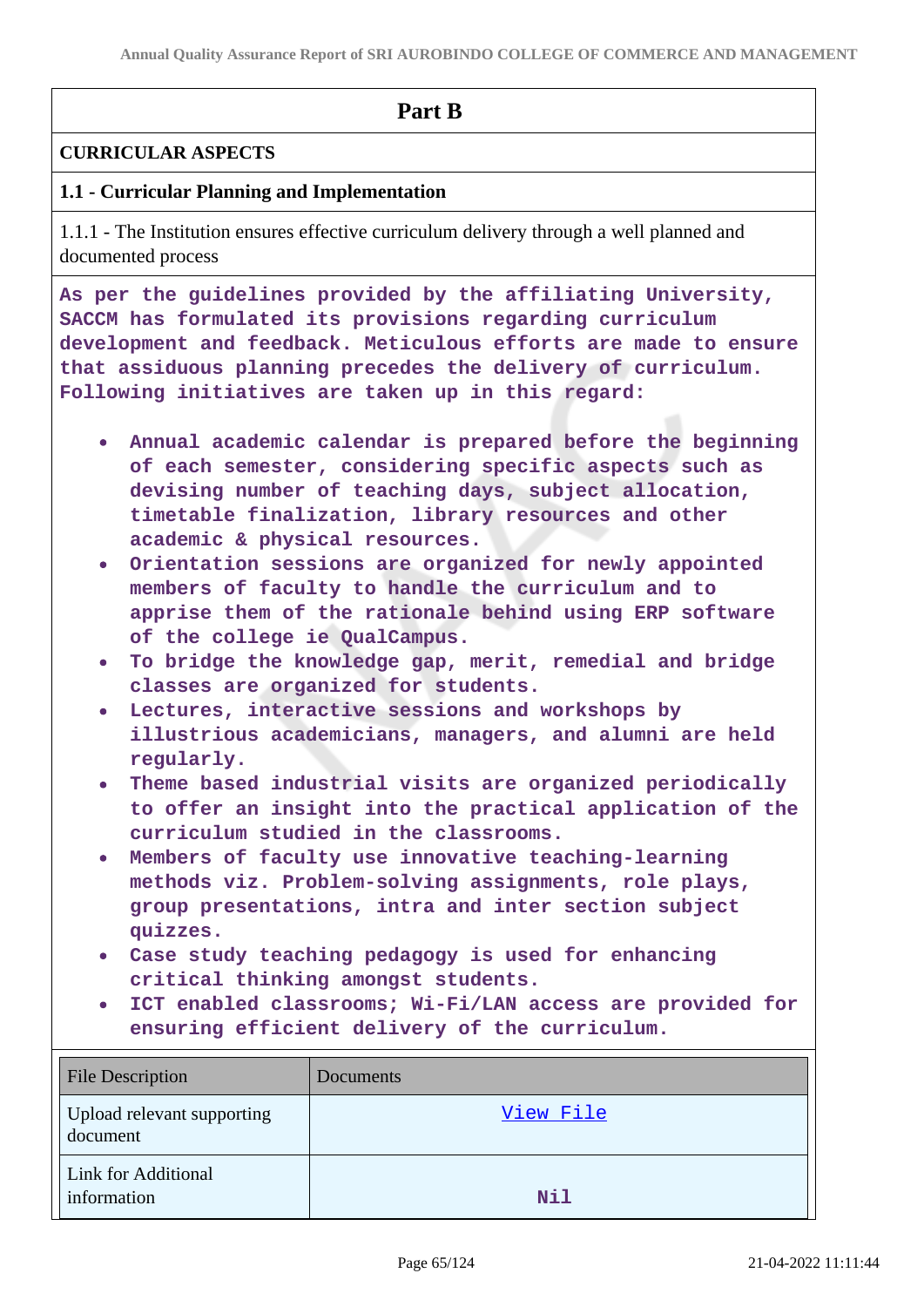1.1.2 - The institution adheres to the academic calendar including for the conduct of Continuous Internal Evaluation (CIE)

**Being an affiliated college, the teaching, learning and evaluation schedules at SACCM are planned and organized as per University Academic Calendar. SACCM meticulously tries to optimize the adoption of university academic calendar to fulfill the goal of providing quality education to students.**

**Academic session of the college begins with an Induction Program, wherein, students of newly inducted batch are sensitized towards the philosophy of holistic development. Meticulous planning with respect to teaching work-plans, timetables, assessment, continuous evaluation, and the academic calendar are ingrained in the work environment of SACCM. The details relating to dates of mid semester test, completion of curriculum, extra-curricular activities, college functions etc. are included in college academic calendar. The dates during which the assignments are to be given to students and dates by which the marks need to be submitted to the office are also decided well in advance.**

| <b>File Description</b>                                                                                                                                                                                                                                                                                                                                                                                                                                                                                      | Documents                                                                  |
|--------------------------------------------------------------------------------------------------------------------------------------------------------------------------------------------------------------------------------------------------------------------------------------------------------------------------------------------------------------------------------------------------------------------------------------------------------------------------------------------------------------|----------------------------------------------------------------------------|
| Upload relevant supporting<br>documents                                                                                                                                                                                                                                                                                                                                                                                                                                                                      | No File Uploaded                                                           |
| Link for Additional<br>information                                                                                                                                                                                                                                                                                                                                                                                                                                                                           | https://saccm.in/academic-calendar-<br>tentative-schedule-session-2020-21/ |
| 1.1.3 - Teachers of the Institution<br>participate in following activities related to<br>curriculum development and assessment of<br>the affiliating University and/are<br>represented on the following academic<br>bodies during the year. Academic<br>council/BoS of Affiliating University<br>Setting of question papers for UG/PG<br>programs Design and Development of<br>Curriculum for Add on/certificate/<br><b>Diploma Courses Assessment / evaluation</b><br>process of the affiliating University | D. Any 1 of the above                                                      |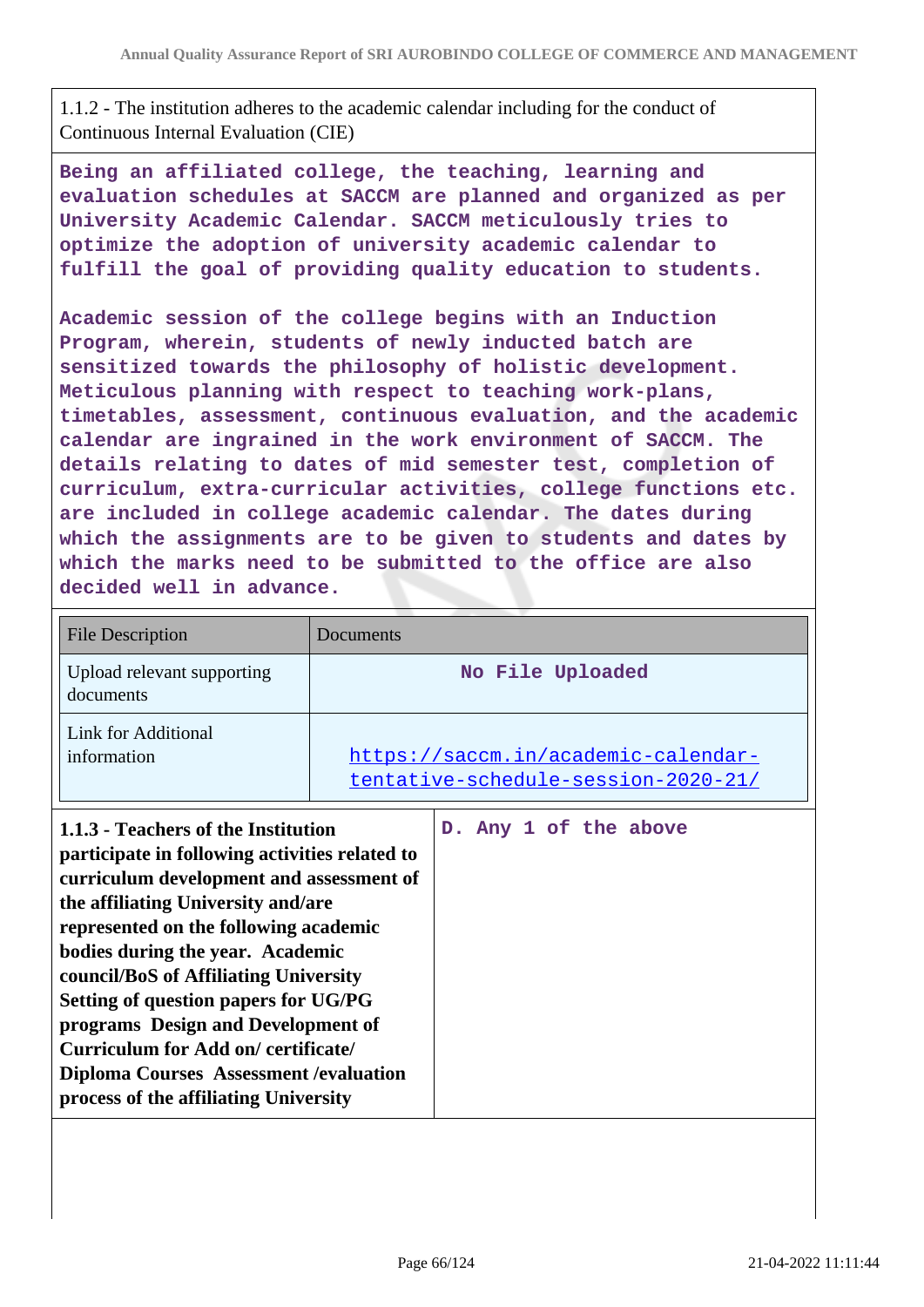| <b>File Description</b>                                                                                         | Documents |
|-----------------------------------------------------------------------------------------------------------------|-----------|
| Details of participation of<br>teachers in various<br>bodies/activities provided as a<br>response to the metric | View File |
| Any additional information                                                                                      | View File |

## **1.2 - Academic Flexibility**

**1.2.1 - Number of Programmes in which Choice Based Credit System (CBCS)/ elective course system has been implemented**

## **1.2.1.1 - Number of Programmes in which CBCS/ Elective course system implemented**

## **02**

| <b>File Description</b>                                    | Documents        |
|------------------------------------------------------------|------------------|
| Any additional information                                 | View File        |
| Minutes of relevant Academic<br>Council/BOS meetings       | No File Uploaded |
| Institutional data in prescribed<br>format (Data Template) | View File        |

## **1.2.2 - Number of Add on /Certificate programs offered during the year**

## **1.2.2.1 - How many Add on /Certificate programs are added during the year. Data requirement for year: (As per Data Template)**

### **00**

| <b>File Description</b>                                                       | Documents        |
|-------------------------------------------------------------------------------|------------------|
| Any additional information                                                    | No File Uploaded |
| Brochure or any other<br>document relating to Add on<br>/Certificate programs | No File Uploaded |
| List of Add on /Certificate<br>programs (Data Template)                       | No File Uploaded |

## **1.2.3 - Number of students enrolled in Certificate/ Add-on programs as against the total number of students during the year**

## **00**

**1.2.3.1 - Number of students enrolled in subject related Certificate or Add-on programs during the year**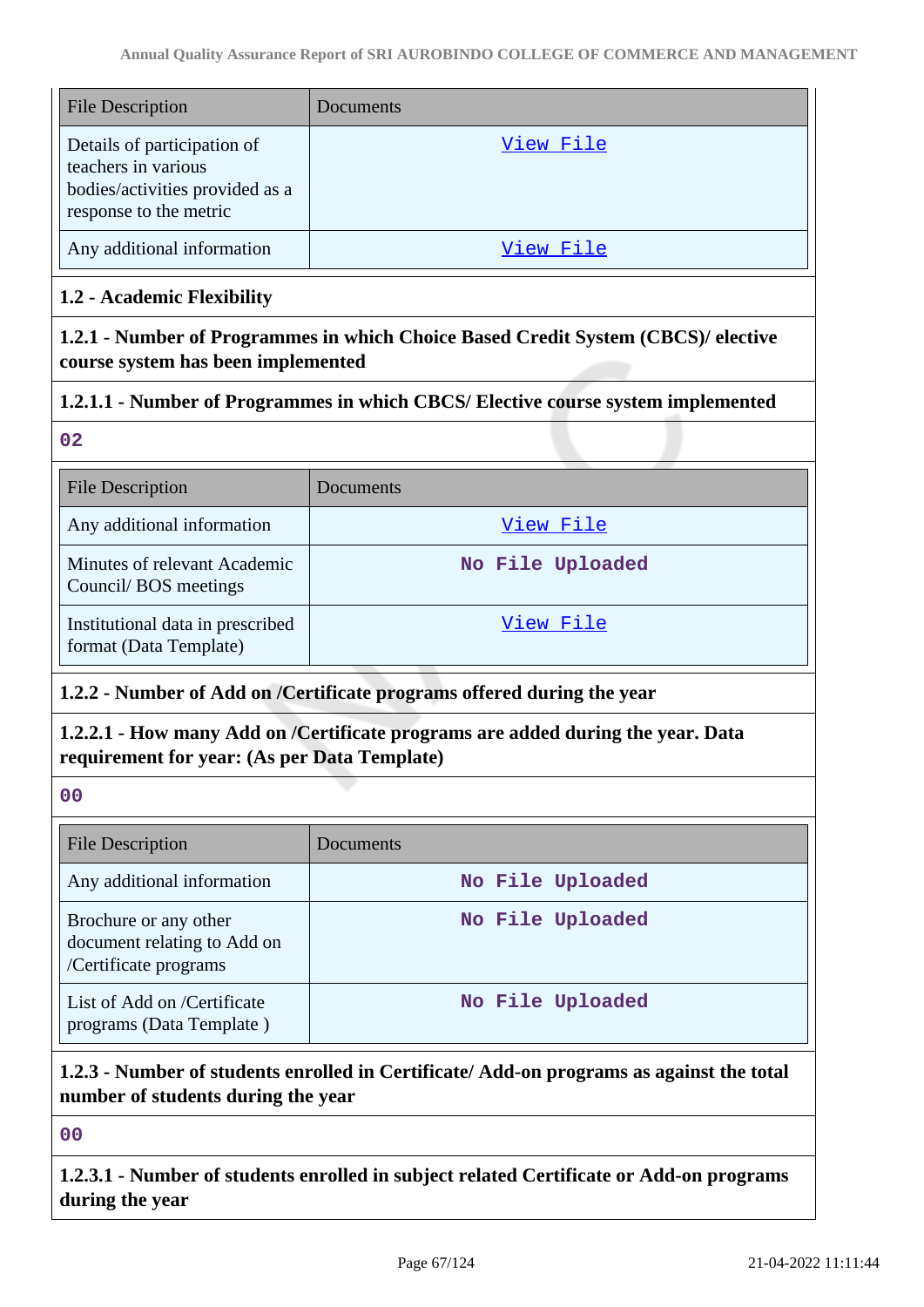| 0 <sub>0</sub>                                                                            |                  |
|-------------------------------------------------------------------------------------------|------------------|
| <b>File Description</b>                                                                   | Documents        |
| Any additional information                                                                | No File Uploaded |
| Details of the students enrolled<br>in Subjects related to<br>certificate/Add-on programs | No File Uploaded |

### **1.3 - Curriculum Enrichment**

1.3.1 - Institution integrates crosscutting issues relevant to Professional Ethics, Gender, Human Values, Environment and Sustainability into the Curriculum

**Following initiatives have been undertaken by SACCM for sensitizing students about crosscutting issues:**

**Gender Issues: English and Punjabi subjects include literary works and essays on topics like gender equality, feminism, etc. Concerns and provisions relating to women's employment, safety and welfare, child labour, etc., are also part of B.Com Business Laws subject.**

**Sustainability: EVS (Environment, Road Safety Education) is an indispensable subject of B.Com and BBA curriculum. It aims at sensitizing students about issues regarding environment.**

**Human Rights: Subjects like Social Security & Labour Welfare, Industrial Relations and Labour Legislations, Human Resource Planning and Business Laws which deals with Human rights and ethics are part of BBA curriculum.**

**Professional Ethics: 'Social and Business Ethics and 'Social and Ethical Issues in Business' of B.com and BBA programmes respectively aims at educating students about relevance of business ethics in discouraging corporate wrong doings.**

**Social Empowerment: Courses offered under B.Com and BBA programmes include subjects like Social Security & Labour Welfare, Industrial Relations and Labour Legislations, Social and Ethical Issues in Business, etc. aiming at creating awareness regarding social empowerment.**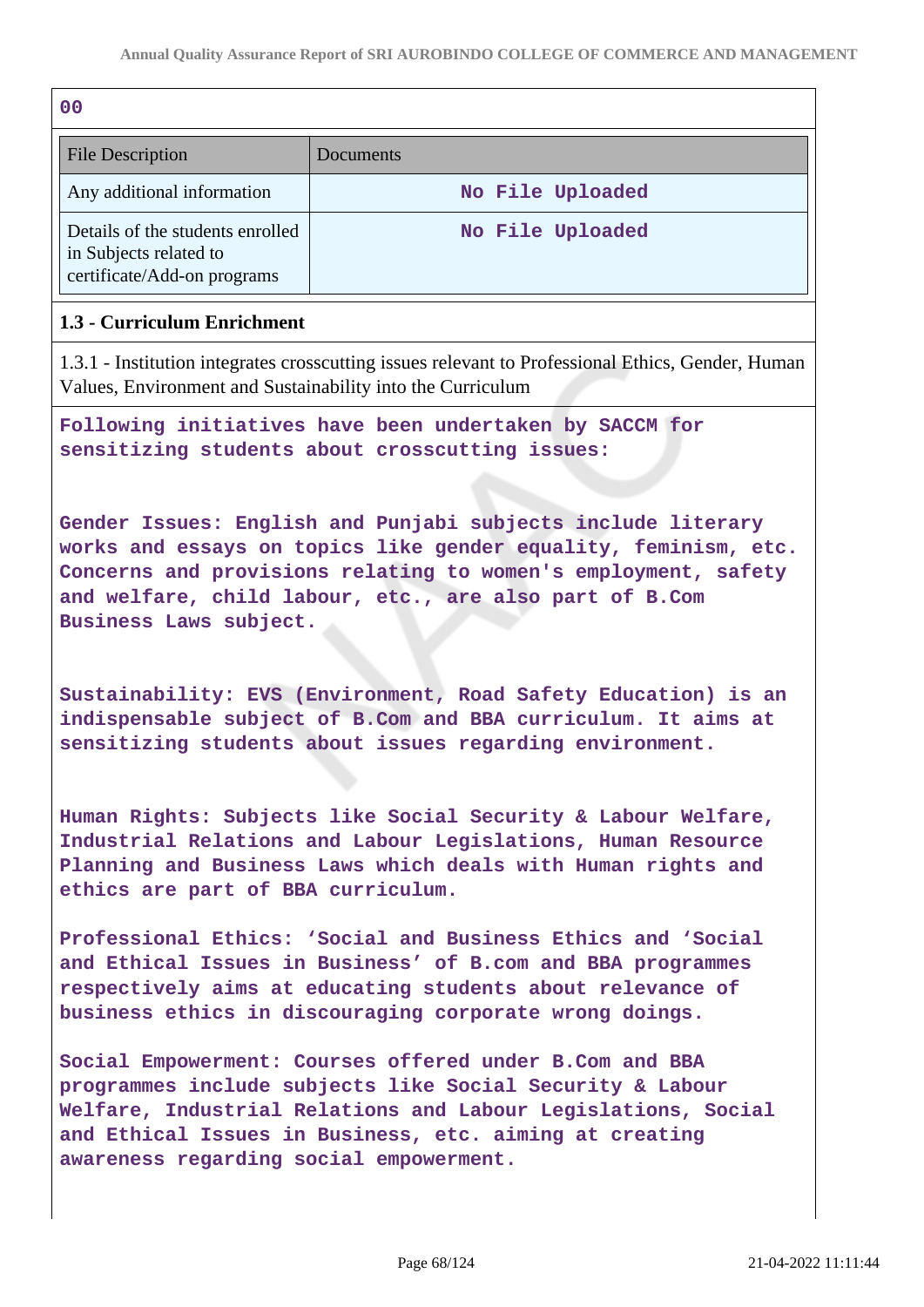## **Environmental Education: Environmental Education is a part of B.Com and BBA curriculum. It aims at sensitizing students about issues relating to environmental protection.**

| <b>File Description</b>                                                                                                                                                   | Documents        |
|---------------------------------------------------------------------------------------------------------------------------------------------------------------------------|------------------|
| Any additional information                                                                                                                                                | No File Uploaded |
| Upload the list and description<br>of courses which address the<br>Professional Ethics, Gender,<br>Human Values, Environment<br>and Sustainability into the<br>Curriculum | View File        |

## **1.3.2 - Number of courses that include experiential learning through project work/field work/internship during the year**

|          | . . |
|----------|-----|
| M.<br>۰. |     |

| <b>File Description</b>                                                                                                     | Documents        |
|-----------------------------------------------------------------------------------------------------------------------------|------------------|
| Any additional information                                                                                                  | View File        |
| Programme / Curriculum/<br>Syllabus of the courses                                                                          | No File Uploaded |
| Minutes of the Boards of<br><b>Studies/Academic Council</b><br>meetings with approvals for<br>these courses                 | No File Uploaded |
| MoU's with relevant<br>organizations for these<br>courses, if any                                                           | No File Uploaded |
| Number of courses that include<br>experiential learning through<br>project work/field<br>work/internship (Data<br>Template) | View File        |

## **1.3.3 - Number of students undertaking project work/field work/ internships**

**72**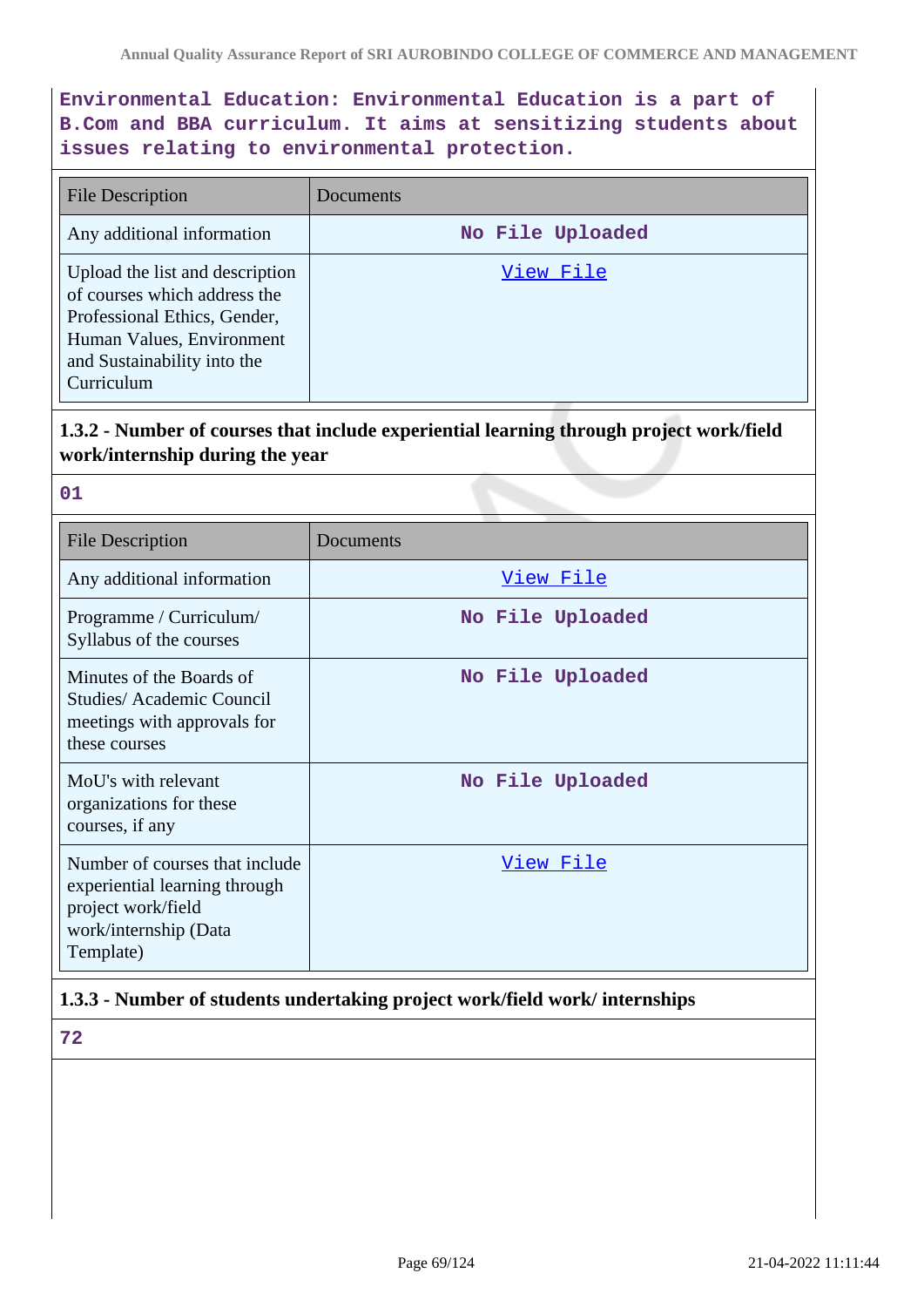| <b>File Description</b>                                                                                                                                                        | Documents                                                                             |                                                                                          |
|--------------------------------------------------------------------------------------------------------------------------------------------------------------------------------|---------------------------------------------------------------------------------------|------------------------------------------------------------------------------------------|
| Any additional information                                                                                                                                                     |                                                                                       | View File                                                                                |
| List of programmes and<br>number of students<br>undertaking project work/field<br>work//internships (Data<br>Template)                                                         |                                                                                       | <u>View File</u>                                                                         |
| 1.4 - Feedback System                                                                                                                                                          |                                                                                       |                                                                                          |
| 1.4.1 - Institution obtains feedback on the<br>syllabus and its transaction at the<br>institution from the following stakeholders<br><b>Students Teachers Employers Alumni</b> |                                                                                       | B. Any 3 of the above                                                                    |
| <b>File Description</b>                                                                                                                                                        | Documents                                                                             |                                                                                          |
| URL for stakeholder feedback<br>report                                                                                                                                         |                                                                                       | View File                                                                                |
| Action taken report of the<br>Institution on feedback report<br>as stated in the minutes of the<br>Governing Council, Syndicate,<br><b>Board of Management</b><br>(Upload)     |                                                                                       | No File Uploaded                                                                         |
| Any additional<br>information(Upload)                                                                                                                                          |                                                                                       | View File                                                                                |
| 1.4.2 - Feedback process of the Institution<br>may be classified as follows                                                                                                    |                                                                                       | A. Feedback collected, analyzed<br>and action taken and feedback<br>available on website |
| <b>File Description</b>                                                                                                                                                        | Documents                                                                             |                                                                                          |
| Upload any additional<br>information                                                                                                                                           |                                                                                       | No File Uploaded                                                                         |
| URL for feedback report                                                                                                                                                        | https://saccm.in/wp-content/uploads/2022/<br><u> AQAR-2020-21-documents/1.4.2.pdf</u> |                                                                                          |
| <b>TEACHING-LEARNING AND EVALUATION</b>                                                                                                                                        |                                                                                       |                                                                                          |
| 2.1 - Student Enrollment and Profile                                                                                                                                           |                                                                                       |                                                                                          |

**2.1.1 - Enrolment Number Number of students admitted during the year**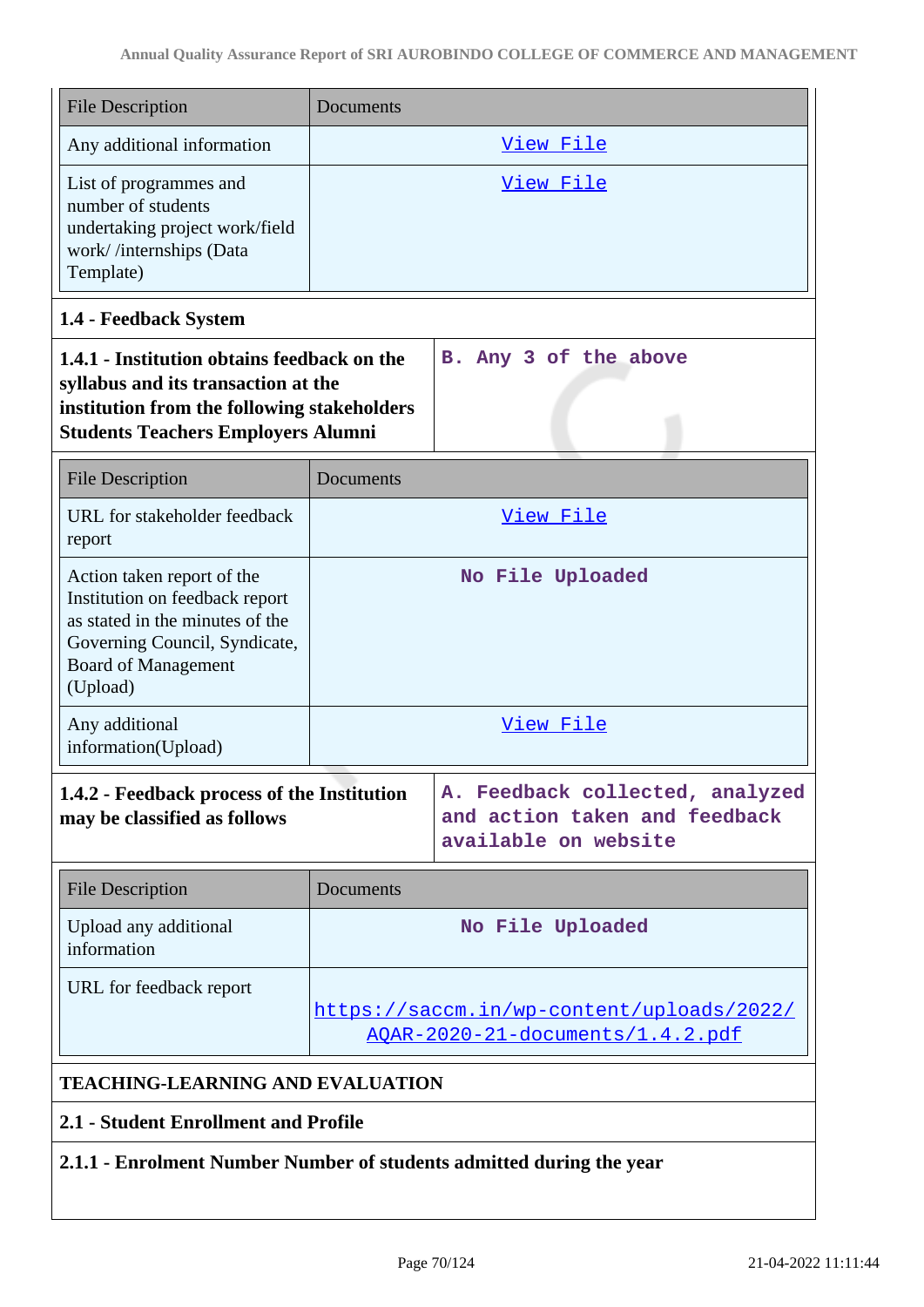## **2.1.1.1 - Number of sanctioned seats during the year**

### **326**

| <b>File Description</b>                    | Documents |
|--------------------------------------------|-----------|
| Any additional information                 | View File |
| Institutional data in prescribed<br>format | View File |

**2.1.2 - Number of seats filled against seats reserved for various categories (SC, ST, OBC, Divyangjan, etc. as per applicable reservation policy during the year (exclusive of supernumerary seats)**

# **2.1.2.1 - Number of actual students admitted from the reserved categories during the year**

**05**

| <b>File Description</b>                                          | Documents |
|------------------------------------------------------------------|-----------|
| Any additional information                                       | View File |
| Number of seats filled against<br>seats reserved (Data Template) | View File |

## **2.2 - Catering to Student Diversity**

2.2.1 - The institution assesses the learning levels of the students and organizes special Programmes for advanced learners and slow learners

**At SACCM, significant efforts are made to cater to the distinct learning needs of all students.**

**Advanced Learners are always encouraged to go beyond the standard textbooks. Teachers continuously strive to enhance the mental faculties of such bright minds by involving them in challenging case studies, projects and presentations. To test and further develop their 'High Order Thinking Skills' analytical and application-based questions are set in Mid Semester Tests and Inter Section Subject Quizzes. Furthermore, the subject teachers constantly monitor the performance of such potential achievers. Further activities like independent thinking exercise, British Parliamentary Debate are a regular feature at SACCM to hone up the critical thinking and leadership skills of the students. For Career Counselling, the Career Guidance and Placement Cell of the College organized various programs virtually to guide and mentor the various career aspirants.**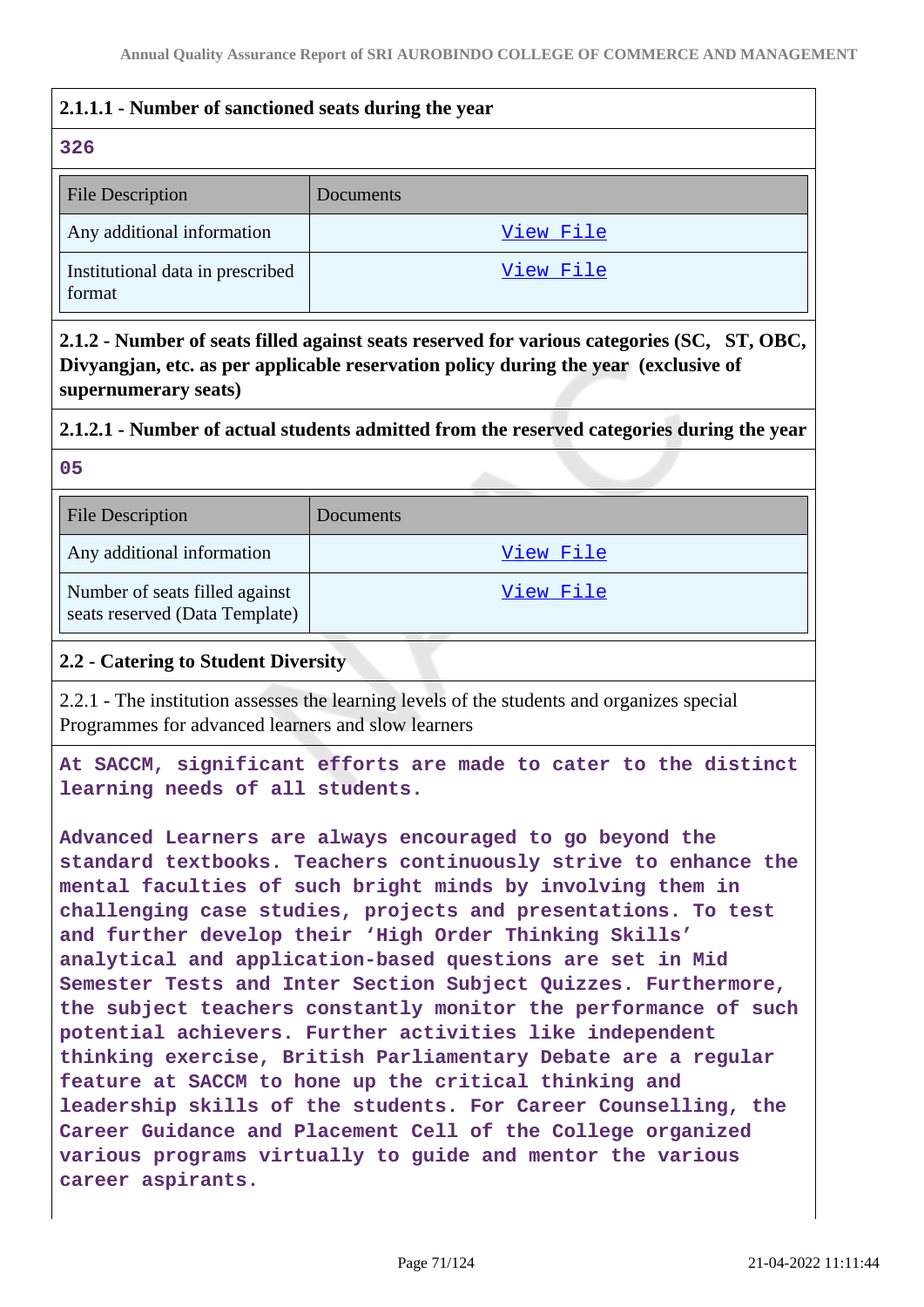**Slow learners are dealt with patience, perseverance and are provided with simplified notes and reference material. Special cases requiring psychological intervention are referred to the college Psychologist who helps in lifting their morale by injecting a 'will to do' in them. Besides mentoring session and remedial classes of small groups are also taken periodically to address the academic or non-academic issues, if any.**

| <b>File Description</b>              | Documents |
|--------------------------------------|-----------|
| Link for additional<br>Information   | Nil       |
| Upload any additional<br>information | View File |

## **2.2.2 - Student- Full time teacher ratio (Data for the latest completed academic year)**

| Number of Students | Number of Teachers |
|--------------------|--------------------|
| 883                | ⌒ヮ                 |

| <b>File Description</b>    | Documents |
|----------------------------|-----------|
| Any additional information | View File |

## **2.3 - Teaching- Learning Process**

2.3.1 - Student centric methods, such as experiential learning, participative learning and problem solving methodologies are used for enhancing learning experiences

**At SACCM , the pedagogy followed is rich blend of conventional teacher centric methodology with various student centric learning methods for enhancing the learning experience of students.**

**Experiential Learning- For experiential learning, extension lectures are regularly held at college. Every year, eminent academicians and practicing managers are invited to share their experiences, expertise, and vision with the students Besides, internships, industrial visits and marketing fest are also organized (except 2020-21 due to Pandemic) every year to provide students with ample opportunities to learn about the actual business problems.**

**Participative learning - Group projects and presentations by the respective subject teachers are given. Further the students are encouraged to participate in Inter Section Subject Quiz**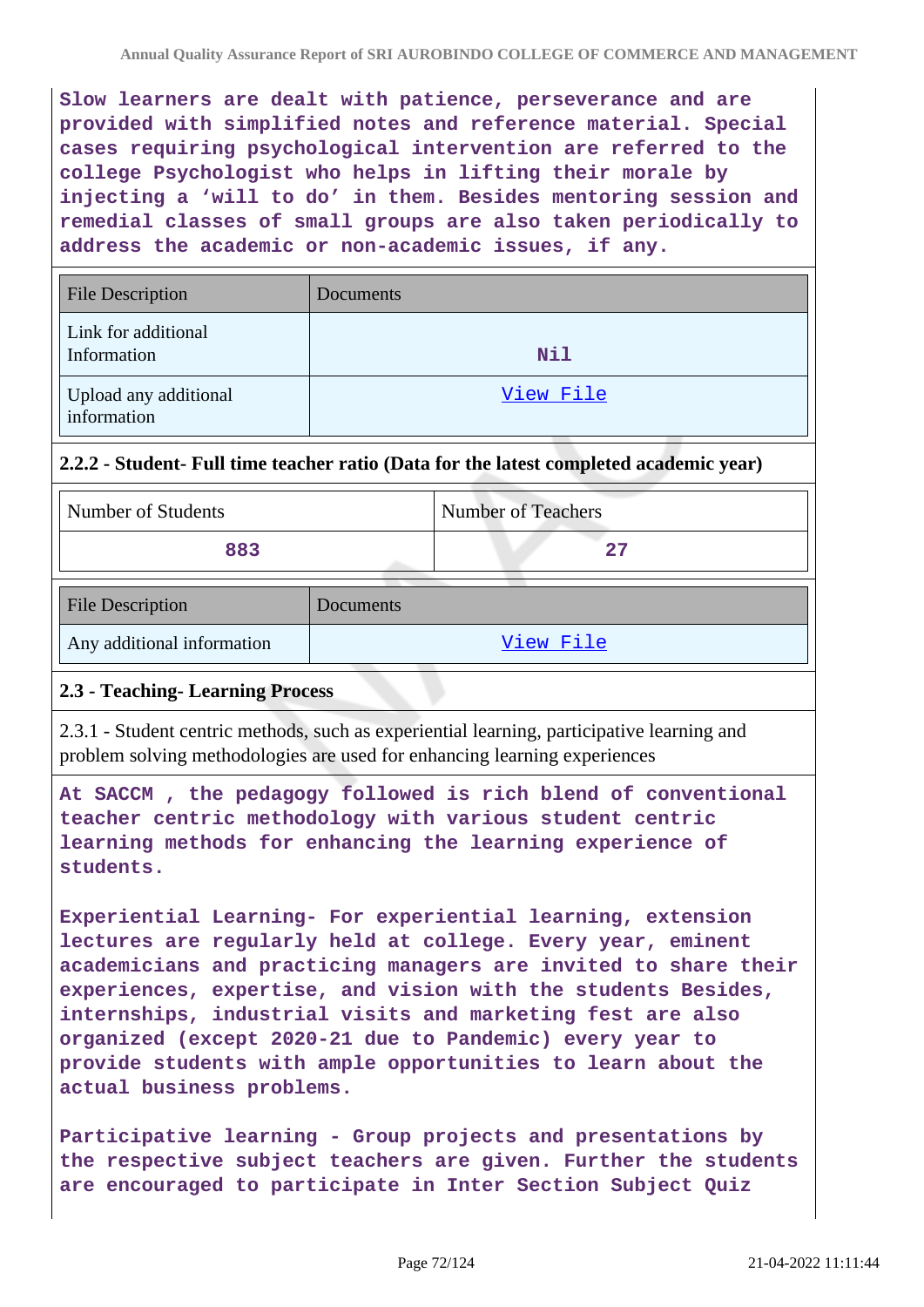**which helps in putting them in regular study mode, apply classroom concepts to practical problems and participate in group learning activity.**

**Problem-Solving - Case study method of teaching is often implemented in various subjects. Students are given small individual hypothetical case lets to supplement the theoretical concepts and also the real-life cases that help in developing an analytical approach to various business related problems.**

| <b>File Description</b>              | Documents |
|--------------------------------------|-----------|
| Upload any additional<br>information | View File |
| Link for additional information      | Nil       |

2.3.2 - Teachers use ICT enabled tools for effective teaching-learning process. Write description in maximum of 200 words

**SACCM has always acknowledged the indispensable use of ICT enabled tools for effective teaching learning process. Especially during Covid Pandemic, a number of initiatives were taken to strengthen the ICT infrastructure of the college.**

- **To overcome the crisis caused due to the ongoing pandemic, SACCM subscribed for Microsoft Teams, thus transformed live classrooms into virtual ones with utmost ease and precision.**
- **Various extension lectures, webinars, orientation sessions, Mid-Semester tests and Inter Section Subject Quiz (ISSQ) were also conducted online using Microsoft Teams.**
- **Further, the College had purchased laptops with the latest configuration and technology digitizers, mics and webcams for every member of the faculty.**
- **For ensuring effective conduct of virtual classes, the prerequisite was to enhance the internet leased line (ILL) bandwidth. To this, internet bandwidth has been increased from 20 mbps to 60 mbps.**
- **In addition, campus management software (iCloudEMSERP/ QualCampus) has always facilitated the teaching learning process to a great extent via distinctive features like sharing of study material, assignments etc. The members of the faculty are required to prepare their session plan**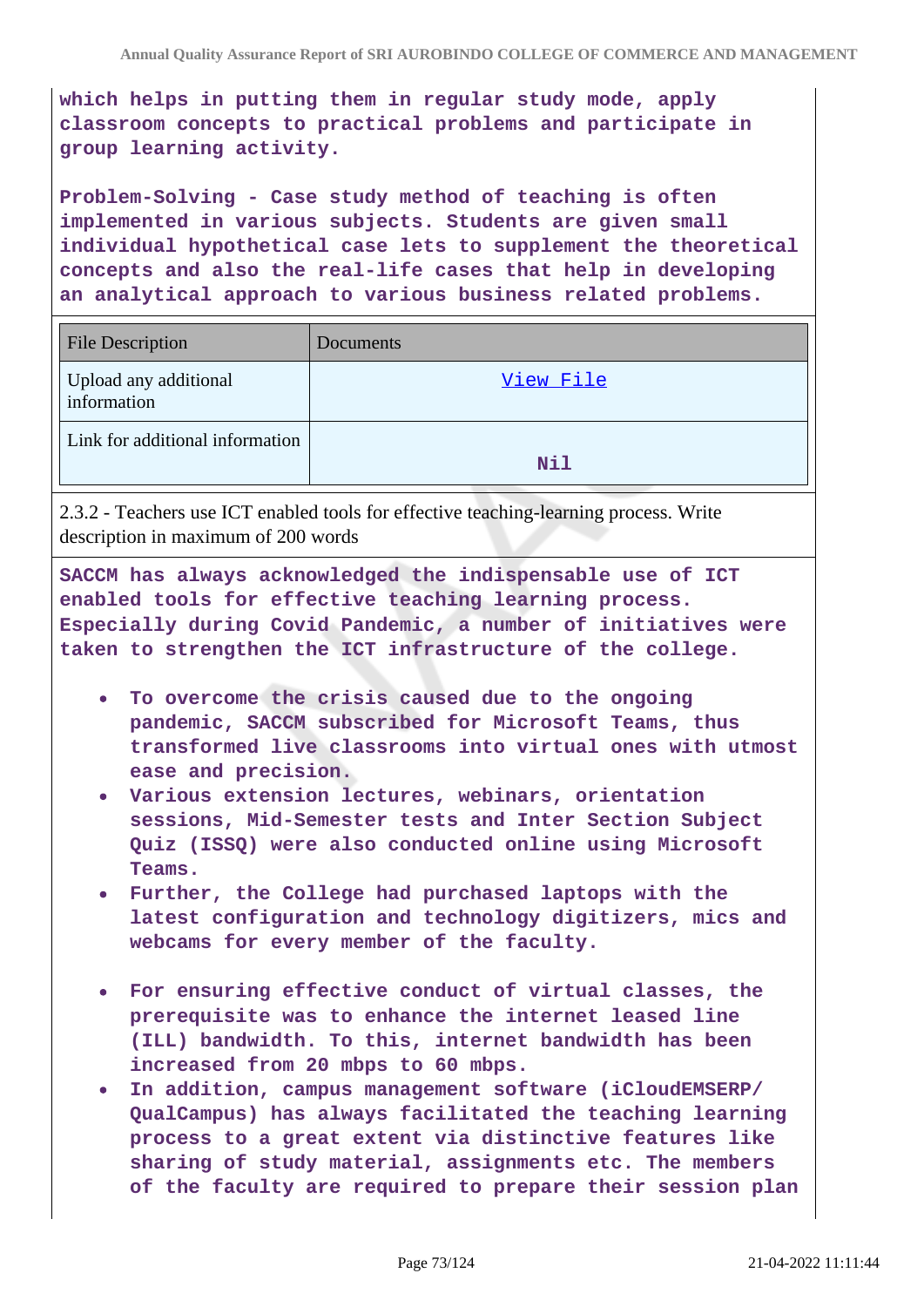# **for every lecture via iCloudEMSERP where they are supposed to clearly specify the subject to be discussed, teaching pedagogy, sources of reference etc.**

| <b>File Description</b>                                                                                     | Documents                                                |
|-------------------------------------------------------------------------------------------------------------|----------------------------------------------------------|
| Upload any additional<br>information                                                                        | View File                                                |
| Provide link for webpage<br>describing the ICT enabled<br>tools for effective teaching-<br>learning process | https://saccm.in/infrastructure/campus-<br>digitization/ |

# **2.3.3 - Ratio of mentor to students for academic and other related issues (Data for the latest completed academic year )**

### **2.3.3.1 - Number of mentors**

## **24**

| <b>File Description</b>                                                   | Documents |
|---------------------------------------------------------------------------|-----------|
| Upload, number of students<br>enrolled and full time teachers<br>on roll. | View File |
| Circulars pertaining to<br>assigning mentors to mentees                   | View File |
| mentor/mentee ratio                                                       | View File |

# **2.4 - Teacher Profile and Quality**

### **2.4.1 - Number of full time teachers against sanctioned posts during the year**

# **27**

| <b>File Description</b>                                                   | Documents        |
|---------------------------------------------------------------------------|------------------|
| Full time teachers and<br>sanctioned posts for year (Data<br>Template)    | View File        |
| Any additional information                                                | View File        |
| List of the faculty members<br>authenticated by the Head of<br><b>HEI</b> | No File Uploaded |

# **2.4.2 - Number of full time teachers with Ph. D. / D.M. / M.Ch. /D.N.B Superspeciality / D.Sc. / D.Litt. during the year (consider only highest degree for count)**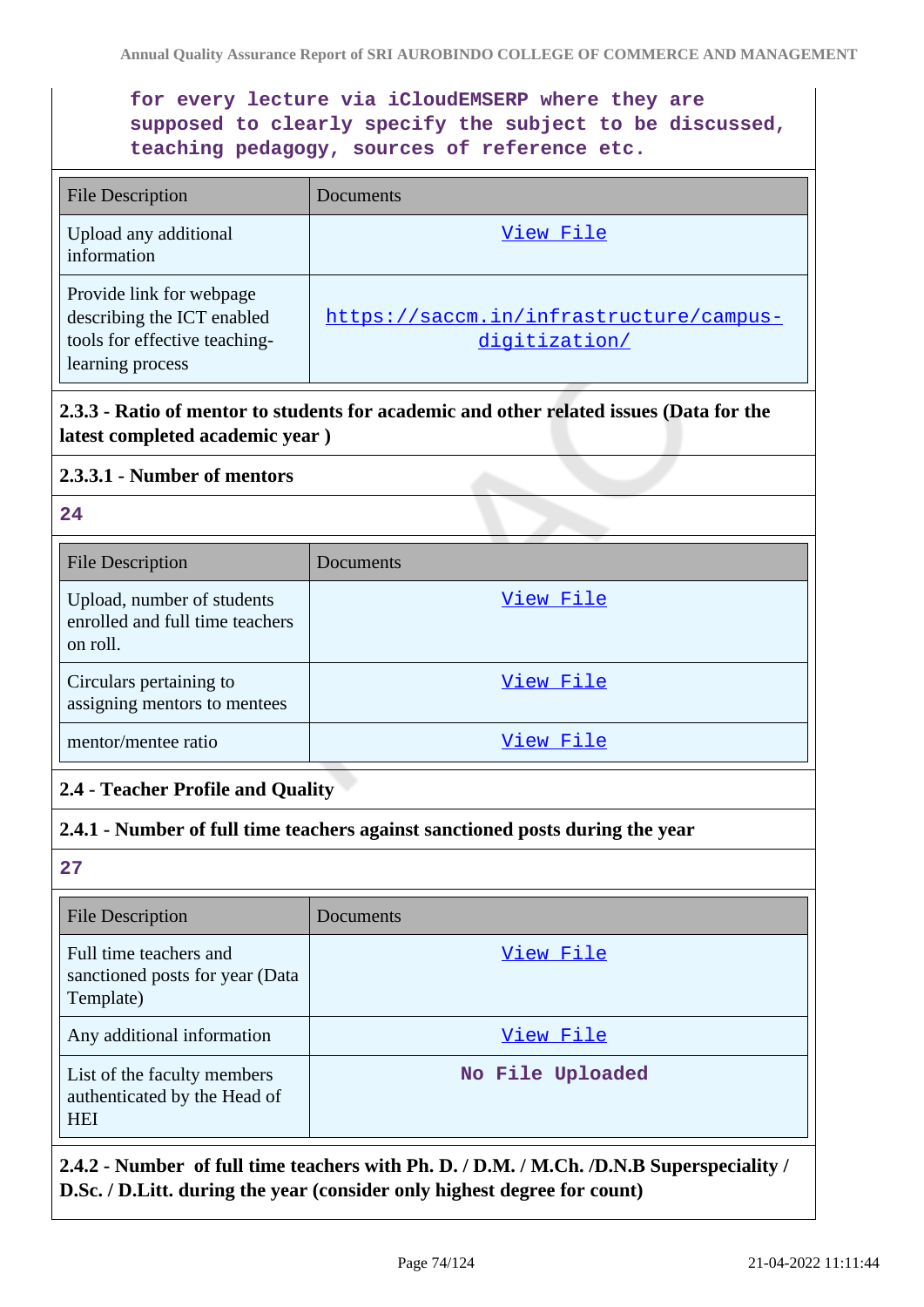# **2.4.2.1 - Number of full time teachers with Ph. D. / D.M. / M.Ch. /D.N.C Superspeciality / D.Sc. / D.Litt. during the year**

#### **09**

| File Description                                                                                                                                                                  | Documents |
|-----------------------------------------------------------------------------------------------------------------------------------------------------------------------------------|-----------|
| Any additional information                                                                                                                                                        | View File |
| List of number of full time<br>teachers with Ph. D. / D.M. /<br>M.Ch./ D.N.B Super specialty<br>/ D.Sc. / D.Litt. and number of<br>full time teachers for year (Data<br>Template) | View File |

# **2.4.3 - Number of years of teaching experience of full time teachers in the same institution (Data for the latest completed academic year)**

## **2.4.3.1 - Total experience of full-time teachers**

**8.74**

| <b>File Description</b>                                                                                  | Documents        |
|----------------------------------------------------------------------------------------------------------|------------------|
| Any additional information                                                                               | No File Uploaded |
| List of Teachers including<br>their PAN, designation, dept.<br>and experience details (Data<br>Template) | View File        |

### **2.5 - Evaluation Process and Reforms**

2.5.1 - Mechanism of internal assessment is transparent and robust in terms of frequency and mode. Write description within 200 words.

**The college strictly adheres to the guidelines issued by the affiliating University regarding the assessment and evaluation process of performance of students. Students are made aware about the same through the prospectus and the college website. Besides orientation sessions are held at the beginning of session to familiarize the new entrants with the Institutional policies, Evaluation processes, practices, culture, and values.**

**The internal assessment is carried out in a systematic manner for both BCom and BBA Programme. Mid Semester Tests of the college were conducted through online mode for the session 2020-21, which was a major reform, introduced during Pandemic situation. The marks obtained were entered in the web portal of**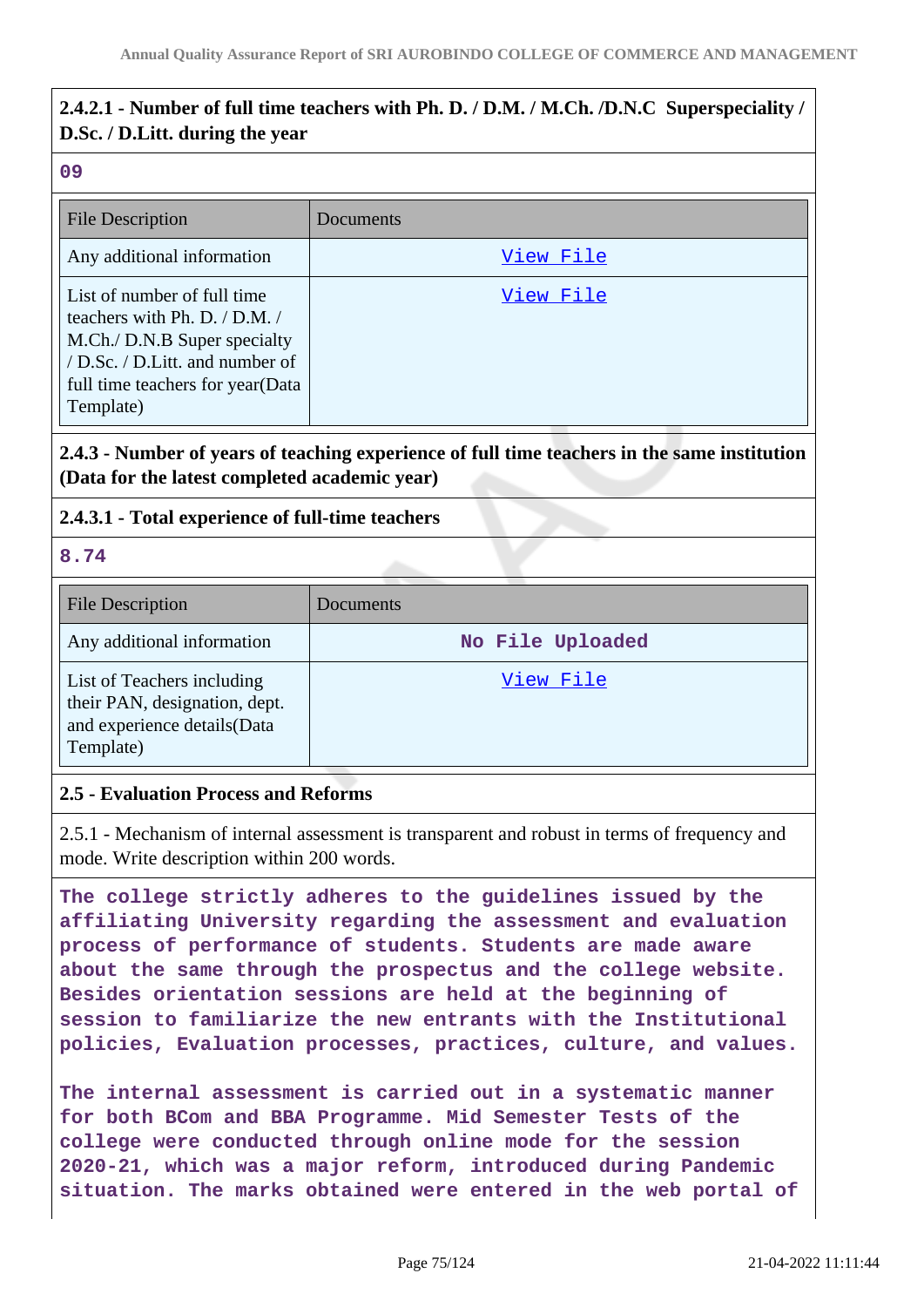**the College within the stipulated time. Furthermore, to cope up with the challenges posed by the pandemic, SACCM adopted a comprehensive MCQ based evaluation system for conduct of MSTs. Re-appear tests were conducted for those who were authorized absentees and for those whose performance was not up to the mark in MSTs. Besides presentations and Assignments, one of the important components of Internal assessment were also allocated by the faculty teaching the subject and are uploaded on the college portal for internal assessment purpose.**

| File Description                | Documents |
|---------------------------------|-----------|
| Any additional information      | View File |
| Link for additional information | Nil       |

2.5.2 - Mechanism to deal with internal examination related grievances is transparent, timebound and efficient

**At SACCM each faculty member strives hard to do things at the first instance. If still there arises any grievance which is related to the internal examination system of the college, it is effectively dealt within a transparent, time bound and efficient manner. At the college level, an examination grievance redressal committee, comprising a senior teacher as coordinator and other teaching and non-teaching staff as members, is constituted to handle internal examination grievance. Owing to Covid-Pandemic Situation, the entire examination process from Question papers setting to the evaluation of the submitted answers was done using the Microsoft Teams platform – in MCQ format for each subject.The marks were posted on Microsoft Teams Platform on the spot, and iCloudEMSERP within a week after the conduct of internal examinations to take the grievances of the students in timebound manner. The queries pertaining to internal examination was taken by examination committee and the same were resolved in time-bound manner using the official MST email ID.**

| <b>File Description</b>         | Documents |
|---------------------------------|-----------|
| Any additional information      | View File |
| Link for additional information | Nil       |
|                                 |           |

#### **2.6 - Student Performance and Learning Outcomes**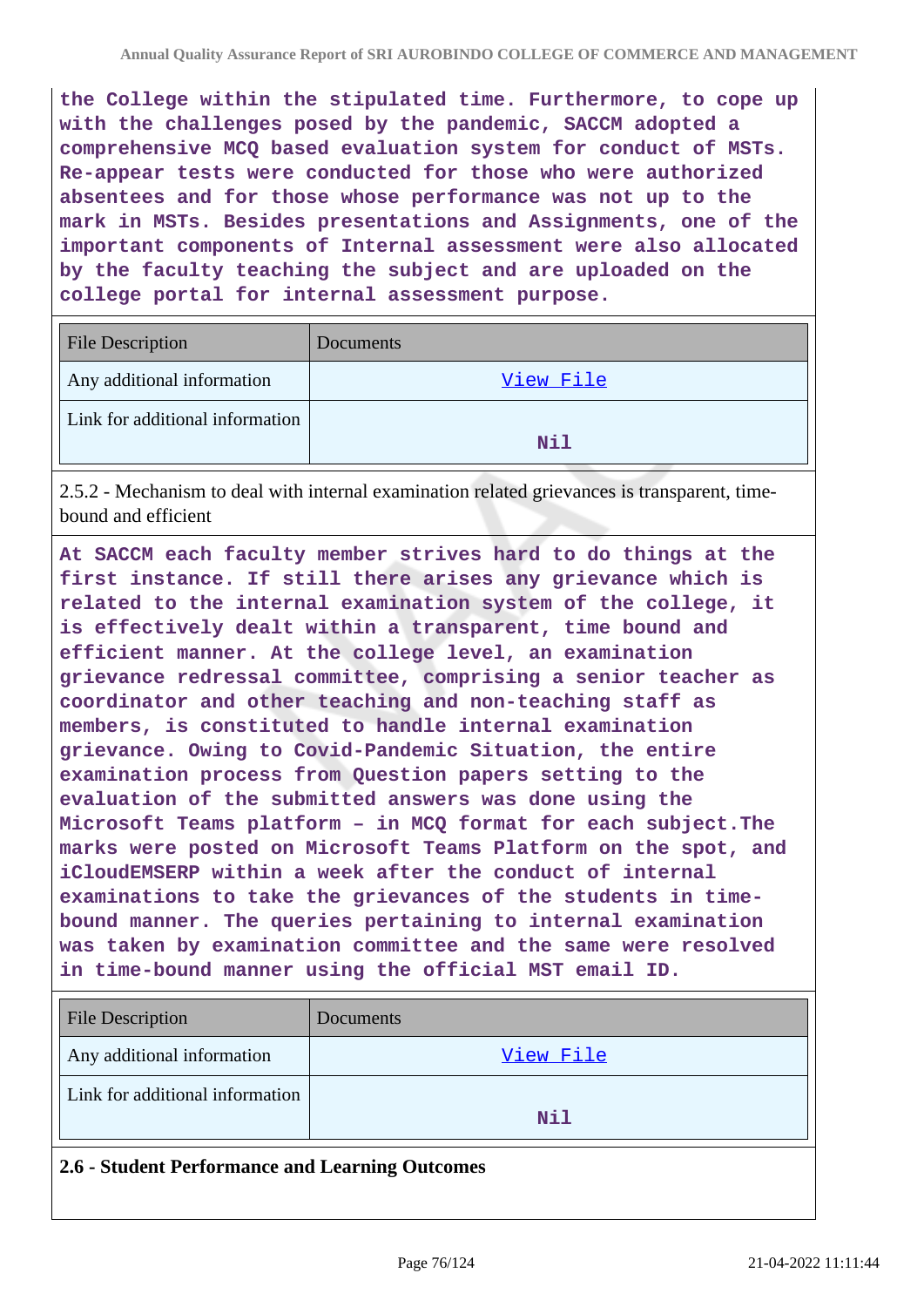2.6.1 - Teachers and students are aware of the stated Programme and course outcomes of the Programmes offered by the institution.

**Vision, Mission and SACCM Student Development Model of the college are clearly indicative of the Programme and Course specific Outcomes which are projected to be demonstrated by the students.**

**The college is running three programmes B Com (General), B Com (honors) and BBA for which it follows the curriculum and assessment policy prescribed by the Affiliating University.**

- **Course Specific Outcomes are prepared subject-wise and the same is uploaded on the website – to make the members of the faculty and students aware about the same. These course specific outcomes include the Course Outline, Course Outcome, Student Learning Outcomes, Course Contents/Syllabus, Required Texts, Suggested Texts, and Pedagogy for Course Delivery.**
- **Instruction Manuals, which includes the term-wise course outline for each subject, along with topic wise reference books - are prepared class-wise by the faculty members of the college in accordance with the university prescribed curriculum and uploaded on the website for the reference of the members of faculty and students.**
- **Besides this, orientation sessions are also organized to apprise the enrolled students with regard to POs, PSOs & Cos.**

| <b>File Description</b>                                 | Documents                                                                     |
|---------------------------------------------------------|-------------------------------------------------------------------------------|
| Upload any additional<br>information                    | No File Uploaded                                                              |
| Paste link for Additional<br>information                | https://saccm.in/courses/course-curriculu<br>m-of-b-com-b-com-hons-programme/ |
| Upload COs for all courses<br>(exemplars from Glossary) | View File                                                                     |

2.6.2 - Attainment of Programme outcomes and course outcomes are evaluated by the institution.

**At SACCM evaluation of Programme Outcomes and Course Outcomes are carried out using both direct method and Indirect Method.**

**The direct methods are those which evaluates the student's**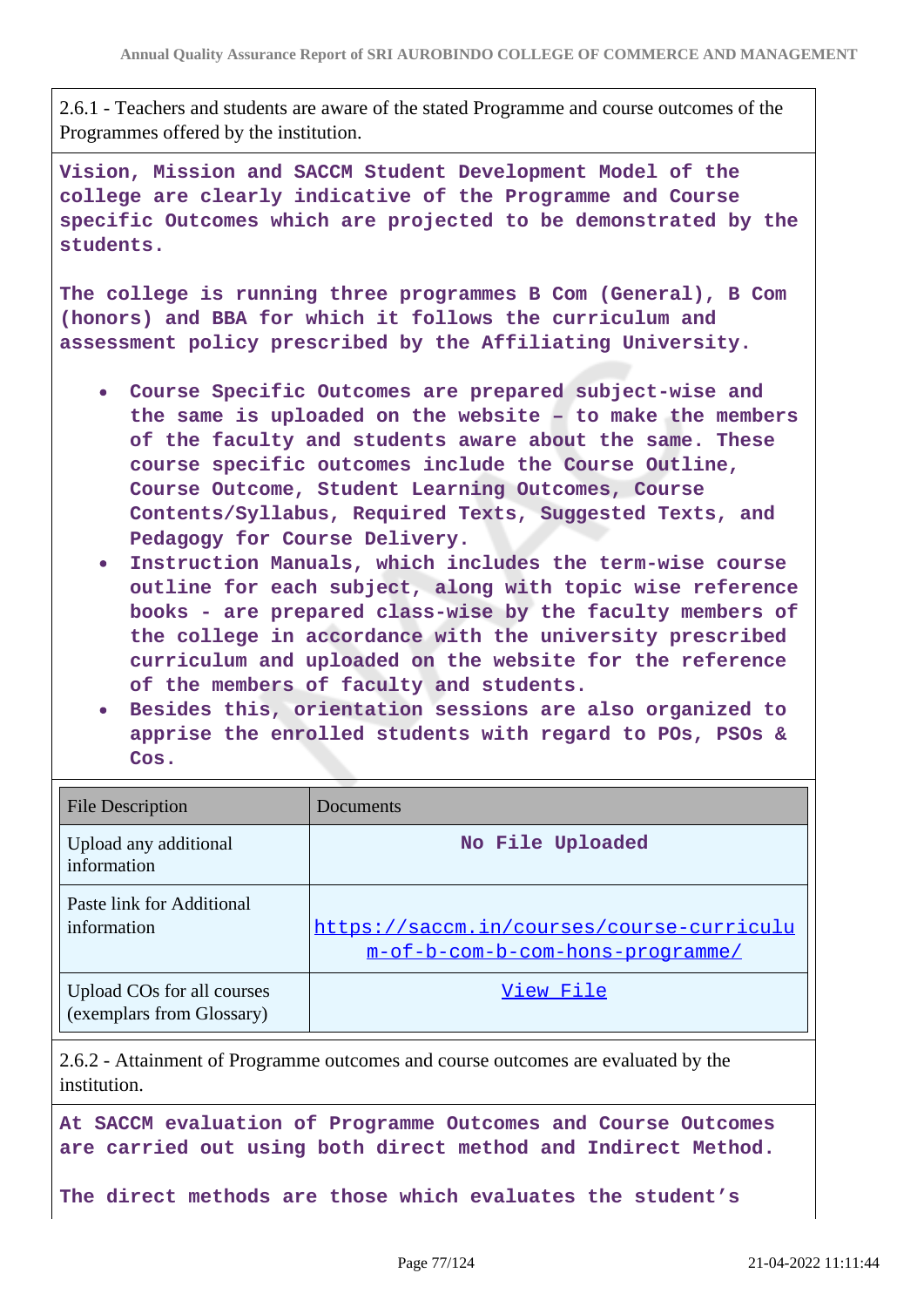**learning, knowledge and skills from their performance in the Mid Semester Test (MSTs), End Semester Examinations and supporting activities such as presentations, assignments etc. Besides Inter Section Subject Quiz (ISSQ) is also conducted to assess the course level learning outcome of students of different scholastic abilities.**

**Further, Intra and Inter college result analysis is a regular feature at SACCM, which helps in identifying the gap areas where there is a scope for improvement. Thus, identifying the potential toppers, distinction holders and slow learners where faculty need to focus.**

**The indirect method of evaluating the attainment of POs & COs comprises feedback taken from various stakeholders i.e. students, alumni, parents, and teachers to reflect their views on student's learning.**

**Also, students' participation in activities like independent thinking exercise, British parliamentary debate also reflects upon their learning levels.**

**Counselling sessions were conducted virtually by full time counsellor so that the college can provide support to the students to attain the program and course outcomes.**

| <b>File Description</b>                  | Documents  |
|------------------------------------------|------------|
| Upload any additional<br>information     | View File  |
| Paste link for Additional<br>information | <b>Nil</b> |

**2.6.3 - Pass percentage of Students during the year**

**2.6.3.1 - Total number of final year students who passed the university examination during the year**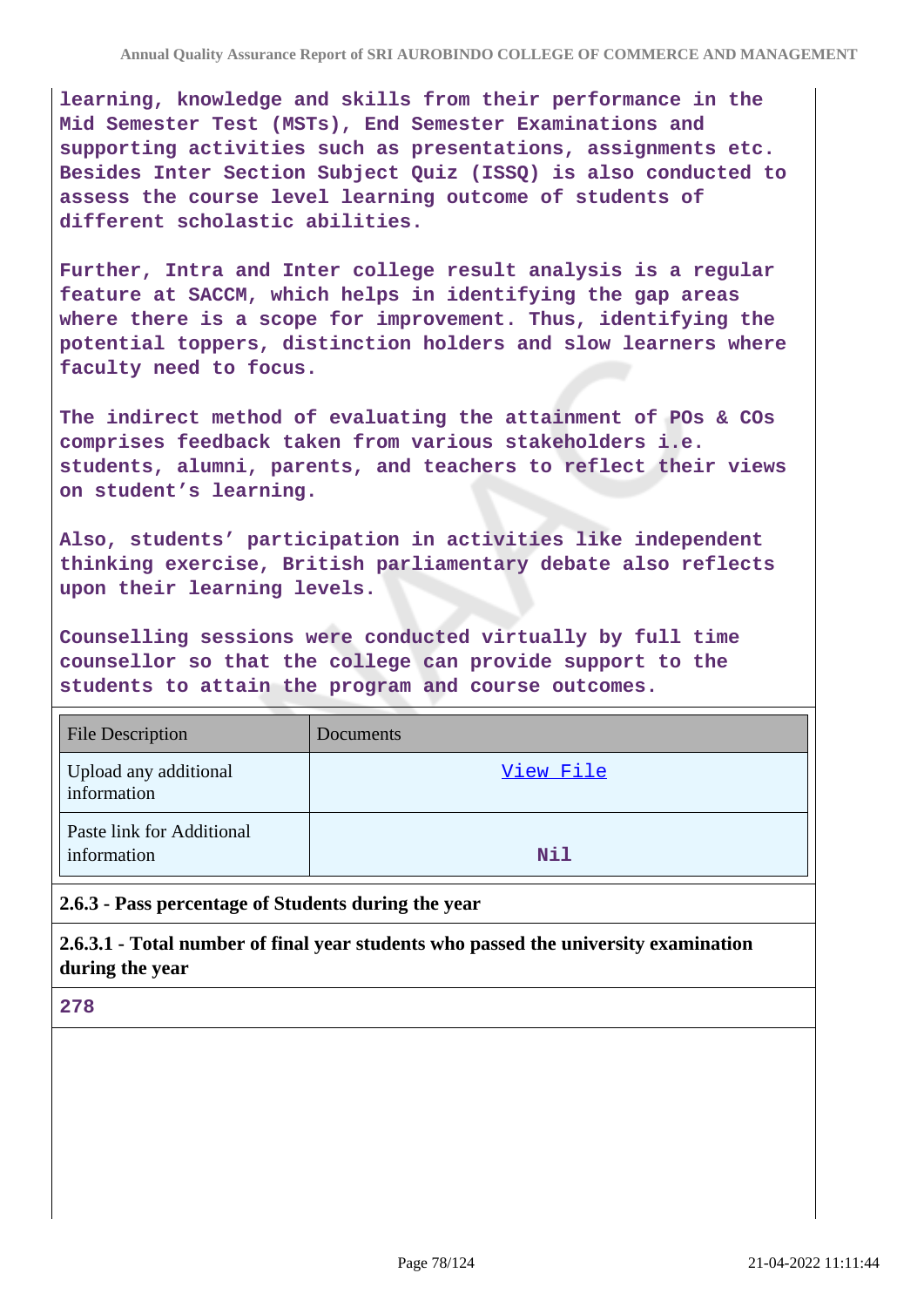| <b>File Description</b>                                                                                                     | Documents                                                                 |
|-----------------------------------------------------------------------------------------------------------------------------|---------------------------------------------------------------------------|
| Upload list of Programmes and<br>number of students passed and<br>appeared in the final year<br>examination (Data Template) | View File                                                                 |
| Upload any additional<br>information                                                                                        | No File Uploaded                                                          |
| Paste link for the annual report                                                                                            | https://saccm.in/wp-content/uploads/2022/<br>04/annual report 2020 21.pdf |

## **2.7 - Student Satisfaction Survey**

**2.7.1 - Student Satisfaction Survey (SSS) on overall institutional performance (Institution may design its own questionnaire) (results and details need to be provided as a weblink)**

[https://saccm.in/wp-](https://saccm.in/wp-content/uploads/2022/AQAR-2020-21-documents/2.7.1.pdf)

[content/uploads/2022/AQAR-2020-21-documents/2.7.1.pdf](https://saccm.in/wp-content/uploads/2022/AQAR-2020-21-documents/2.7.1.pdf)

# **RESEARCH, INNOVATIONS AND EXTENSION**

**3.1 - Resource Mobilization for Research**

**3.1.1 - Grants received from Government and non-governmental agencies for research projects / endowments in the institution during the year (INR in Lakhs)**

**3.1.1.1 - Total Grants from Government and non-governmental agencies for research projects / endowments in the institution during the year (INR in Lakhs)**

**00**

| File Description                                                                     | Documents        |
|--------------------------------------------------------------------------------------|------------------|
| Any additional information                                                           | No File Uploaded |
| e-copies of the grant award<br>letters for sponsored research<br>projects/endowments | No File Uploaded |
| List of endowments / projects<br>with details of grants (Data<br>Template)           | No File Uploaded |

# **3.1.2 - Number of departments having Research projects funded by government and non government agencies during the year**

**3.1.2.1 - Number of departments having Research projects funded by government and non-government agencies during the year**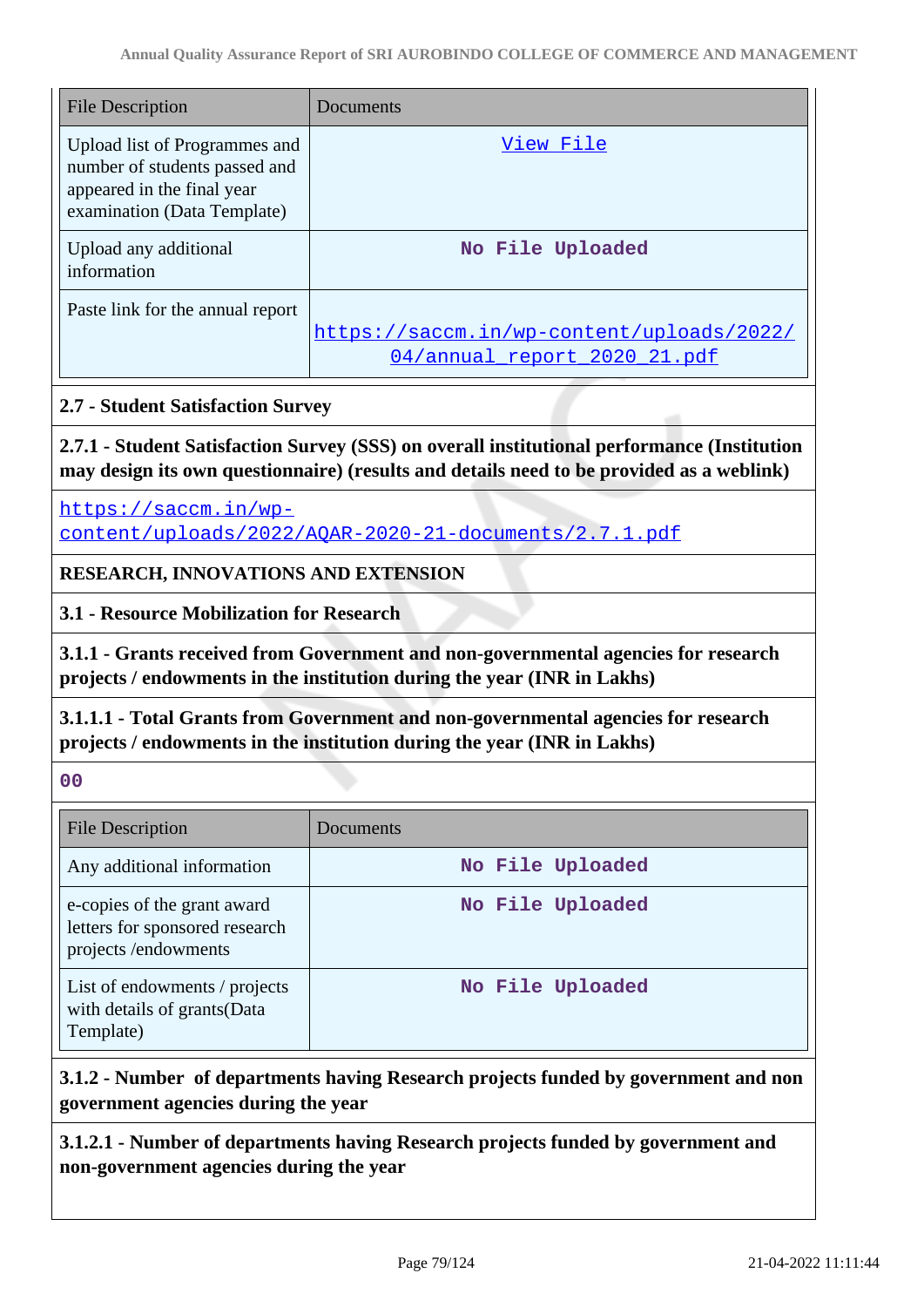| 0 <sup>0</sup>                                                      |                  |
|---------------------------------------------------------------------|------------------|
| <b>File Description</b>                                             | Documents        |
| List of research projects and<br>funding details (Data<br>Template) | No File Uploaded |
| Any additional information                                          | No File Uploaded |
| Supporting document from<br><b>Funding Agency</b>                   | No File Uploaded |
| Paste link to funding agency<br>website                             | Nil              |

**3.1.3 - Number of Seminars/conferences/workshops conducted by the institution during the year**

**3.1.3.1 - Total number of Seminars/conferences/workshops conducted by the institution during the year**

**13**

| <b>File Description</b>                                              | Documents        |
|----------------------------------------------------------------------|------------------|
| Report of the event                                                  | View File        |
| Any additional information                                           | No File Uploaded |
| List of workshops/seminars<br>during last 5 years (Data<br>Template) | View File        |

**3.2 - Research Publications and Awards**

**3.2.1 - Number of papers published per teacher in the Journals notified on UGC website during the year**

**3.2.1.1 - Number of research papers in the Journals notified on UGC website during the year**

| <b>File Description</b>                                                                                     | Documents        |
|-------------------------------------------------------------------------------------------------------------|------------------|
| Any additional information                                                                                  | No File Uploaded |
| List of research papers by title,<br>author, department, name and<br>year of publication (Data<br>Template) | View File        |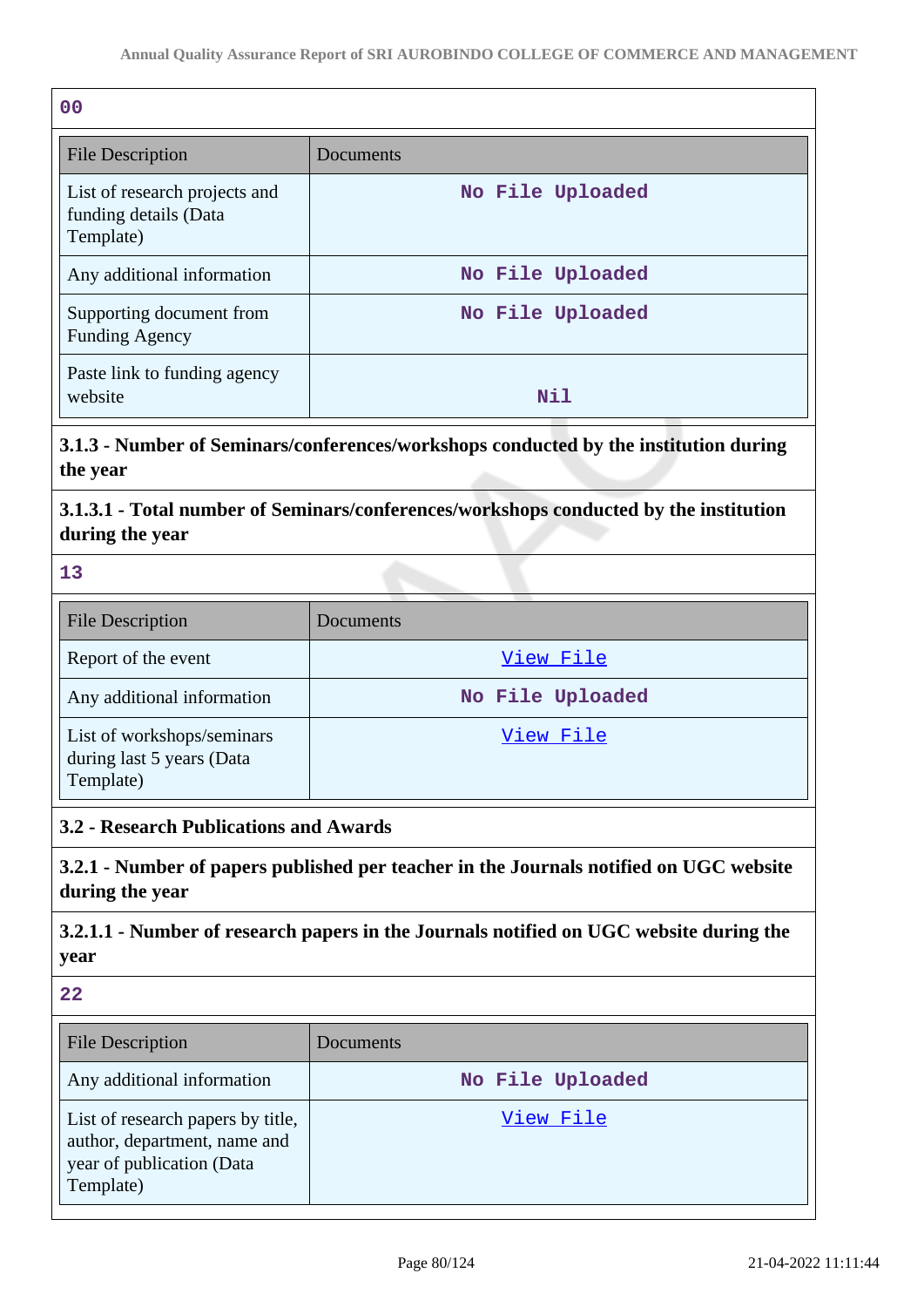# **3.2.2 - Number of books and chapters in edited volumes/books published and papers published in national/ international conference proceedings per teacher during the year**

**3.2.2.1 - Total number of books and chapters in edited volumes/books published and papers in national/ international conference proceedings during the year**

| w  | ٠ |
|----|---|
|    |   |
|    | o |
| ×  |   |
| I  | ı |
| M. | ٧ |
| -  | w |
|    |   |

| <b>File Description</b>                                                      | Documents |
|------------------------------------------------------------------------------|-----------|
| Any additional information                                                   | View File |
| List books and chapters edited<br>volumes/books published<br>(Data Template) | View File |

### **3.3 - Extension Activities**

3.3.1 - Extension activities are carried out in the neighborhood community, sensitizing students to social issues, for their holistic development, and impact thereof during the year

**NSS unit of college carries out a variety of activities out of which some are organized in collaboration with the other organizations of community. During the period under consideration a number of activities like Orthopedic Camp, Eye Checkup Camp and Covid Vaccination Camp etc. have been conducted. The medical camps were organized to serve the natives of two villages adopted by the college and promote a healthy life where beneficiaries got free of cost service. Covid vaccination camp was organized to support the nation's fight against the deadly virus where hundreds of beneficiaries got vaccinated. College organized these camps in collaboration with organisations like Profile Hospital, SGHS Hospital, Sohana and Mission Clean, Green and safe society, Moga. For environment conservation plantation drives are also organized from time to time with an aim to develop a sense of belongingness to 'the mother earth' among the students. This year, it was conducted in collaboration with Punjab Pollution Control Department, Ludhiana. Several students volunteer in organizing such activities. Students are involved in the activities to instill altruism among them, motivate them to reach out to the needy and the marginalized and arousing their social conscience by exposing them to realities of life.**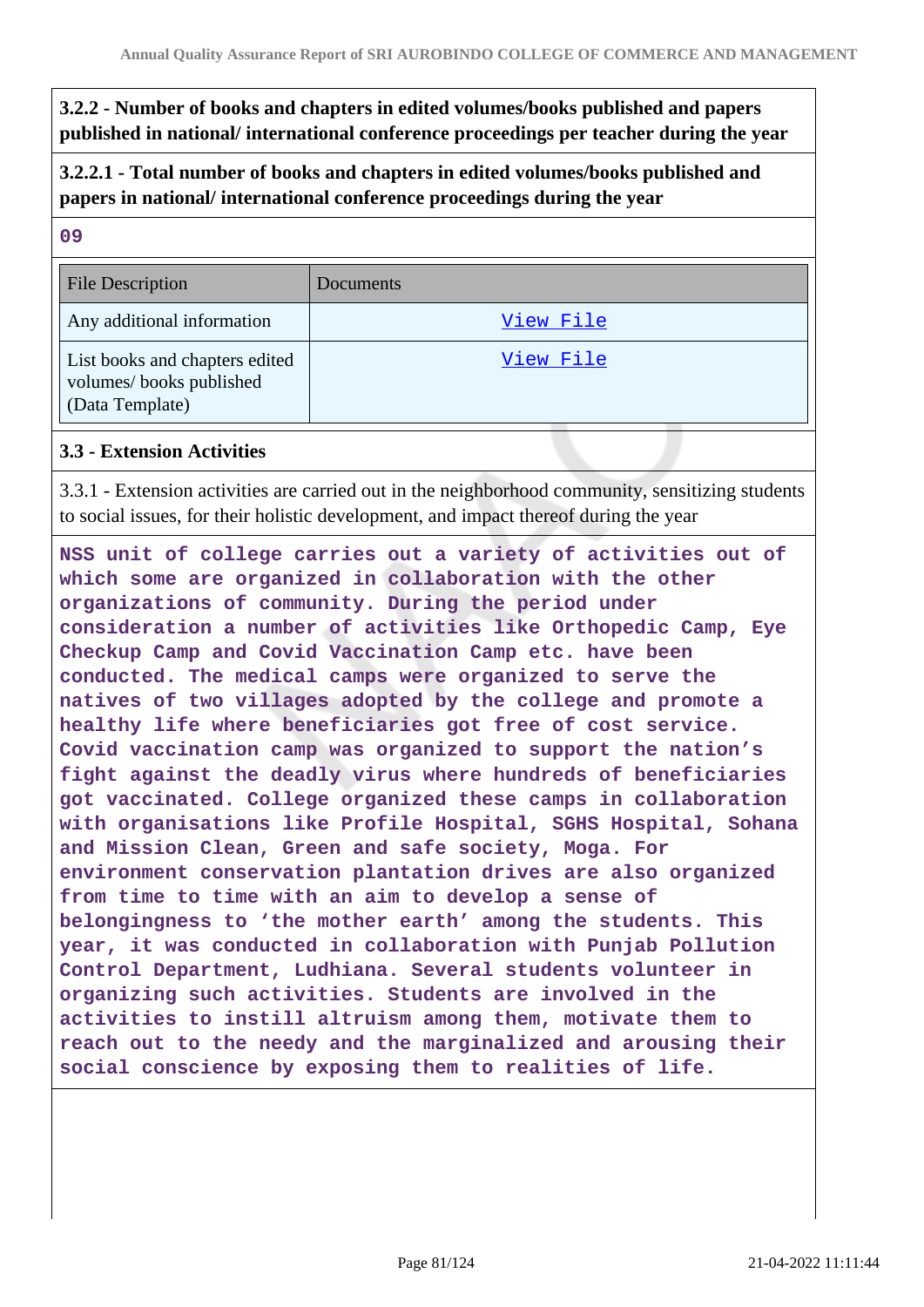| <b>File Description</b>                  | Documents |
|------------------------------------------|-----------|
| Paste link for additional<br>information | Nil       |
| Upload any additional<br>information     | View File |

**3.3.2 - Number of awards and recognitions received for extension activities from government / government recognized bodies during the year**

**3.3.2.1 - Total number of awards and recognition received for extension activities from Government/ government recognized bodies during the year**

**00**

| <b>File Description</b>                                                       | Documents        |
|-------------------------------------------------------------------------------|------------------|
| Any additional information                                                    | No File Uploaded |
| Number of awards for<br>extension activities in last 5<br>year(Data Template) | No File Uploaded |
| e-copy of the award letters                                                   | No File Uploaded |

**3.3.3 - Number of extension and outreach programs conducted by the institution through NSS/NCC/Red cross/YRC etc., ( including the programmes such as Swachh Bharat, AIDS awareness, Gender issues etc. and/or those organized in collaboration with industry, community and NGOs ) during the year**

**3.3.3.1 - Number of extension and outreach Programs conducted in collaboration with industry, community and Non- Government Organizations through NSS/ NCC/ Red Cross/ YRC etc., during the year**

**4**

| File Description                                                                                                                 | Documents |
|----------------------------------------------------------------------------------------------------------------------------------|-----------|
| Reports of the event organized                                                                                                   | View File |
| Any additional information                                                                                                       | View File |
| Number of extension and<br>outreach Programmes<br>conducted with industry,<br>community etc for the last year<br>(Data Template) | View File |

**3.3.4 - Number of students participating in extension activities at 3.3.3. above during the year**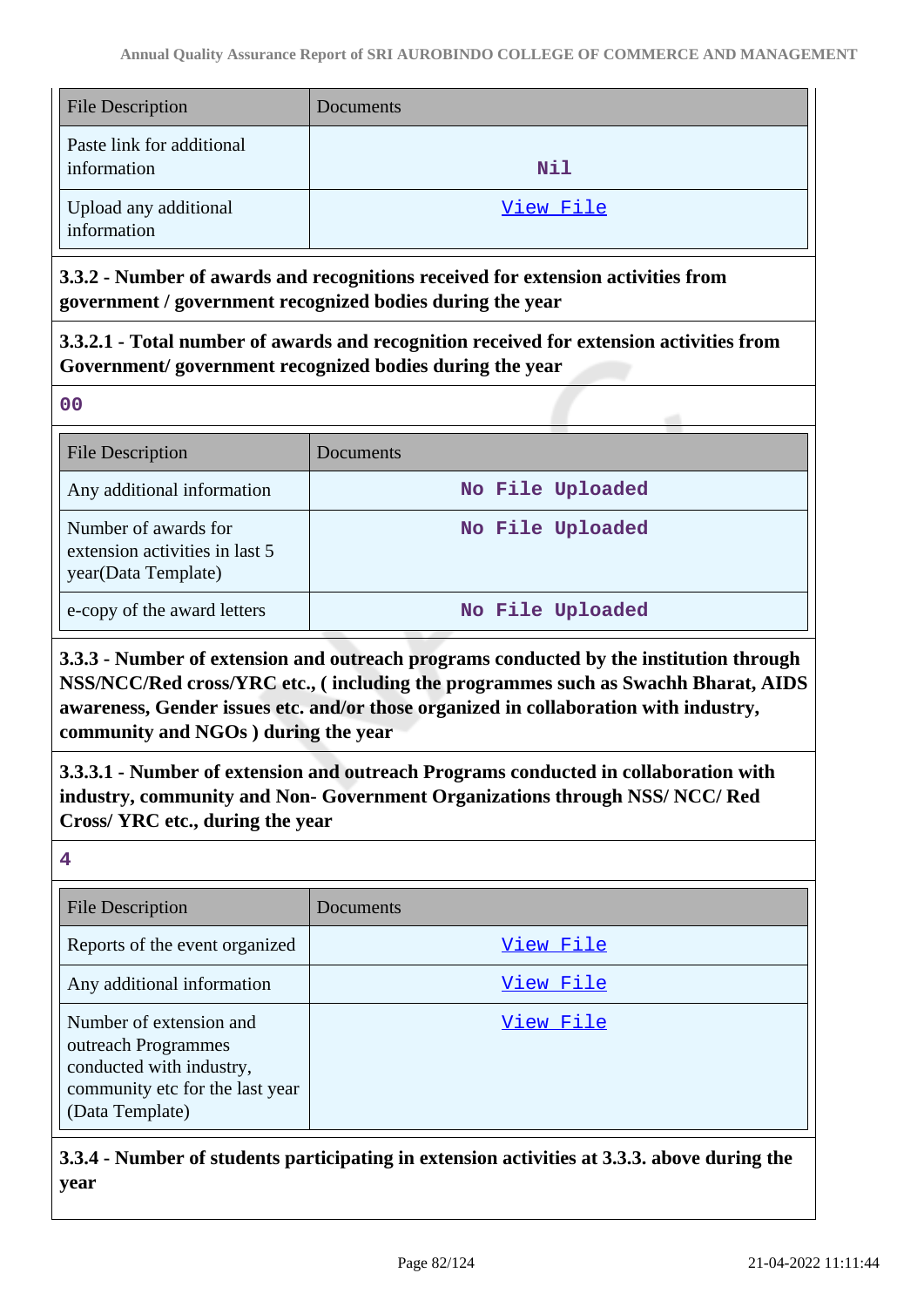# **3.3.4.1 - Total number of Students participating in extension activities conducted in collaboration with industry, community and Non- Government Organizations through NSS/ NCC/ Red Cross/ YRC etc., during the year**

#### **28**

| <b>File Description</b>                                                                                 | Documents        |
|---------------------------------------------------------------------------------------------------------|------------------|
| Report of the event                                                                                     | View File        |
| Any additional information                                                                              | No File Uploaded |
| Number of students<br>participating in extension<br>activities with Govt. or NGO<br>etc (Data Template) | View File        |

**3.4 - Collaboration**

**3.4.1 - The Institution has several collaborations/linkages for Faculty exchange, Student exchange, Internship, Field trip, On-the- job training, research etc during the year**

**0**

| <b>File Description</b>                                                               | Documents        |
|---------------------------------------------------------------------------------------|------------------|
| e-copies of linkage related<br>Document                                               | No File Uploaded |
| Details of linkages with<br>institutions/industries for<br>internship (Data Template) | No File Uploaded |
| Any additional information                                                            | No File Uploaded |

**3.4.2 - Number of functional MoUs with national and international institutions, universities, industries, corporate houses etc. during the year**

**3.4.2.1 - Number of functional MoUs with Institutions of national, international importance, other universities, industries, corporate houses etc. during the year**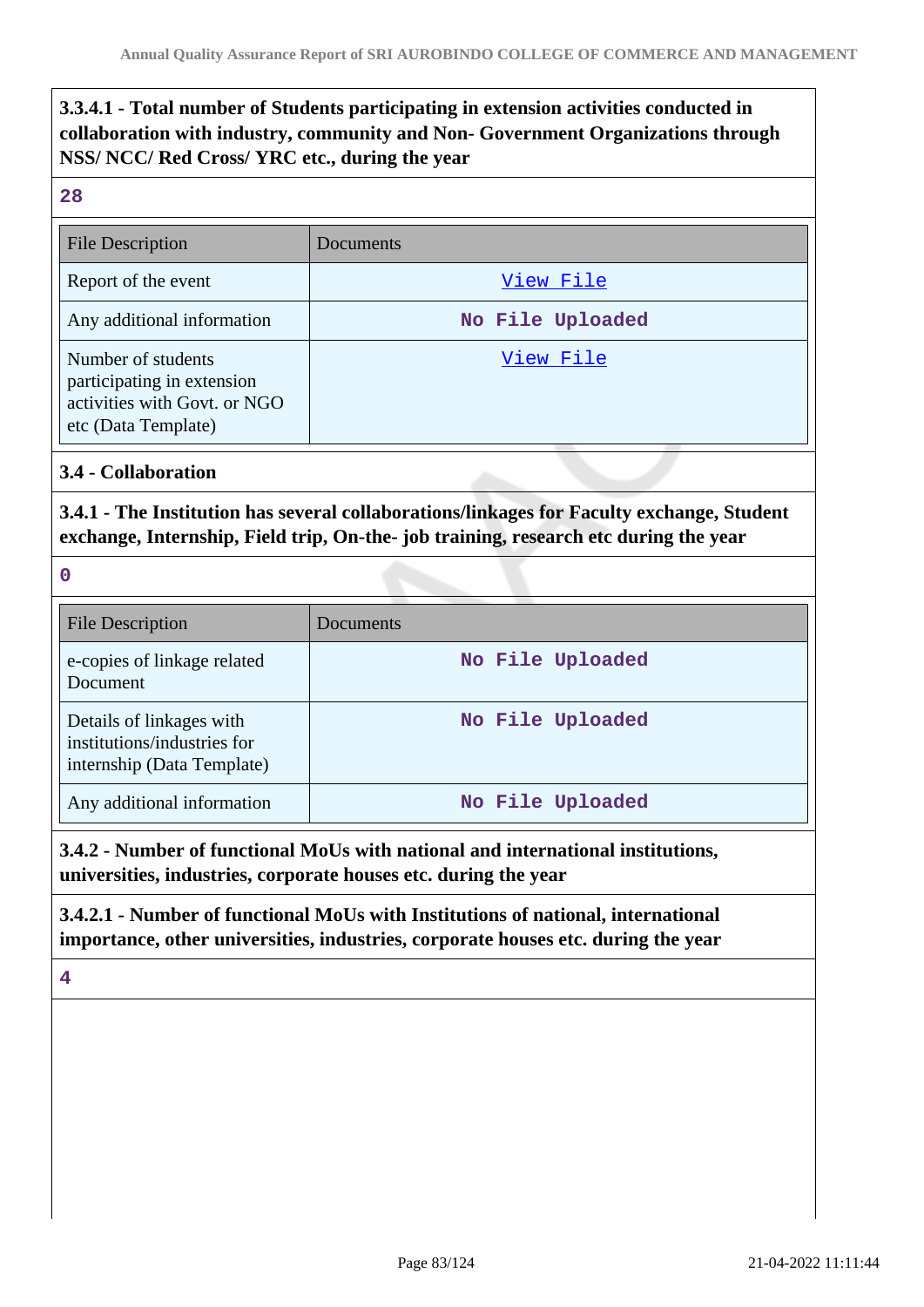| <b>File Description</b>                                                                                                             | Documents        |
|-------------------------------------------------------------------------------------------------------------------------------------|------------------|
| e-Copies of the MoUs with<br>institution./industry/corporate<br>houses                                                              | No File Uploaded |
| Any additional information                                                                                                          | View File        |
| Details of functional MoUs<br>with institutions of national,<br>international importance, other<br>universities etc during the year | View File        |

# **INFRASTRUCTURE AND LEARNING RESOURCES**

## **4.1 - Physical Facilities**

4.1.1 - The Institution has adequate infrastructure and physical facilities for teaching- learning. viz., classrooms, laboratories, computing equipment etc.

**With an area of 12.1 acres of land, SACCM has amplified its infrastructure, depending on requirements over the years. For effective and efficient curriculum delivery, the college has adequate infrastructural facilities.**

**Presently, there are 15 well ventilated and spacious classrooms and 6 tutorials rooms, which are fully equipped with LCD, Wi-Fi/LAN facilities. Moreover, a provision for 2 classrooms for M Com Course has already been made.**

**Recently the college has replaced its existing computer lab with the upgraded computer centre having the most advanced computing equipment.**

**All the Faculty Members and the Administrative Staff are also provided with the laptops. The college has also provided facility of shared printers, scanners, xerox facility to Faculty. All faculty rooms, computer lab, library and administrative office are connected with 60 Mbps bandwidth.**

**SACCM has an enriched Library which is fully automated with Integrated Library Management System (ILMS) and one library reading room for teachers and students.**

**There are two state of the art seminar halls, fully equipped with latest ICT facilities, with a capacity of around 100 persons each. Also, the construction of Mother Auditorium, with sophisticated ICT equipment and with a seating capacity of around 880 persons is near completion.**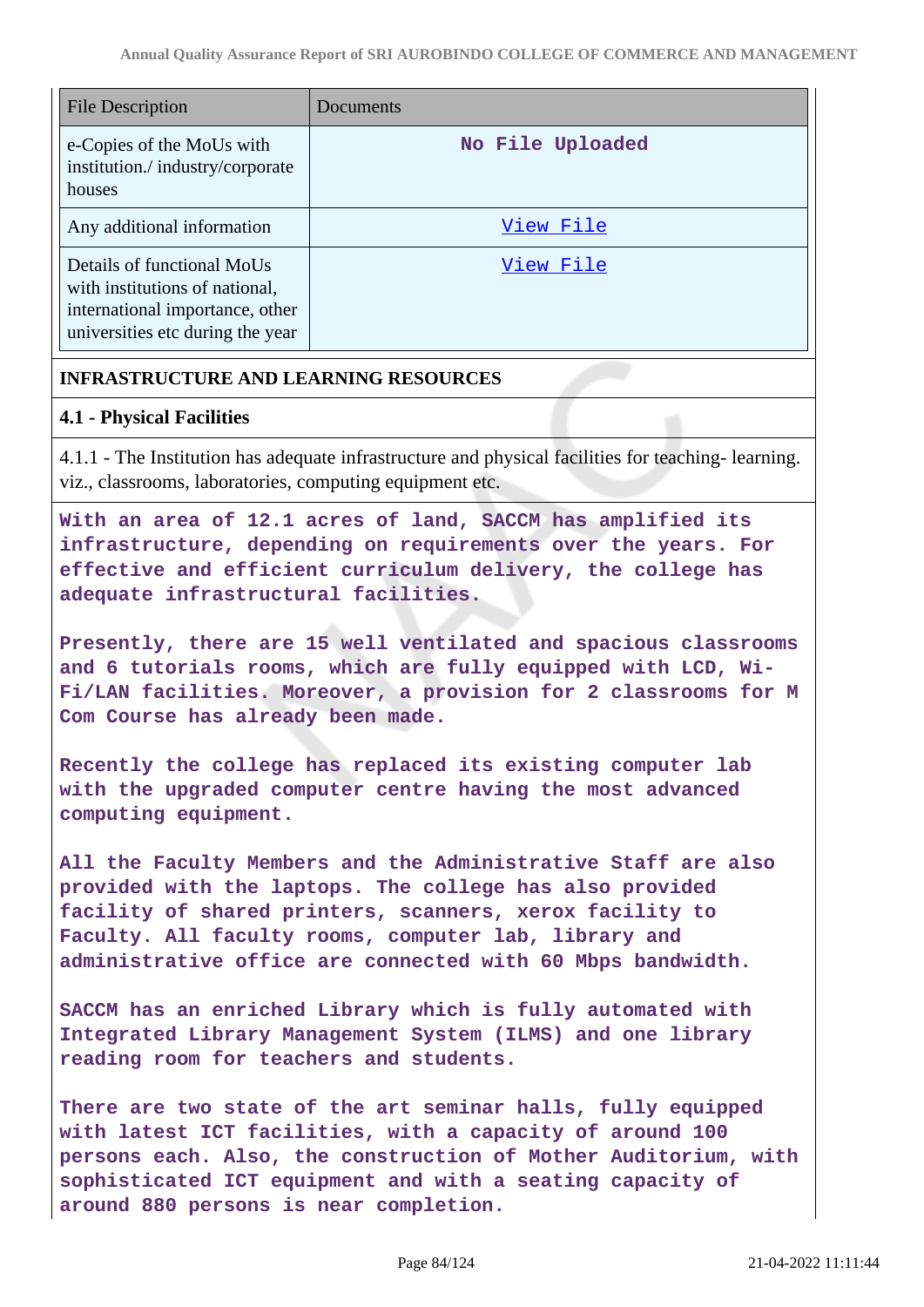| <b>File Description</b>                  | Documents |
|------------------------------------------|-----------|
| Upload any additional<br>information     | View File |
| Paste link for additional<br>information | Nil       |

4.1.2 - The Institution has adequate facilities for cultural activities, sports, games (indoor, outdoor), gymnasium, yoga centre etc.

**The college utilizes lot of its resources to encourage the students for sports and extra-curricular activities. The college has a sports ground with running track, a sports room and one student center for various sports activities. Also, the college has one badminton court with two cement Indoor courts, a Basketball Court and 2 Table Tennis Tables etc. The college has teams for different sports events where students participate in various inter college, intra college and university level competitions.**

**Every year, the college conducts a cultural fest cum talent hunt competition with active participation of students. To organize the fest, the college has adequate facilities like auditorium, seminar halls, creative forum room, atrium to facilitate many cultural, creative, and literary based activities. Further, the college has provided a dedicated NSS Room for execution of NSS and social service activities. To create the awareness for health and usefulness of meditation among the students a new meditation center is near the process of completion. Adding this, one lecture per week for every class in all the semesters is dedicated for the sports and it is known as sports class.**

| <b>File Description</b>                  | <b>Documents</b> |
|------------------------------------------|------------------|
| Upload any additional<br>information     | View File        |
| Paste link for additional<br>information | Nil              |

**4.1.3 - Number of classrooms and seminar halls with ICT- enabled facilities such as smart class, LMS, etc.**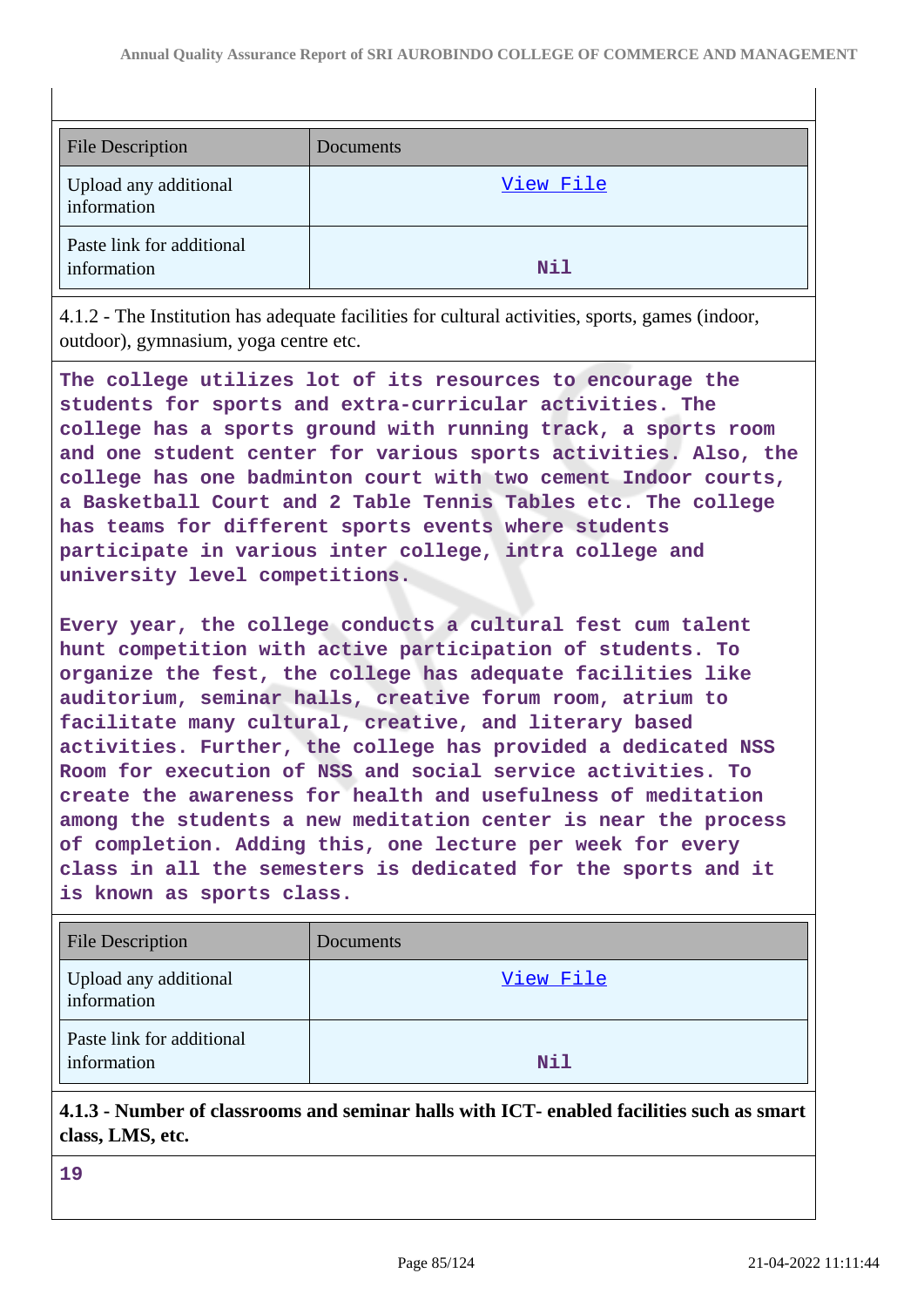## **4.1.3.1 - Number of classrooms and seminar halls with ICT facilities**

## **19**

| <b>File Description</b>                                                                                   | Documents        |  |
|-----------------------------------------------------------------------------------------------------------|------------------|--|
| Upload any additional<br>information                                                                      | No File Uploaded |  |
| Paste link for additional<br>information                                                                  | Nil              |  |
| <b>Upload Number of classrooms</b><br>and seminar halls with ICT<br>enabled facilities (Data<br>Template) | View File        |  |

**4.1.4 - Expenditure, excluding salary for infrastructure augmentation during the year (INR in Lakhs)**

**4.1.4.1 - Expenditure for infrastructure augmentation, excluding salary during the year (INR in lakhs)**

#### **28.10**

| <b>File Description</b>                                                                               | Documents        |
|-------------------------------------------------------------------------------------------------------|------------------|
| Upload any additional<br>information                                                                  | No File Uploaded |
| Upload audited utilization<br>statements                                                              | View File        |
| <b>Upload Details of budget</b><br>allocation, excluding salary<br>during the year (Data<br>Template) | View File        |

#### **4.2 - Library as a Learning Resource**

4.2.1 - Library is automated using Integrated Library Management System (ILMS)

**Library is automated using Integrated Library Management System (ILMS)**

**Response:**

**Name of the ILMS Software Nature of Automation (Fully or Partially Version Year of Automation E-Granthalaya Fully 3.0 2014 iCloudEMS Fully 7.1.1 2019 QualCampus Fully 2020 v4 2021**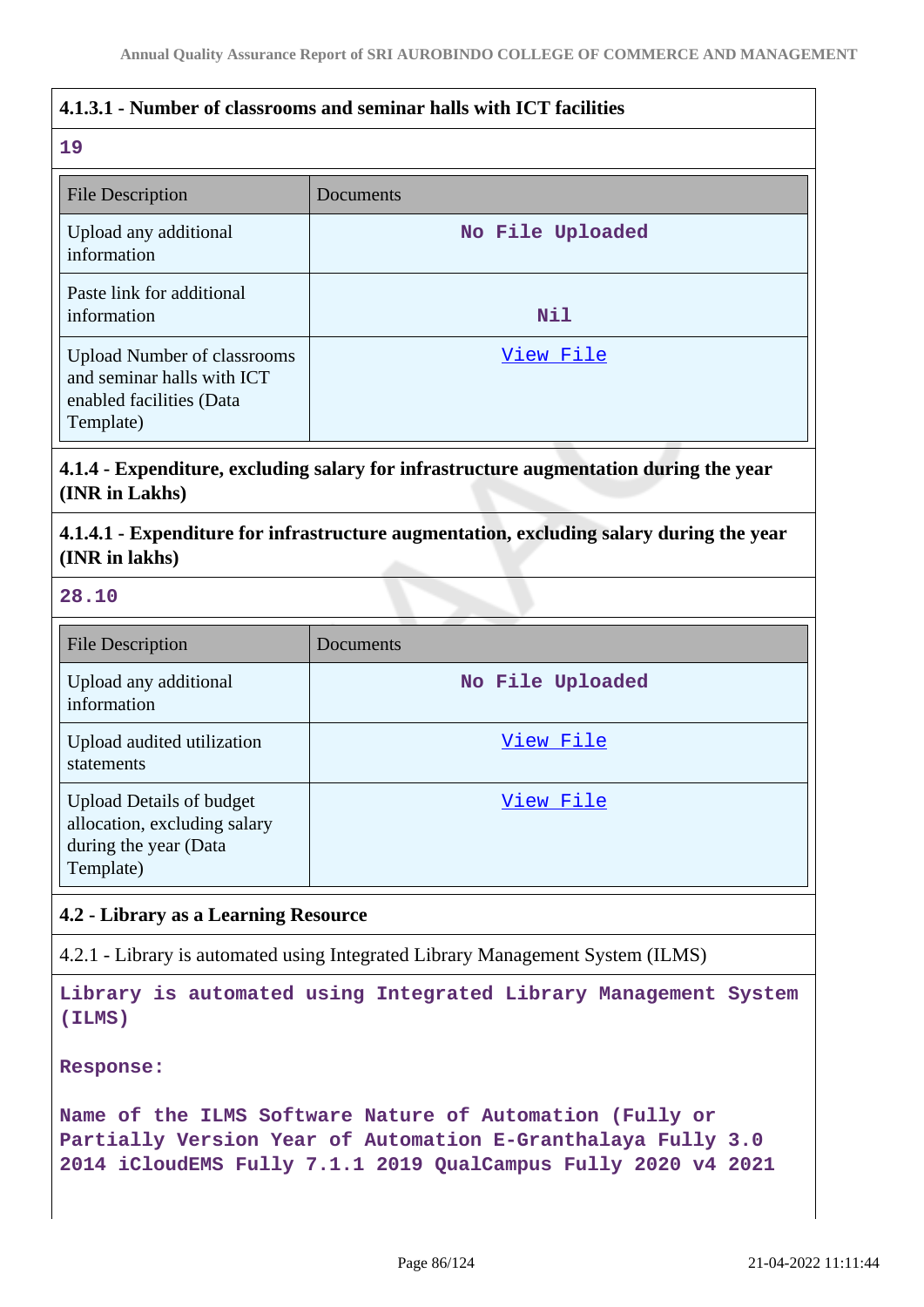#### **Additional Information:**

**E-Granthalaya: In the year 2014, e-Granthalaya software was installed in the college library. E-Granthalaya is a Digital Platform developed byNational Informatics Centre,Ministry of Electronics and Information Technology, Government of India. Under the platform, NIC provides a complete ICT solution with integrated Library Management Software, Digital Library Module and a Library Portal (OPAC) with NICSI empaneled Roll-out Services support. E-Granthalaya is useful to transform traditional libraries to e-Library with Digital Library Services which includes, automation of in-house activities of libraries, digital library integration, and to provide various online member services using Single Window Access System. Now, It is closed.**

**iCloudEMS: In the year 2019, iCloudems software was installed in the college library. It has modules like circulation, cataloging, serials, reports, OPAC, Transaction history, Barcode generator etc. in the Library management. Library is fully automated and Bar-code Enabled. Now, It is closed.**

**QualCampus: In the year 2021, QualCampus software was installed in the college library. It has modules like Acquisition, Serial Management, cataloging, Stock Management, Circulation, Various Reports, Web-OPAC, Bar-code generator etc. Library is fully automated and Bar-code Enabled.**

| <b>File Description</b>                                                                                                                                                                   | Documents                     |  |
|-------------------------------------------------------------------------------------------------------------------------------------------------------------------------------------------|-------------------------------|--|
| Upload any additional<br>information                                                                                                                                                      | No File Uploaded              |  |
| Paste link for Additional<br>Information                                                                                                                                                  | https://saccm.qualcampus.com/ |  |
| 4.2.2 - The institution has subscription for<br>the following e-resources e-journals e-<br>ShodhSindhu Shodhganga Membership e-<br><b>books Databases Remote access toe-</b><br>resources | B. Any 3 of the above         |  |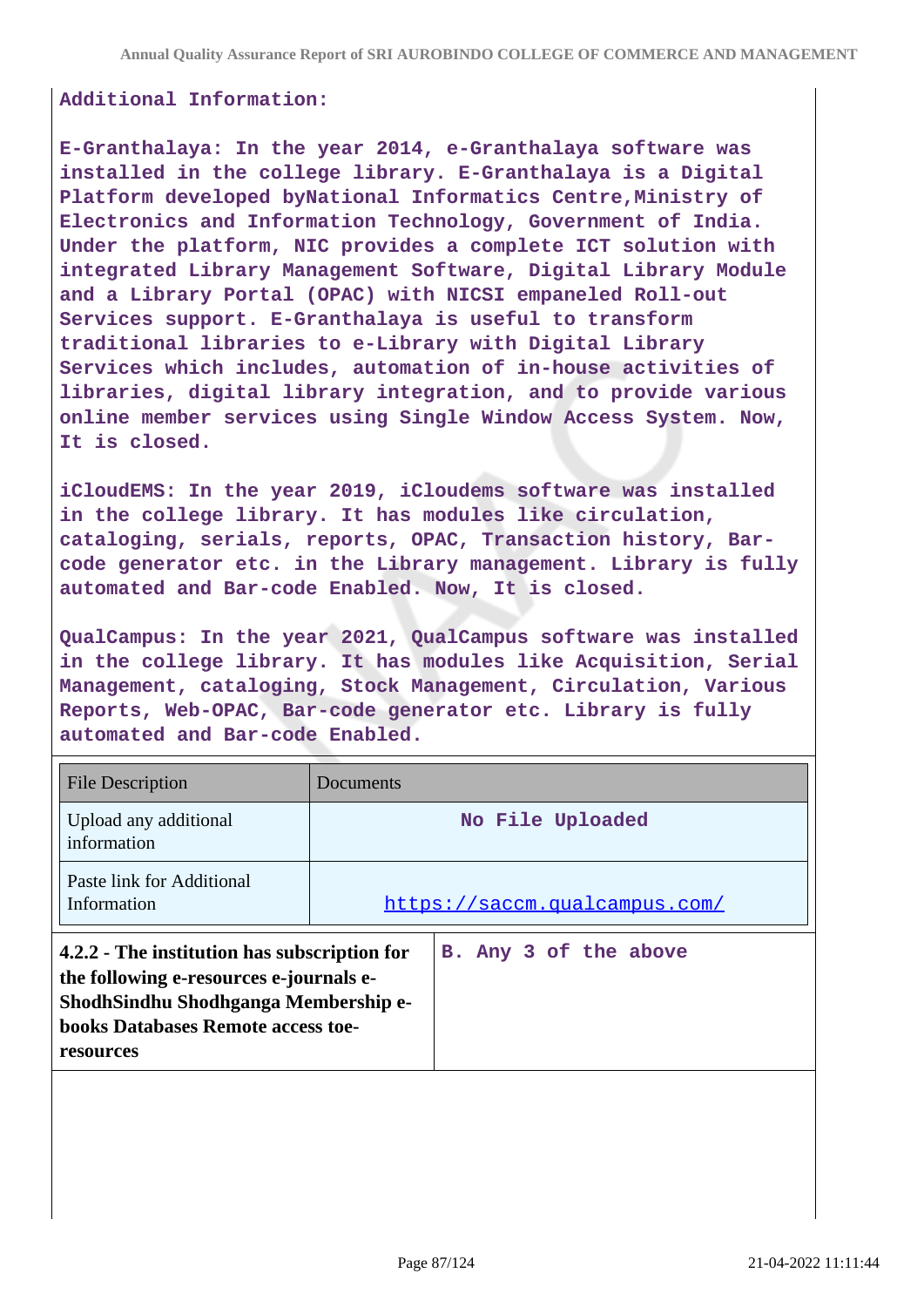| <b>File Description</b>                                                                                     | Documents |
|-------------------------------------------------------------------------------------------------------------|-----------|
| Upload any additional<br>information                                                                        | View File |
| Details of subscriptions like e-<br>journals,e-ShodhSindhu,<br>Shodhganga Membership etc<br>(Data Template) | View File |

**4.2.3 - Expenditure for purchase of books/e-books and subscription to journals/ejournals during the year (INR in Lakhs)**

**4.2.3.1 - Annual expenditure of purchase of books/e-books and subscription to journals/ejournals during the year (INR in Lakhs)**

#### **3.49**

| <b>File Description</b>                                                                                                       | Documents        |
|-------------------------------------------------------------------------------------------------------------------------------|------------------|
| Any additional information                                                                                                    | No File Uploaded |
| Audited statements of accounts                                                                                                | View File        |
| Details of annual expenditure<br>for purchase of books/e-books<br>and journals/e- journals during<br>the year (Data Template) | View File        |

**4.2.4 - Number per day usage of library by teachers and students ( foot falls and login data for online access) (Data for the latest completed academic year)**

# **4.2.4.1 - Number of teachers and students using library per day over last one year**

**18**

| <b>File Description</b>                              | Documents        |
|------------------------------------------------------|------------------|
| Any additional information                           | No File Uploaded |
| Details of library usage by<br>teachers and students | View File        |

### **4.3 - IT Infrastructure**

4.3.1 - Institution frequently updates its IT facilities including Wi-Fi

**The College provides a range of IT facilities to help students and faculty with their studies. This includes extensive computer provision and Internet. The projectors are installed along with Audio System, in each classroom ensuring ICT enabled teaching and audio-visual learning, preparing the students at**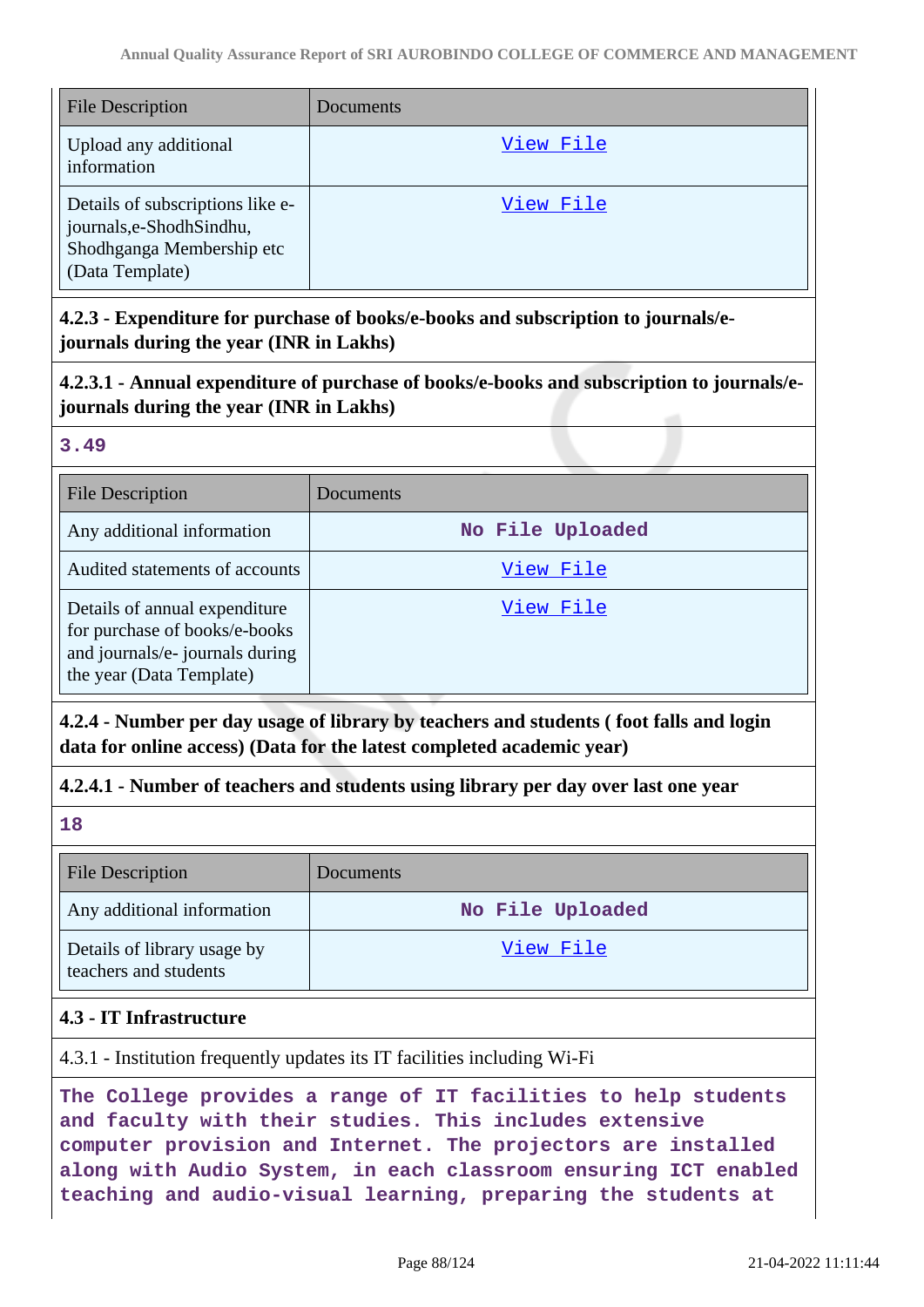**the cutting edge to excel and face the challenges of today's world.**

**Whole campus is Wi-Fi enabled Campus. To maintain the Cyber-Security in the College Campus, Fortinet Firewall security and analyzer are installed. In addition to existingfacilities like 95 desktops, computer lab, printers for faculty and students, dedicated desktop to access e-library, document scanner, for printing of question paper RISSO Master Printer etc., number of initiatives were takenduring Covid Pandemic, to strengthen the ICT infrastructure.The college purchased 31 laptops, 28 digitizers, 31 headphones and webcams for faculty members for smooth conduct of classes on blended mode. To overcome the crisis caused due to the ongoing pandemic, SACCM subscribed for Microsoft Teams, thus transformed live classrooms into virtual ones with utmost ease and precision also internet bandwidth has been increased from 20 Mbps to 60 Mbps.**

**The College has a well-established ERP system iCloudEMS/QualCampus and college Accounting is implemented using package Tally ERP with GST.**

| <b>File Description</b>                  | Documents |
|------------------------------------------|-----------|
| Upload any additional<br>information     | View File |
| Paste link for additional<br>information | Nil       |

### **4.3.2 - Number of Computers**

| 87                                                             |           |  |             |  |
|----------------------------------------------------------------|-----------|--|-------------|--|
| <b>File Description</b>                                        | Documents |  |             |  |
| Upload any additional<br>information                           |           |  | View File   |  |
| Student – computer ratio                                       |           |  | View File   |  |
| 4.3.3 - Bandwidth of internet connection in<br>the Institution |           |  | A. ? 50MBPS |  |
|                                                                |           |  |             |  |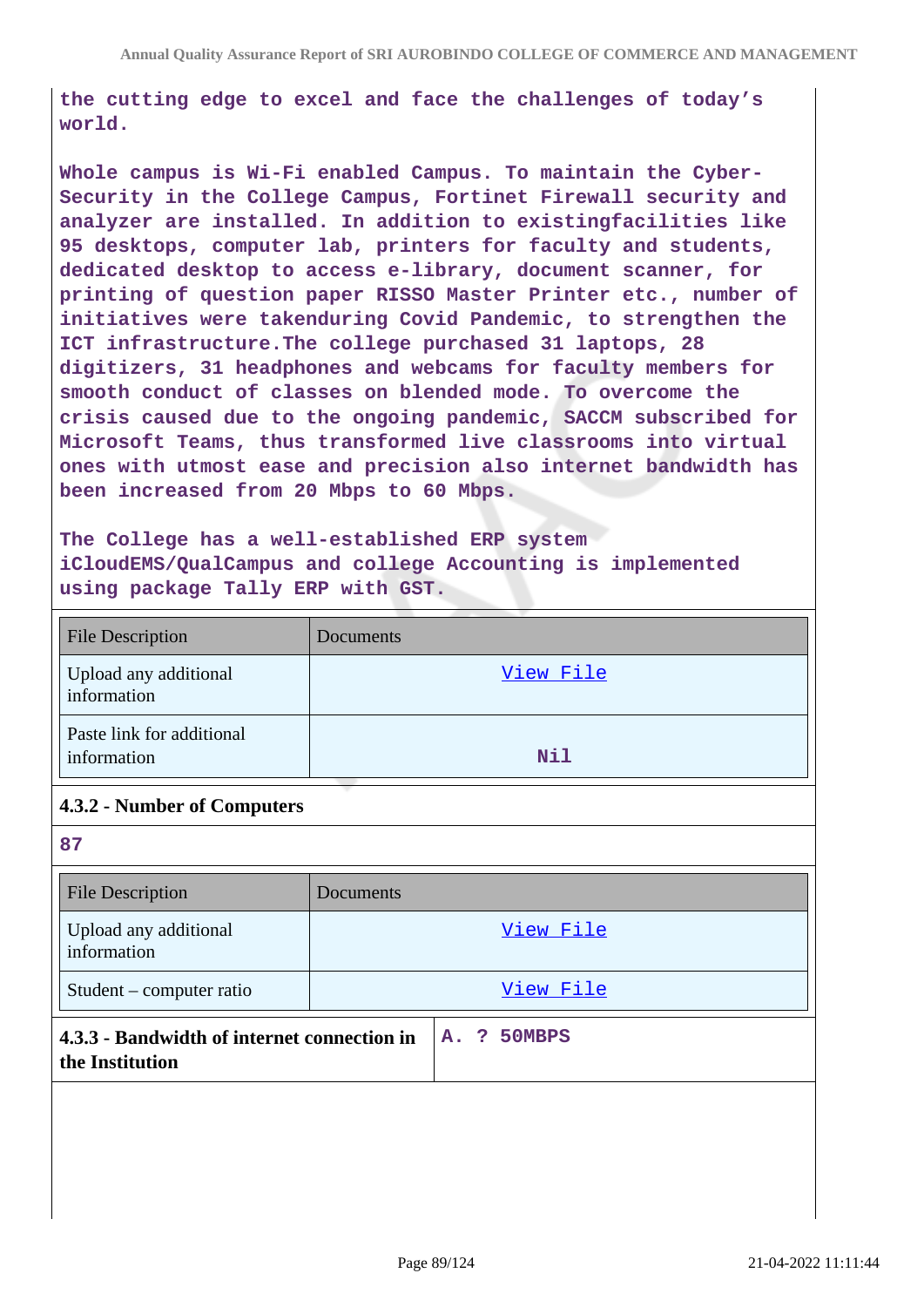| <b>File Description</b>                                                        | Documents        |
|--------------------------------------------------------------------------------|------------------|
| Upload any additional<br>Information                                           | No File Uploaded |
| Details of available bandwidth<br>of internet connection in the<br>Institution | View File        |

## **4.4 - Maintenance of Campus Infrastructure**

**4.4.1 - Expenditure incurred on maintenance of infrastructure (physical and academic support facilities) excluding salary component during the year (INR in Lakhs)**

**4.4.1.1 - Expenditure incurred on maintenance of infrastructure (physical facilities and academic support facilities) excluding salary component during the year (INR in lakhs)**

### **109.82**

| <b>File Description</b>                                                                                                        | Documents        |
|--------------------------------------------------------------------------------------------------------------------------------|------------------|
| Upload any additional<br>information                                                                                           | No File Uploaded |
| Audited statements of<br>accounts.                                                                                             | View File        |
| Details about assigned budget<br>and expenditure on physical<br>facilities and academic support<br>facilities (Data Templates) | View File        |

4.4.2 - There are established systems and procedures for maintaining and utilizing physical, academic and support facilities - laboratory, library, sports complex, computers, classrooms etc.

**For efficient and effective functioning of the college, the institution has several standard operating practices with respect to Library, IT department, Procurement of Sports Material, Purchase of Stationery Material, College tours and trips and administrative printing work. Moreover, The Estate officer and his team are involved in the maintenance of infrastructure facilities, regular maintenance of civil works such as furniture repairs, masonry and plaster works, painting, carpentry, plumbing and housekeeping. Also the College outsources the various annual maintenance contracts like Annual Pest Control Service Contract, Fire Systems Maintenance, Annual Maintenance of CCTV cameras, generators, air conditioners and water purifiers, Maintenance of UPS, Water Tank Cleaning.In addition to the above, there are established standard operating**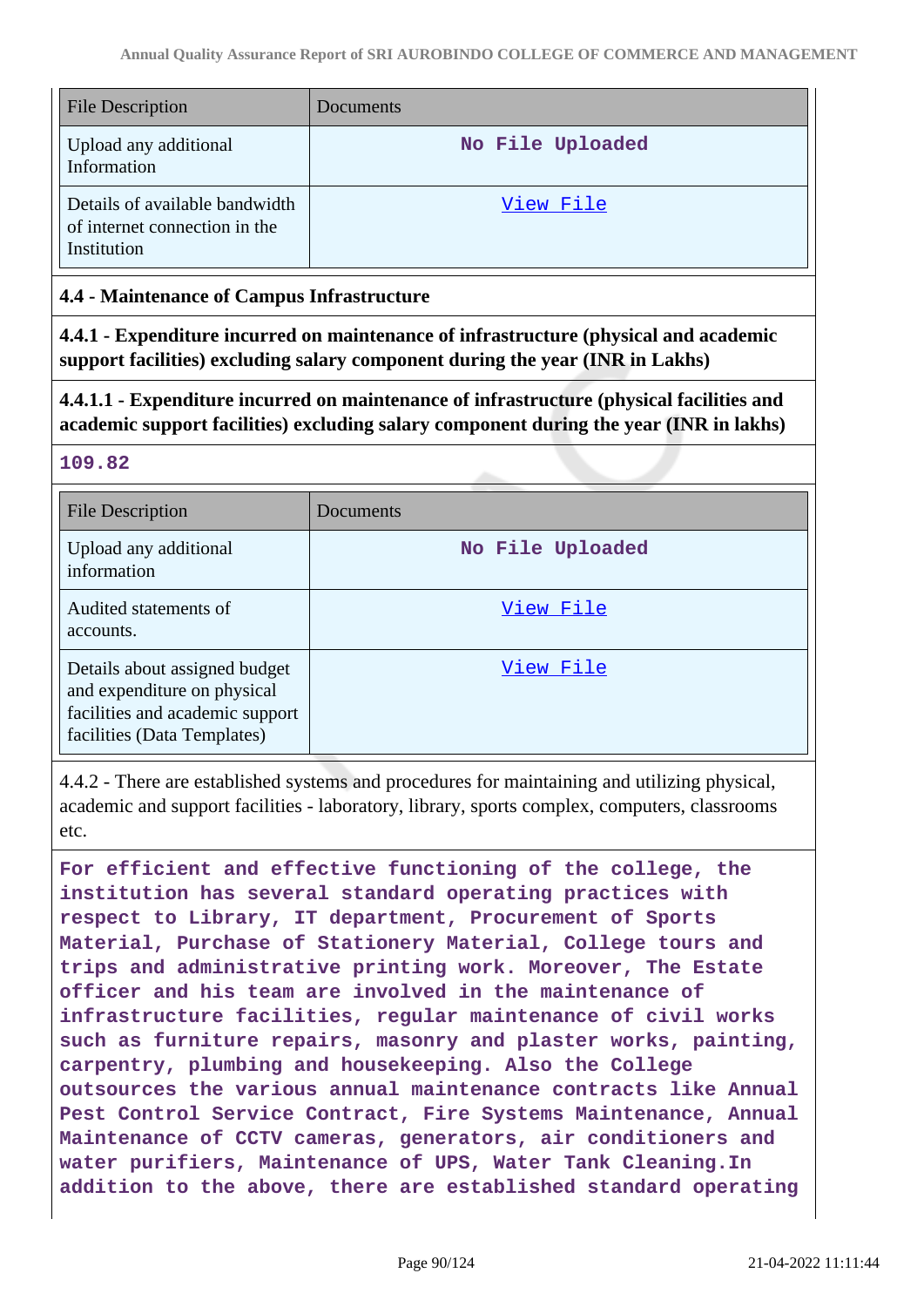**practices for utilizing physical and academic facilities in the form of student welfare activities fund, administrative support staff, operation of accounts and well-developed procedures for administrative duties.**

| <b>File Description</b>                                                                                                            | Documents        |  |
|------------------------------------------------------------------------------------------------------------------------------------|------------------|--|
| Upload any additional<br>information                                                                                               | No File Uploaded |  |
| Paste link for additional<br>information                                                                                           | <b>Nil</b>       |  |
| STUDENT SUPPORT AND PROGRESSION                                                                                                    |                  |  |
| 5.1 - Student Support                                                                                                              |                  |  |
| 5.1.1 - Number of students benefited by scholarships and free ships provided by the<br>Government during the year                  |                  |  |
| 5.1.1.1 - Number of students benefited by scholarships and free ships provided by the<br>Government during the year                |                  |  |
| $\overline{\mathbf{4}}$                                                                                                            |                  |  |
| <b>File Description</b>                                                                                                            | Documents        |  |
| Upload self attested letter with<br>the list of students sanctioned<br>scholarship                                                 | No File Uploaded |  |
| Upload any additional<br>information                                                                                               | View File        |  |
| Number of students benefited<br>by scholarships and free ships<br>provided by the Government<br>during the year (Data<br>Template) | View File        |  |

**5.1.2 - Number of students benefitted by scholarships, free ships etc. provided by the institution / non- government agencies during the year**

**5.1.2.1 - Total number of students benefited by scholarships, free ships, etc provided by the institution / non- government agencies during the year**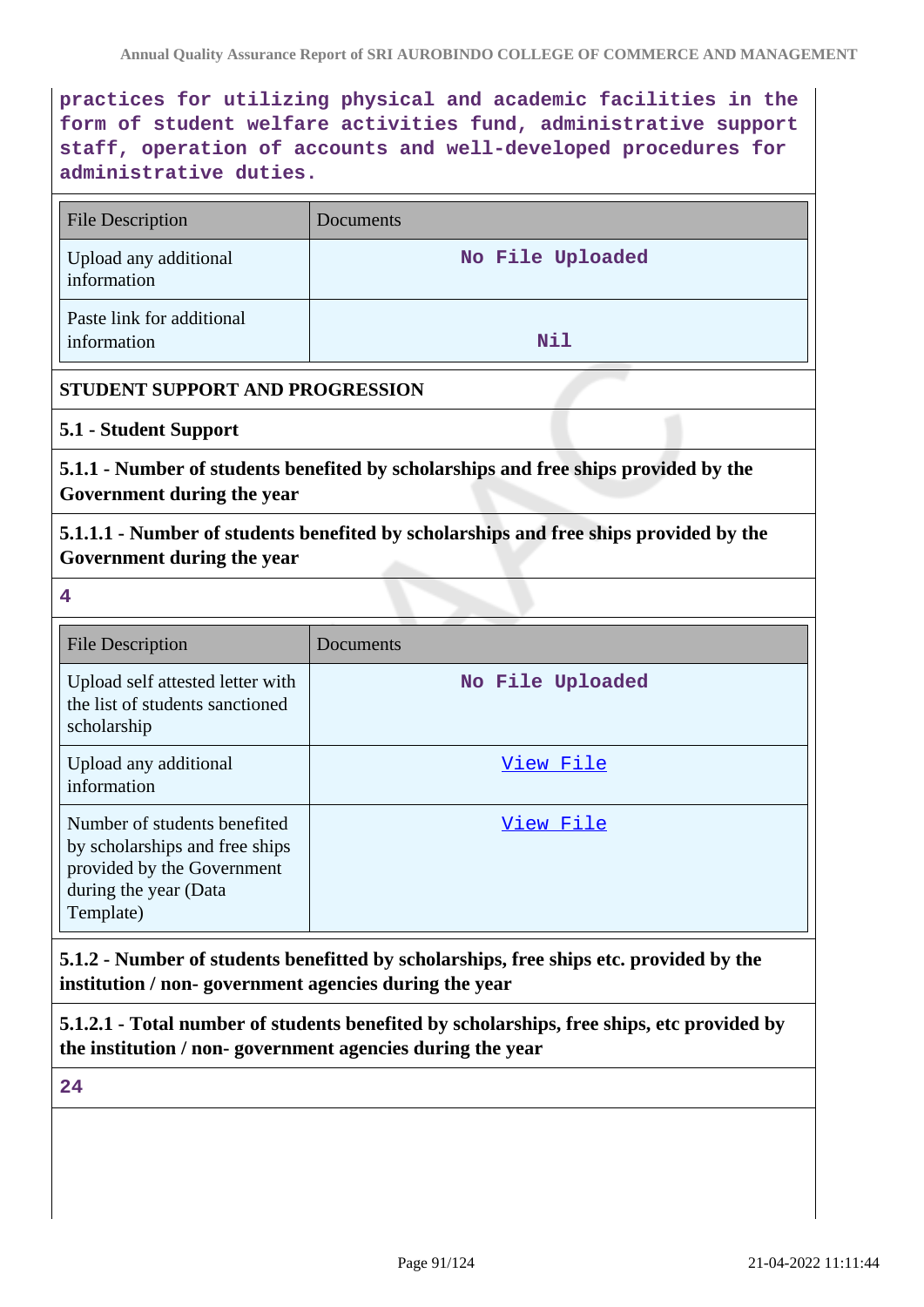| <b>File Description</b>                                                                                                                                                                                                                                 | Documents         |  |
|---------------------------------------------------------------------------------------------------------------------------------------------------------------------------------------------------------------------------------------------------------|-------------------|--|
| Upload any additional<br>information                                                                                                                                                                                                                    | View File         |  |
| Number of students benefited<br>by scholarships and free ships<br>institution / non-government<br>agencies in last 5 years (Date<br>Template)                                                                                                           | View File         |  |
| 5.1.3 - Capacity building and skills<br>enhancement initiatives taken by the<br>institution include the following: Soft skills<br>Language and communication skills Life<br>skills (Yoga, physical fitness, health and<br>hygiene) ICT/computing skills | B. 3 of the above |  |
| <b>File Description</b>                                                                                                                                                                                                                                 | Documents         |  |
| Link to institutional website                                                                                                                                                                                                                           | Nil               |  |
| Any additional information                                                                                                                                                                                                                              | View File         |  |
| Details of capability building<br>and skills enhancement<br>initiatives (Data Template)                                                                                                                                                                 | <u>View File</u>  |  |
| 5.1.4 - Number of students benefitted by guidance for competitive examinations and<br>career counseling offered by the institution during the year                                                                                                      |                   |  |
| 852                                                                                                                                                                                                                                                     |                   |  |
| 5.1.4.1 - Number of students benefitted by guidance for competitive examinations and<br>career counseling offered by the institution during the year                                                                                                    |                   |  |
| 852                                                                                                                                                                                                                                                     |                   |  |
| <b>File Description</b>                                                                                                                                                                                                                                 | Documents         |  |
| Any additional information                                                                                                                                                                                                                              | View File         |  |
| Number of students benefited<br>by guidance for competitive<br>examinations and career<br>counseling during the year<br>(Data Template)                                                                                                                 | <u>View File</u>  |  |
| A. All of the above<br>5.1.5 - The Institution has a transparent<br>mechanism for timely redressal of student                                                                                                                                           |                   |  |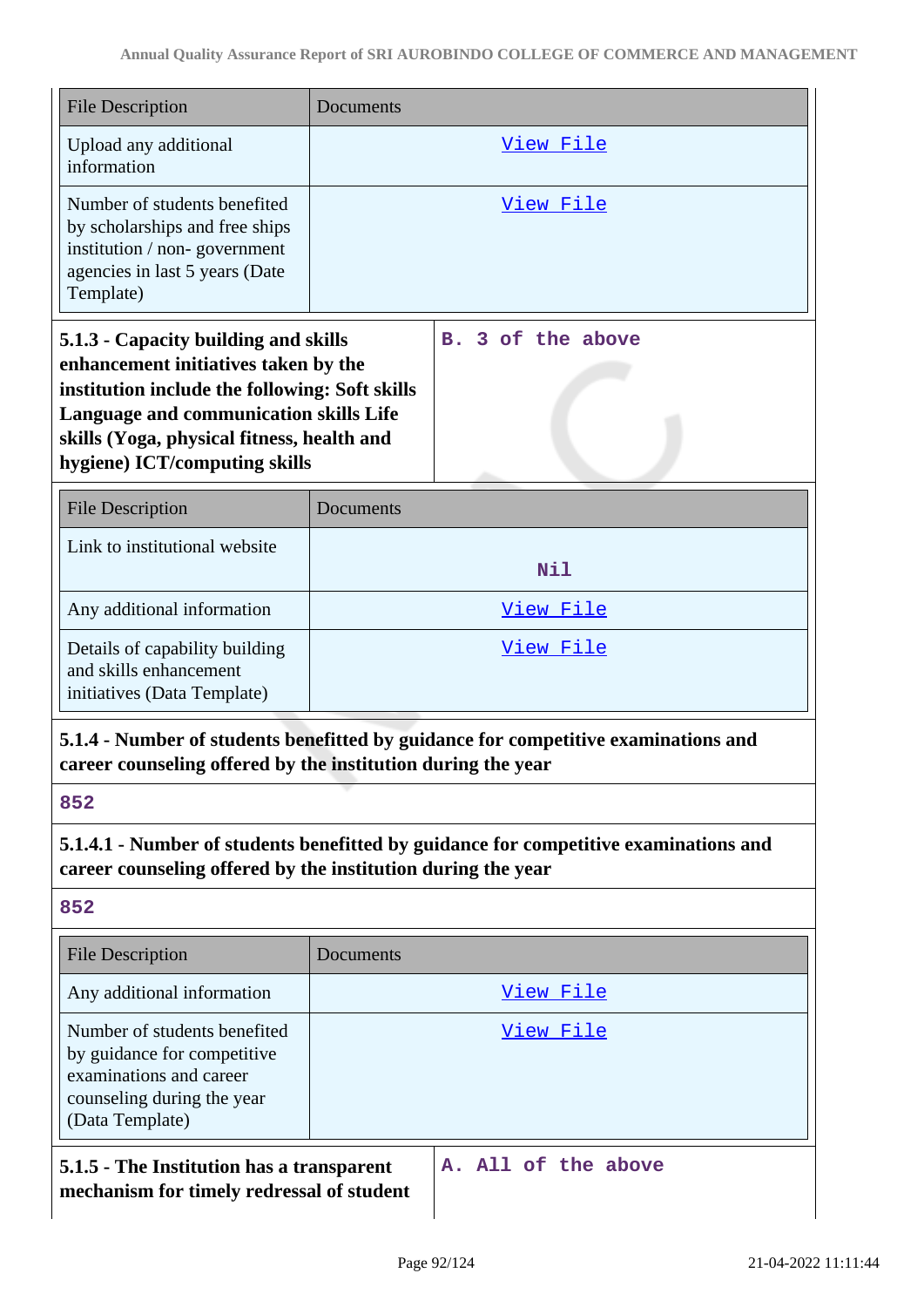| grievances including sexual harassment and  |
|---------------------------------------------|
| ragging cases Implementation of guidelines  |
| of statutory/regulatory bodies Organization |
| wide awareness and undertakings on          |
| policies with zero tolerance Mechanisms for |
| submission of online/offline students'      |
| grievances Timely redressal of the          |
| grievances through appropriate committees   |

| <b>File Description</b>                                                                                                                  | Documents        |
|------------------------------------------------------------------------------------------------------------------------------------------|------------------|
| Minutes of the meetings of<br>student redressal committee,<br>prevention of sexual<br>harassment committee and<br>Anti Ragging committee | View File        |
| Upload any additional<br>information                                                                                                     | No File Uploaded |
| Details of student grievances<br>including sexual harassment<br>and ragging cases                                                        | No File Uploaded |

## **5.2 - Student Progression**

## **5.2.1 - Number of placement of outgoing students during the year**

# **5.2.1.1 - Number of outgoing students placed during the year**

**0**

| <b>File Description</b>                  | Documents        |
|------------------------------------------|------------------|
| Self-attested list of students<br>placed | No File Uploaded |
| Upload any additional<br>information     | No File Uploaded |

# **5.2.2 - Number of students progressing to higher education during the year**

### **5.2.2.1 - Number of outgoing student progression to higher education**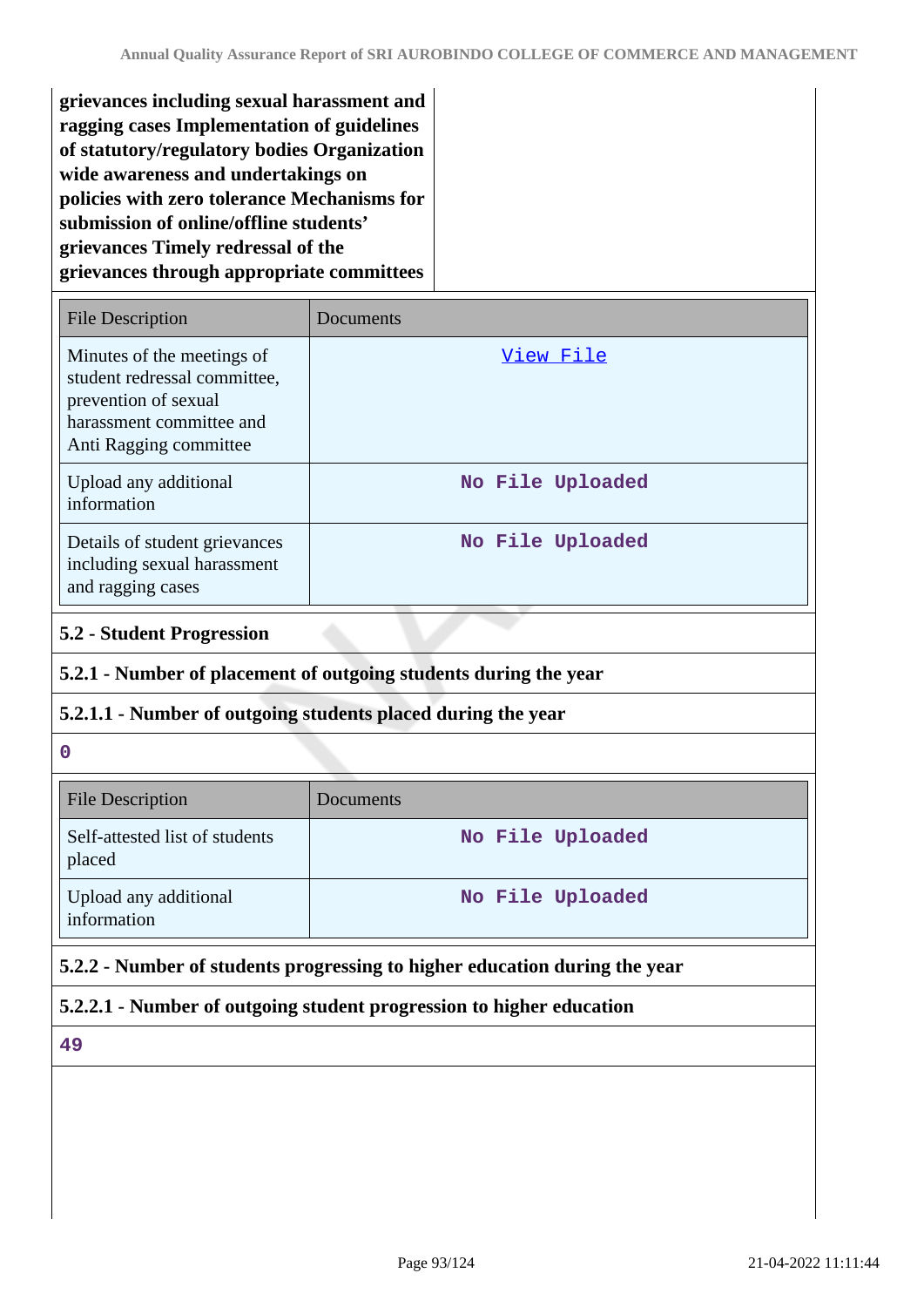| <b>File Description</b>                               | Documents        |
|-------------------------------------------------------|------------------|
| Upload supporting data for<br>student/alumni          | View File        |
| Any additional information                            | No File Uploaded |
| Details of student progression<br>to higher education | View File        |

**5.2.3 - Number of students qualifying in state/national/ international level examinations during the year (eg: JAM/CLAT/GATE/ GMAT/CAT/GRE/ TOEFL/ Civil Services/State government examinations)**

**5.2.3.1 - Number of students qualifying in state/ national/ international level examinations (eg: JAM/CLAT/NET/ SLET/ GATE/ GMAT/CAT/GRE/ TOEFL/ Civil Services/ State government examinations) during the year**

**15**

| <b>File Description</b>                | Documents |
|----------------------------------------|-----------|
| Upload supporting data for the<br>same | View File |
| Any additional information             | View File |

# **5.3 - Student Participation and Activities**

**5.3.1 - Number of awards/medals for outstanding performance in sports/cultural activities at university/state/national / international level (award for a team event should be counted as one) during the year**

**5.3.1.1 - Number of awards/medals for outstanding performance in sports/cultural activities at university/state/ national / international level (award for a team event should be counted as one) during the year.**

| <b>File Description</b>                                                                                                                                                               | Documents        |
|---------------------------------------------------------------------------------------------------------------------------------------------------------------------------------------|------------------|
| e-copies of award letters and<br>certificates                                                                                                                                         | No File Uploaded |
| Any additional information                                                                                                                                                            | View File        |
| Number of awards/medals for<br>outstanding performance in<br>sports/cultural activities at uni<br>versity/state/national/internatio<br>nal level (During the year)<br>(Data Template) | View File        |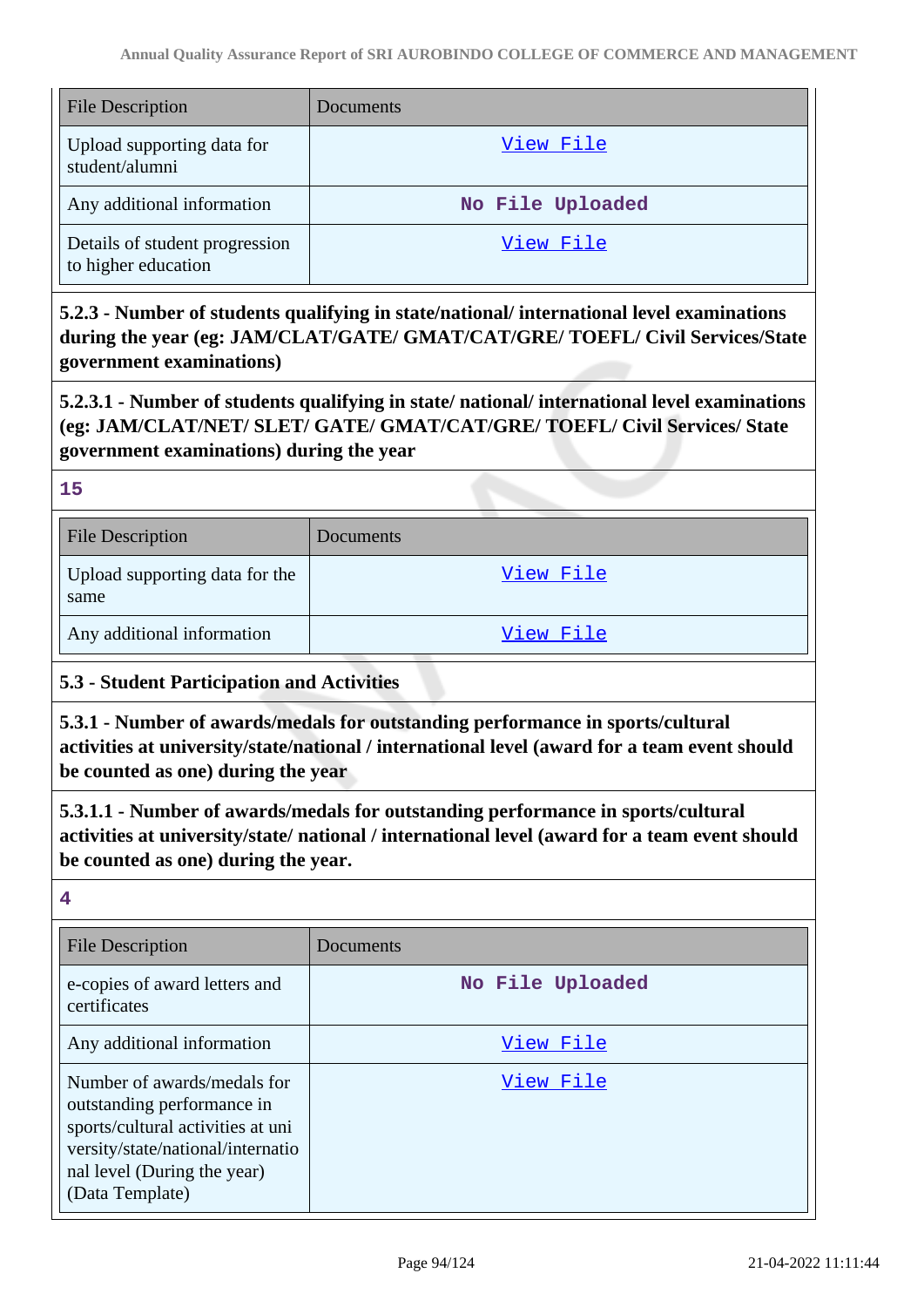5.3.2 - Institution facilitates students' representation and engagement in various administrative, co-curricular and extracurricular activities (student council/ students representation on various bodies as per established processes and norms )

**SACCM Student Council was formed with the objective of creating effective management competencies in terms of developing administrative and leadership skills amongst students. It comprises of student coordinators who are selected by the faculty coordinators of various activities. The selection of student in the council is based upon following parameters:**

**a. Student's aptitude in running a particular activity;**

**b. Student's experience in coordinating various elements of the activity;**

**c. A reasonable level of student's previous achievement in the activity;**

**d. Student's potential in leading the administrative functions of the College.**

**As an endeavour to motivate the students excelling in academics in University results, from the session 2019-20, they are also a part of SACCM student council as a means of rewarding their exceptional achievements. There are 72 students who are members of student council. The number of Student Coordinator varies for each activity. The activities or events wherein the workload or student involvement is more, require the more number of Student Coordinators and vice versa. Periodic meetings are organized for the student council that help College management to finalize certain students' related decisions like implementation of the College Uniform, adding or changing any College event, celebration of any festival etc.**

| <b>File Description</b>                  | Documents |
|------------------------------------------|-----------|
| Paste link for additional<br>information | Nil       |
| Upload any additional<br>information     | View File |

**5.3.3 - Number of sports and cultural events/competitions in which students of the Institution participated during the year (organized by the institution/other institutions)**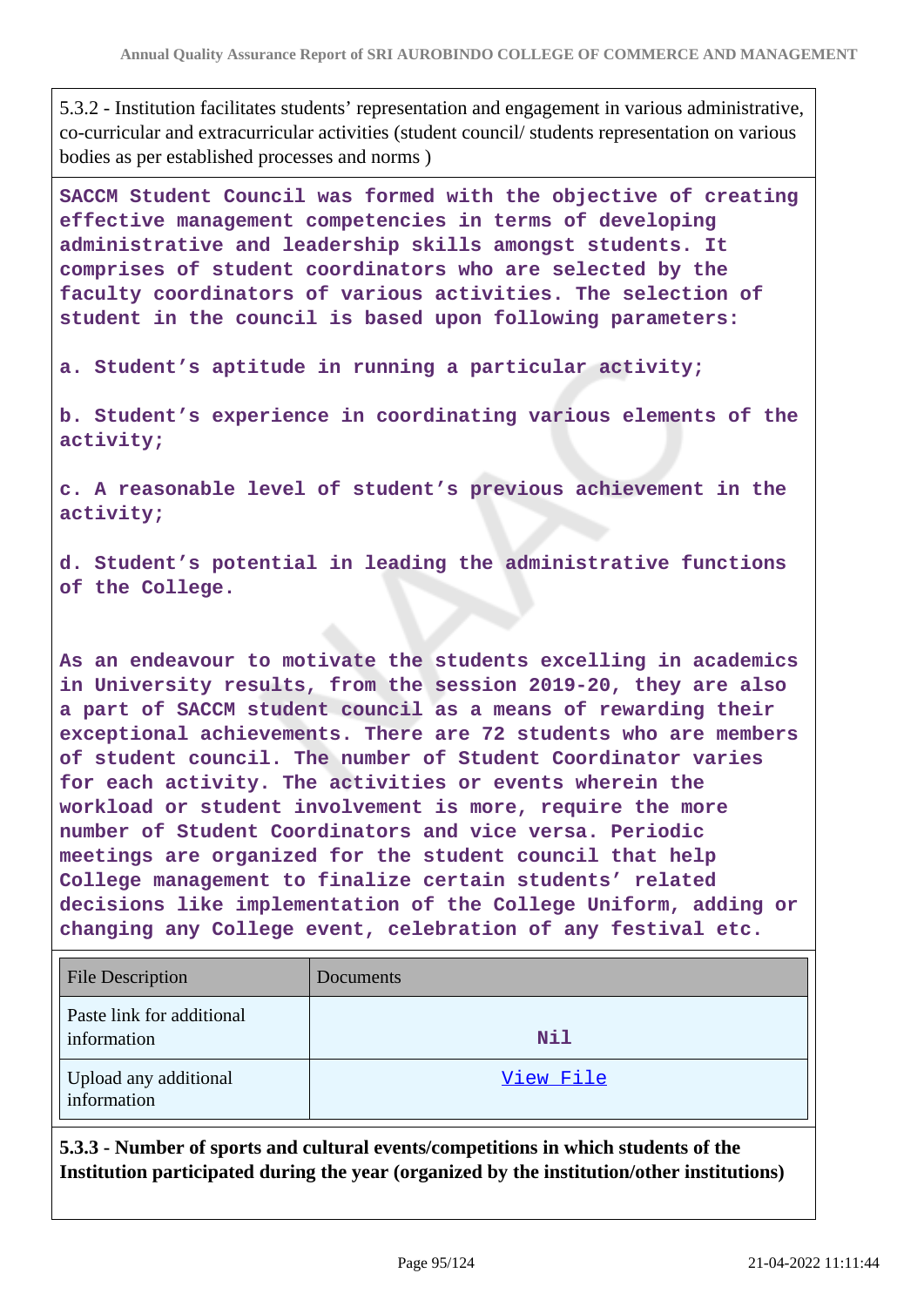# **5.3.3.1 - Number of sports and cultural events/competitions in which students of the Institution participated during the year**

**6**

| <b>File Description</b>                                                                                                                                                                                | Documents        |
|--------------------------------------------------------------------------------------------------------------------------------------------------------------------------------------------------------|------------------|
| Report of the event                                                                                                                                                                                    | View File        |
| Upload any additional<br>information                                                                                                                                                                   | No File Uploaded |
| Number of sports and cultural<br>events/competitions in which<br>students of the Institution<br>participated during the year<br>(organized by the<br>institution/other institutions<br>(Data Template) | View File        |

#### **5.4 - Alumni Engagement**

5.4.1 - There is a registered Alumni Association that contributes significantly to the development of the institution through financial and/or other support services

**SACCM Alumni Association was registered on 13th October, 2014. The association was formed with the objective for upholding and expanding the growth of the college. Following are the ways in which Alumni contribute:**

**1. Alumni are our brand ambassadors and they have been instrumental in building good reputation for the college in the society through word-of-mouth publicity. There has been a trend of alumni's kin seeking admission in college every year which proves that the college alumni have been contributing a lot towards image building of the college.**

**2. It has been observed that majority of our students come from the business families. The college alumni have been helping in organizing industrial visits to different industrial organizations for providing diverse practical business exposure to young SACCMites.**

**3. The college invites its University Gold Medalists and Top University Rank holders from pass out batches to share academic and personal tips to the potential achievers of the on-going batches.**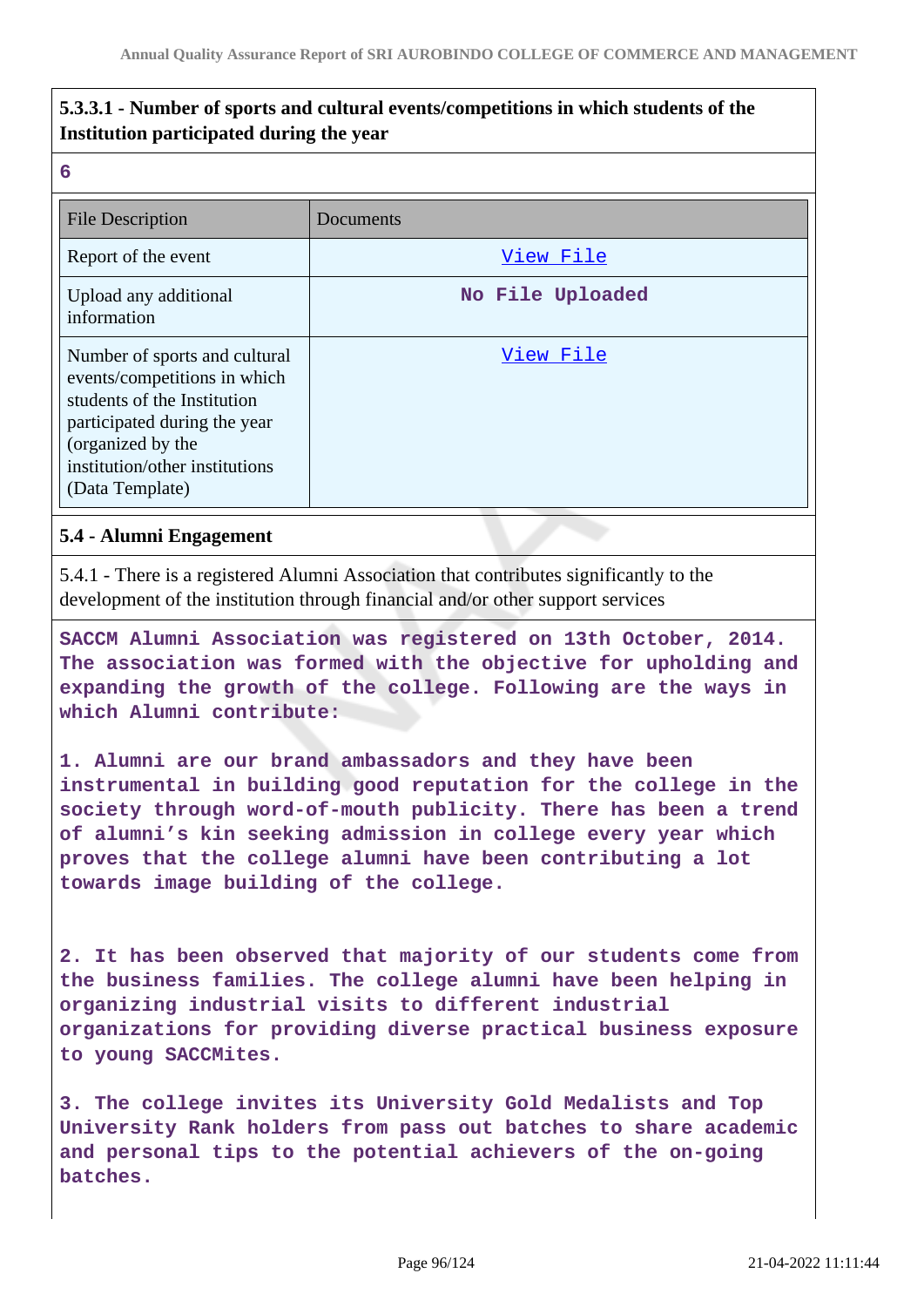**4. Well placed alumni are invited by the college to address the students and share their industry experience and provide career guidance to the present students.**

# **5. Alumni Association of the college provides financial assistance and scholarships to needy and deserving students.**

| <b>File Description</b>                  | Documents        |
|------------------------------------------|------------------|
| Paste link for additional<br>information | Nil              |
| Upload any additional<br>information     | No File Uploaded |

# **5.4.2 - Alumni contribution during the year (INR in Lakhs)**

| <b>File Description</b>              | Documents        |
|--------------------------------------|------------------|
| Upload any additional<br>information | No File Uploaded |

### **GOVERNANCE, LEADERSHIP AND MANAGEMENT**

#### **6.1 - Institutional Vision and Leadership**

6.1.1 - The governance of the institution is reflective of and in tune with the vision and mission of the institution

**Aspiring to be one of country's leading institutions, SACCM envisages creating business leaders with dynamic competencies who can contribute to the society and nation. The Governing body, a perfect blend of industrialists and academicians, helps in identifying, creating, and adopting practices needed to translate the vision of the college into reality. A comparative analysis of the students' academic-performance is carried out semester-wise with other leading institutions to know the areas requiring improvement. To enable students imbibe Sri Aurobindo's philosophy of integral education and ensuring holistic development, wide-ranging extra-curricular activities are organized comprising 'Independent-Thinking' for developing critical-thinking, 'British-Parliamentary-Debate' -for oratory and leadership skills and organizing skills are instilled by engaging students in organizing fests, cultural-programs etc. Faculty development is considered imperative and ensured through a well thought 'Faculty- Development-Policy'. Periodic review of annual activities is done to strengthen existing and suggest new programs.**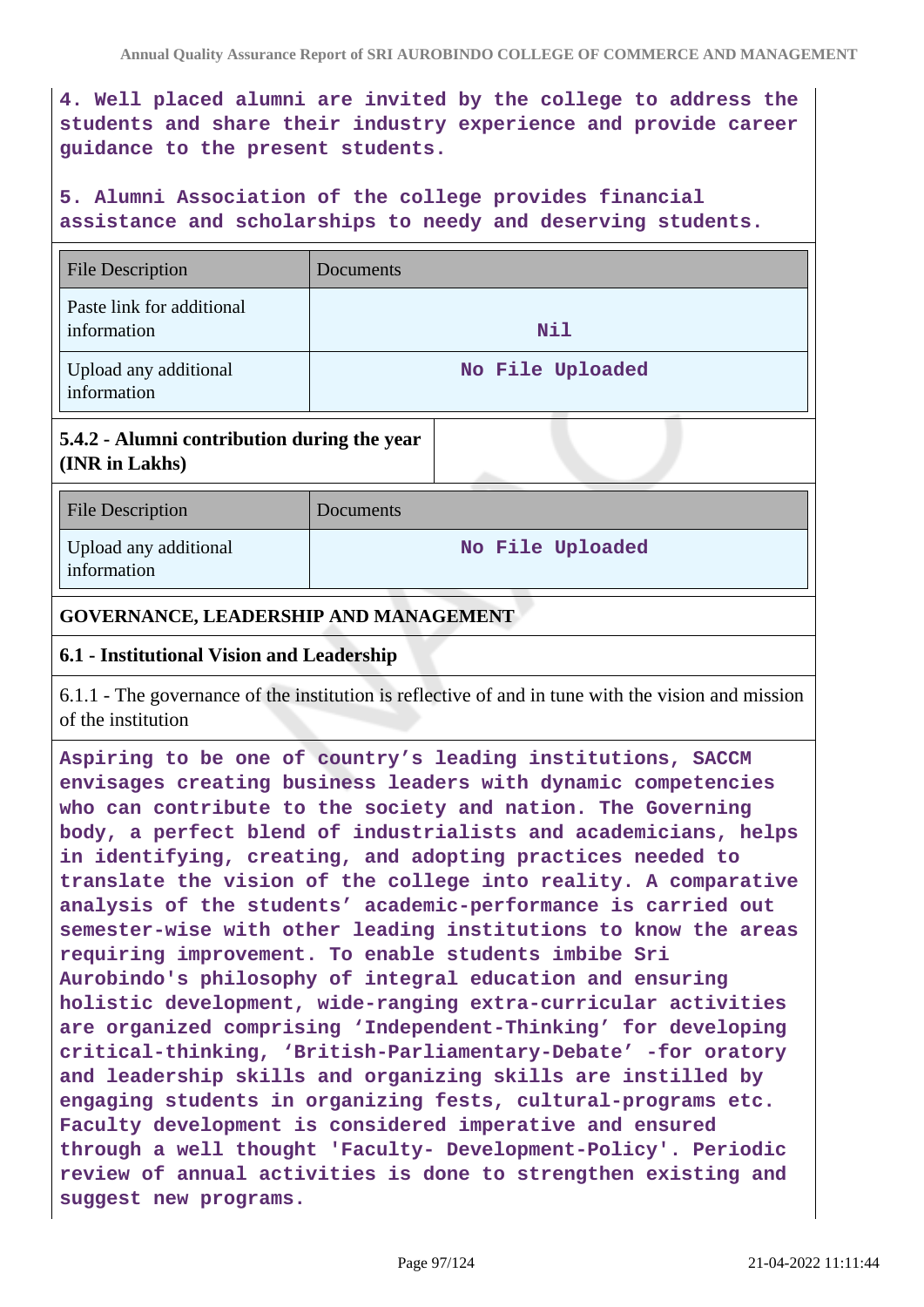**Faculty is entrusted with the independent responsibility of various committees like RFDC, Discipline, LAC to stimulate a sense of belongingness towards institutional mission and promote a participative management. Moreover, different policies and governance mechanism of the institution ensure its effective administration and certains the institutional progress towards its vision while underpinning 'Performance', 'Participation' and 'Pride' of the institution**

| <b>File Description</b>                  | Documents |
|------------------------------------------|-----------|
| Paste link for additional<br>information | Nil       |
| Upload any additional<br>information     | View File |

6.1.2 - The effective leadership is visible in various institutional practices such as decentralization and participative management.

**Believing strongly in the ethos of delegation and participation in its working, the college follows participative management in decision-making at three levels. At the top level, Governing body comprising erudite academicians and eminent industrialists, monitors college's performance and act as mentors and take all strategic decisions after due consultation. At second level, numerous committees like Discipline Committee, Budget-Committee, LAC, ICC, GRC, RFDC, WDC, comprising faculty and non-teaching staff entrusted with independent responsibility manage various affairs .**

**Lastly, students' participation is promoted through student council comprising of student representatives who are consulted and involved in relevant issues and participate through Event-Organizing-Committees. In addition, all the academic and extracurricular activities are organized and coordinated by the faculty with support of student organizers.**

**Moreover, faculty is fully involved in administrative operations like Examinations, Faculty Development Programs, Admissions Committee, Budget finalization committee etc. Like members of Budget committee not only participate in the designing of prospective budget proposals but take active part in the discussions when the approval for the same is sought from the competent authority. On similar lines, the members of RFDC independently shortlist and finalize the themes and resource persons for FDP programs through mutual deliberations.**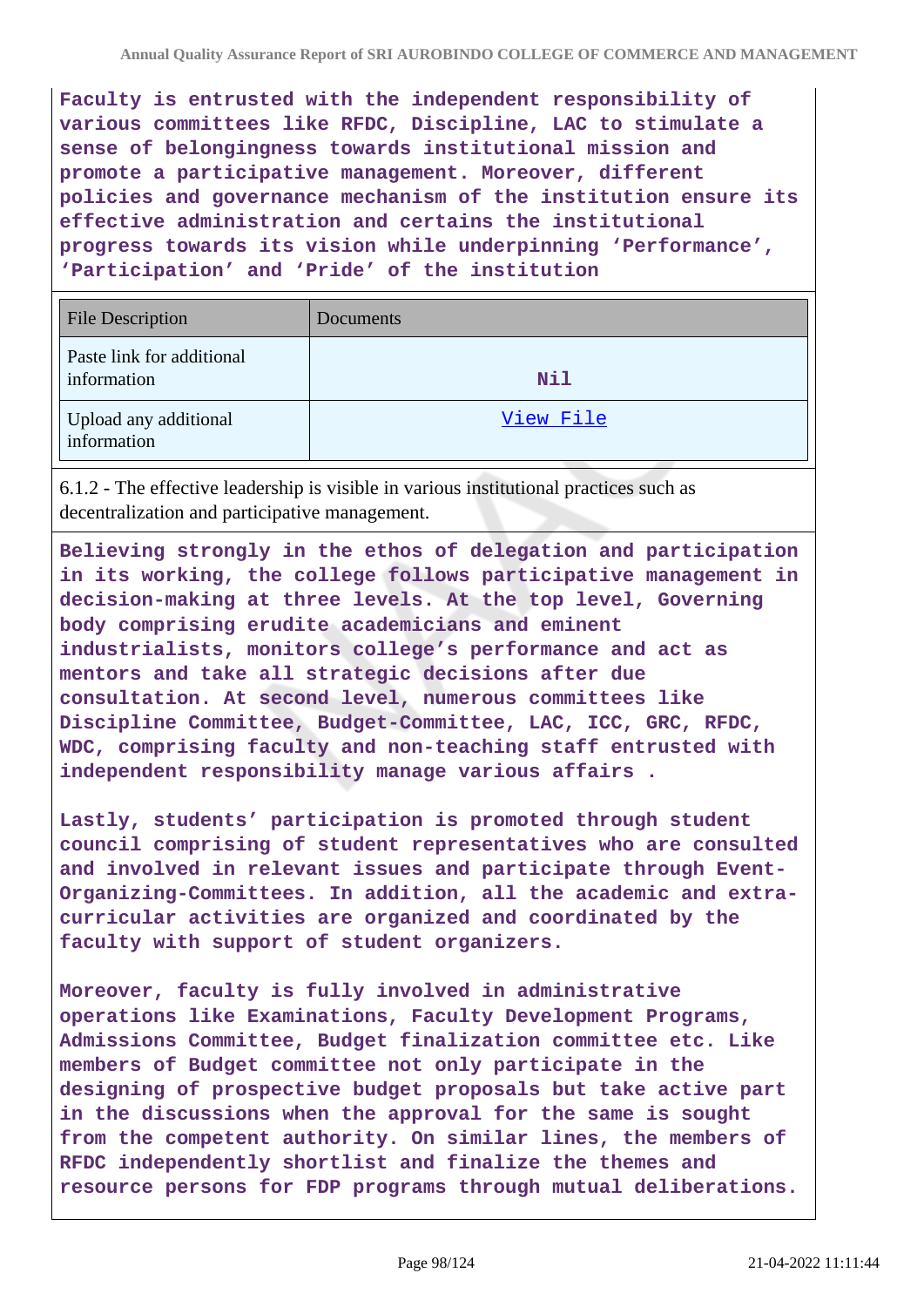| File Description                         | Documents |
|------------------------------------------|-----------|
| Paste link for additional<br>information | Nil       |
| Upload any additional<br>information     | View File |

### **6.2 - Strategy Development and Deployment**

6.2.1 - The institutional Strategic/ perspective plan is effectively deployed

**In any organization, pursuit for excellence in any field is embedded in the planned execution of vision and Mission. SACCM has adopted perspective planning in all facets, be it the Teaching-Learning-Evaluation, infrastructural development or Faculty Development. As a partnered endeavor, IQAC and Principal in consultation with activity in charges, develop a road map for long term plans, followed by approval of Governing Body. The long term plans are then bifurcated into yearly plans. Though perspective plans have been successfully executed in all areas, but the most notable part in this period has been the upgradation and renovation done in physical as well as einfrastructure. SACCM has successfully implemented plans pertaining to initializing setting up of new computer centre and Auditorium. Also installation of ACs in classrooms, shifting to 'Digital Classroom' through Microsoft-Teams -Platform, provision of individual laptops to faculty having latest trends and technology with i5 Processors, digitizers, mics with noise cancellation feature and webcams, upgrading of leased-line-internet bandwidth from 20 Mbps to 60 Mbps has led to strengthen the ICT infrastructure in college and make the institution future ready in the best possible way.**

| <b>File Description</b>                                   | Documents                                                                                             |
|-----------------------------------------------------------|-------------------------------------------------------------------------------------------------------|
| Strategic Plan and deployment<br>documents on the website | View File                                                                                             |
| Paste link for additional<br>information                  | http://saccm.in/wp-content/uploads/2022/A<br>OAR-2020-21-documents/Perspective%20Plan%<br>20SACCM.pdf |
| Upload any additional<br>information                      | View File                                                                                             |

6.2.2 - The functioning of the institutional bodies is effective and efficient as visible from policies, administrative setup, appointment and service rules, procedures, etc.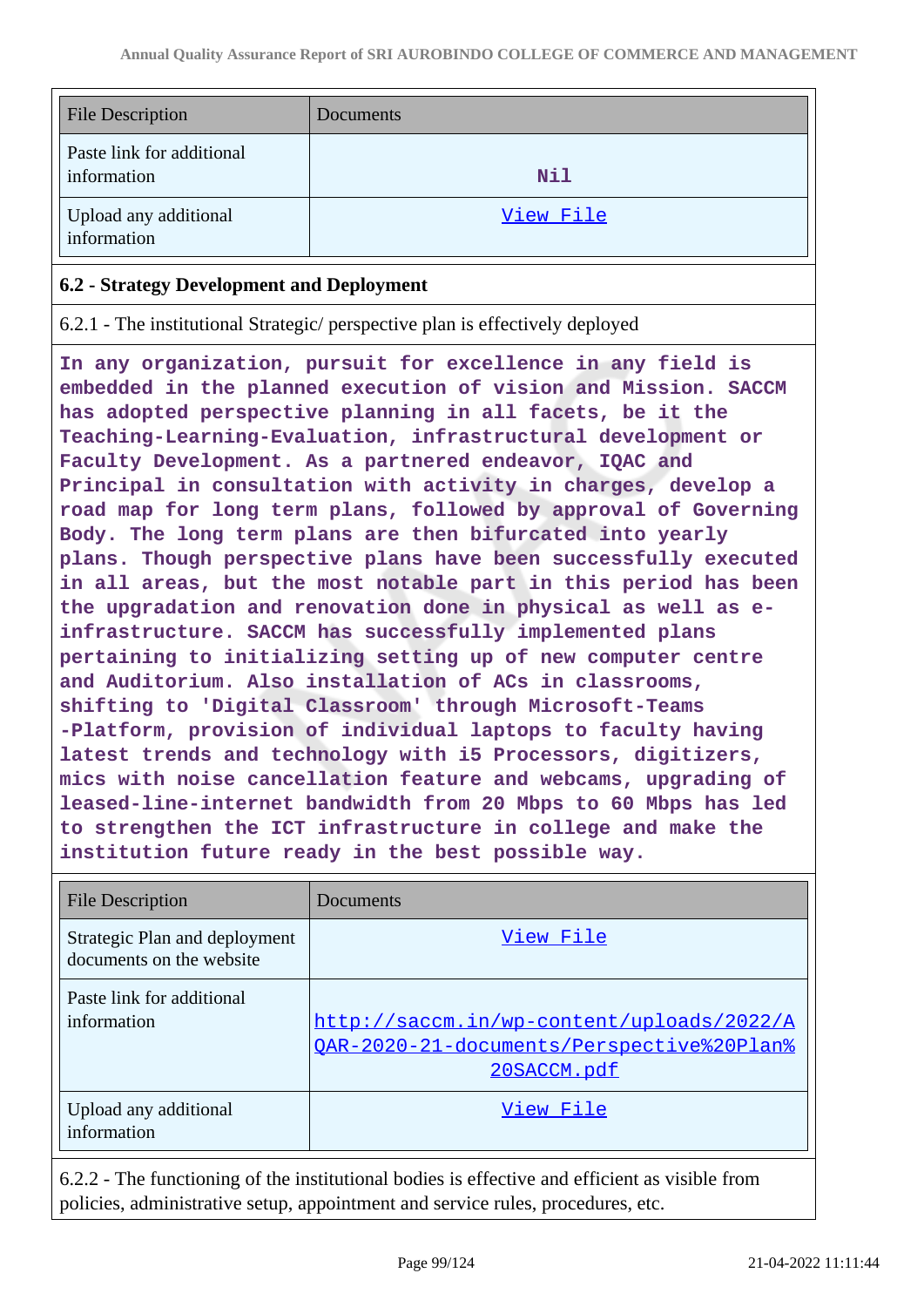**In reference to the organogram given in the weblink, the institution has six levels of hierarchy in its organization structure. At the top level, there is Governing Body performing the steering, mentoring and monitoring tasks and taking all strategic decisions. Principal comes at the second level of the hierarchy and is eventually responsible for overall functioning of the college. All functioning of the College is catalogued into six key functions placed at the third level viz. Registrar, Controller of examination, Dean Student Welfare and Alumni, and NAAC coordinator etc. under charge of different Faculty Members.**

**At fourth level, there is an administrative organizational structure. At the fifth level, various activities and functions are delegated to various committees as stated earlier. The committee members or designated in charges of the activity/function are empowered to steer the affairs of their committees. Under the guidance of designated in charges at fourth level, every function strives towards Vision and Mission of the College.**

**Lastly, A student council comprising of student representatives is constituted and involved to support activity in charges as coordinating committee members who are consulted on relevant issues from time to time.**

| <b>File Description</b>                                                                                                                                    | Documents |                                                |
|------------------------------------------------------------------------------------------------------------------------------------------------------------|-----------|------------------------------------------------|
| Paste link for additional<br>information                                                                                                                   |           | Nil                                            |
| Link to Organogram of the<br>Institution webpage                                                                                                           |           | https://saccm.in/organizational-<br>structure/ |
| Upload any additional<br>information                                                                                                                       |           | No File Uploaded                               |
| 6.2.3 - Implementation of e-governance in<br>areas of operation Administration Finance<br>and Accounts Student Admission and<br><b>Support Examination</b> |           | A. All of the above                            |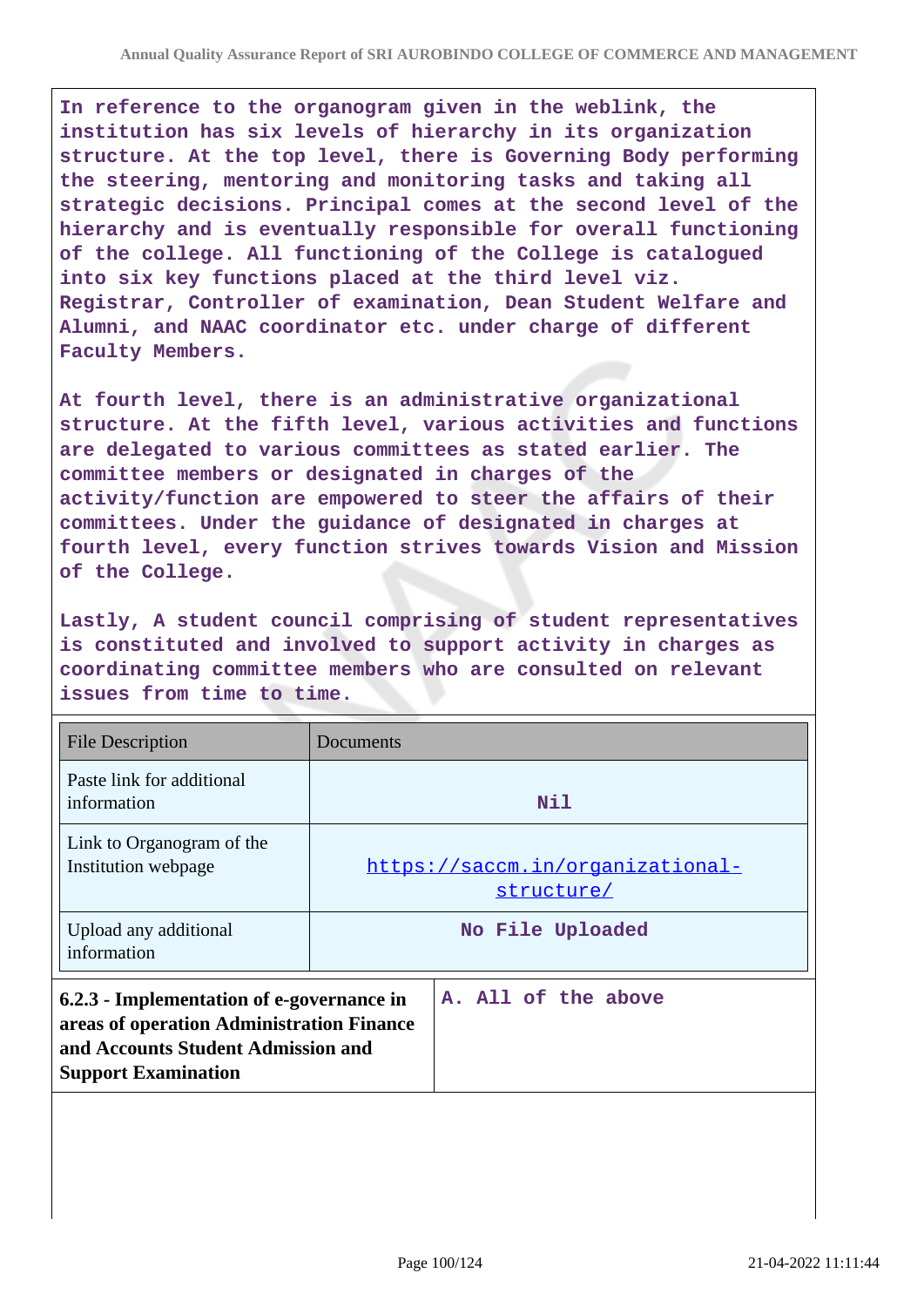| <b>File Description</b>                                                                                       | Documents        |
|---------------------------------------------------------------------------------------------------------------|------------------|
| ERP (Enterprise Resource)<br>Planning)Document                                                                | View File        |
| Screen shots of user interfaces                                                                               | No File Uploaded |
| Any additional information                                                                                    | No File Uploaded |
| Details of implementation of e-<br>governance in areas of<br>operation, Administration etc<br>(Data Template) | View File        |

#### **6.3 - Faculty Empowerment Strategies**

6.3.1 - The institution has effective welfare measures for teaching and non- teaching staff

**The College has number of welfare schemes for the members of the faculty, non-teaching and sub staff, the details of the same are given as under:**

#### **For Teaching staff**

- **Sponsoring faculty members' participation in seminars, conferences and workshops.**
- **Sanctioning paid duty leaves to attend General Orientation Programmes and Subject Specific Refresher Courses organized by UGC-run Academic Staff Colleges.**
- **Granting paid study leave for Pre-Ph.D. coursework.**
- **Supporting transportation, meal and other allied expenses in an endeavour to extend industry-academia interface.**
- **The benefits of the paid maternity leave which are to be given to the regular staff, are also extended to the adhoc faculty.**
- **Provision of monthly short leave where the college grants two hours of paid time off every month in case of any emergency**
- **Sports facilities for recreation**
- **Provision of Duty Leave**

#### **For Non-teaching**

- **Accommodation in the campus on nominal rent.**
- **Free uniforms and shoes**
- **Recreational program for sub-staff and their families to motivate them intrinsically by recognizing them as an inextricable and vital part of SACCM family.**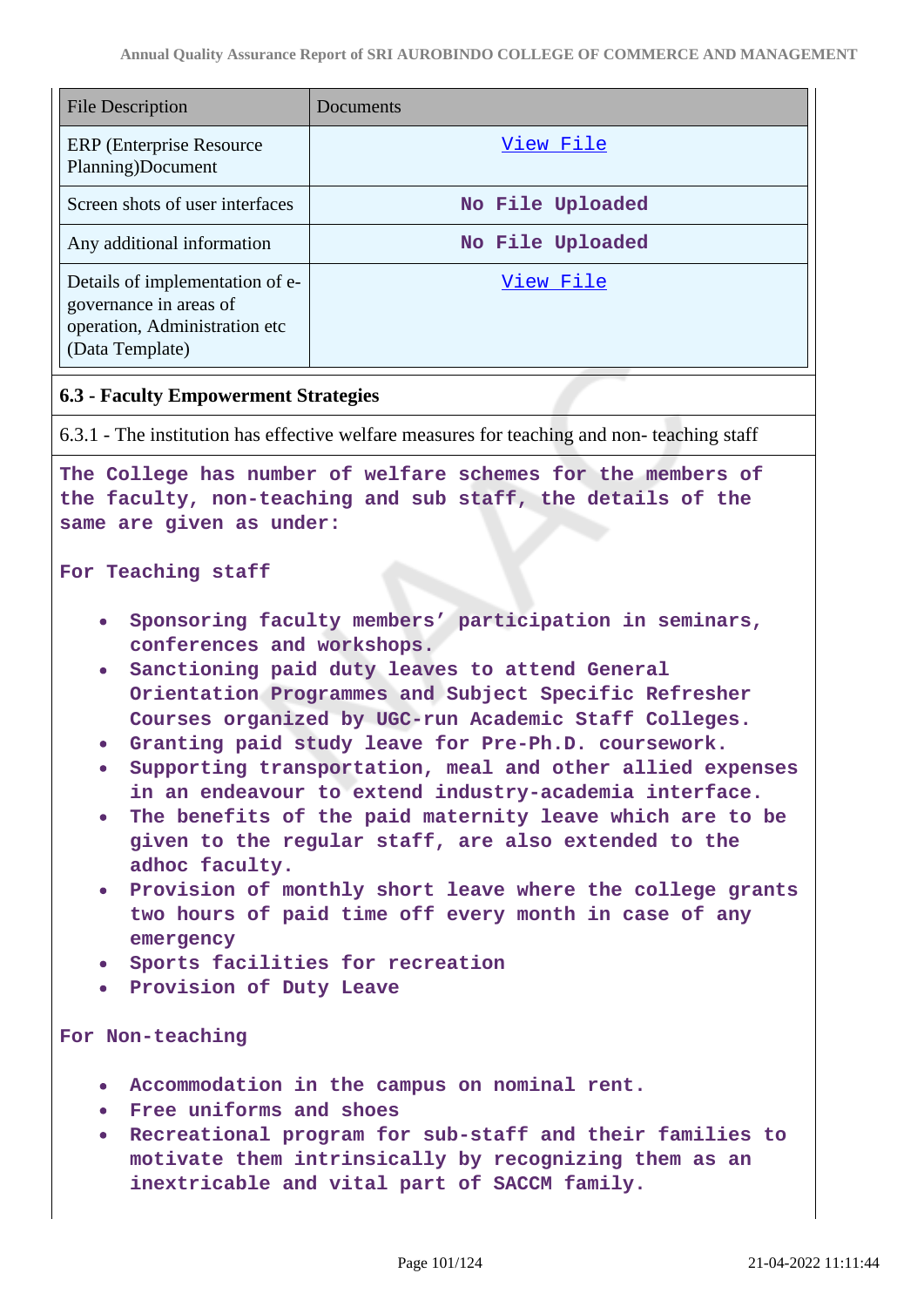# **For Teaching and Non-teaching both**

- **Group Mediclaim Insurance**
- **Free of cost bus facility**

| <b>File Description</b>                  | Documents |
|------------------------------------------|-----------|
| Paste link for additional<br>information | Nil       |
| Upload any additional<br>information     | View File |

**6.3.2 - Number of teachers provided with financial support to attend conferences/ workshops and towards membership fee of professional bodies during the year**

**6.3.2.1 - Number of teachers provided with financial support to attend conferences/workshops and towards membership fee of professional bodies during the year**

#### **07**

| <b>File Description</b>                                                                                                             | Documents |
|-------------------------------------------------------------------------------------------------------------------------------------|-----------|
| Upload any additional<br>information                                                                                                | View File |
| Details of teachers provided<br>with financial support to attend<br>conference, workshops etc<br>during the year (Data<br>Template) | View File |

**6.3.3 - Number of professional development /administrative training programs organized by the institution for teaching and non-teaching staff during the year**

**6.3.3.1 - Total number of professional development /administrative training Programmes organized by the institution for teaching and non teaching staff during the year**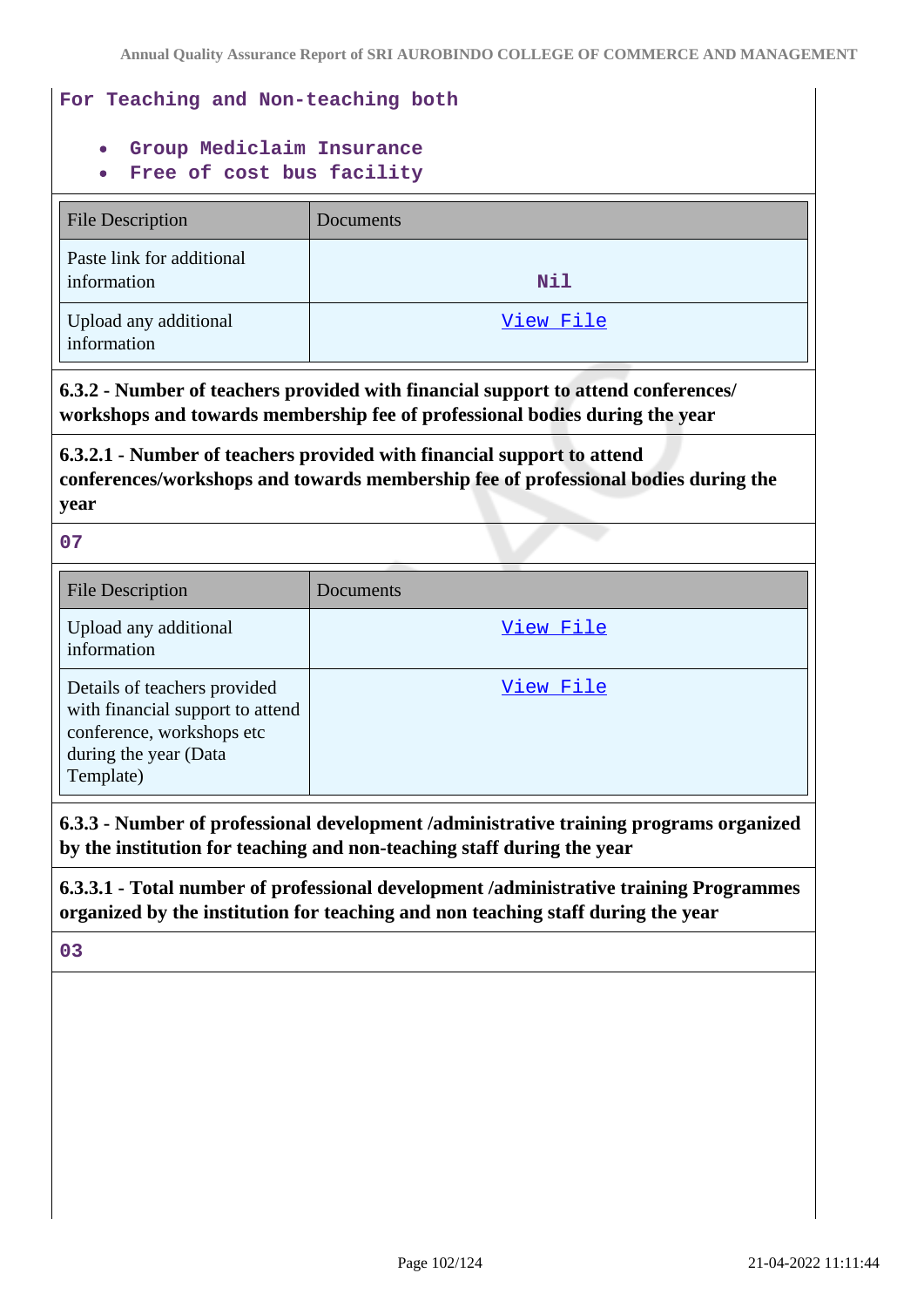| <b>File Description</b>                                                                                                                                                 | Documents        |
|-------------------------------------------------------------------------------------------------------------------------------------------------------------------------|------------------|
| Reports of the Human<br><b>Resource Development</b><br>Centres (UGCASC or other<br>relevant centres).                                                                   | No File Uploaded |
| <b>Reports of Academic Staff</b><br>College or similar centers                                                                                                          | No File Uploaded |
| Upload any additional<br>information                                                                                                                                    | <u>View File</u> |
| Details of professional<br>development / administrative<br>training Programmes<br>organized by the University for<br>teaching and non teaching staff<br>(Data Template) | <u>View File</u> |

**6.3.4 - Number of teachers undergoing online/face-to-face Faculty development Programmes (FDP) during the year (Professional Development Programmes, Orientation / Induction Programmes, Refresher Course, Short Term Course etc.)**

**6.3.4.1 - Total number of teachers attending professional development Programmes viz., Orientation / Induction Programme, Refresher Course, Short Term Course during the year**

**13**

| <b>File Description</b>                                                                                    | Documents        |
|------------------------------------------------------------------------------------------------------------|------------------|
| <b>IQAC</b> report summary                                                                                 | No File Uploaded |
| Reports of the Human<br><b>Resource Development</b><br>Centres (UGCASC or other<br>relevant centers)       | No File Uploaded |
| Upload any additional<br>information                                                                       | View File        |
| Details of teachers attending<br>professional development<br>programmes during the year<br>(Data Template) | View File        |

6.3.5 - Institutions Performance Appraisal System for teaching and non- teaching staff

**The college has a comprehensive performance appraisal system in place under which the faculty is appraised on four parameters namely results, research and case study, student feedback and**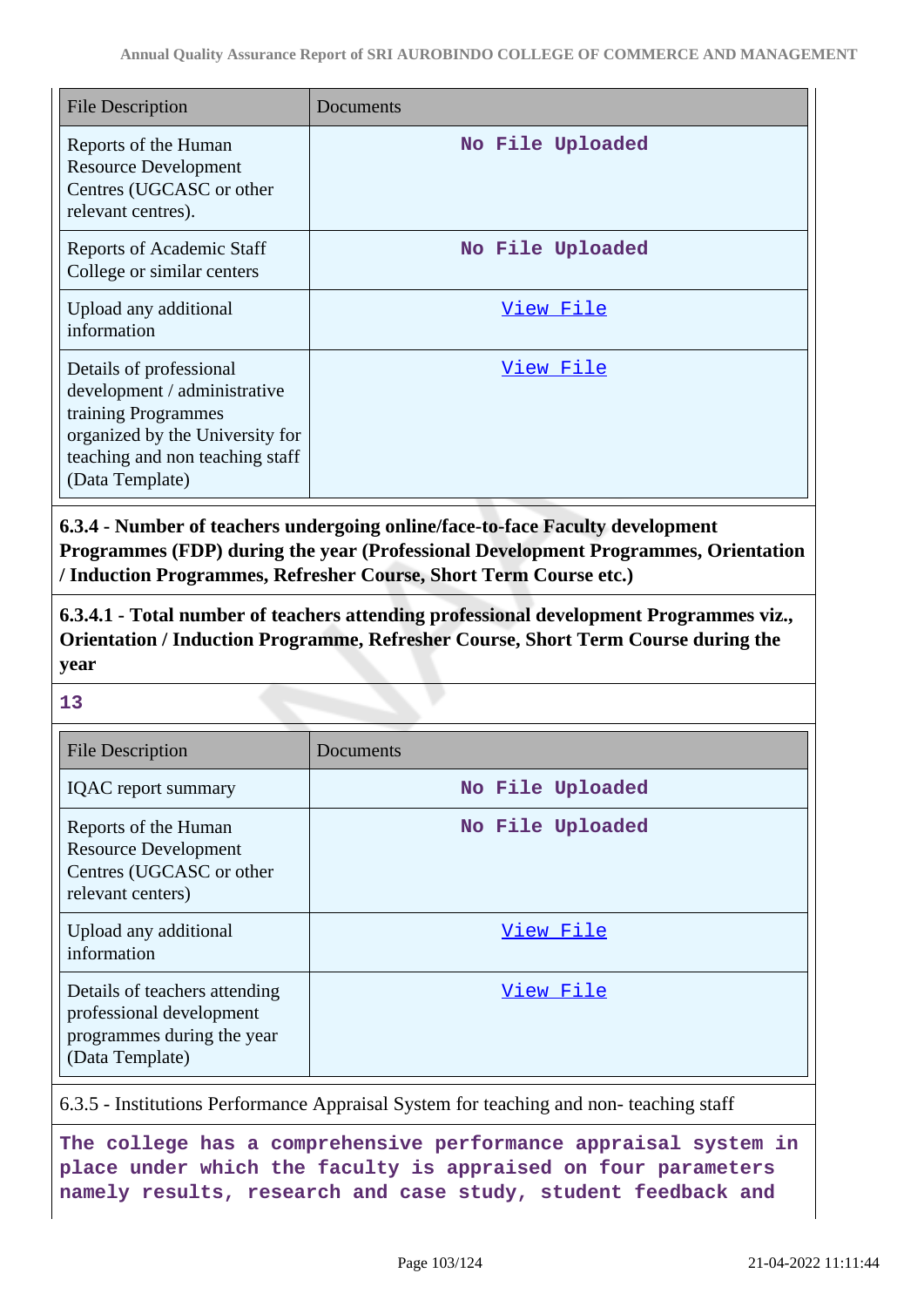#### **administrative duties.**

**Under the first parameter, scores of each class taught by the subject teacher is evaluated individually as well as in comparison to the best colleges of University. In the second parameter naming research and case study, faculty is assessed based on research papers published in UGC notified journals and quality of the case study written (evaluated by an independent expert in the year). Under the third parameter, quality of the teaching of the faculty is gauged from the students' feedback through a structured questionnaire covering questions pertaining to quality of content delivery, teaching innovations, nature of assignments, notes and other support etc. Lastly, faculty is judged on how effectively it has discharged the administrative duties assigned.**

**Similarly, non-teaching staff is appraised on parameters relevant to the administrative work they carry out like professional competence, performance, and personal characteristics required to effectively perform administrative assignments.**

**Overall, the appraisal system is designed to nudge, motivate, and inspire the appraise toward what is also the motto of the institution "Excellence".**

| <b>File Description</b>                  | Documents |
|------------------------------------------|-----------|
| Paste link for additional<br>information | Nil       |
| Upload any additional<br>information     | View File |

#### **6.4 - Financial Management and Resource Mobilization**

6.4.1 - Institution conducts internal and external financial audits regularly Enumerate the various internal and external financial audits carried out during the year with the mechanism for settling audit objections within a maximum of 200 words

**Institution has strong disposition towards the system orientation. For most of the critical functions, Standard Operating Procedures and numerous policies have been formulated to serve as guidelines. The compliance toward the systems is assured through the quarterly audit by the Internal Audit team appointed by the Managing Trust of the College. Such periodical**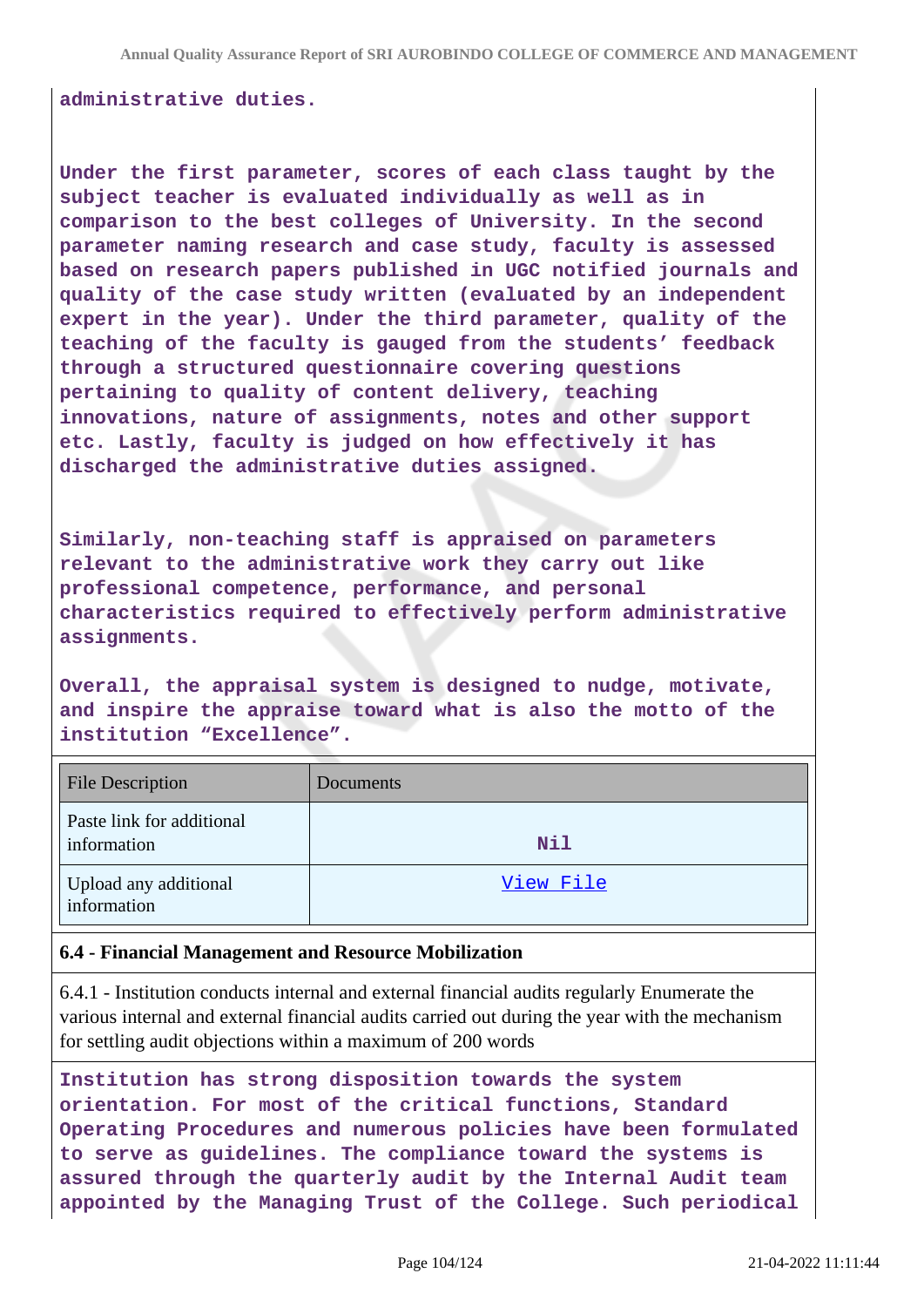**audits facilitate system improvements and identifies gaps for initiating remedial measures. On completion of the audit, a report indicating the gaps found out is submitted to the Principal of the College for their comments and corrective measures. Internal and External financial audit is carried out regularly by an independent team of auditors. On the same lines, external statutory audit is carried out bi-annually for the accounting function.**

| <b>File Description</b>                  | Documents        |
|------------------------------------------|------------------|
| Paste link for additional<br>information | Nil              |
| Upload any additional<br>information     | No File Uploaded |

**6.4.2 - Funds / Grants received from non-government bodies, individuals, philanthropers during the year (not covered in Criterion III)**

**6.4.2.1 - Total Grants received from non-government bodies, individuals, Philanthropers during the year (INR in Lakhs)**

**00**

| File Description                                                                                                                                  | Documents        |
|---------------------------------------------------------------------------------------------------------------------------------------------------|------------------|
| Annual statements of accounts                                                                                                                     | No File Uploaded |
| Any additional information                                                                                                                        | No File Uploaded |
| Details of Funds / Grants<br>received from of the non-<br>government bodies,<br>individuals, Philanthropers<br>during the year (Data<br>Template) | No File Uploaded |

6.4.3 - Institutional strategies for mobilization of funds and the optimal utilization of resources

**Being a self-financed institution, funds required for any infrastructure development or day-to-day operations, are either generated through its own Corpus, or provided by the managing trust. However, for optimal utilization of these funds, appropriate systems and procedures are in place. A quarterly and an annual revenue and capital budgets are prepared in the beginning of every year after taking requirements from teaching and non-teaching staff by Budgeting committee comprising members of the faculty. Later, Chairman of the managing trust along with the budgeting committee reviews the budgets before**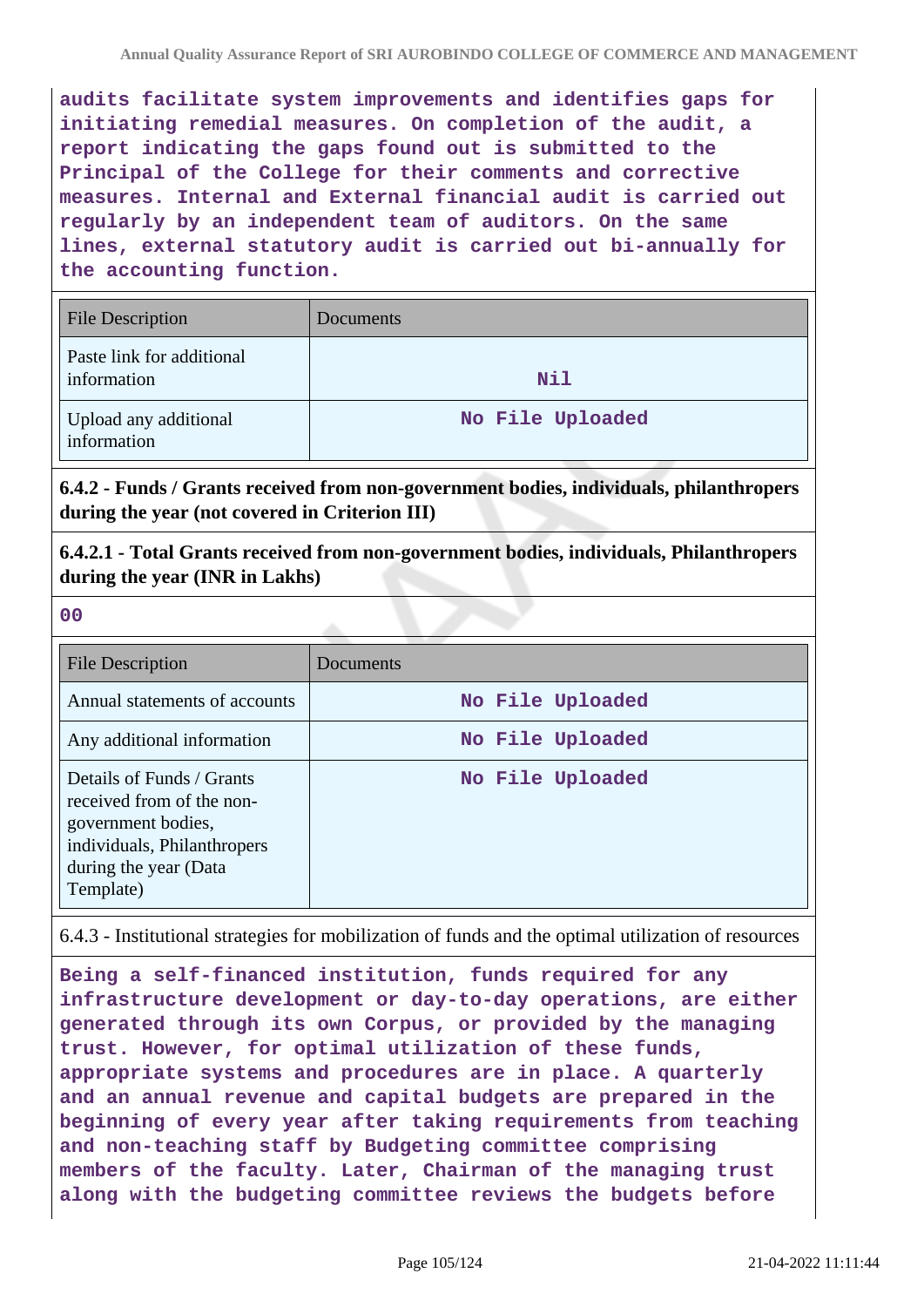**its finalization. Thereafter, capital budget thus approved is handed over to the purchase department for the procurement of the budget items at the best quality and with the lowest possible price.**

**Based on the approved revenue budget, funds are transferred to the college on monthly basis and the college is authorized to spend as per budget approved. On monthly basis, Accounts department compares the expenses incurred in the month vis-avis budget and the next month budget is prepared for the transfer of desired funds. Monthly review helps in curtailing any overspending against the budget and better planning for future. This ensures optimal utilization of the available funds.**

| <b>File Description</b>                  | Documents        |
|------------------------------------------|------------------|
| Paste link for additional<br>information | <b>Nil</b>       |
| Upload any additional<br>information     | No File Uploaded |

### **6.5 - Internal Quality Assurance System**

6.5.1 - Internal Quality Assurance Cell (IQAC) has contributed significantly for institutionalizing the quality assurance strategies and processes

**IQAC regularly assesses the activities in curricular, cocurricular and extra-curricular domain or for infrastructural and faculty developmentwhere improvements are required. Two of the activities where IQAC contributed in this period are as follows:**

#### **1.Psychological intervention**

**Personality assessment of the students by means of psychological personality test (The Big-Five) was administered to encourage self-awareness in students regarding their emotions, traits, tendencies, relationships, and individual identity. The results of the test were discussed with the students by holding up the counseling sessions and it was also communicated with their respective teachers. Intervention counselling sessions were scheduled subsequently aimed at indicating 'hidden' or 'emerging personality' traits that students don't even know they have. It also helped them know their strengths so that they can nurture these traits and also their weaknesses that they need to improve upon.**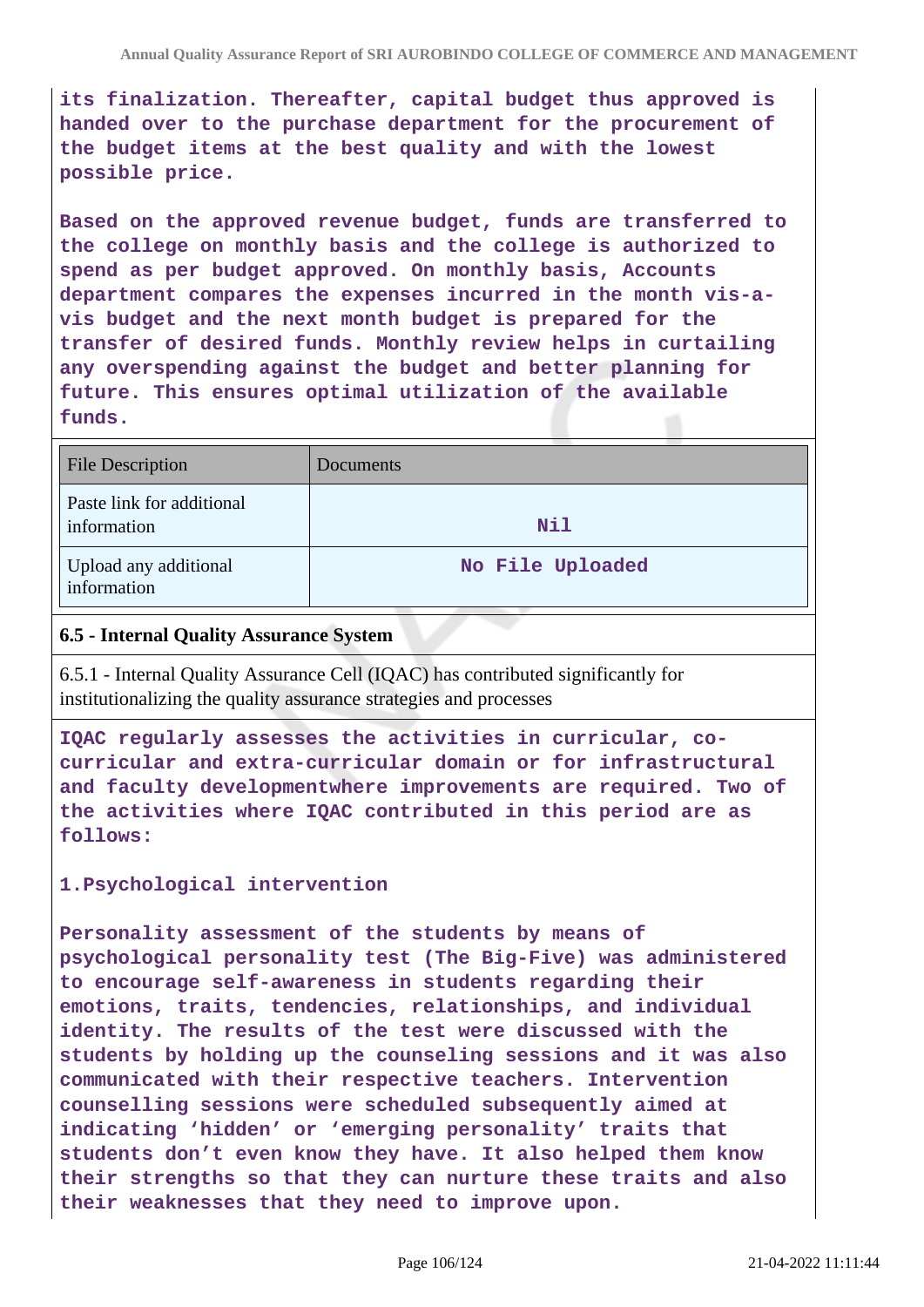## **2. Digitization of college records**

**Development and maintenance of institutional database is very important for enhancing the institutional quality and is also pre-requisite under assessment & accreditation of any HEI. To this end, the Internal Quality Assurance Cell (IQAC) has devised various e-links for the smooth collection of data of various activities/ programmes/ events. Concerned member of the faculty are required to provide the data in the link after the completion of the event/activity. Thereafter, IQAC compile and finalize the data on 10th day of every month, therefore, the data must be submitted maximum within the two -three working days from the date of event/activity/programme.**

| File Description                         | <b>Documents</b>                     |
|------------------------------------------|--------------------------------------|
| Paste link for additional<br>information | https://saccm.in/igac-documentation/ |
| Upload any additional<br>information     | View File                            |

6.5.2 - The institution reviews its teaching learning process, structures & methodologies of operations and learning outcomes at periodic intervals through IQAC set up as per norms and recorded the incremental improvement in various activities

**The institution regularly reviews its teaching learning processes, structures & methodologies of operations and learning outcomes through the forum of IQAC and the incremental improvements suggested after due deliberations with the faculty in the form of Teaching Learning Reforms for current period comprised of:**

**1. Introduction of Comprehensive Online Platform Microsoft Team and other e-infrastructural aids**

**In the wake of challenges posed by widespread growth of Covid-19, when the world was in the middle of learning crisis that threatened the efforts to build human capital. But with the vision to provide a learning opportunity and not deprive any single student, IQAC took the initiative and to maintain effectiveness of teaching-learning process suggested shifting from offline to online mode through the software Microsoft Teams. Going a step ahead to improve the teaching-learning process, the college subscribed for it to have a unified**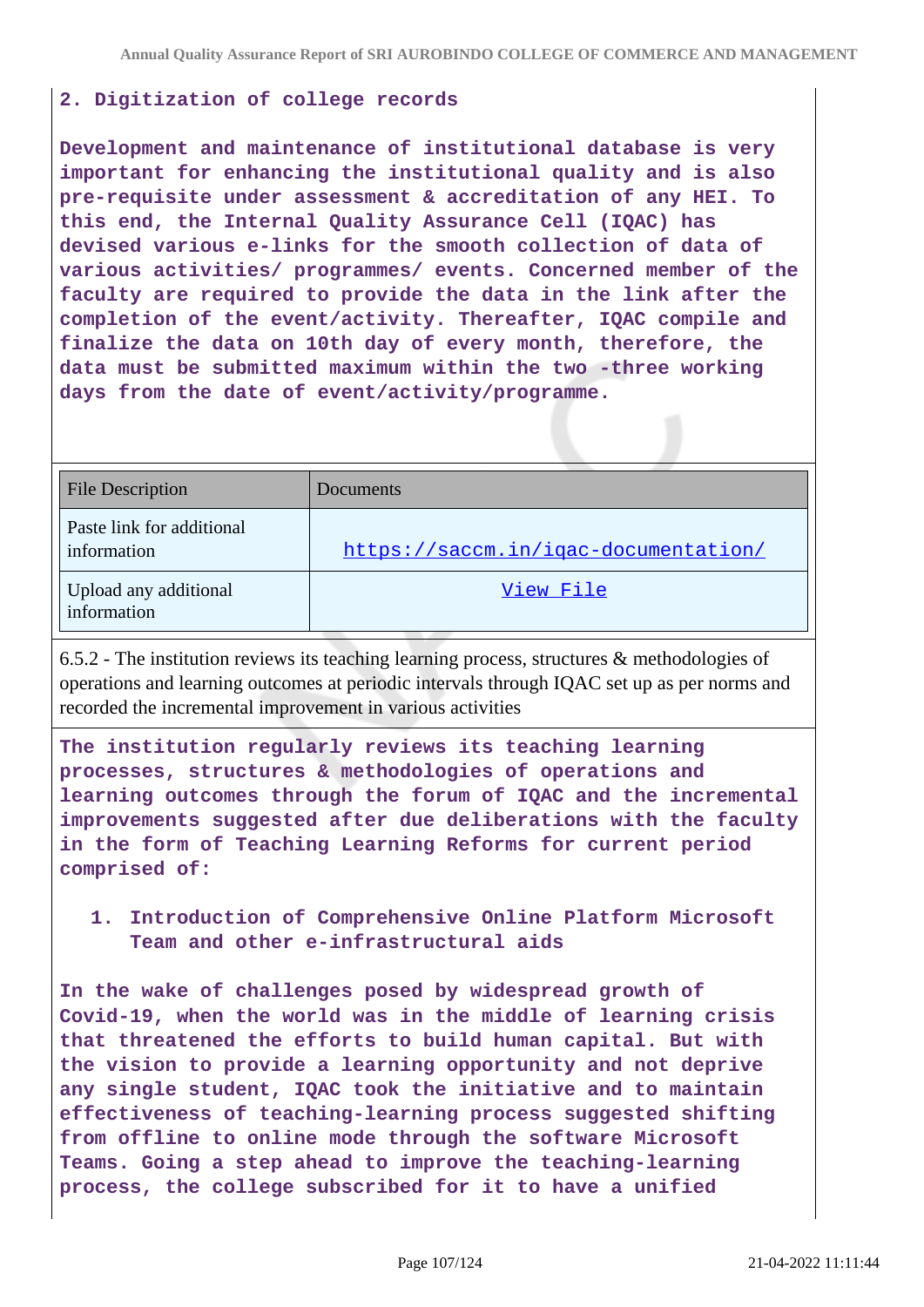**communication and collaborative platform that combines persistent workplace chat, video meetings, file storage, and application integration. Microsoft Teams enabled teachers and students to connect over video-enabled remote classrooms, offering a host of interactive and collaborative tools on one platform. In addition to students' access to the recorded lectures delivered, the faculty is also given access to original and licensed applications like Office, Forms, OneNote, Planners, Stream, Polls etc which are different aspects of the Office 365 toolset.**

**Realizing the need for adequate digital infrastructure for effective curriculum delivery, individual laptops having latest trends and technology with i5 Processors, digitizers, mics with noise cancellation feature, and webcams were provided to the faculty. For ensuring effective conduct of classes, prerequisite was to enhance the internet leased line (ILL) bandwidth. To this, internet bandwidth has been increased from 20 mbps to 60 mbps.**

**2. Reforms in Examination/ Academic Evaluation to strengthen the TLP:**

**Laying down benchmarks and continually upgrading the examination and evaluation systems to ensure adequate academic standards for the ultimate beneficiaries i.e. the students-the SACCMites. Various academic activities like question paper setting, evaluation of answer sheets, etc. are regularly monitored by IQAC. The reforms carried out in this regard are:**

**During the Lockdown, the shifting of Teaching learning into Digital Class Mode through Microsoft Teams Software required restructuring the conduct of examination and other academic activities as well. As explained earlier, the college created virtual classrooms through Microsoft Teams, for live interaction with its students.Apart from delivery of live interactive lectures, a new online exam conduct system was devised after brainstorming sessions with the faculty. The college successfully conducted the 'Mid Semester Tests' and 'Intra College Academic Quiz' through this virtual platform. The entire examination process from setting up and circulation of question papers to the evaluation of the submitted answers was done using the Microsoft Teams platform.**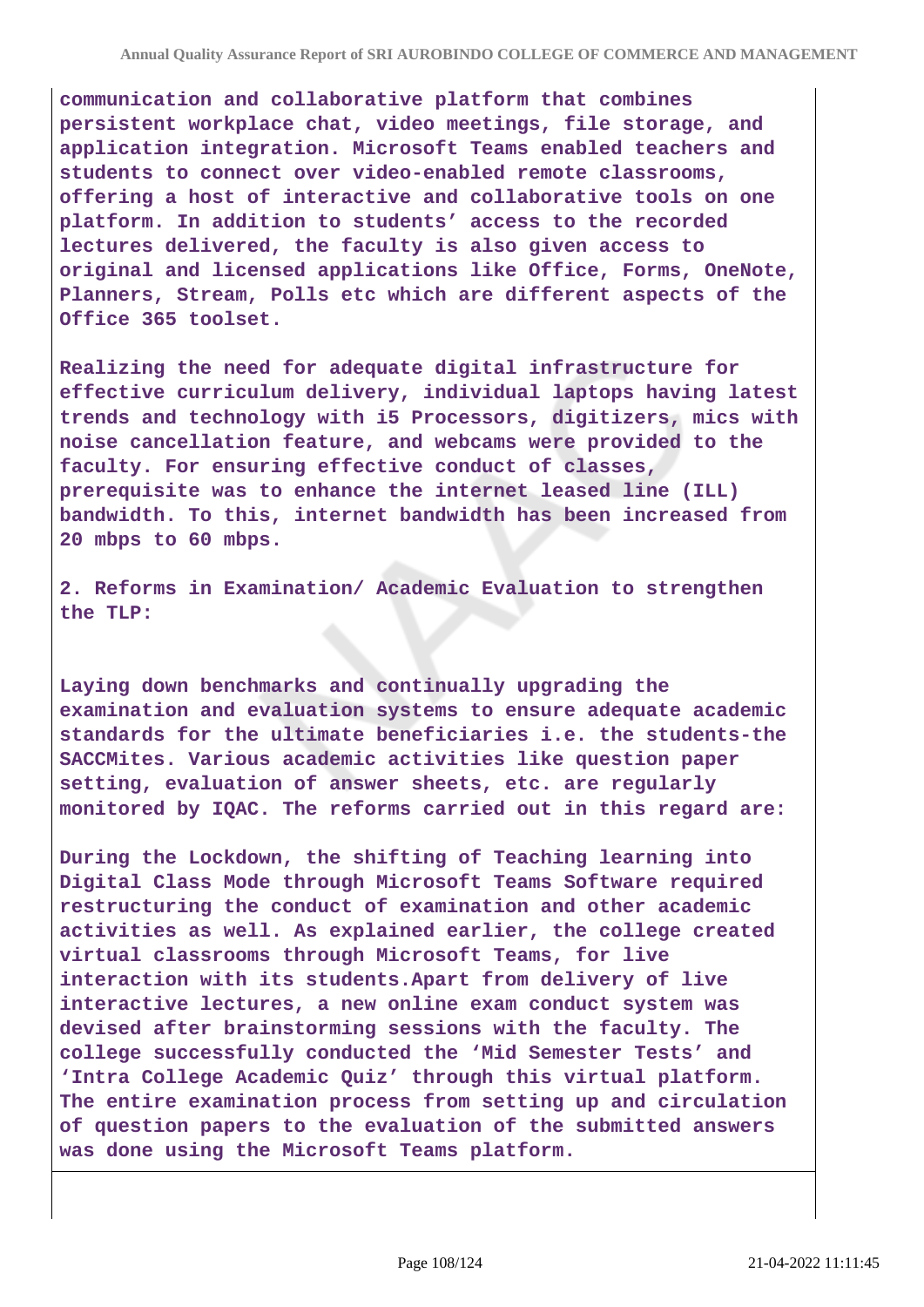| <b>File Description</b>                                                                                                                                                                                                                                                                                                                                                                                                         | Documents             |  |  |  |
|---------------------------------------------------------------------------------------------------------------------------------------------------------------------------------------------------------------------------------------------------------------------------------------------------------------------------------------------------------------------------------------------------------------------------------|-----------------------|--|--|--|
| Paste link for additional<br>information                                                                                                                                                                                                                                                                                                                                                                                        | Nil                   |  |  |  |
| Upload any additional<br>information                                                                                                                                                                                                                                                                                                                                                                                            | View File             |  |  |  |
| 6.5.3 - Quality assurance initiatives of the<br>institution include: Regular meeting of<br><b>Internal Quality Assurance Cell (IQAC);</b><br>Feedback collected, analyzed and used for<br>improvements Collaborative quality<br>initiatives with other institution(s)<br><b>Participation in NIRF any other quality</b><br>audit recognized by state, national or<br>international agencies (ISO Certification,<br><b>NBA</b> ) | C. Any 2 of the above |  |  |  |

| <b>File Description</b>                                                                         | Documents                                                                                                 |
|-------------------------------------------------------------------------------------------------|-----------------------------------------------------------------------------------------------------------|
| Paste web link of Annual<br>reports of Institution                                              | http://saccm.in/wp-content/uploads/2022/A<br>OAR-2020-21-documents/Annual%20Report%202<br><u>0-21.pdf</u> |
| Upload e-copies of the<br>accreditations and<br>certifications                                  | No File Uploaded                                                                                          |
| Upload any additional<br>information                                                            | View File                                                                                                 |
| <b>Upload details of Quality</b><br>assurance initiatives of the<br>institution (Data Template) | View File                                                                                                 |

# **INSTITUTIONAL VALUES AND BEST PRACTICES**

# **7.1 - Institutional Values and Social Responsibilities**

7.1.1 - Measures initiated by the Institution for the promotion of gender equity during the year

**To sensitize students and society about the pains and pangs, twitches and twinges of the destitute, Women Development Cell in association with the NSS Unit of the College systematized following talks for the students:**

**1. Poster making Competition on Road Safety Theme on 05-02-2021.**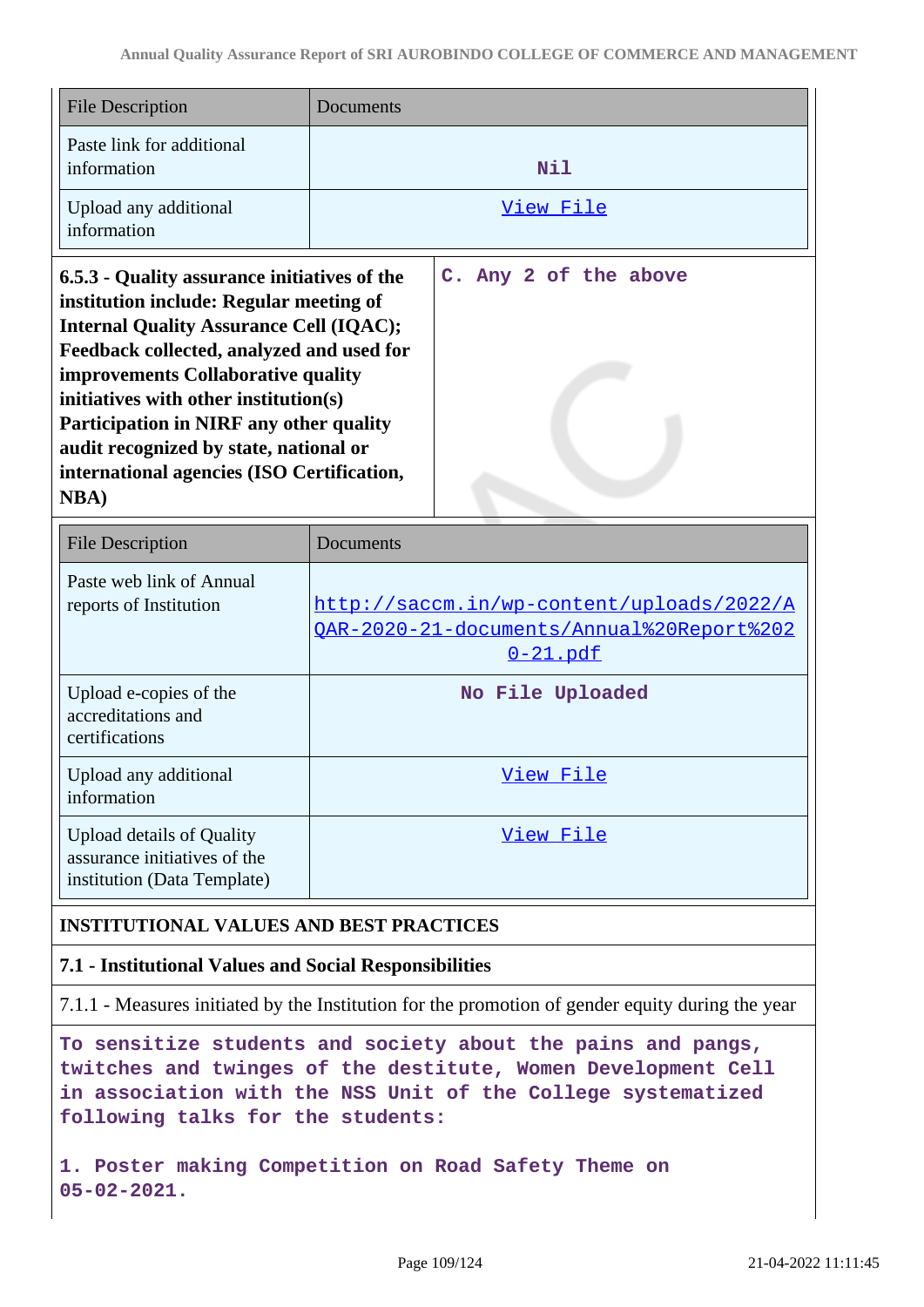**2. Webinar on the topic of Road Safety on 16-02-2021.**

**3. A session on Fire Safety and Training in NSS Camp on 05-08-2021.**

- **For promoting psychological well-being and facilitate personal growth of students, SACCM has appointed a fulltime psychologist.**
- **Separate common room for girls and medical room.**

**For ensuring safety and security of students, following initiatives had been taken:**

- **Appointment of security guards at entry point, to ensure that no outsider enters the premises without recording his credentials in the log book maintained at college gate**
- **For monitoring student's movement, CCTV Surveillance system is in place.**
- **For timely Redressal of issues faced by students, SACCM has constituted several committees such as Internal Complaint Committee, Grievance Redressal Committee, Discipline Committee, and Anti Ragging Committee.**

**Fire extinguishers have been installed and a timely audit is conducted to ensure the safety on campus.**

| <b>File Description</b>                                                                                                                                                                                                                                  | Documents                                                                                      |  |  |
|----------------------------------------------------------------------------------------------------------------------------------------------------------------------------------------------------------------------------------------------------------|------------------------------------------------------------------------------------------------|--|--|
| Annual gender sensitization<br>action plan                                                                                                                                                                                                               | https://saccm.in/wp-content/uploads/2022/<br><u> AQAR-2020-21-documents/7.1.1.pdf</u>          |  |  |
| Specific facilities provided for<br>women in terms of: a. Safety<br>and security b. Counseling c.<br>Common Rooms d. Day care<br>center for young children e.<br>Any other relevant information                                                          | https://saccm.in/wp-content/uploads/2022/<br><u> AQAR-2020-21-documents/7.1.1%20photos.pdf</u> |  |  |
| 7.1.2 - The Institution has facilities for<br>alternate sources of energy and energy<br>conservation measures Solar<br>Biogas plant Wheeling to the<br>energy<br>Grid Sensor-based energy conservation<br>Use of LED bulbs/ power efficient<br>equipment | D. Any 1 of the above                                                                          |  |  |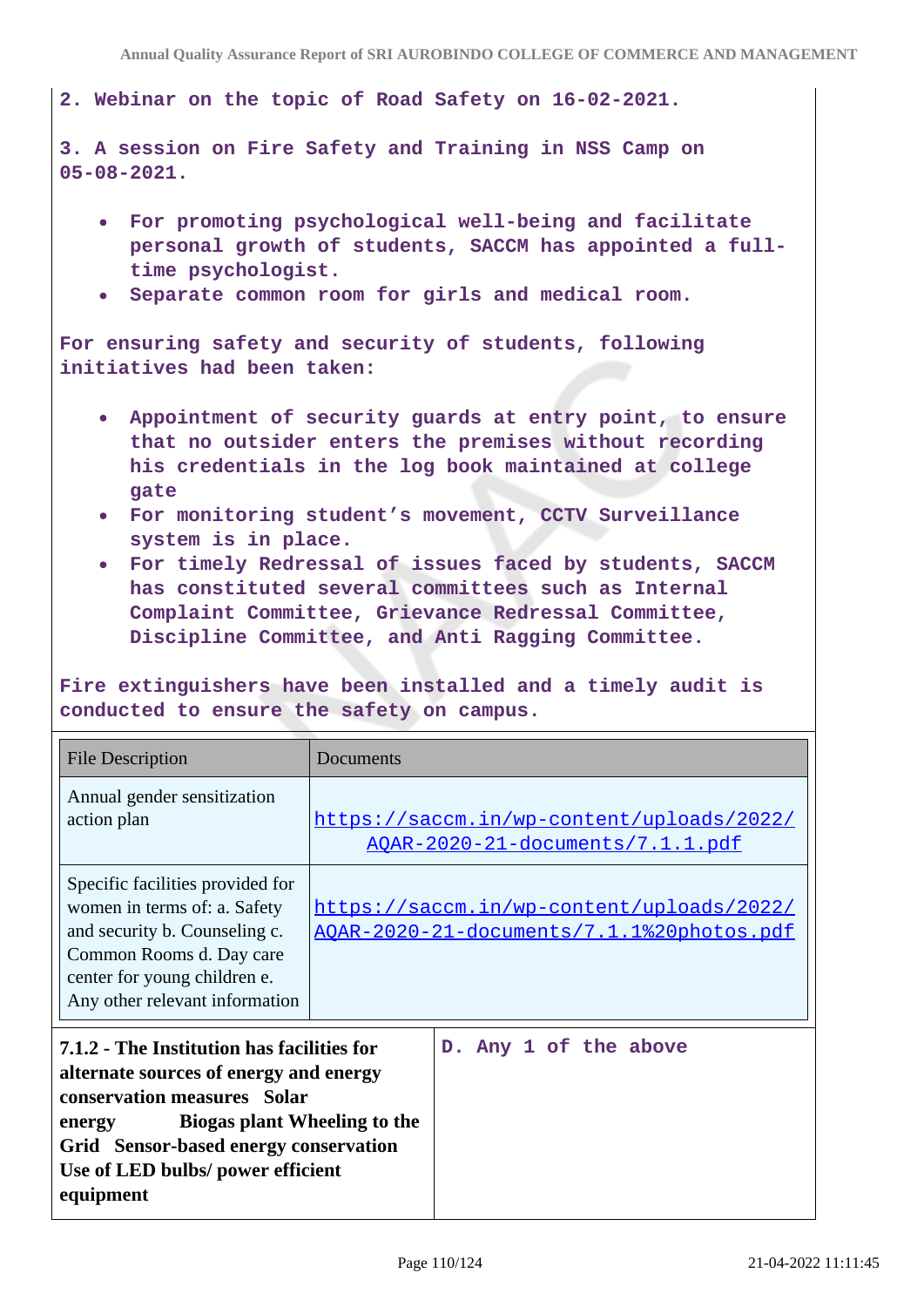| <b>File Description</b>        | Documents        |
|--------------------------------|------------------|
| Geo tagged Photographs         | View File        |
| Any other relevant information | No File Uploaded |

7.1.3 - Describe the facilities in the Institution for the management of the following types of degradable and non-degradable waste (within 200 words) Solid waste management Liquid waste management Biomedical waste management E-waste management Waste recycling system Hazardous chemicals and radioactive waste management

**Waste management is set of activities and actions required to manage waste from its inception to final disposal. SACCM has well managed waste disposal system which is elaborated as follows:**

## **1) Solid Waste Management**

**College has lush green campus and therefore waste generated in the form of debris and dropping from trees is unavoidable. Waste collected from cleaning of academic buildings and campus lawns is disposed of. NSS unit conducts cleanliness drive annually whereby volunteers educate students on campus about benefits of keeping surroundings clean.**

### **2) Liquid Waste Management**

**Safe disposal of liquid waste and proper reuse mechanism not only preserve the environment but also helps in reducing the usage of fresh water. With this objective in focus College has Sewage Treatment Plant of 50 KLD capacity wherein, all sewage water is treated, and thereafter reused for irrigation of college lawns and playground.**

#### **3) E-Waste Management**

**E-waste like discarded UPS, tubes and other materials is disposed under supervision of IT in charge and estate officer of college, which further sells the waste to the vendors. Some part of E-waste disposal management covers a buy back system where old systems are handed over to company from where they were purchased from.**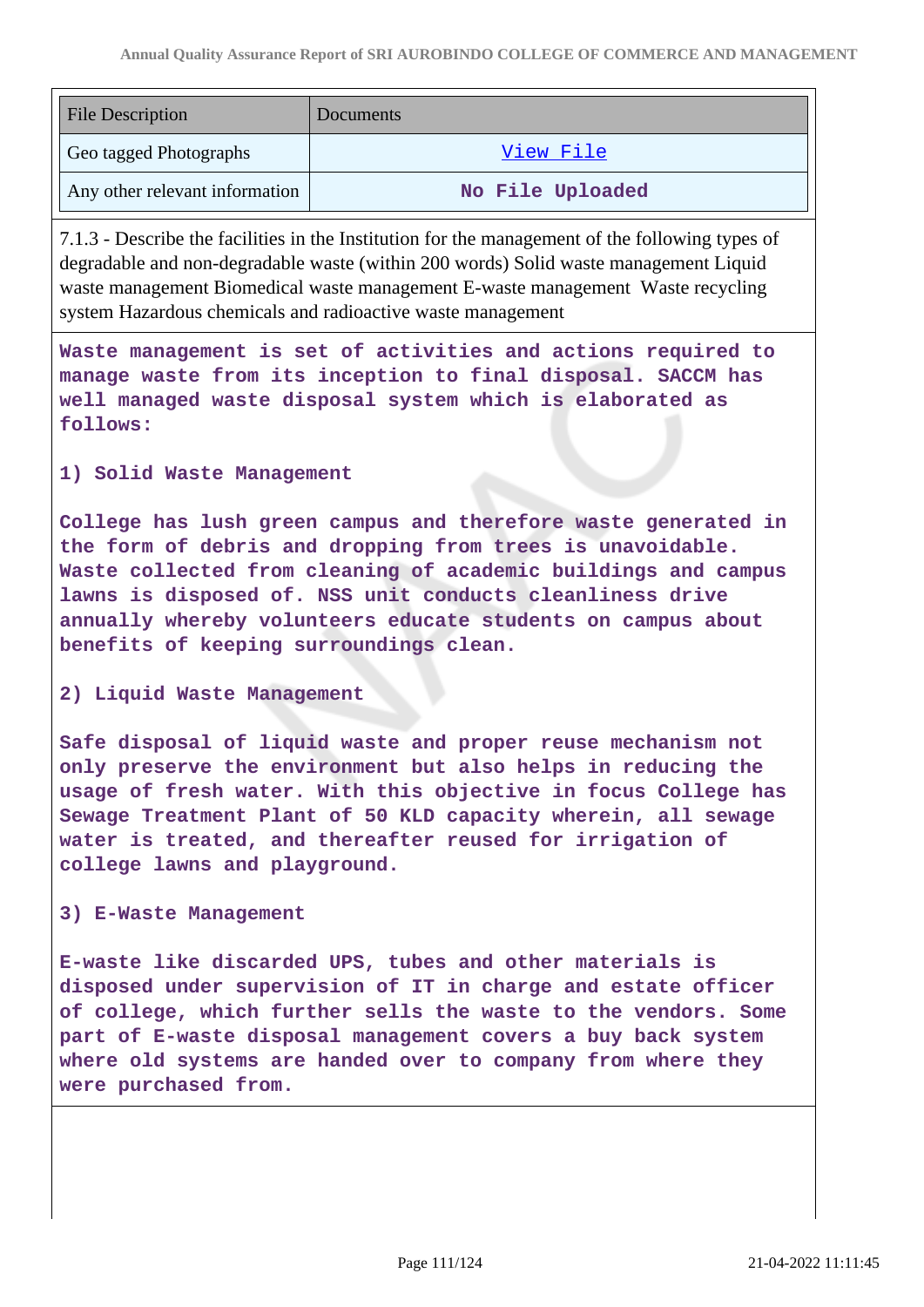| <b>File Description</b>                                                                                                                                                                                                                                                  | Documents                                                                     |  |  |
|--------------------------------------------------------------------------------------------------------------------------------------------------------------------------------------------------------------------------------------------------------------------------|-------------------------------------------------------------------------------|--|--|
| Relevant documents like<br>agreements/MoUs with<br>Government and other<br>approved agencies                                                                                                                                                                             | No File Uploaded                                                              |  |  |
| Geo tagged photographs of the<br>facilities                                                                                                                                                                                                                              | https://saccm.in/wp-content/uploads/2022/<br>AOAR-2020-21-documents/7.1.3.pdf |  |  |
| Any other relevant information                                                                                                                                                                                                                                           | No File Uploaded                                                              |  |  |
| 7.1.4 - Water conservation facilities<br>available in the Institution: Rain water<br>harvesting Bore well /Open well recharge<br><b>Construction of tanks and bunds Waste</b><br>water recycling Maintenance of water<br>bodies and distribution system in the<br>campus | C. Any 2 of the above                                                         |  |  |
| <b>File Description</b>                                                                                                                                                                                                                                                  | Documents                                                                     |  |  |
| Geo tagged photographs /<br>videos of the facilities                                                                                                                                                                                                                     | View File                                                                     |  |  |
| Any other relevant information                                                                                                                                                                                                                                           | No File Uploaded                                                              |  |  |
| 7.1.5 - Green campus initiatives include                                                                                                                                                                                                                                 |                                                                               |  |  |
| 7.1.5.1 - The institutional initiatives for<br>greening the campus are as follows:                                                                                                                                                                                       | C. Any 2 of the above                                                         |  |  |
| 1. Restricted entry of automobiles<br>2. Use of Bicycles/ Battery powered<br>vehicles<br>3. Pedestrian Friendly pathways<br><b>4. Ban on use of Plastic</b><br>5. landscaping with trees and plants                                                                      |                                                                               |  |  |
| <b>File Description</b>                                                                                                                                                                                                                                                  | Documents                                                                     |  |  |
| Geo tagged photos / videos of<br>the facilities                                                                                                                                                                                                                          | View File                                                                     |  |  |
| Any other relevant documents                                                                                                                                                                                                                                             | No File Uploaded                                                              |  |  |
| 7.1.6 - Quality audits on environment and energy are regularly undertaken by the<br>institution                                                                                                                                                                          |                                                                               |  |  |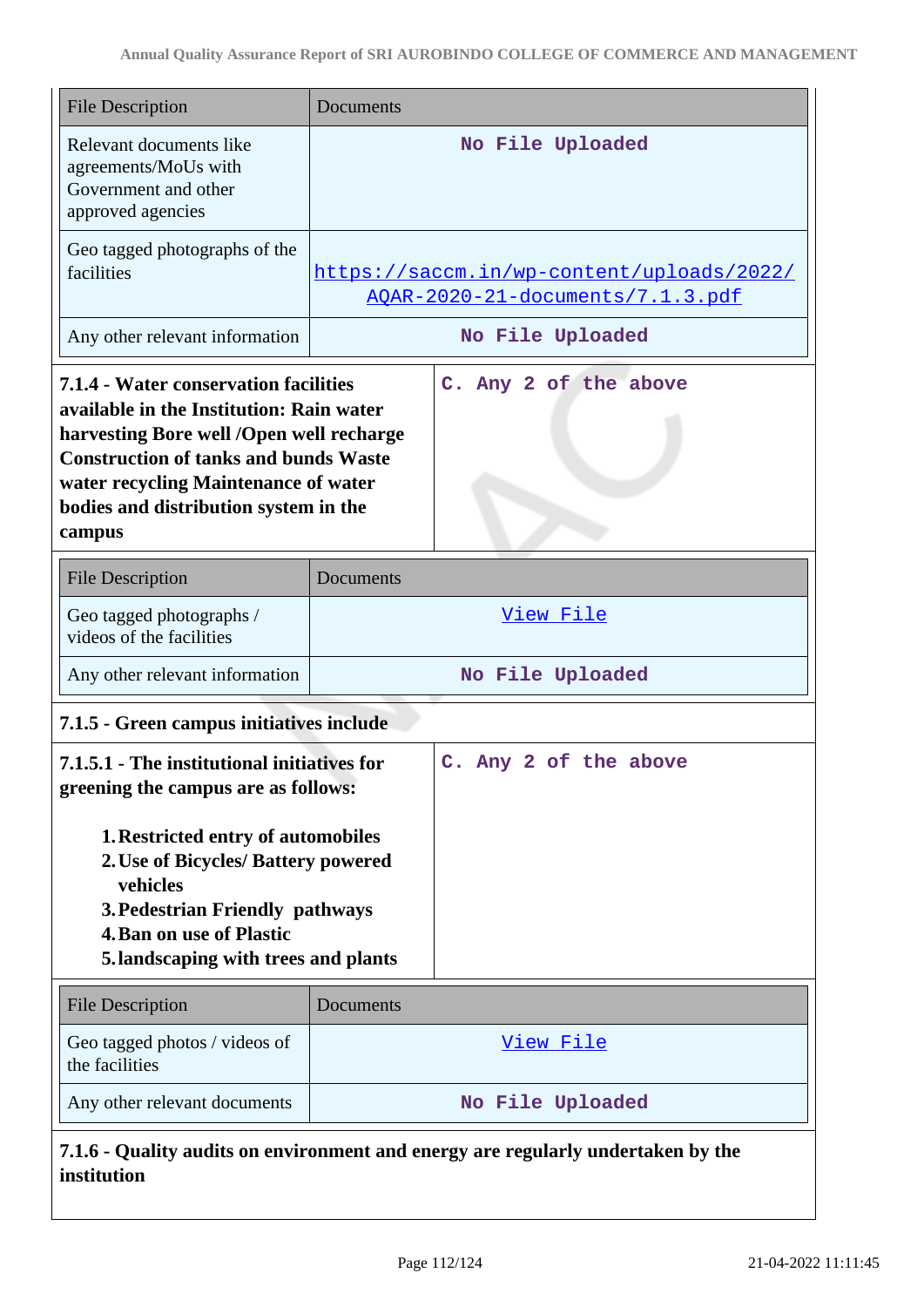| the following 1. Green audit 2. Energy                                                                                                      |  |
|---------------------------------------------------------------------------------------------------------------------------------------------|--|
| audit 3. Environment audit 4. Clean and<br>green campus recognitions/awards 5.<br>Beyond the campus environmental<br>promotional activities |  |

| <b>File Description</b>                                                         | Documents        |
|---------------------------------------------------------------------------------|------------------|
| Reports on environment and<br>energy audits submitted by the<br>auditing agency | No File Uploaded |
| Certification by the auditing<br>agency                                         | No File Uploaded |
| Certificates of the awards<br>received                                          | No File Uploaded |
| Any other relevant information                                                  | View File        |

| 7.1.7 - The Institution has disabled-friendly,<br><b>barrier free environment Built</b><br>environment with ramps/lifts for easy<br>access to classrooms. Disabled-friendly<br>washrooms Signage including tactile path,<br>lights, display boards and signposts<br><b>Assistive technology and facilities for</b><br>persons with disabilities (Divyangjan)<br>accessible website, screen-reading software,<br>mechanized equipment 5. Provision for<br>enquiry and information : Human |  |  | C. Any 2 of the above |  |
|------------------------------------------------------------------------------------------------------------------------------------------------------------------------------------------------------------------------------------------------------------------------------------------------------------------------------------------------------------------------------------------------------------------------------------------------------------------------------------------|--|--|-----------------------|--|
| assistance, reader, scribe, soft copies of<br>reading material, screen<br>reading                                                                                                                                                                                                                                                                                                                                                                                                        |  |  |                       |  |

| <b>File Description</b>                                                        | Documents        |
|--------------------------------------------------------------------------------|------------------|
| Geo tagged photographs /<br>videos of the facilities                           | View File        |
| Policy documents and<br>information brochures on the<br>support to be provided | No File Uploaded |
| Details of the Software<br>procured for providing the<br>assistance            | No File Uploaded |
| Any other relevant information                                                 | No File Uploaded |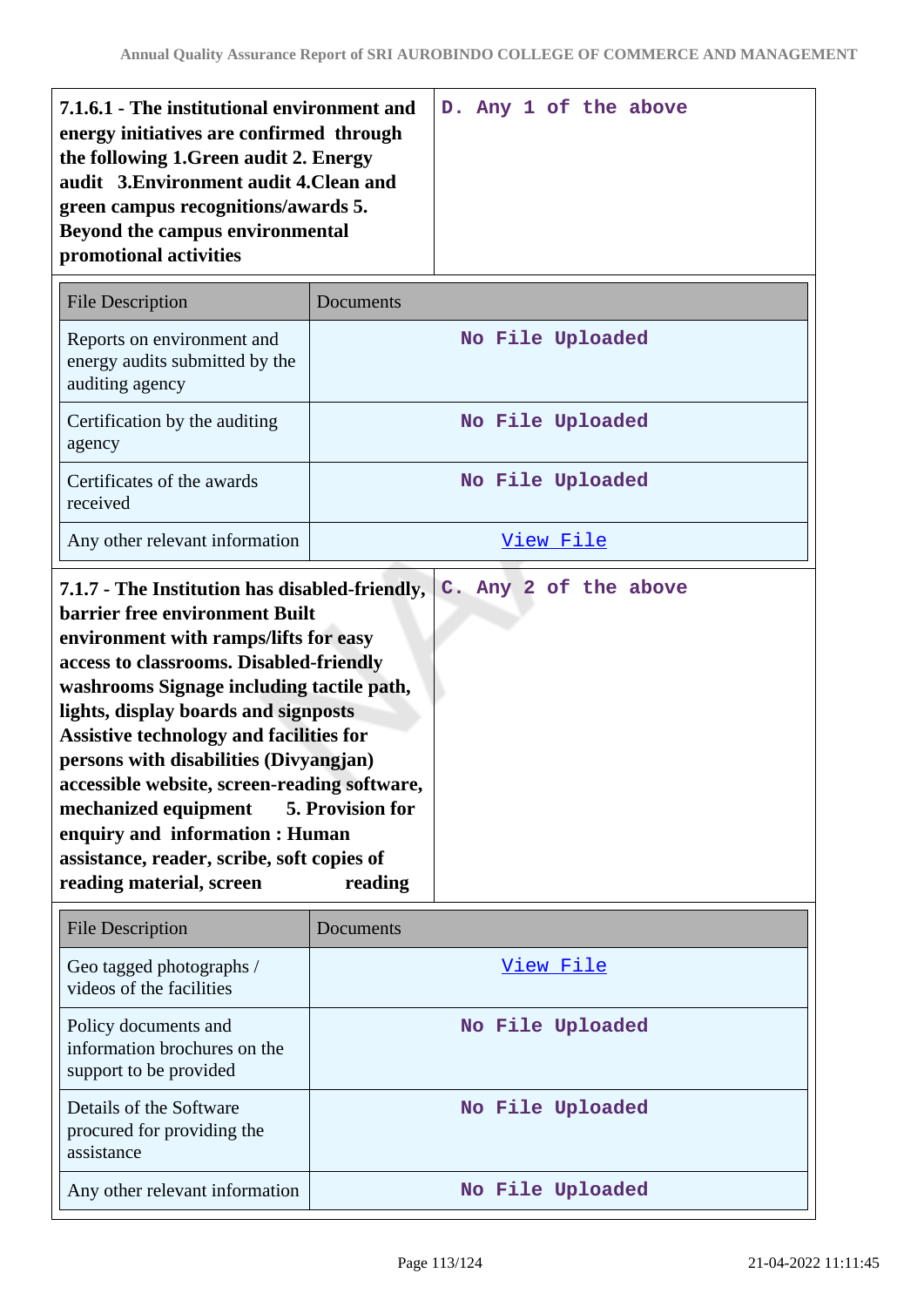7.1.8 - Describe the Institutional efforts/initiatives in providing an inclusive environment i.e., tolerance and harmony towards cultural, regional, linguistic, communal socioeconomic and other diversities (within 200 words).

**Inclusive environment is one whereby a person belonging to innumerable and varied cultural orientations, regional / linguistic / societal disparities feel part of the environment in terms of expression of views etc. SACCM thrives to build a sustainable inclusive environment for institutional and societal development.**

**Freedom of expression is cultivated through participation in copious public speaking activities such as paper reading (being made a part of curriculum), British parliamentary debate, independent thinking exercise, and MUNs.**

**SACCM helps the students coming from economically weaker sections of society as well as meritorious students coming from EWS of society by providing them financial assistance. SACCM offers reservation for SC/ST category for upliftment of underprivileged communities.**

**For the regional inclusion, SACCM rejoices the festival of Lohri where members of faculty and students pay their offerings in bonfire and worship the blaze.**

**Recognizing the essentials of differently abled children, SACCM's NSS unit collaborates with various NGOs for enabling such students learn the ways of earning livelihood. Another event 'Samarpan' is organized every year for expressing gratitude to the sub staff for the tireless services offered by them throughout the year.**

**This is how institution pioneers in creating inclusive and conducive environment for all.**

| <b>File Description</b>                                                                                                                      | Documents        |
|----------------------------------------------------------------------------------------------------------------------------------------------|------------------|
| Supporting documents on the<br>information provided (as<br>reflected in the administrative<br>and academic activities of the<br>Institution) | View File        |
| Any other relevant information                                                                                                               | No File Uploaded |

7.1.9 - Sensitization of students and employees of the Institution to the constitutional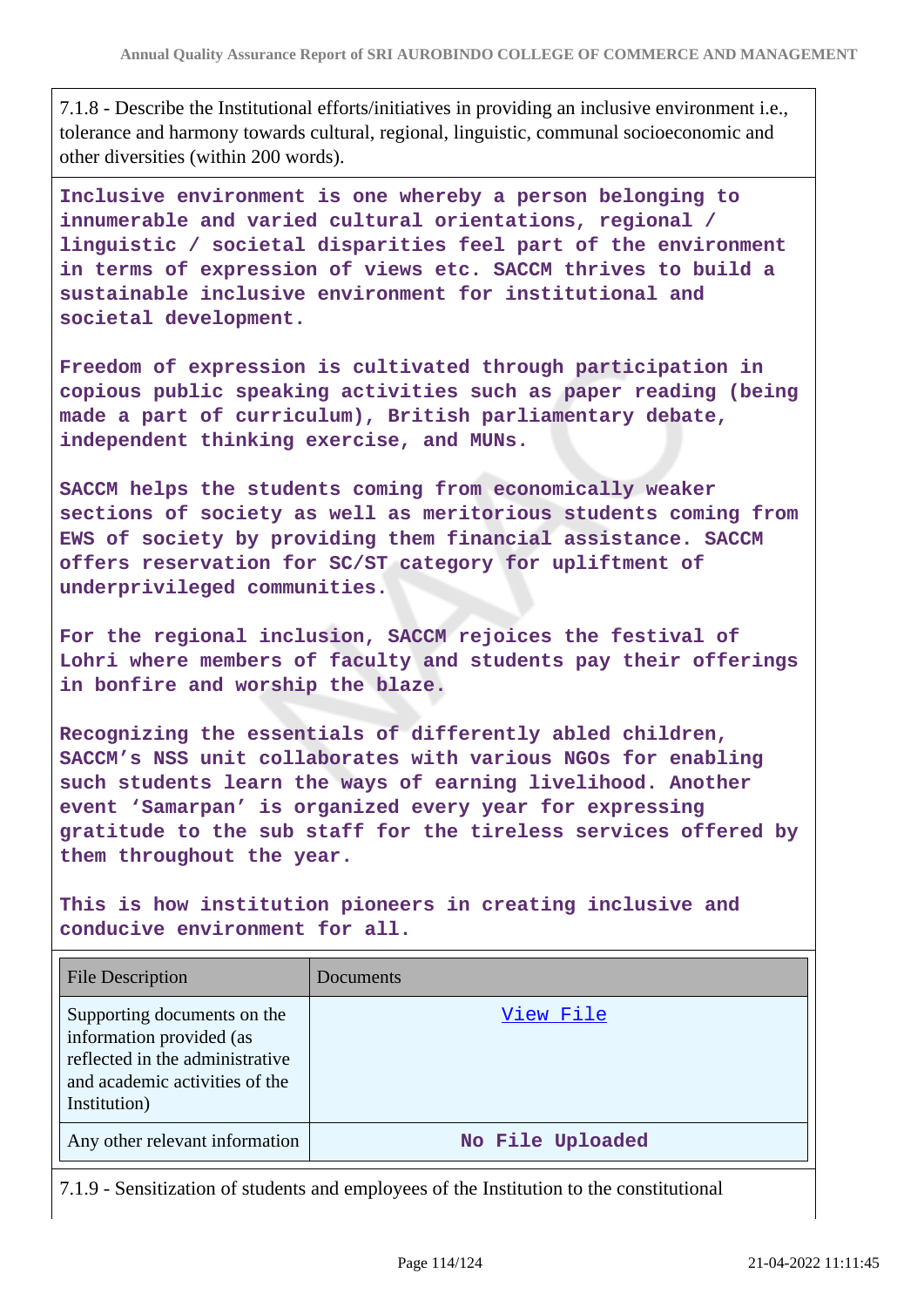obligations: values, rights, duties and responsibilities of citizens

**For ensuring sustainable future for humans, following initiatives are undertaken by SACCM:**

- **A person who learns about road discipline grows up to be law-abiding citizen. To this, SACCM has organized sessions on captioned theme wherein NSS volunteers investigate whether stakeholders are abiding traffic rules.**
- **For maintaining natural ecological balance, and preserving the planet, SACCM arranges for Plantation drive, Green India initiative, celebration of World Environment Day, campaigns for ensuring 'Clean Campus', 'Climate Change', and 'Plastic Free Campus' etc.**
- **SACCM has organized Orthopedic Camp at Gurudwara Sant Thakur Singh Ji, Jhande and Eye Check Up Camp, Phullanwal - both the villages have been adopted by SACCM.**
- **SACCM has well-placed policy on anti-ragging, stringent policy on 'Prevention of sexual Harassment of Women at Workplace' and also has an 'Internal Complaint Committee'.**
- **For addressing the patriarchal and rigid cultural gender issues, SACCM charts deliberations for empowering students to exercise their rights and discharge their duties passably.**
- **SACCM students take a pledge together to maintain this legacy of United India and celebrate 'Independence Day'.**
- **For inculcating human values and ethics amongst the students, SACCM every year celebrates Sri Aurobindo Birth Anniversary on 15th August.**

| <b>File Description</b>                                                                                                                                                                                                                                  | Documents |                       |  |
|----------------------------------------------------------------------------------------------------------------------------------------------------------------------------------------------------------------------------------------------------------|-----------|-----------------------|--|
| Details of activities that<br>inculcate values; necessary to<br>render students in to<br>responsible citizens                                                                                                                                            | View File |                       |  |
| Any other relevant information                                                                                                                                                                                                                           |           | No File Uploaded      |  |
| 7.1.10 - The Institution has a prescribed<br>code of conduct for students, teachers,<br>administrators and other staff and<br>conducts periodic programmes in this<br>regard. The Code of Conduct is displayed<br>on the website There is a committee to |           | B. Any 3 of the above |  |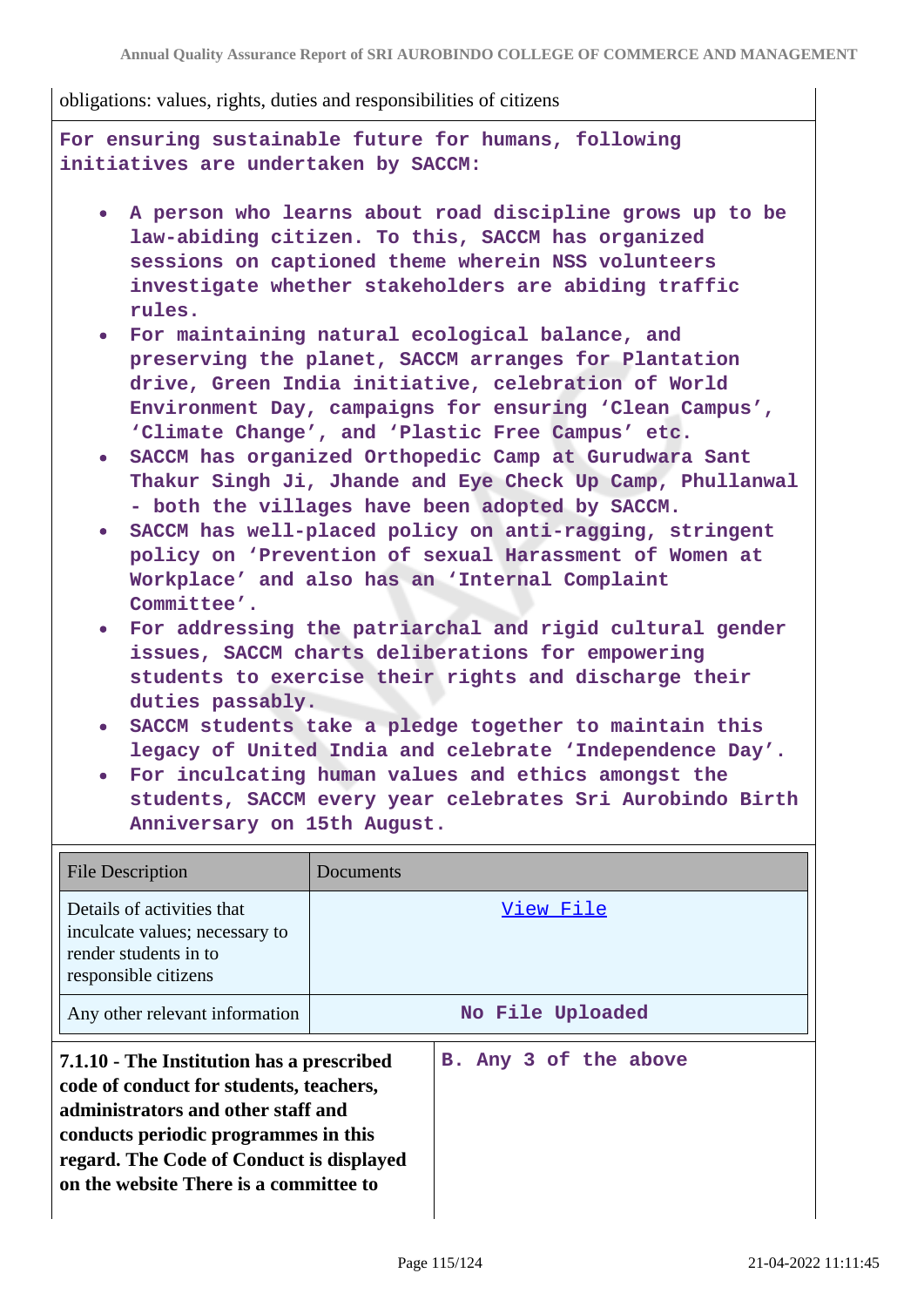**monitor adherence to the Code of Conduct Institution organizes professional ethics programmes for students, teachers, administrators and other staff 4. Annual awareness programmes on Code of Conduct are organized**

| <b>File Description</b>                                                                                                                                                                                | Documents        |
|--------------------------------------------------------------------------------------------------------------------------------------------------------------------------------------------------------|------------------|
| Code of ethics policy<br>document                                                                                                                                                                      | View File        |
| Details of the monitoring<br>committee composition and<br>minutes of the committee<br>meeting, number of<br>programmes organized, reports<br>on the various programs etc.,<br>in support of the claims | View File        |
| Any other relevant information                                                                                                                                                                         | No File Uploaded |

7.1.11 - Institution celebrates / organizes national and international commemorative days, events and festivals

- **To mark birth anniversary of Sri Aurobindo Acroyd Ghose – who was a yogi, mystic, poet, and divine soul – SACCM arranged for a webinar on the theme 'Sri Aurobindo on Integral Education' on 15.08.2021**
- **SACCM rejoices the festival of Lohri with gaiety and fervor, where members of faculty and students pay their offerings in bonfire and worship the blaze.**
- **'Diversified yet United Nation is the beauty of our Motherland'. SACCM students take a pledge together to maintain this legacy of United India.**
- **For conservation of 'The Mother Planet', NSS volunteers celebrated 'World Environment Day' on June 5, 2021.**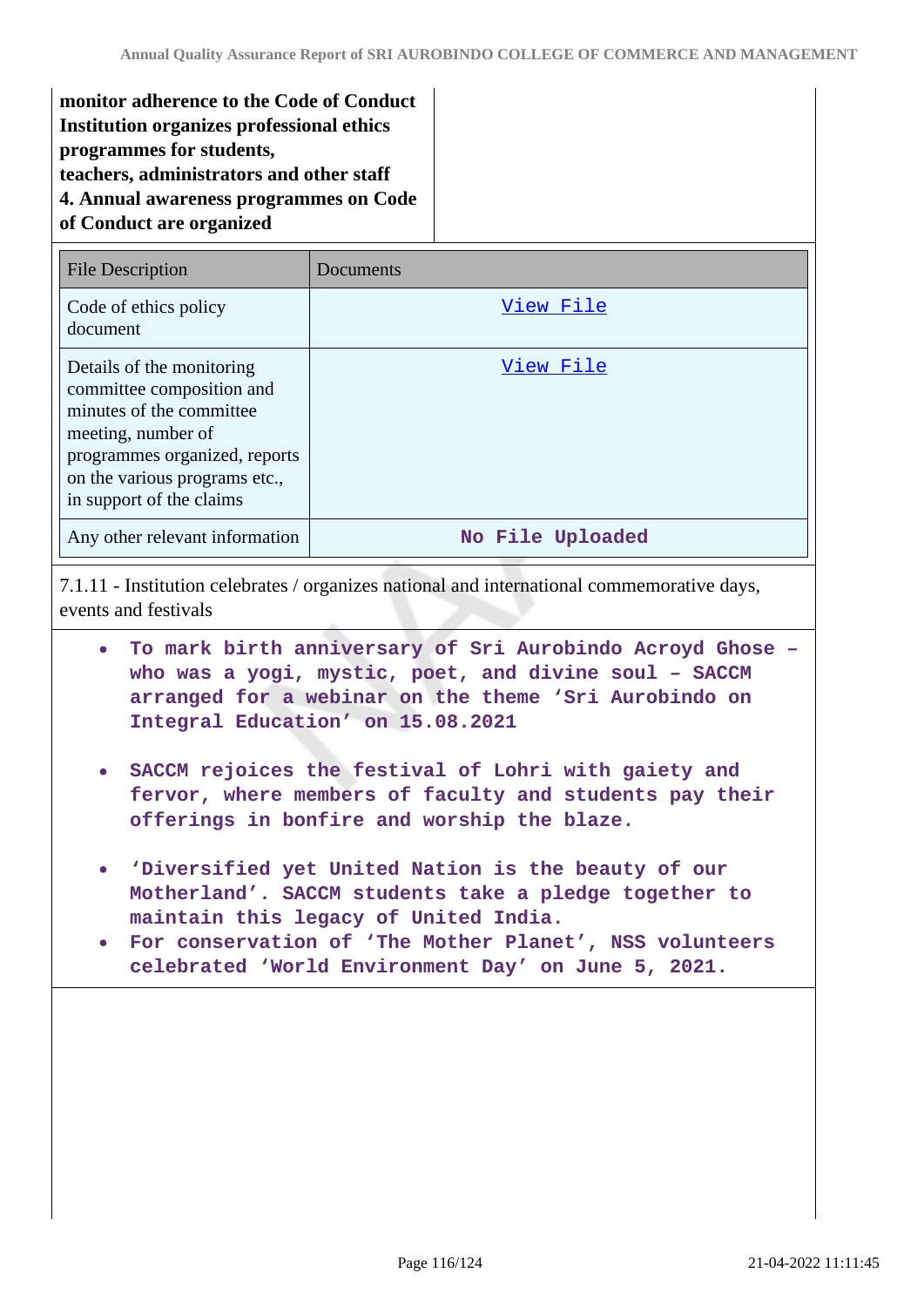| <b>File Description</b>                                                                            | Documents        |
|----------------------------------------------------------------------------------------------------|------------------|
| Annual report of the<br>celebrations and<br>commemorative events for the<br>last (During the year) | No File Uploaded |
| Geo tagged photographs of<br>some of the events                                                    | No File Uploaded |
| Any other relevant information                                                                     | View File        |

# **7.2 - Best Practices**

7.2.1 - Describe two best practices successfully implemented by the Institution as per NAAC format provided in the Manual.

**Best Practice I**

**Title of the Practice - Public Speaking Skills Development Program**

**Objectives of the Practice**

- **1. To overawestage fright and gain confidence for facing an audience.**
- **2. To make a laddered progression starting with paper reading and gradually moving to declaiming, debating, and participating in independent thinking exercise and Model United Nations conference**
- **3. To attain sublimity in various forms of public speaking**

**The Context**

**Possessing public speaking skills is an icing on the cake, as it enhances the ability to interact with professionals and fellow colleagues in a qualified and composed manner. It makes a person more worthy candidate to move up and succeed in personal and professional life. Despite being academically meritorious, students at times feel hesitant, diffident and reticent in expressing themselves effectively and efficiently in public. For addressing the latent and embryonic issues faced by the student concerning 'Glassophobia' and communication skills, the College has a well-designed 'Public Speaking Skills Development Program', wherein students of B Com and BBA First Semester are subjected to assortment of public speaking sessions throughout the academic session.**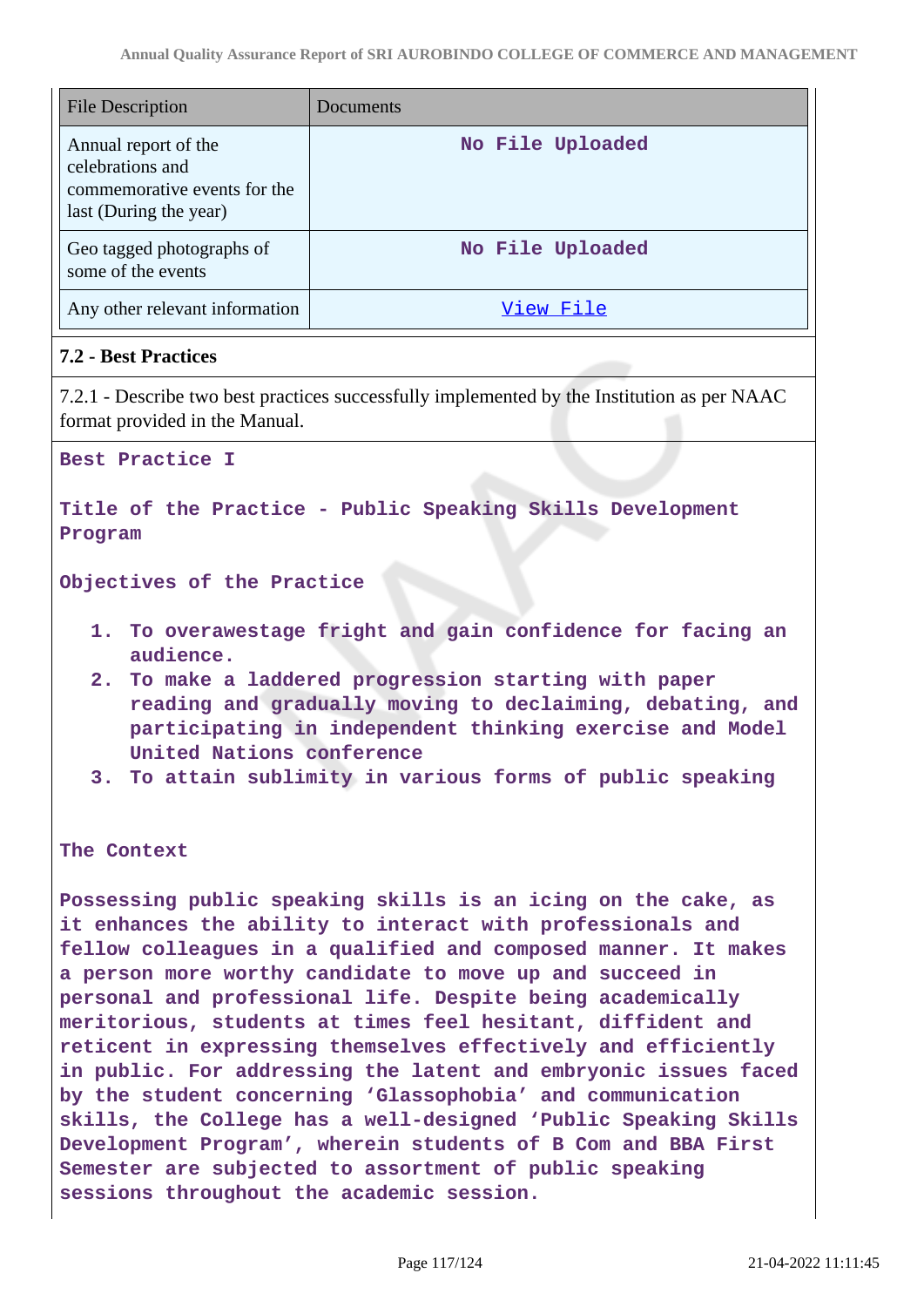#### **The Practice**

**For assisting the students in shedding their diffident and reticent approach towards public speaking, the students of B Com and BBA First Semester are allotted one public speaking session per week in the timetable itself under the able guidance of faculty facilitator. Under this initiative, students are given an opportunity to opt for a theme of their choice for presentation. Faculty facilitator helps in correcting the subject matter and in improvising the delivery of the content, voice modulation, diction etc. To mark Sri Aurobindo Birth Anniversary, a 'Paper Reading Contest' is organized every year where students are supposed to speak on a topic either related to philosophy propounded by Sri Aurobindo or independence.**

**For preparing the students for variety of inter college competitions and Panjab University Youth Festival, the College has included the activity of 'Elocution' and 'Debate' in the 'Cultural Fest cum Talent Hunt Competition'. For enhancing the debating skills, a unique form of debating activity known as 'British Parliamentary Debate' is also carried out rigorously.**

**For making students comprehend the way international issues are resolved and the in and outs of diplomacy,international relations, and theUnited Nations, the College has initiated the practice of organizing 'Model United Nations' (MUN) conferences, which are educational simulation of the United Nations, involving researching,public speaking,debating and writing skills and above allcritical thinking. Participants, known as delegates, are placed in committees and assigned countries, or occasionally other organizations or political figures, where they represent members of that body.**

**Another distinctive activity connected with the context is Independent Thinking Exercise wherein students are given agenda for discussion well in advance, so that they come prepared for discussions and deliberations.**

**The basic purpose behind this exercise is to make students formulate their independent opinion and express the same with conviction. These college supported activities help students prepare themselves for today's competitive and dynamic environment.**

**Evidence of Success**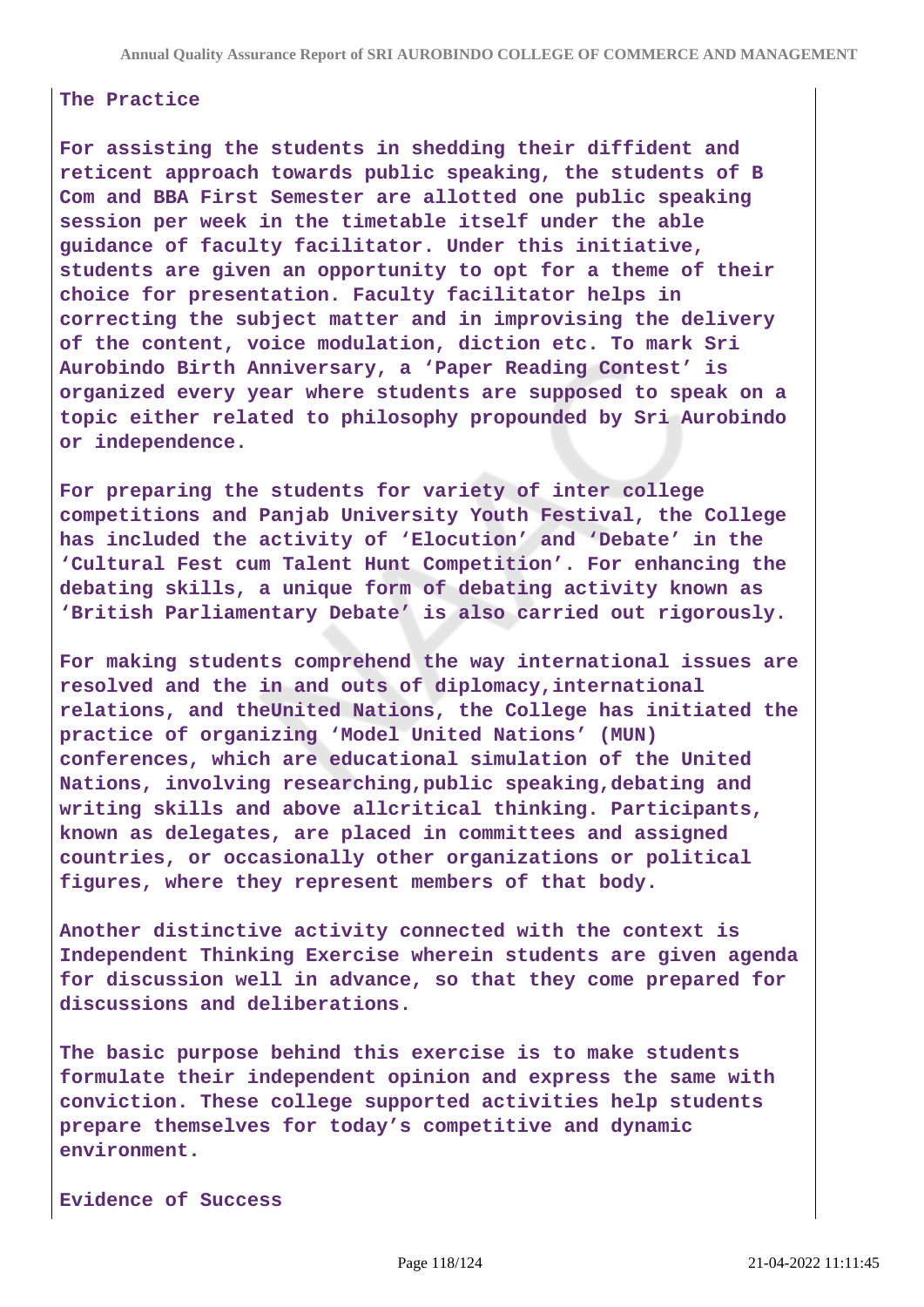**Students of Sri Aurobindo College of Commerce and Management have proved their mettle at every pedestal. Public speaking is one of the hallmarks of SACCMites. Recognizing the significance of Soft Skills, we at SACCM train our students for the real battle that starts after the completion of their studies. Public speaking skills have helped SACCMites a lot in their personal as well as professional lives.**

#### **Problems Encountered and Resources Required**

**Being a self- financed institution; the college is currently constrained financially to provide for communication lab which can be resourceful for this exercise to be more effective.**

**Best Practice II**

**Title of the Practice – E-initiatives**

**Objectives of the Practice**

- **1. To make unabridged campus Wi-Fi enabled with highest level security, so that all members of the faculty, staff and students have universal access to information and services.**
- **2. To make technology seamlessly fit with SACCM's teaching, research and administrative operations**
- **3. To bring efficiency, transparency, and accountability in the system.**
- **4. To employ teaching methods tailored to numerous categories of students to provide experiential learning experience.**
- **5. To provide speedier, transparent, and effortless way of maintaining records and utilize them for reference.**
- **6. To create and sustain long term, successful relationships with stakeholders through open communication and continuous assessment**

**The Context**

**Academic Blend:**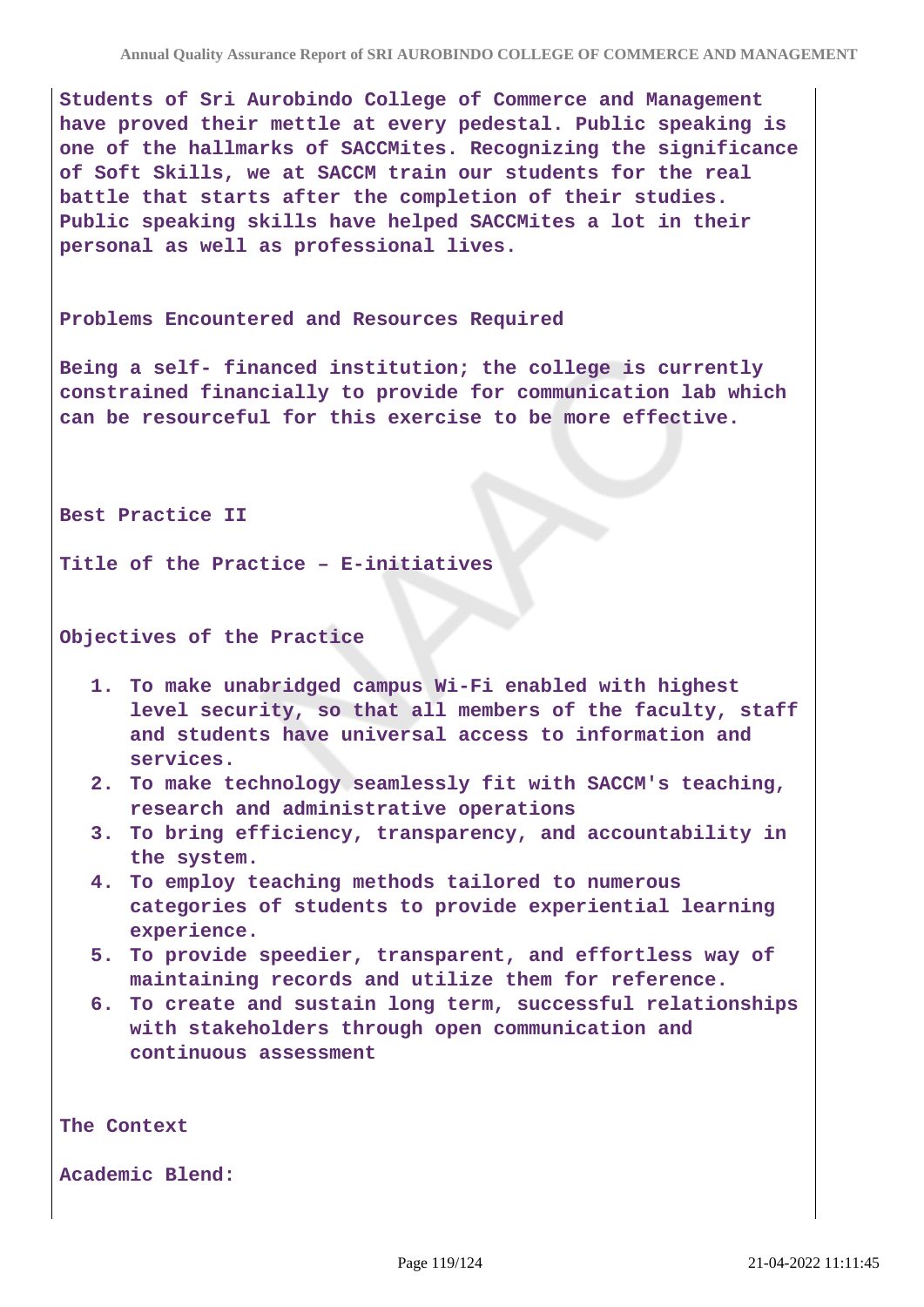**ICT integration provides a strong support to the aged old methodology of teaching and complement the classical teaching techniques. For this, teachers need to be involved in the preparation of digital content and multimedia presentations. It was further aggravated by the ongoing Covid-19 pandemic which required the teachers to shift to complete online pedagogy. As ICT blend was already a part of teaching pedagogy, teachers were rather comfortable than resistant in adopting the change.**

**Administrative Blend:**

**For addressing the following issues, it was desired to digitize the office operations:**

- **Systematized record keeping**
- **Efficient system as compared to manual**
- **Less time consuming**
- **Green initiative- save paper save trees**
- **Less chances of error**
- **Ensuring transparency**

**The Practice**

**Academic Blend:**

**For ICT integration with conventional teaching techniques, each classroom is equipped with LCD Projectors, each faculty member has been provided with laptop and digitizer with internet connectivity across the campus to enable them in preparation of digital and updated teaching content. The college has put in place high-speed internet connectivity through 1:1 leased internet connection with 60 MBPS bandwidth. During Covid-19 pandemic, the teaching-learning system was on a halt, as a result faculty was left with no other option than to restore to digital teaching through zoom and google meet. Subsequently, to streamline online teaching SACCM subscribed Microsoft-Teams during academic session 2020-21. MCQ module on MS Teams is used for conducting continuous assessment of students' learning where scores are automatically generated. Students securing lower marks in MCQ are identified for remedial coaching through their mentors. SACCM has subscribed for e-resources with access to faculty members and students.**

**Through LMS iCloudEMS ERP, faculty members share digital content, assignments, and upload attendance which provide them**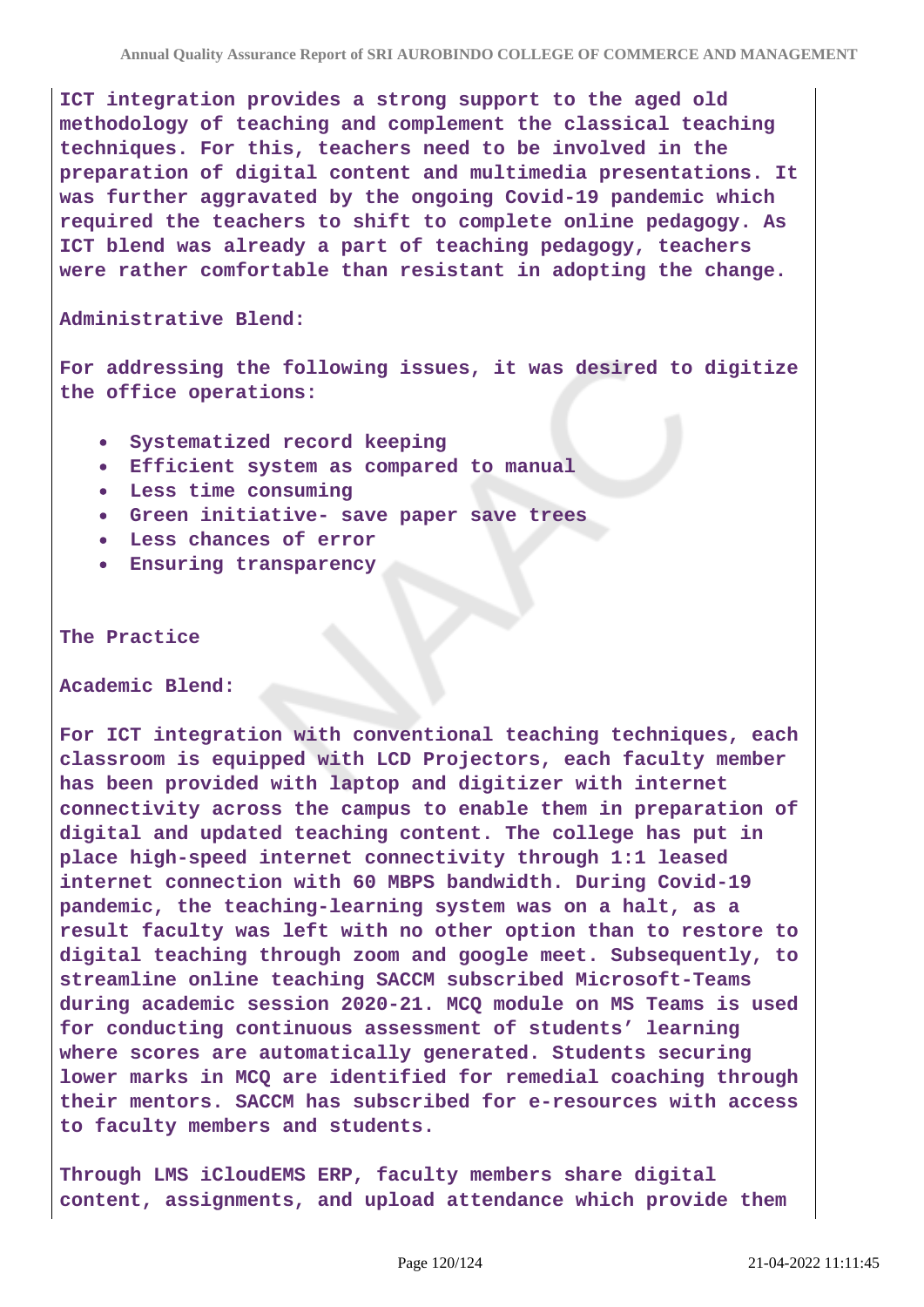**with platform to interact with the students virtually. Students can access shared e-content for their program through iCloudEMS ERP student logins, submit the assignments online, and keep a track of their attendance.**

**Administrative Blend:**

- **1. Admission process is fully digitized starting from registration by the prospective candidate to getting admitted to the college.**
- **2. Alumni portal is available on website to provide details of pass out students.**
- **3. Filling of examination forms, obtaining admit cards, uploading of marks etc. everything is done in online mode.**
- **4. The college website mirrors details about the institution which is maintained by expert web developers. Web interfaces are provided for admissions and online transactions.**
- **5. Full supervision of all service units in the office through the ERP software.**
- **6. Official mail ID's with college domain to communicate with the teaching and non-teaching staff ensuring enhanced security and confidentiality**
- **7. Biometric attendance for all teaching and non-teaching staff members.**
- **8. Fully automated and wireless office with 24x7 internet facility.**
- **9. Use of Google facilities like Google sheet: For data collection from Activity in charge.**
- **10. For monitoring students' activities, CCTVs have been installed across the campus**
- **11. Creation of class-specific WhatsApp Groups for sharing information with the students and members of the faculty pertaining to copious events organized by the College**
- **12. SACCM's accounts are maintained via Tally and ERP software.**

**Evidence of Success**

**Academic Blend:**

- **Effective curriculum delivery even during ongoing pandemic as SACCM was able to have virtual classes well in time and plan for Mid Semester Tests**
- **Creation of online repository of sessions taken by the**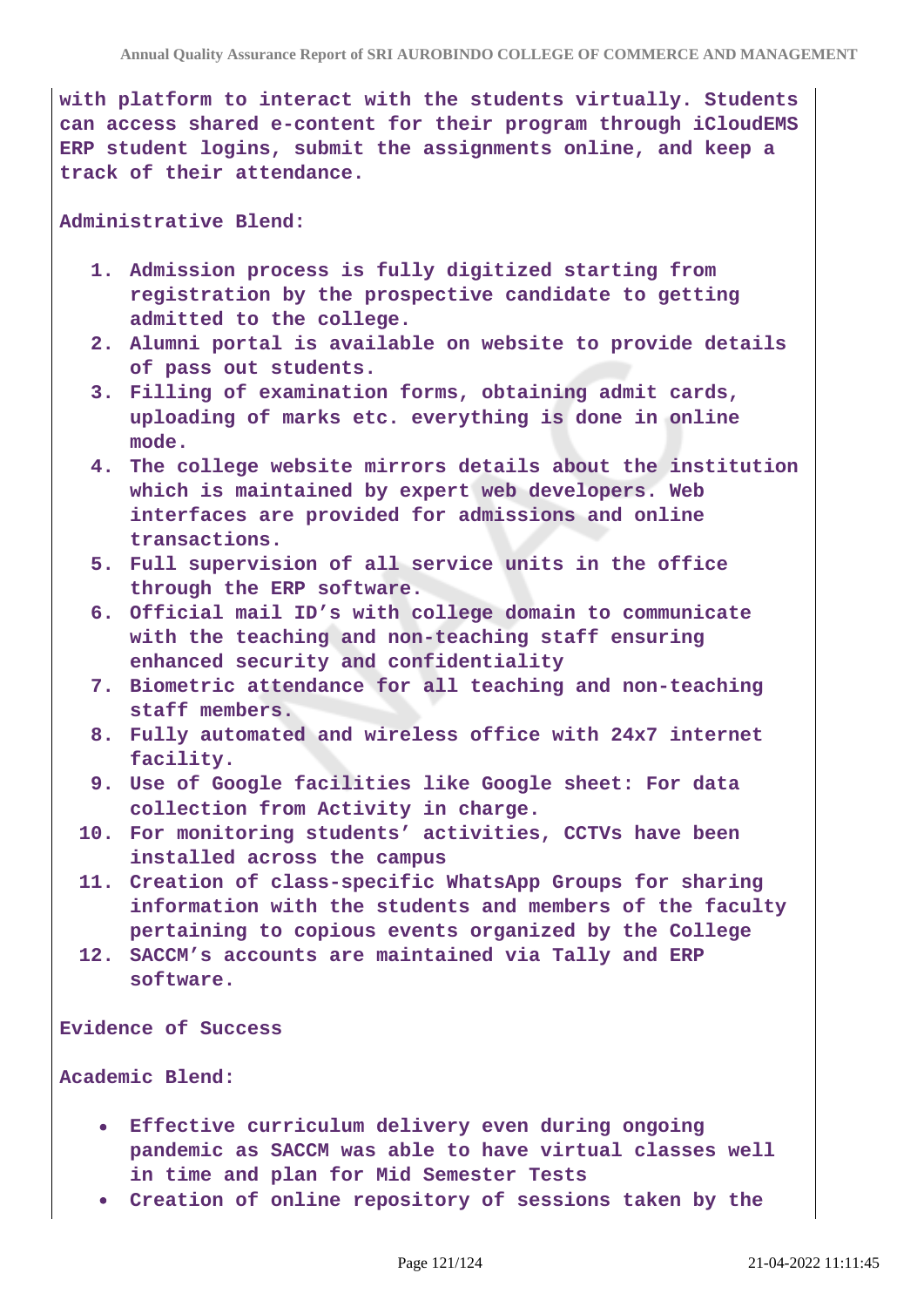**faculty members helped the students to revise the content whenever desired**

- **Enhanced internet bandwidth ensured uninterrupted virtual classes**
- **For holistic development of students, SACCM by using digital infrastructure arranged for numerous sessions virtually**
- **Timely and effective communication with students**

### **Administrative Blend**

- **Better cash management because of realization of payments on a uniform date promptly and efficiently.**
- **Helps in reducing chances of loss / theft of instruments, likelihood of fraudulent encashment of paper instruments, etc.**
- **Efficient payment mode ensuring that the beneficiaries get credit on a designated date**
- **Helps in maintaining digital records of information pertaining to students, teaching and non-teaching staff.**

**Problems Encountered and Resources Required**

**Outburst of pandemic resulted in a new practice of work from home. Initially under ICT integration desktops were provided to the teaching staff. This resulted in difficulty in smooth conduct of virtual classes from home. To resolve this issue, laptops were provided to all the faculty members. Teachers teaching numerical papers faced a difficulty to find alternate to chalk and talk method. To resolve this, digitizers were provided for effective delivery of numeric and diagram-oriented content.**

| <b>File Description</b>                         | Documents        |
|-------------------------------------------------|------------------|
| Best practices in the<br>Institutional web site | View File        |
| Any other relevant information                  | No File Uploaded |

## **7.3 - Institutional Distinctiveness**

7.3.1 - Portray the performance of the Institution in one area distinctive to its priority and thrust within 200 words

**It is incontrovertibly true that the enviable slot that SACCM has built for itself on the academic scape in the state of Punjab, is a matter of distinctive pride, particularly when**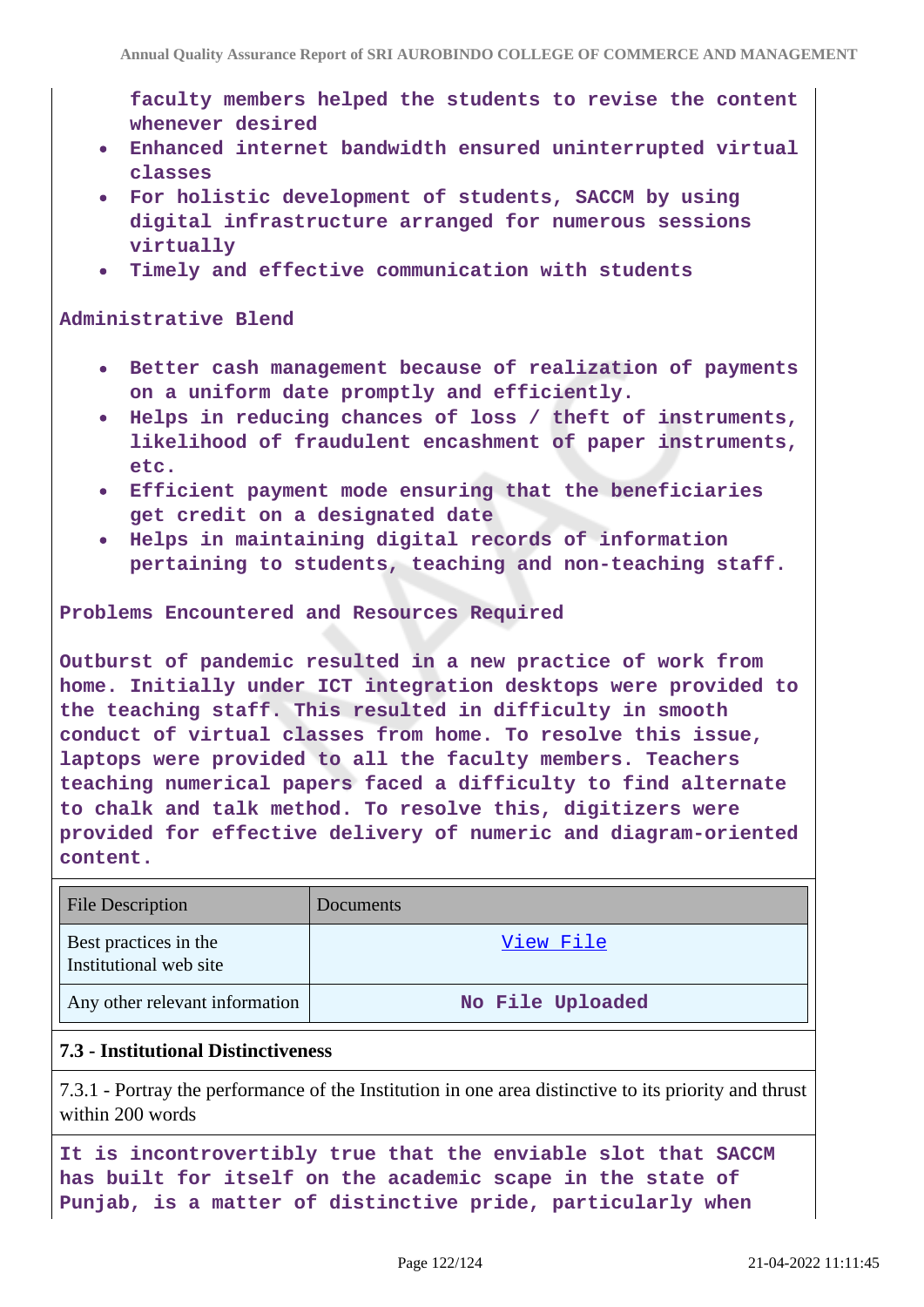**placed against the short span of life of just sixteen years that it has lived. The five landmark points of the college are dedicated commitment, tireless diligence, devoted discipline, academia-industry interface and the consistent learning process of the faculty. As Vardhman Group of Industries is in the pilot's seat, it becomes easy to make students learn things in the real world scenario. Top executives from the group visit the campus off and on, and conduct interactive sessions with the teachers and taught as well. Industrial and field visits are a way of life with SACCM.**

**A distinctive feather to its cap is the performance based appraisal system. Every year the College makes comparative study of the performance of the teachers with those of other top colleges. This helps the faculty to evaluate the areas where the improvements could be made for improving the results of college.**

**Thus academia-industry interface, tech-enabled learning and 360 degree feedback system help the college to outwit other educational institutions.**

| File Description                                | <b>Documents</b> |
|-------------------------------------------------|------------------|
| Appropriate web in the<br>Institutional website | View File        |
| Any other relevant information                  | No File Uploaded |

7.3.2 - Plan of action for the next academic year

- **1. Recognizing the relevance of blended learning, the college plans to convert the existing classrooms into smart classrooms in a phased manner, latest by 2023-24.**
- **2. More number of activities will be planned for strengthening the bond between the alumni and alma mater such as social events, lecture series, networking opportunities and career advice, internships etc.**
- **3. As the NEP suggests phasing out of all single-stream HEIs, by moving them towards becoming multi-disciplinary, SACCM will plan to graduate from single discipline college to multi-faculty college.**
- **4. In addition, more focus would be given on enhancing & building the research aptitude of the faculty. To this end, more research Workshops and Faculty Development Programmes will be conducted on advanced learning tools for widening the knowledge horizon of the faculty.**